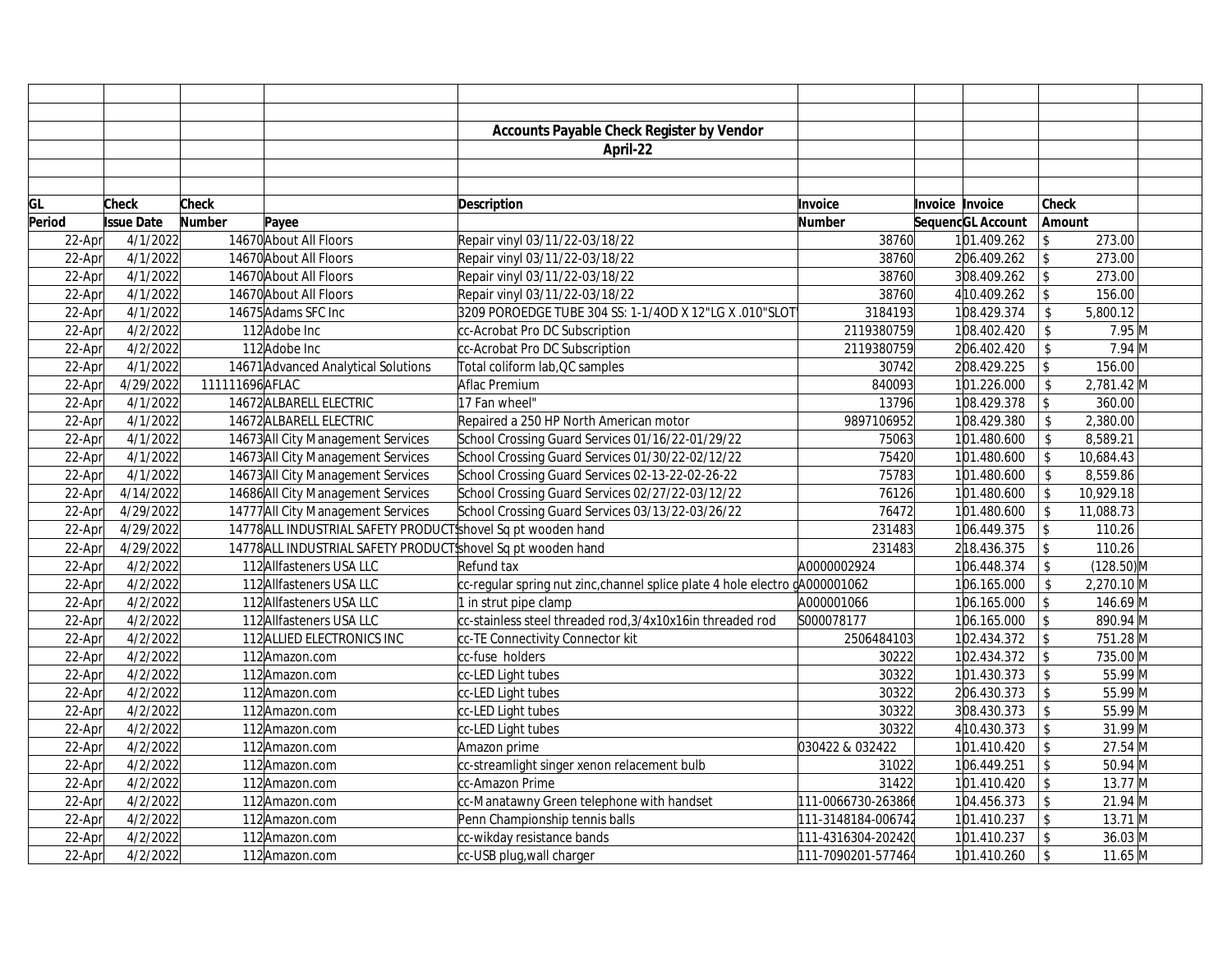|        |                   |        |                                                                     | <b>Accounts Payable Check Register by Vendor</b>                                            |                    |                        |                   |                            |              |  |
|--------|-------------------|--------|---------------------------------------------------------------------|---------------------------------------------------------------------------------------------|--------------------|------------------------|-------------------|----------------------------|--------------|--|
|        |                   |        |                                                                     | April-22                                                                                    |                    |                        |                   |                            |              |  |
|        |                   |        |                                                                     |                                                                                             |                    |                        |                   |                            |              |  |
|        |                   |        |                                                                     |                                                                                             |                    |                        |                   |                            |              |  |
| GL     | <b>Check</b>      | Check  |                                                                     | <b>Description</b>                                                                          | Invoice            | <b>Invoice Invoice</b> |                   | <b>Check</b>               |              |  |
| Period | <b>Issue Date</b> | Number | Payee                                                               |                                                                                             | <b>Number</b>      |                        | SequencGL Account | Amount                     |              |  |
| 22-Apr | 4/2/2022          |        | 112 Amazon.com                                                      | cc-color ribbon for printer                                                                 | 111-8577299-548900 |                        | 101.410.210       | \$                         | 328.72 M     |  |
| 22-Apr | 4/2/2022          |        | 112 Amazon.com                                                      | cc-super plasma work helmet                                                                 | 112-0500564-041386 |                        | 104.454.241       | $\sqrt{2}$                 | 519.76 M     |  |
| 22-Apr | 4/2/2022          |        | 112 Amazon.com                                                      | cc-LED High bay light 100 W 14000 LM with 5 ft cable                                        | 112-4044031-129940 |                        | 106.448.373       | $\boldsymbol{\mathsf{\$}}$ | 86.98 M      |  |
| 22-Apr | 4/2/2022          |        | 112 Amazon.com                                                      | cc-tilt tv wall mount bracket                                                               | 112-6014688-978985 |                        | 108.429.385       | $\sqrt[6]{\frac{1}{2}}$    | 35.09 M      |  |
| 22-Apr | 4/2/2022          |        | 112 Amazon.com                                                      | cc-dog waste bags                                                                           | 112-6136115-905144 |                        | 104.454.241       | $\sqrt[6]{}$               | 299.97 M     |  |
| 22-Apr | 4/2/2022          |        | 112 Amazon.com                                                      | cc-igloo legend 6 can cooler                                                                | 112-6579287-185222 |                        | 208.429.225       | $\mathcal{S}$              | 31.88 M      |  |
| 22-Apr | 4/2/2022          |        | 112 Amazon.com                                                      | cc-walkie talkies                                                                           | 112-7589299-960502 |                        | 106.448.374       | $\sqrt[6]{\frac{1}{2}}$    | 139.99 M     |  |
| 22-Apr | 4/2/2022          |        | 112 Amazon.com                                                      | cc-KASK Clear visor for the super plasma helmets                                            | 112-7901444-115221 |                        | 104.454.241       | $\sqrt[6]{\frac{1}{2}}$    | 178.35 M     |  |
| 22-Apr | 4/2/2022          |        | 112 Amazon.com                                                      | cc-refund of KASK clear visor for super plasma helmets                                      | 112-7901444-115221 |                        | 204.454.241       | $\mathbb{S}$               | $(168.98)$ M |  |
| 22-Apr | 4/2/2022          |        | 112 Amazon.com                                                      | cc-Mouse pad with wrist support                                                             | 114-0379096-947542 |                        | 101.410.210       | $\sqrt[6]{\frac{1}{2}}$    | $9.00$ M     |  |
| 22-Apr | 4/2/2022          |        | 112 Amazon.com                                                      | cc-12s 2 packs LED high bay shop light                                                      | 114-1281761-345623 |                        | 106.165.000       | $\sqrt[6]{\frac{1}{2}}$    | 1,419.88 M   |  |
| 22-Apr | 4/2/2022          |        | 112 Amazon.com                                                      | cc-replacement USB cable photo transfer cord for Nikon Digit <sup>1</sup> 14-1594127-566663 |                    |                        | 114.415.260       | $\sqrt[6]{\frac{1}{2}}$    | $33.13$ M    |  |
| 22-Apr | 4/2/2022          |        | 112 Amazon.com                                                      | cc-pen refills                                                                              | 114-1955046-640103 |                        | 101.410.210       | $\mathsf{\$}$              | $13.44 \, M$ |  |
| 22-Apr | 4/2/2022          |        | 112 Amazon.com                                                      | cc-oxylance sure cut lance system kit with regulator                                        | 114-1981124-497864 |                        | 106.448.260       | \$                         | 1,250.00 M   |  |
| 22-Apr | 4/2/2022          |        | 112 Amazon.com                                                      | cc-outdoor light timer, air filter set, air filter, external defibrilla 114-2632333-127464  |                    |                        | 104.454.241       | $\sqrt[6]{\frac{1}{2}}$    | 538.49 M     |  |
| 22-Apr | 4/2/2022          |        | 112 Amazon.com                                                      | cc-echo red armor 12 oz high performance blade cleaner & Iu114-2645481-885306               |                    |                        | 104.454.241       | $\sqrt[6]{\frac{1}{2}}$    | 33.26 M      |  |
| 22-Apr | 4/2/2022          |        | 112 Amazon.com                                                      | cc-hykolity 2 pack LED linear high bay shop light                                           | 114-3900680-368660 |                        | 106.165.000       | $\sqrt{2}$                 | 99.99 M      |  |
| 22-Apr | 4/2/2022          |        | 112 Amazon.com                                                      | cc-bullbeats 4ft LED High bay shop lights                                                   | 114-4031338-248023 |                        | 106.165.000       | $\updownarrow$             | 249.99 M     |  |
| 22-Apr | 4/2/2022          |        | 112 Amazon.com                                                      | Hon verse panel                                                                             | 114-4890857-141465 |                        | 101.409.262       | $\mathfrak{S}$             | 82.66 M      |  |
| 22-Apr | 4/2/2022          |        | 112 Amazon.com                                                      | Hon verse panel                                                                             | 114-4890857-141465 |                        | 206.409.262       | $\sqrt[6]{\frac{1}{2}}$    | 82.66 M      |  |
| 22-Apr | 4/2/2022          |        | 112 Amazon.com                                                      | Hon verse panel                                                                             | 114-4890857-141465 |                        | 308.409.262       | $\mathbf{\hat{S}}$         | 82.66 M      |  |
| 22-Apr | 4/2/2022          |        | 112 Amazon.com                                                      | Hon verse panel                                                                             | 114-4890857-141465 |                        | 410.409.262       | \$                         | 47.24 M      |  |
| 22-Apr | 4/2/2022          |        | 112 Amazon.com                                                      | cc-file folders                                                                             | 114-7621493-52746  |                        | 101.410.210       | \$                         | 75.74 M      |  |
| 22-Apr | 4/2/2022          |        | 112 Amazon.com                                                      | cc-bullbeats 4ft LED High bay shop lights                                                   | 114-8296905-542983 |                        | 106.165.000       | $\mathfrak{L}$             | 1,749.93 M   |  |
| 22-Apr | 4/2/2022          |        | 112 Amazon.com                                                      | cc-Metal wall mount locking deposit drop box safe                                           | 114-8443136-94866  |                        | 104.452.210       | $\mathbb{S}$               | 49.99 M      |  |
| 22-Apr | 4/2/2022          |        | 112 Amazon.com                                                      | cc-zip ties, eyewash bottle                                                                 | 114-8588125-634743 |                        | 104.454.241       | \$                         | 64.56 M      |  |
| 22-Apr | 4/2/2022          |        | 112 Amazon.com                                                      | cc-refund two eyewash bottles                                                               | 114-8588125-634743 |                        | 204.454.241       | $\sqrt[6]{\frac{1}{2}}$    | $(21.58)$ M  |  |
| 22-Apr | 4/2/2022          |        | 112 Amazon.com                                                      | cc-flash drive, toner cartridges, legal pads, pens, sticky notes                            | 114-9411215-168100 |                        | 101.410.210       | $\sqrt[6]{\frac{1}{2}}$    | 609.29 M     |  |
| 22-Apr | 4/2/2022          |        | 112 Amazon.com                                                      | Hon verse t base stabilizing foot                                                           | 114-9479526-138904 |                        | 101.409.262       | $\sqrt{2}$                 | 20.49 M      |  |
| 22-Apr | 4/2/2022          |        | 112 Amazon.com                                                      | Hon verse t base stabilizing foot                                                           | 114-9479526-138904 |                        | 206.409.262       | $\mathsf{\$}$              | 20.49 M      |  |
| 22-Apr | 4/2/2022          |        | 112 Amazon.com                                                      | Hon verse t base stabilizing foot                                                           | 114-9479526-138904 |                        | 308.409.262       | $\boldsymbol{\mathsf{\$}}$ | 20.49 M      |  |
| 22-Apr | 4/2/2022          |        | 112Amazon.com                                                       | Hon verse t base stabilizing foot                                                           | 114-9479526-138904 |                        | 4 10.409.262      | $\sqrt[6]{\frac{1}{2}}$    | $11.71 \, M$ |  |
| 22-Apr | 4/1/2022          |        | 14674 AMERICAN COMPOST CORPORATI (cc-Sewage Sludge, grit screenings |                                                                                             | 6610               |                        | 108.429.365       | $\sqrt[6]{\frac{1}{2}}$    | 1,304.96     |  |
| 22-Apr | 4/1/2022          |        | 14570 AquaDuck Lehigh Valley                                        | Bulk water card refund                                                                      | 32122              |                        | 106.378.120       | $\mathfrak{S}$             | 300.97       |  |
| 22-Apr | 4/14/2022         |        | 14687 Art Fusion 19464                                              | Create with a cop Pottery program 02/02/22-03/29/22 & 04/                                   | 40722              |                        | 145.464.306       | \$                         | 3,600.00     |  |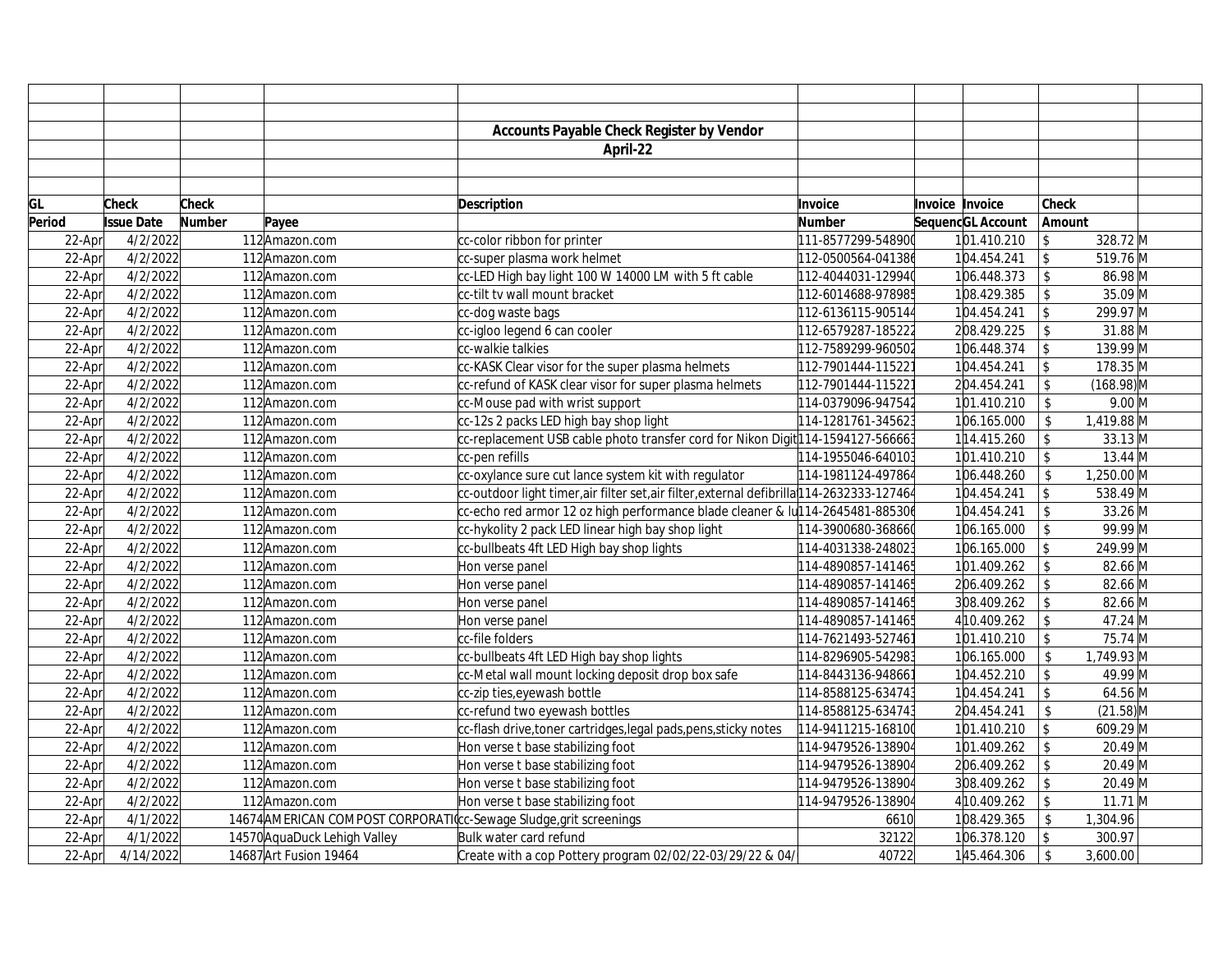|        |                   |              |                                        | Accounts Payable Check Register by Vendor                 |                    |                   |                            |            |  |
|--------|-------------------|--------------|----------------------------------------|-----------------------------------------------------------|--------------------|-------------------|----------------------------|------------|--|
|        |                   |              |                                        | April-22                                                  |                    |                   |                            |            |  |
|        |                   |              |                                        |                                                           |                    |                   |                            |            |  |
|        |                   |              |                                        |                                                           |                    |                   |                            |            |  |
| GL     | <b>Check</b>      | <b>Check</b> |                                        | <b>Description</b>                                        | Invoice            | Invoice Invoice   | <b>Check</b>               |            |  |
| Period | <b>Issue Date</b> | Number       | Payee                                  |                                                           | <b>Number</b>      | SequencGL Account | Amount                     |            |  |
| 22-Apr | 4/14/2022         |              | 14688 ASSOCIATED TRUCK PARTS           | vehicle 53 maintenance Valve                              | 550825             | 101.430.251       | $\mathbb{S}$               | 11.12      |  |
| 22-Apr | 4/14/2022         |              | 14688 ASSOCIATED TRUCK PARTS           | vehicle 53 maintenance Valve                              | 550825             | 206.430.251       | $\boldsymbol{\mathsf{\$}}$ | 11.12      |  |
| 22-Apr | 4/14/2022         |              | 14688 ASSOCIATED TRUCK PARTS           | vehicle 53 maintenance Valve                              | 550825             | 308.430.251       | \$                         | 11.12      |  |
| 22-Apr | 4/14/2022         |              | 14688 ASSOCIATED TRUCK PARTS           | vehicle 53 maintenance Valve                              | 550825             | 410.430.251       | \$                         | 6.34       |  |
| 22-Apr | 4/1/2022          |              | 14571 AUTOMOTIVE SERVICE RELADYNE Fuel |                                                           | 0231954-IN         | 146.447.232       | $\sqrt[6]{2}$              | 3,949.87   |  |
| 22-Apr | 4/1/2022          |              | 14571 AUTOMOTIVE SERVICE RELADYNE Fuel |                                                           | 0232723-IN         | 146.447.232       | $\mathbb{S}$               | 5,034.13   |  |
| 22-Apr | 4/14/2022         |              | 14689 AUTOMOTIVE SERVICE RELADYNE Fuel |                                                           | 0233616-IN         | 146.447.232       | \$                         | 4,347.95   |  |
| 22-Apr | 4/29/2022         |              | 14779 AUTOMOTIVE SERVICE RELADYNE Fuel |                                                           | 0234551-IN         | 146.447.232       | $\sqrt[6]{2}$              | 4,432.34   |  |
| 22-Apr | 4/29/2022         |              | 14779 AUTOMOTIVE SERVICE RELADYNE Fuel |                                                           | 0235337-IN         | 146.447.232       | $\sqrt[6]{2}$              | 4,205.56   |  |
| 22-Apr | 4/29/2022         |              | 14779 AUTOMOTIVE SERVICE RELADYNE Fuel |                                                           | 0235996-IN         | 146.447.232       | $\mathbb{S}$               | 5,320.46   |  |
| 22-Apr | 4/1/2022          |              | 14572 AutoZone                         | vehicle 54 maintenance                                    | 4610476685         | 101.430.251       | \$                         | 2.41       |  |
| 22-Apr | 4/1/2022          |              | 14572 AutoZone                         | vehicle 54 maintenance                                    | 4610476685         | 206.430.251       | \$                         | 2.41       |  |
| 22-Apr | 4/1/2022          |              | 14572 AutoZone                         | vehicle 54 maintenance                                    | 4610476685         | 308.430.251       | $\mathbb{S}$               | 2.41       |  |
| 22-Apr | 4/1/2022          |              | 14572 AutoZone                         | vehicle 54 maintenance                                    | 4610476685         | 410.430.251       | $\mathsf{\$}$              | 1.35       |  |
| 22-Apr | 4/29/2022         |              | 14780 AutoZone                         | vehicle 68 maintenance                                    | 4610514717         | 101.430.251       | $\sqrt{2}$                 | 3.41       |  |
| 22-Apr | 4/29/2022         |              | 14780 AutoZone                         | vehicle 68 maintenance                                    | 4610514717         | 206.430.251       | \$                         | 3.41       |  |
| 22-Apr | 4/29/2022         |              | 14780 AutoZone                         | vehicle 68 maintenance                                    | 4610514717         | 308.430.251       | \$                         | 3.41       |  |
| 22-Apr | 4/29/2022         |              | 14780 AutoZone                         | vehicle 68 maintenance                                    | 4610514717         | 410.430.251       | \$                         | 1.95       |  |
| 22-Apr | 4/1/2022          |              | 14573 Avenue 365 Lender Services LLC   | Overpayment of 2022 Borough & County Tax                  | 941 HALE ST        | 199.178.000       | $\sqrt[6]{\frac{1}{2}}$    | 121.10     |  |
| 22-Apr | 4/2/2022          |              | 112 Axon Enterprises                   | cc-taser instuctor certification-Jewski, Fischer, Damiano | 0-0000068376       | 101.410.461       | \$                         | 1,500.00 M |  |
| 22-Apr | 4/29/2022         |              | 14781 Axon Enterprises                 | performance power magazine, taxer X26P                    | INUS067128         | 101.410.740       | \$                         | 5,060.73   |  |
| 22-Apr | 4/2/2022          |              | 112BECHTELSVILLE ASPHALT               | cc-blacktop                                               | 262649             | 118.436.375       | \$                         | 567.57 M   |  |
| 22-Apr | 4/2/2022          |              | 112BECHTELSVILLE ASPHALT               | cc-blacktop                                               | 262667             | 118.436.375       | $\mathsf{\$}$              | 315.67 M   |  |
| 22-Apr | 4/14/2022         |              | 14690 BENDER & CO INC, MATTHEW         | Pa Crime & Vehicle Handbook 2022                          | 30764793           | 101.410.241       | $\mathsf{\$}$              | 96.08      |  |
| 22-Apr | 4/13/2022         |              | 14690 BENDER & CO INC, MATTHEW         | Pa Crime & Vehicle Handbook 2022                          | 30764793           | 101.410.241       | \$                         | (96.08)    |  |
| 22-Apr | 4/14/2022         |              | 14690 BENDER & CO INC, MATTHEW         | Pa Crime & Vehicle Handbook 2022                          | 30767644           | 101.410.241       | \$                         | 96.08      |  |
| 22-Apr | 4/13/2022         |              | 14690 BENDER & CO INC, MATTHEW         | Pa Crime & Vehicle Handbook 2022                          | 30767644           | 101.410.241       | $\mathbb{S}$               | (96.08)    |  |
| 22-Apr | 4/14/2022         |              | 14737 Matthew Bender & Co              | Pa Crime and Vehicle Handbook 2019vehicle handbook 2022   | 30767458           | 101.410.241       | $\mathbb{S}$               | 96.08      |  |
| 22-Apr | 4/14/2022         |              | 14771 BENDER & CO INC, MATTHEW         | Pa Crime & Vehicle Handbook 2022                          | 30764793-032322    | 101.410.241       | $\mathbb{S}$               | 96.08      |  |
| 22-Apr | 4/13/2022         |              | 14771 BENDER & CO INC, MATTHEW         | Pa Crime & Vehicle Handbook 2022                          | 30764793-032322    | 101.410.241       | \$                         | (96.08)    |  |
| 22-Apr | 4/14/2022         |              | 14773 Matthew Bender & Co              | Pa Crime & Vehicle Handbook 2022                          | 30767644-032322    | 101.410.241       | $\mathbb{S}$               | 96.08      |  |
| 22-Apr | 4/14/2022         |              | 14774 Matthew Bender & Co              | Pa Crime & Vehicle Handbook 2022                          | 30764793-MAR 23 20 | 101.410.241       | \$                         | 96.08      |  |
| 22-Apr | 4/1/2022          |              | 14575 Bestco Hartford                  | police retiree medical                                    | 610040122          | 101.410.197       | $\mathsf{\$}$              | 11,467.92  |  |
| 22-Apr | 4/14/2022         |              | 14691 Bestco Hartford                  | police retiree medical                                    | 06108-050122       | 101.410.197       |                            | 11,467.92  |  |
| 22-Apr | 4/1/2022          |              | 14574 Best Line Equipment              | vehicle 101 maintenance                                   | W43728             | 108.429.251       | $\mathfrak{S}$             | 235.09     |  |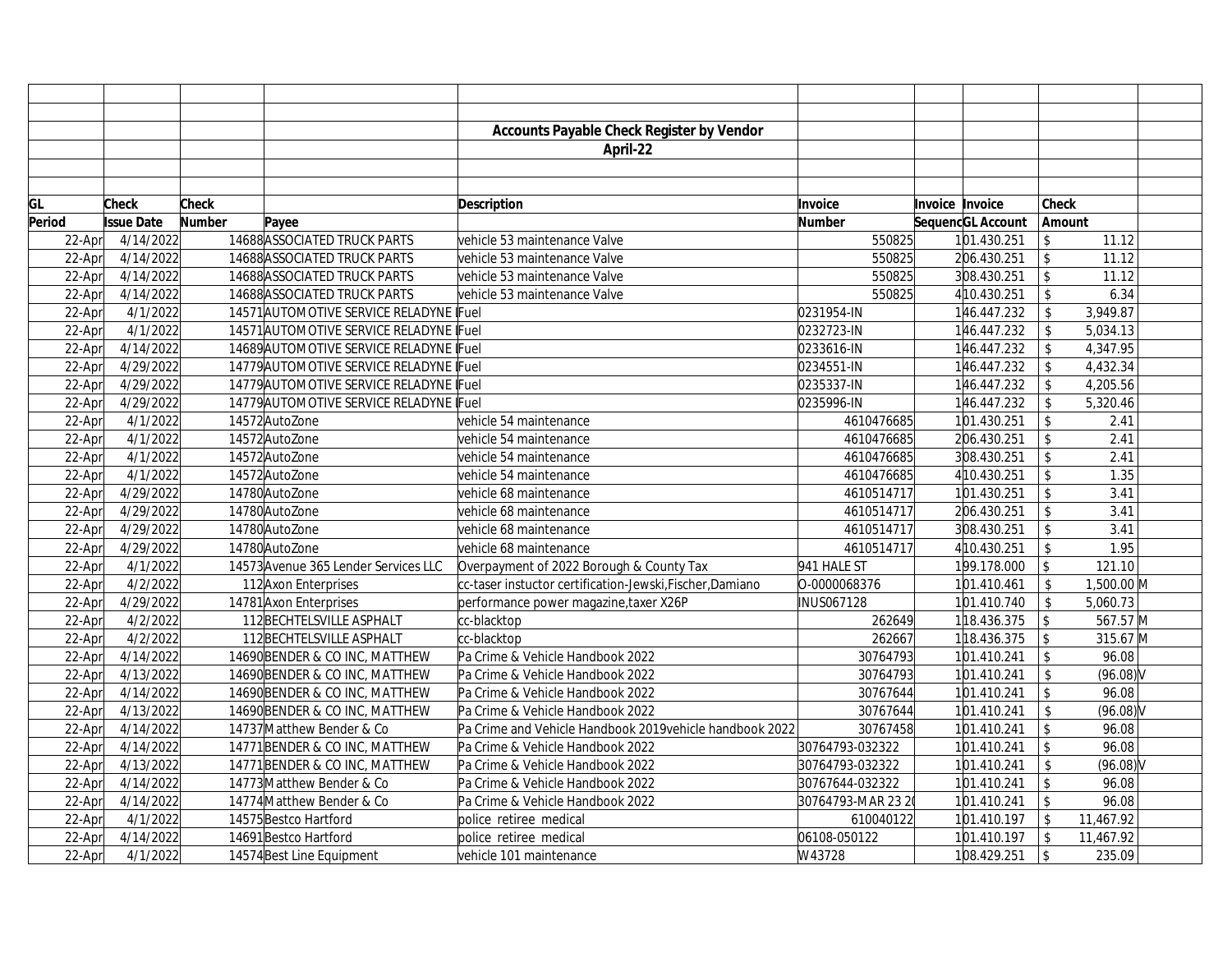|        |                   |              |                                                                  | <b>Accounts Payable Check Register by Vendor</b>                   |                   |                   |                         |                  |  |
|--------|-------------------|--------------|------------------------------------------------------------------|--------------------------------------------------------------------|-------------------|-------------------|-------------------------|------------------|--|
|        |                   |              |                                                                  | April-22                                                           |                   |                   |                         |                  |  |
|        |                   |              |                                                                  |                                                                    |                   |                   |                         |                  |  |
|        |                   |              |                                                                  |                                                                    |                   |                   |                         |                  |  |
| GL     | <b>Check</b>      | <b>Check</b> |                                                                  | <b>Description</b>                                                 | Invoice           | Invoice Invoice   | Check                   |                  |  |
| Period | <b>Issue Date</b> | Number       | Payee                                                            |                                                                    | Number            | SequencGL Account | Amount                  |                  |  |
| 22-Apr | 4/2/2022          |              | 112 BGR Technical Publications                                   | cc-Gonzalez 2018 Commercial Plumbing Inspector PDF                 | 30122             | 101.414.461       | \$                      | 74.99 M          |  |
| 22-Apr | 4/2/2022          |              | 112 Telesystem                                                   | Telephone                                                          | 693273            | 101.401.321       | $\mathfrak{L}$          | 132.62 M         |  |
| 22-Apr | 4/2/2022          |              | 112 Telesystem                                                   | Telephone                                                          | 693273            | 201.402.321       | $\sqrt[6]{\frac{1}{2}}$ | 125.83 M         |  |
| 22-Apr | 4/2/2022          |              | 112 Telesystem                                                   | Telephone                                                          | 693273            | 301.403.321       | $\mathcal{S}$           | $5.71$ M         |  |
| 22-Apr | 4/2/2022          |              | 112 Telesystem                                                   | Telephone                                                          | 693273            | 401.406.321       | \$                      | 4.80 M           |  |
| 22-Apr | 4/2/2022          |              | 112 Telesystem                                                   | Telephone                                                          | 693273            | 501.409.321       | $\mathfrak{L}$          | 14.39 M          |  |
| 22-Apr | 4/2/2022          |              | 112 Telesystem                                                   | Telephone                                                          | 693273            | 601.414.321       | $\mathsf{\$}$           | 62.83 M          |  |
| 22-Apr | 4/2/2022          |              | 112 Telesystem                                                   | Telephone                                                          | 693273            | 701.430.321       | \$                      | 35.97 M          |  |
| 22-Apr | 4/2/2022          |              | 112 Telesystem                                                   | Telephone                                                          | 693273            | 801.410.321       | $\mathsf{\$}$           | 280.29 M         |  |
| 22-Apr | 4/2/2022          |              | 112 Telesystem                                                   | Telephone                                                          | 693273            | 904.452.321       | \$                      | $11.42 \, M$     |  |
| 22-Apr | 4/2/2022          |              | 112 Telesystem                                                   | Telephone                                                          | 693273            | 1004.454.321      | $\mathfrak{L}$          | 15.70 M          |  |
| 22-Apr | 4/2/2022          |              | 112 Telesystem                                                   | Telephone                                                          | 693273            | 1104.456.321      | $\mathsf{\$}$           | $11.42 \, M$     |  |
| 22-Apr | 4/2/2022          |              | 112 Telesystem                                                   | Telephone                                                          | 693273            | 1206.401.321      | $\mathcal{S}$           | $8.00$ M         |  |
| 22-Apr | 4/2/2022          |              | 112 Telesystem                                                   | Telephone                                                          | 693273            | 1306.402.321      | \$                      | 11.20 M          |  |
| 22-Apr | 4/2/2022          |              | 112 Telesystem                                                   | Telephone                                                          | 693273            | 1406.406.321      | $\mathbf{\hat{S}}$      | $4.80$ M         |  |
| 22-Apr | 4/2/2022          |              | 112 Telesystem                                                   | Telephone                                                          | 693273            | 1506.409.321      | $\sqrt[6]{\frac{1}{2}}$ | 14.39 M          |  |
| 22-Apr | 4/2/2022          |              | 112 Telesystem                                                   | Telephone                                                          | 693273            | 1606.430.321      | $\mathsf{\$}$           | 15.99 M          |  |
| 22-Apr | 4/2/2022          |              | 112 Telesystem                                                   | Telephone                                                          | 693273            | 1706.448.321      | \$                      | 80.05 M          |  |
| 22-Apr | 4/2/2022          |              | 112 Telesystem                                                   | Telephone                                                          | 693273            | 1808.401.321      | \$                      | $8.00$ M         |  |
| 22-Apr | 4/2/2022          |              | 112 Telesystem                                                   | Telephone                                                          | 693273            | 1908.402.321      | $\mathsf{\$}$           | $11.20$ M        |  |
| 22-Apr | 4/2/2022          |              | 112 Telesystem                                                   | Telephone                                                          | 693273            | 2008.406.321      | $\hat{\mathbf{S}}$      | 4.80 M           |  |
| 22-Apr | 4/2/2022          |              | 112 Telesystem                                                   | Telephone                                                          | 693273            | 2108.409.321      | $\mathsf{\$}$           | 14.39 M          |  |
| 22-Apr | 4/2/2022          |              | 112 Telesystem                                                   | Telephone                                                          | 693273            | 2208.429.321      | $\mathsf{\$}$           | 476.71 M         |  |
| 22-Apr | 4/2/2022          |              | 112 Telesystem                                                   | Telephone                                                          | 693273            | 2308.430.321      | $\mathbb{S}$            | 15.99 M          |  |
| 22-Apr | 4/2/2022          |              | 112 Telesystem                                                   | Telephone                                                          | 693273            | 24 10.401.321     | $\mathsf{\$}$           | $4.57$ M         |  |
| 22-Apr | 4/2/2022          |              | 112 Telesystem                                                   | Telephone                                                          | 693273            | 25 10.402.321     | \$                      | $6.40$ M         |  |
| 22-Apr | 4/2/2022          |              | 112 Telesystem                                                   | Telephone                                                          | 693273            | 26 10.406.321     | \$                      | $2.74$ M         |  |
| 22-Apr | 4/2/2022          |              | 112 Telesystem                                                   | Telephone                                                          | 693273            | 27 10.409.321     | \$                      | $8.23$ M         |  |
| 22-Apr | 4/2/2022          |              | 112 Telesystem                                                   | Telephone                                                          | 693273            | 28 10.430.321     | \$                      | $9.14 \text{ M}$ |  |
| 22-Apr | 4/2/2022          |              | 112 Telesystem                                                   | Telephone                                                          | 693273            | 29 14.415.321     | $\mathcal{S}$           | $5.71$ M         |  |
| 22-Apr | 4/2/2022          |              | 112 Telesystem                                                   | Telephone                                                          | 693273            | 30 18.436.321     | \$                      | $5.71$ M         |  |
| 22-Apr | 4/2/2022          |              | 112 Telesystem                                                   | Telephone                                                          | 693273            | 31 10.414.321     | \$                      | $11.45$ M        |  |
| 22-Apr | 4/14/2022         |              | 14692 Bob Johnson's Computer Stuff Inc  Issue 10 windows upgrade |                                                                    | 62640             | 101.410.740       | $\sqrt{2}$              | 495.00           |  |
| 22-Apr | 4/14/2022         |              | 14693BONKOVICH, DAVID B                                          | eak Detection -249 Beech St, Beech & Grant St, 556/558 Bee21LD1206 |                   | 106.449.375       |                         | 3,500.00         |  |
| 22-Apr | 4/2/2022          |              | 112BOROUGH OF POTTSTOWN                                          | cc-668 Old Reading Pike Sewer                                      | 5001005001-022822 | 106.448.364       | $\mathcal{S}$           | 369.35 M         |  |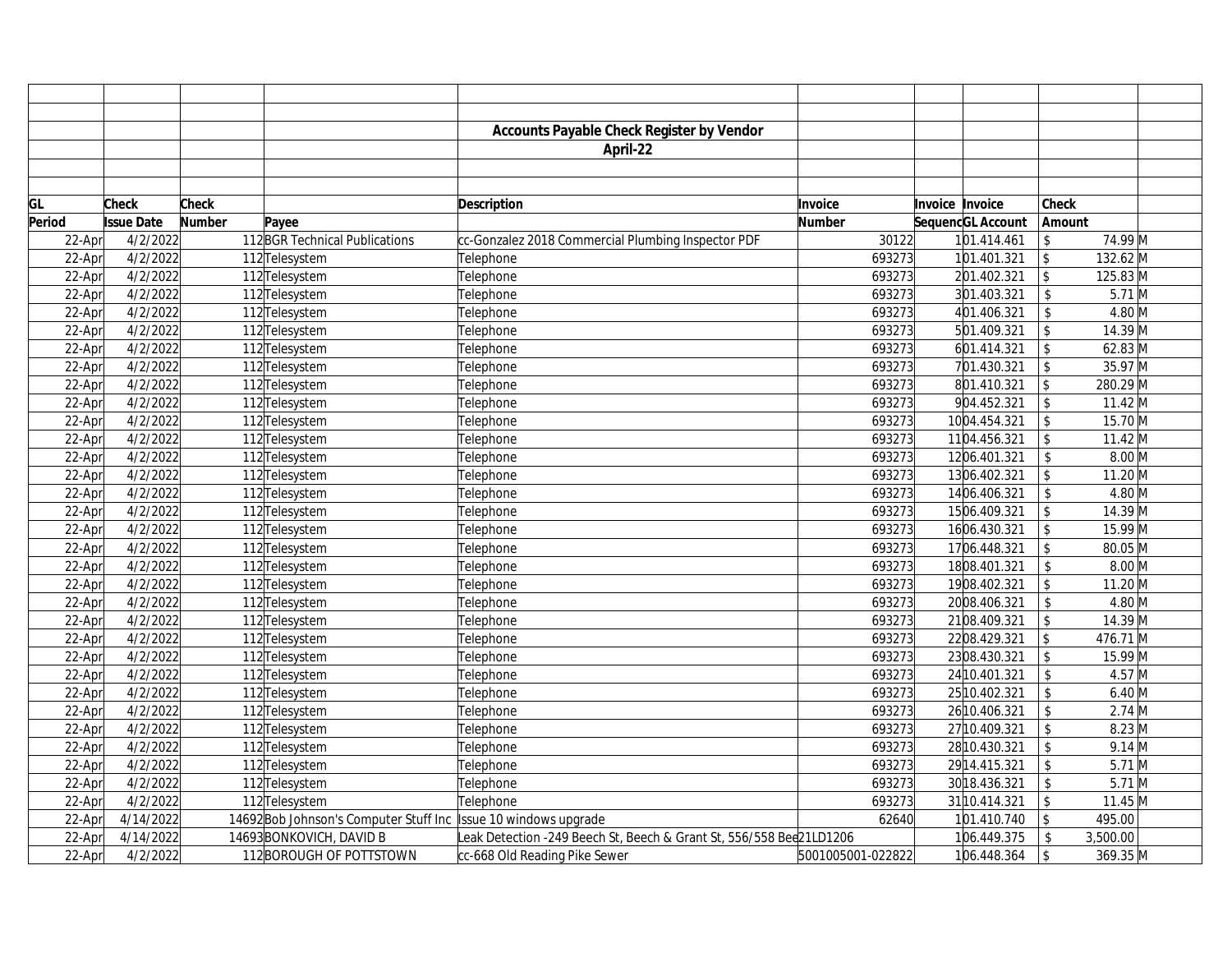|        |                   |              |                                                      | <b>Accounts Payable Check Register by Vendor</b> |               |                   |                         |            |  |
|--------|-------------------|--------------|------------------------------------------------------|--------------------------------------------------|---------------|-------------------|-------------------------|------------|--|
|        |                   |              |                                                      | April-22                                         |               |                   |                         |            |  |
|        |                   |              |                                                      |                                                  |               |                   |                         |            |  |
|        |                   |              |                                                      |                                                  |               |                   |                         |            |  |
| GL     | <b>Check</b>      | <b>Check</b> |                                                      | <b>Description</b>                               | Invoice       | Invoice Invoice   | <b>Check</b>            |            |  |
| Period | <b>Issue Date</b> | Number       | Payee                                                |                                                  | <b>Number</b> | SequencGL Account |                         | Amount     |  |
| 22-Apr | 4/1/2022          |              | 14576 BRADLEY UNITED TIRE & SERVICE vehicle 14 tires |                                                  | 108517        | 101.410.251       | $\mathbb{S}$            | 472.30     |  |
| 22-Apr | 4/1/2022          |              | 14576 BRADLEY UNITED TIRE & SERVICE vehicle 93 tires |                                                  | 108803        | 108.429.251       | $\sqrt[6]{\frac{1}{2}}$ | 299.90     |  |
| 22-Apr | 4/2/2022          |              | 112 Brookside Family Restaurant                      | meal for meeting                                 | 31722         | 146.447.425       | \$                      | 40.63 M    |  |
| 22-Apr | 4/1/2022          |              | 14676 Brown Tree Service, Richard                    | Clear brush and weeds and remove trees at WTP    | 6797          | 106.448.371       | \$                      | 4,200.00   |  |
| 22-Apr | 4/29/2022         |              | 14782 BURSICH ASSOCIATES INC                         | Manatawny Village Phase III                      | 24061         | 190.489.100       | $\mathsf{\$}$           | 210.00     |  |
| 22-Apr | 4/1/2022          |              | 14577 Calibre Press                                  | Deescalation trainingfor police Dept             | 47951         | 101.411.461       | $\mathcal{L}$           | 300.00     |  |
| 22-Apr | 4/1/2022          |              | 14577 Calibre Press                                  | Deescalation trainingfor police Dept             | 47951         | 201.410.461       | \$                      | 1,449.00   |  |
| 22-Apr | 4/2/2022          |              | 112 Cargo Lift USA LLC                               | cc-4 leg bridle sling with sling hook            | 10465         | 118.436.375       | $\mathsf{\$}$           | 235.18 M   |  |
| 22-Apr | 4/2/2022          |              | 112 Cargo Lift USA LLC                               | cc-4 leg bridle sling with sling hook            | 10465         | 206.449.375       | $\mathsf S$             | 235.18 M   |  |
| 22-Apr | 4/1/2022          |              | 14677 CARR & DUFF                                    | repairs to switch pole                           | 140972        | 108.429.373       | \$                      | 10,817.00  |  |
| 22-Apr | 4/14/2022         |              | 14694 CARRIGAN GEO SERVICES INC                      | monthly on-site support for March and April 2022 | 1791          | 101.407.414       | \$                      | 1,920.00   |  |
| 22-Apr | 4/1/2022          |              | 14578 Carter Locksmith, Gregory R                    | padlock keys, sargent Ib keys                    | 23878         | 108.429.374       | \$                      | 30.00      |  |
| 22-Apr | 4/1/2022          |              | 14578 Carter Locksmith, Gregory R                    | padlock keys cut, key clips                      | 23878         | 201.410.260       | \$                      | 45.00      |  |
| 22-Apr | 4/1/2022          |              | 14578 Carter Locksmith, Gregory R                    | repair front doors service & labor               | 23878         | 301.409.373       | $\sqrt[6]{\frac{1}{2}}$ | 33.60      |  |
| 22-Apr | 4/1/2022          |              | 14578 Carter Locksmith, Gregory R                    | repair front doors service & labor               | 23878         | 406.409.373       | \$                      | 33.60      |  |
| 22-Apr | 4/1/2022          |              | 14578 Carter Locksmith, Gregory R                    | repair front doors service & labor               | 23878         | 508.409.373       | $\sqrt[6]{\frac{1}{2}}$ | 33.60      |  |
| 22-Apr | 4/1/2022          |              | 14578 Carter Locksmith, Gregory R                    | repair front doors service & labor               | 23878         | 610.409.373       | \$                      | 19.20      |  |
| 22-Apr | 4/14/2022         |              | 14695 Carter Locksmith, Gregory R                    | 2 cylinder coded 4 keys service & labor          | 23631         | 104.454.241       | $\sqrt[6]{\frac{1}{2}}$ | 155.00     |  |
| 22-Apr | 4/2/2022          |              | 112CDW GOVERNMENT                                    | cc-TV LCD monitor wall mount                     | 1C78N9Y       | 108.429.385       | $\mathsf{\$}$           | $124.17$ M |  |
| 22-Apr | 4/14/2022         |              | 14696 Cedarville Engineering                         | PAID meeting                                     | 13562         | 101.408.313       | $\sqrt[6]{\frac{1}{2}}$ | 21.50      |  |
| 22-Apr | 4/14/2022         |              | 14696 Cedarville Engineering                         | Engineer's report                                | 13565         | 101.408.313       | $\sqrt[6]{\frac{1}{2}}$ | 438.50     |  |
| 22-Apr | 4/29/2022         |              | 14783 Cedarville Engineering                         | 144 W High St                                    | 13728         | 190.489.100       | $\sqrt[6]{\frac{1}{2}}$ | 166.75     |  |
| 22-Apr | 4/29/2022         |              | 14783 Cedarville Engineering                         | Keep Plan                                        | 13729         | 190.489.100       | $\sqrt{2}$              | 61.00      |  |
| 22-Apr | 4/29/2022         |              | 14783 Cedarville Engineering                         | 132 E 3rd St                                     | 13730         | 190.489.100       | $\mathsf{\$}$           | 262.50     |  |
| 22-Apr | 4/29/2022         |              | 14783 Cedarville Engineering                         | 223 Shoemaker Rd                                 | 13731         | 190.489.100       | \$                      | 218.50     |  |
| 22-Apr | 4/29/2022         |              | 14783 Cedarville Engineering                         | 323 W High St                                    | 13732         | 190.489.100       | $\mathfrak{S}$          | 323.50     |  |
| 22-Apr | 4/29/2022         |              | 14783 Cedarville Engineering                         | 726 E High St                                    | 13733         | 190.489.100       | $\sqrt[6]{\frac{1}{2}}$ | 528.75     |  |
| 22-Apr | 4/29/2022         |              | 14783 Cedarville Engineering                         | 300 Cherry St                                    | 13734         | 190.489.100       | $\mathsf S$             | 946.25     |  |
| 22-Apr | 4/29/2022         |              | 14783 Cedarville Engineering                         | 14 Robinson St                                   | 13735         | 190.489.100       | $\mathcal{S}$           | 348.00     |  |
| 22-Apr | 4/29/2022         |              | 14783 Cedarville Engineering                         | Building Code Services - Project meetings        | 13736         | 101.408.313       | \$                      | 43.00      |  |
| 22-Apr | 4/29/2022         |              | 14783 Cedarville Engineering                         | General Engineering Services                     | 13739         | 101.408.313       | $\sqrt{3}$              | 595.50     |  |
| 22-Apr | 4/29/2022         |              | 14783 Cedarville Engineering                         | The Hill School Turf Field                       | 13740         | 190.489.100       | $\mathbb{S}$            | 3,046.25   |  |
| 22-Apr | 4/29/2022         |              | 14783 Cedarville Engineering                         | 223 Shoemaker Rd                                 | 13741         | 190.489.100       | $\sqrt[6]{\frac{1}{2}}$ | 84.25      |  |
| 22-Apr | 4/29/2022         |              | 14783 Cedarville Engineering                         | 223 Shoemaker Rd                                 | 13742         | 190.489.100       | $\mathcal{S}$           | 267.67     |  |
| 22-Apr | 4/29/2022         |              | 14783 Cedarville Engineering                         | 223 Shoemaker Rd T Mobile                        | 13743         | 190.489.100       | $\mathfrak{S}$          | 372.67     |  |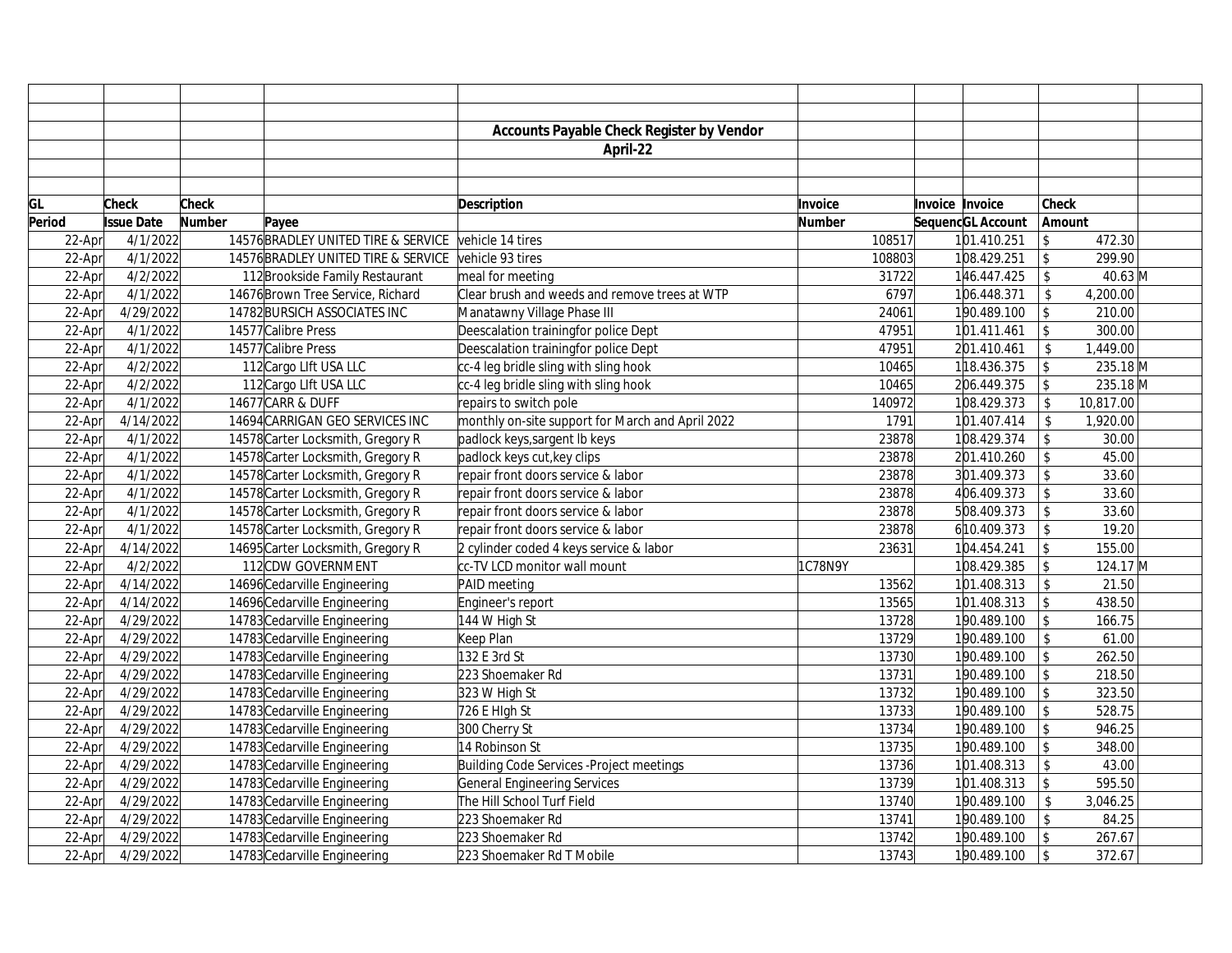|        |                   |        |                              | <b>Accounts Payable Check Register by Vendor</b>       |               |                        |                                   |           |
|--------|-------------------|--------|------------------------------|--------------------------------------------------------|---------------|------------------------|-----------------------------------|-----------|
|        |                   |        |                              | April-22                                               |               |                        |                                   |           |
|        |                   |        |                              |                                                        |               |                        |                                   |           |
|        |                   |        |                              |                                                        |               |                        |                                   |           |
| GL     | <b>Check</b>      | Check  |                              | <b>Description</b>                                     | Invoice       | <b>Invoice Invoice</b> | Check                             |           |
| Period | <b>Issue Date</b> | Number | Payee                        |                                                        | <b>Number</b> | SequencGL Account      | Amount                            |           |
| 22-Apr | 4/29/2022         |        | 14783 Cedarville Engineering | 1600 High St                                           | 13744         | 190.489.100            | \$<br>57.68                       |           |
| 22-Apr | 4/29/2022         |        | 14783 Cedarville Engineering | 816-842 Queen St                                       | 13745         | 190.489.100            | 575.50<br>$\sqrt[6]{\frac{1}{2}}$ |           |
| 22-Apr | 4/29/2022         |        | 14783 Cedarville Engineering | 726 High St                                            | 13746         | 190.489.100            | $\sqrt[6]{\frac{1}{2}}$<br>353.89 |           |
| 22-Apr | 4/29/2022         |        | 14783 Cedarville Engineering | 146 & 150 Shoemaker Rd                                 | 13800         | 190.489.100            | 249.75<br>$\mathcal{S}$           |           |
| 22-Apr | 4/1/2022          |        | 14579 CGI COMPLETE GRAPHICS  | <b>Business Cards Stokes</b>                           | 129578        | 101.414.342            | 39.95<br>\$                       |           |
| 22-Apr | 4/14/2022         |        | 14697 CGI COMPLETE GRAPHICS  | Parking permits die cut mirror hangers w/numbers       | 129581        | 101.410.342            | $\mathbb{S}$<br>325.00            |           |
| 22-Apr | 4/29/2022         |        | 14784 CGI COMPLETE GRAPHICS  | No Parking street sweeping signs                       | 129663        | 101.410.342            | \$<br>15.00                       |           |
| 22-Apr | 4/29/2022         |        | 14784 CGI COMPLETE GRAPHICS  | cc-Borough Part Transit -8000 Ride guide               | 129667        | 146.447.342            | \$<br>4,382.00                    |           |
| 22-Apr | 4/2/2022          |        | 112Chemical Warehouse        | cc-Memorial Park Turf Management-Fusilade DX herbicide | CW17121       | 104.454.241            | 559.00 M<br>\$                    |           |
| 22-Apr | 4/2/2022          |        | 112 Cintas                   | uniforms                                               | 4107642869    | 106.449.238            | \$                                | $11.77$ M |
| 22-Apr | 4/2/2022          |        | 112 Cintas                   | uniforms                                               | 4107642869    | 218.436.238            | \$                                | 10.92 M   |
| 22-Apr | 4/2/2022          |        | 112 Cintas                   | uniforms                                               | 4107642869    | 301.430.238            | \$                                | $5.70$ M  |
| 22-Apr | 4/2/2022          |        | 112 Cintas                   | uniforms                                               | 4107642869    | 406.430.238            | $\mathcal{S}$                     | $5.70$ M  |
| 22-Apr | 4/2/2022          |        | 112 Cintas                   | uniforms                                               | 4107642869    | 508.430.238            | $\mathsf{\$}$                     | $5.70$ M  |
| 22-Apr | 4/2/2022          |        | 112 Cintas                   | uniforms                                               | 4107642869    | 610.430.238            | $\mathsf{\$}$                     | $3.25$ M  |
| 22-Apr | 4/2/2022          |        | 112 Cintas                   | uniforms                                               | 4107642869    | 708.429.238            | \$                                | 57.39 M   |
| 22-Apr | 4/2/2022          |        | 112 Cintas                   | uniforms                                               | 4107642869    | 806.448.238            | \$                                | $21.45$ M |
| 22-Apr | 4/2/2022          |        | 112 Cintas                   | uniforms                                               | 4107642869    | 908.429.238            | \$                                | 13.20 M   |
| 22-Apr | 4/2/2022          |        | 112 Cintas                   | mats                                                   | 4107642869    | 1001.409.373           | $\mathsf{\$}$                     | $10.41$ M |
| 22-Apr | 4/2/2022          |        | 112 Cintas                   | mats                                                   | 4107642869    | 1106.409.373           | \$                                | $10.41$ M |
| 22-Apr | 4/2/2022          |        | 112 Cintas                   | mats                                                   | 4107642869    | 1208.409.373           | $\mathsf{\$}$                     | $10.41$ M |
| 22-Apr | 4/2/2022          |        | 112 Cintas                   | mats                                                   | 4107642869    | 13 10.409.373          | $\mathcal{S}$                     | $5.92$ M  |
| 22-Apr | 4/2/2022          |        | 112 Cintas                   | service charge                                         | 4107642869    | 1401.409.373           | $\mathbb{S}$                      | $1.95$ M  |
| 22-Apr | 4/2/2022          |        | 112 Cintas                   | service charge                                         | 4107642869    | 1506.409.373           | \$                                | $1.95$ M  |
| 22-Apr | 4/2/2022          |        | 112 Cintas                   | service charge                                         | 4107642869    | 1608.409.373           | \$                                | $1.95$ M  |
| 22-Apr | 4/2/2022          |        | 112 Cintas                   | service charge                                         | 4107642869    | 17 10.409.373          | $\mathbf S$                       | $1.10$ M  |
| 22-Apr | 4/2/2022          |        | 112 Cintas                   | uniforms                                               | 4108253248    | 101.430.238            | $\mathsf{\$}$                     | $9.48$ M  |
| 22-Apr | 4/2/2022          |        | 112 Cintas                   | uniforms                                               | 4108253248    | 206.430.238            | $\mathcal{S}$                     | $9.48$ M  |
| 22-Apr | 4/2/2022          |        | 112 Cintas                   | uniforms                                               | 4108253248    | 308.430.238            | \$                                | $9.48$ M  |
| 22-Apr | 4/2/2022          |        | 112 Cintas                   | uniforms                                               | 4108253248    | 410.430.238            | $\mathbb{S}$                      | $5.41$ M  |
| 22-Apr | 4/2/2022          |        | 112 Cintas                   | uniforms                                               | 4108253248    | 506.449.238            | $\mathsf{\$}$                     | 38.77 M   |
| 22-Apr | 4/2/2022          |        | 112 Cintas                   | uniforms                                               | 4108253248    | 618.436.238            | \$                                | $8.88$ M  |
| 22-Apr | 4/2/2022          |        | 112 Cintas                   | uniforms                                               | 4108253248    | 706.448.238            | \$                                | $21.45$ M |
| 22-Apr | 4/2/2022          |        | 112 Cintas                   | uniforms                                               | 4108253248    | 808.429.238            | \$                                | 57.39 M   |
| 22-Apr | 4/2/2022          |        | 112 Cintas                   | uniforms                                               | 4108253248    | 906.448.238            | $\mathsf{\$}$                     | 13.20 M   |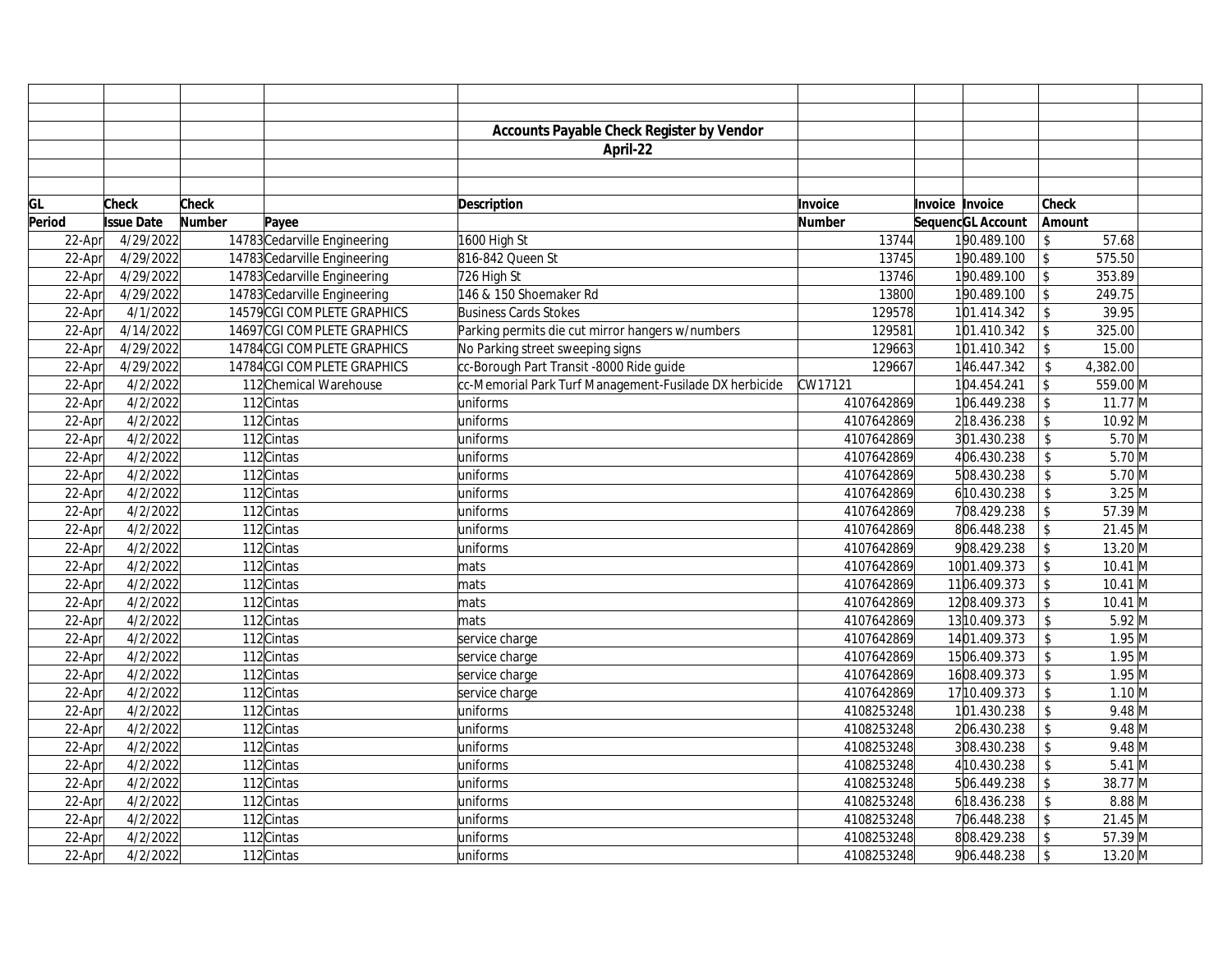|        |                   |        |              | <b>Accounts Payable Check Register by Vendor</b> |            |                 |                   |                    |                             |  |
|--------|-------------------|--------|--------------|--------------------------------------------------|------------|-----------------|-------------------|--------------------|-----------------------------|--|
|        |                   |        |              | April-22                                         |            |                 |                   |                    |                             |  |
|        |                   |        |              |                                                  |            |                 |                   |                    |                             |  |
|        |                   |        |              |                                                  |            |                 |                   |                    |                             |  |
| GL     | <b>Check</b>      | Check  |              | <b>Description</b>                               | Invoice    | Invoice Invoice |                   | Check              |                             |  |
| Period | <b>Issue Date</b> | Number | Payee        |                                                  | Number     |                 | SequencGL Account | Amount             |                             |  |
| 22-Apr | 4/2/2022          |        | 112 Cintas   | mats                                             | 4108253248 |                 | 1001.409.373      | \$                 | $10.41$ M                   |  |
| 22-Apr | 4/2/2022          |        | $112$ Cintas | mats                                             | 4108253248 |                 | 1106.409.373      | \$                 | $10.41$ M                   |  |
| 22-Apr | 4/2/2022          |        | 112 Cintas   | mats                                             | 4108253248 |                 | 1208.409.373      | \$                 | $10.41$ M                   |  |
| 22-Apr | 4/2/2022          |        | 112 Cintas   | mats                                             | 4108253248 |                 | 13 10.409.373     | \$                 | $5.92$ M                    |  |
| 22-Apr | 4/2/2022          |        | 112 Cintas   | service charge                                   | 4108253248 |                 | 1401.409.373      | \$                 | $1.95$ M                    |  |
| 22-Apr | 4/2/2022          |        | $112$ Cintas | service charge                                   | 4108253248 |                 | 1506.409.373      | \$                 | $1.95$ M                    |  |
| 22-Apr | 4/2/2022          |        | 112 Cintas   | service charge                                   | 4108253248 |                 | 1608.409.373      | $\mathsf{\$}$      | $1.95$ M                    |  |
| 22-Apr | 4/2/2022          |        | 112 Cintas   | service charge                                   | 4108253248 |                 | 17 10.409.373     | $\mathsf{\$}$      | $1.10$ M                    |  |
| 22-Apr | 4/2/2022          |        | 112 Cintas   | uniforms                                         | 4108926335 |                 | 106.449.238       | \$                 | $11.77$ M                   |  |
| 22-Apr | 4/2/2022          |        | 112 Cintas   | uniforms                                         | 4108926335 |                 | 218.436.238       | \$                 | $6.63$ M                    |  |
| 22-Apr | 4/2/2022          |        | 112 Cintas   | uniforms                                         | 4108926335 |                 | 301.430.238       | $\mathsf{\$}$      | $5.70$ M                    |  |
| 22-Apr | 4/2/2022          |        | 112 Cintas   | uniforms                                         | 4108926335 |                 | 406.430.238       | $\mathbb{S}$       | $5.70$ M                    |  |
| 22-Apr | 4/2/2022          |        | 112 Cintas   | uniforms                                         | 4108926335 |                 | 508.430.238       | $\mathbb{S}$       | $5.70$ M                    |  |
| 22-Apr | 4/2/2022          |        | 112 Cintas   | uniforms                                         | 4108926335 |                 | 610.430.238       | \$                 | $3.25$ M                    |  |
| 22-Apr | 4/2/2022          |        | 112 Cintas   | uniforms                                         | 4108926335 |                 | 708.429.238       | \$                 | $60.03$ M                   |  |
| 22-Apr | 4/2/2022          |        | 112 Cintas   | uniforms                                         | 4108926335 |                 | 806.448.238       | \$                 | $21.45$ M                   |  |
| 22-Apr | 4/2/2022          |        | 112 Cintas   | uniforms                                         | 4108926335 |                 | 908.429.238       | $\mathsf{\$}$      | $10.56$ M                   |  |
| 22-Apr | 4/2/2022          |        | 112 Cintas   | uniforms                                         | 4108926335 |                 | 1004.454.238      | \$                 | 83.82 M                     |  |
| 22-Apr | 4/2/2022          |        | 112 Cintas   | mats                                             | 4108926335 |                 | 1101.409.373      | \$                 | $10.40$ M                   |  |
| 22-Apr | 4/2/2022          |        | 112 Cintas   | mats                                             | 4108926335 |                 | 1206.409.373      | \$                 | $10.40$ M                   |  |
| 22-Apr | 4/2/2022          |        | 112 Cintas   | mats                                             | 4108926335 |                 | 1308.409.373      | $\mathsf{\$}$      | $10.40$ M                   |  |
| 22-Apr | 4/2/2022          |        | 112 Cintas   | mats                                             | 4108926335 |                 | 14 10.409.373     | $\mathsf{\$}$      | $5.94$ M                    |  |
| 22-Apr | 4/2/2022          |        | 112 Cintas   | service charge                                   | 4108926335 |                 | 1501.409.373      | \$                 | $1.95$ M                    |  |
| 22-Apr | 4/2/2022          |        | 112 Cintas   | service charge                                   | 4108926335 |                 | 1606.409.373      | $\mathbf S$        | $1.95$ M                    |  |
| 22-Apr | 4/2/2022          |        | 112 Cintas   | service charge                                   | 4108926335 |                 | 1708.409.373      | \$                 | $1.95$ M                    |  |
| 22-Apr | 4/2/2022          |        | 112 Cintas   | service charge                                   | 4108926335 |                 | 18 10.409.373     | $\mathbf S$        | $1.11$ M                    |  |
| 22-Apr | 4/2/2022          |        | 112 Cintas   | uniforms                                         | 4109648848 |                 | 106.449.238       | \$                 | $11.77$ M                   |  |
| 22-Apr | 4/2/2022          |        | 112 Cintas   | uniforms                                         | 4109648848 |                 | 218.436.238       | \$                 | $6.63$ M                    |  |
| 22-Apr | 4/2/2022          |        | 112 Cintas   | uniforms                                         | 4109648848 |                 | 301.430.238       | \$                 | $5.70$ M                    |  |
| 22-Apr | 4/2/2022          |        | 112 Cintas   | uniforms                                         | 4109648848 |                 | 406.430.238       | $\mathsf{\$}$      | $5.70$ M                    |  |
| 22-Apr | 4/2/2022          |        | 112 Cintas   | uniforms                                         | 4109648848 |                 | 508.430.238       | \$                 | $5.70$ M                    |  |
| 22-Apr | 4/2/2022          |        | 112 Cintas   | uniforms                                         | 4109648848 |                 | 610.430.238       | \$                 | $3.25\overline{\mathrm{M}}$ |  |
| 22-Apr | 4/2/2022          |        | 112 Cintas   | uniforms                                         | 4109648848 |                 | 708.429.238       | \$                 | 61.89 M                     |  |
| 22-Apr | 4/2/2022          |        | 112 Cintas   | uniforms                                         | 4109648848 |                 | 806.448.238       | $\mathbf{\hat{S}}$ | 28.20 M                     |  |
| 22-Apr | 4/2/2022          |        | 112 Cintas   | uniforms                                         | 4109648848 |                 | 908.429.238       | $\mathbf{\hat{S}}$ | 13.20 M                     |  |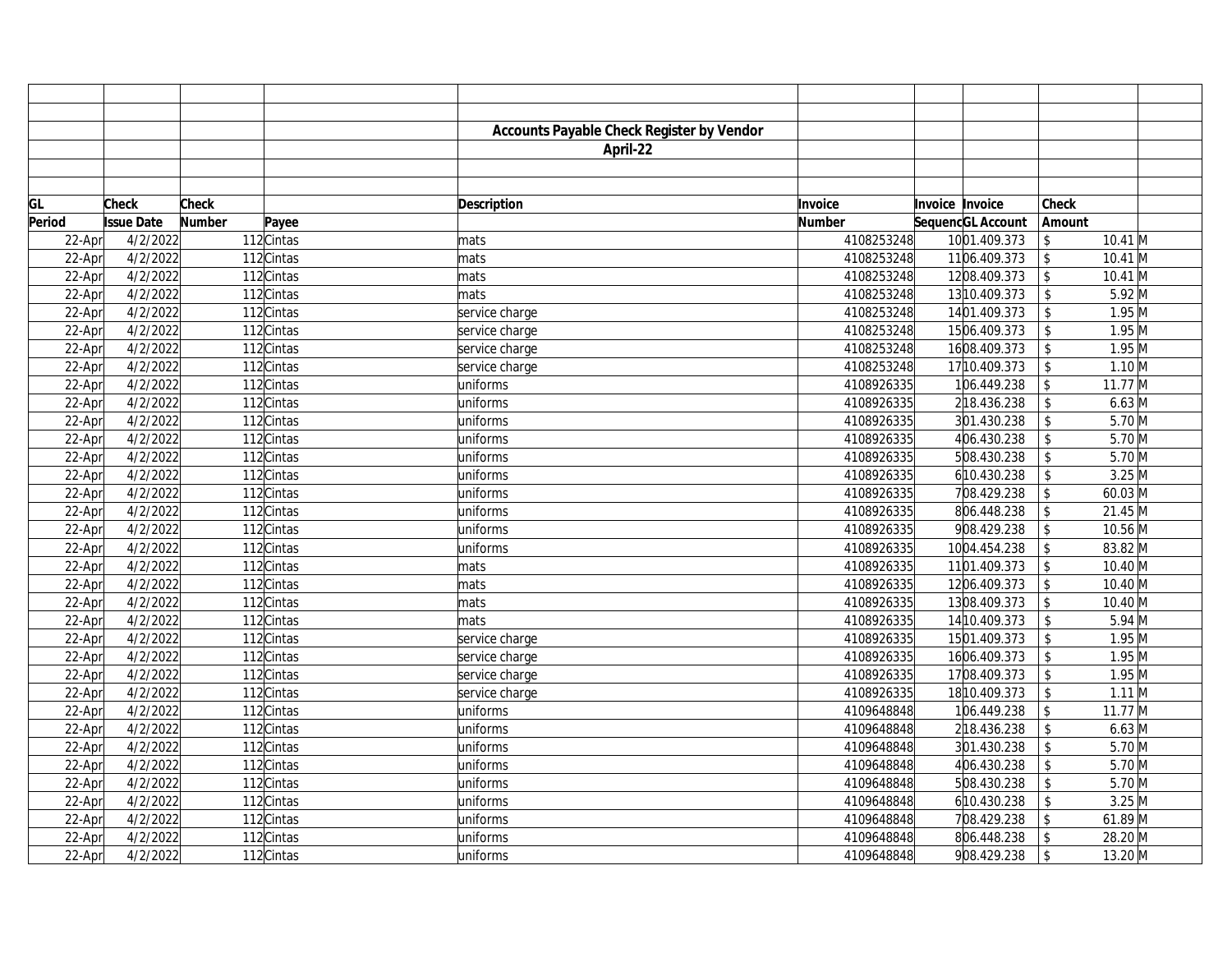|        |                   |        |                             | <b>Accounts Payable Check Register by Vendor</b> |               |                   |                            |                  |  |
|--------|-------------------|--------|-----------------------------|--------------------------------------------------|---------------|-------------------|----------------------------|------------------|--|
|        |                   |        |                             | April-22                                         |               |                   |                            |                  |  |
|        |                   |        |                             |                                                  |               |                   |                            |                  |  |
|        |                   |        |                             |                                                  |               |                   |                            |                  |  |
| GL     | <b>Check</b>      | Check  |                             | <b>Description</b>                               | Invoice       | Invoice Invoice   | Check                      |                  |  |
| Period | <b>Issue Date</b> | Number | Payee                       |                                                  | <b>Number</b> | SequencGL Account | Amount                     |                  |  |
| 22-Apr | 4/2/2022          |        | 112 Cintas                  | uniforms                                         | 4109648848    | 1004.454.238      | \$                         | $9.57$ M         |  |
| 22-Apr | 4/2/2022          |        | 112 Cintas                  | mats                                             | 4109648848    | 1101.409.373      | $\updownarrow$             | $10.40$ M        |  |
| 22-Apr | 4/2/2022          |        | 112 Cintas                  | mats                                             | 4109648848    | 1206.409.373      | \$                         | $10.40$ M        |  |
| 22-Apr | 4/2/2022          |        | 112 Cintas                  | mats                                             | 4109648848    | 1308.409.373      | \$                         | $10.40$ M        |  |
| 22-Apr | 4/2/2022          |        | 112 Cintas                  | mats                                             | 4109648848    | 14 10.409.373     | $\mathsf{\$}$              | $5.94 \text{ M}$ |  |
| 22-Apr | 4/2/2022          |        | 112 Cintas                  | service charge                                   | 4109648848    | 1501.409.373      | $\mathsf{\$}$              | $1.95$ M         |  |
| 22-Apr | 4/2/2022          |        | 112 Cintas                  | service charge                                   | 4109648848    | 1606.409.373      | $\mathbf S$                | $1.95$ M         |  |
| 22-Apr | 4/2/2022          |        | 112 Cintas                  | service charge                                   | 4109648848    | 1708.409.373      | \$                         | $1.95$ M         |  |
| 22-Apr | 4/2/2022          |        | 112 Cintas                  | service charge                                   | 4109648848    | 18 10.409.373     | \$                         | $1.11$ M         |  |
| 22-Apr | 4/2/2022          |        | 112CINTAS CORPORATION #101  | uniforms                                         | 4110295092    | 106.449.238       | \$                         | $11.77$ M        |  |
| 22-Apr | 4/2/2022          |        | 112 CINTAS CORPORATION #101 | uniforms                                         | 4110295092    | 218.436.238       | $\mathbf S$                | $6.63$ M         |  |
| 22-Apr | 4/2/2022          |        | 112 CINTAS CORPORATION #101 | uniforms                                         | 4110295092    | 301.430.238       | $\mathbb S$                | 4.96 M           |  |
| 22-Apr | 4/2/2022          |        | 112 CINTAS CORPORATION #101 | uniforms                                         | 4110295092    | 406.430.238       | $\mathsf{\$}$              | $4.96$ M         |  |
| 22-Apr | 4/2/2022          |        | 112 CINTAS CORPORATION #101 | uniforms                                         | 4110295092    | 508.430.238       | \$                         | $4.96$ M         |  |
| 22-Apr | 4/2/2022          |        | 112 CINTAS CORPORATION #101 | uniforms                                         | 4110295092    | 610.430.238       | \$                         | $2.83$ M         |  |
| 22-Apr | 4/2/2022          |        | 112 CINTAS CORPORATION #101 | uniforms                                         | 4110295092    | 708.429.238       | $\$\,$                     | 57.39 M          |  |
| 22-Apr | 4/2/2022          |        | 112 CINTAS CORPORATION #101 | uniforms                                         | 4110295092    | 806.448.238       | \$                         | $21.45$ M        |  |
| 22-Apr | 4/2/2022          |        | 112 CINTAS CORPORATION #101 | uniforms                                         | 4110295092    | 908.429.238       | \$                         | 13.20 M          |  |
| 22-Apr | 4/2/2022          |        | 112 CINTAS CORPORATION #101 | uniforms                                         | 4110295092    | 1004.454.238      | $\mathcal{S}$              | $9.57$ M         |  |
| 22-Apr | 4/2/2022          |        | 112 CINTAS CORPORATION #101 | mats                                             | 4110295092    | 1101.409.373      | \$                         | $10.40$ M        |  |
| 22-Apr | 4/2/2022          |        | 112 CINTAS CORPORATION #101 | mats                                             | 4110295092    | 1206.409.373      | $\mathsf{\$}$              | $10.40$ M        |  |
| 22-Apr | 4/2/2022          |        | 112 CINTAS CORPORATION #101 | mats                                             | 4110295092    | 1308.409.373      | \$                         | $10.40$ M        |  |
| 22-Apr | 4/2/2022          |        | 112 CINTAS CORPORATION #101 | mats                                             | 4110295092    | 14 10.409.373     | $\mathbb{S}$               | $5.94$ M         |  |
| 22-Apr | 4/2/2022          |        | 112 CINTAS CORPORATION #101 | service charge                                   | 4110295092    | 1501.409.373      | \$                         | $1.95$ M         |  |
| 22-Apr | 4/2/2022          |        | 112 CINTAS CORPORATION #101 | service charge                                   | 4110295092    | 1606.409.373      | \$                         | $1.95$ M         |  |
| 22-Apr | 4/2/2022          |        | 112 CINTAS CORPORATION #101 | service charge                                   | 4110295092    | 1708.409.373      | $\mathbf S$                | $1.95$ M         |  |
| 22-Apr | 4/2/2022          |        | 112 CINTAS CORPORATION #101 | service charge                                   | 4110295092    | 18 10.409.373     | $\boldsymbol{\mathsf{\$}}$ | $1.11$ M         |  |
| 22-Apr | 4/2/2022          |        | 112 Cintas                  | uniforms                                         | 4110975409    | 106.449.238       | \$                         | $11.77 \, M$     |  |
| 22-Apr | 4/2/2022          |        | 112 Cintas                  | uniforms                                         | 4110975409    | 218.436.238       | \$                         | 59.87 M          |  |
| 22-Apr | 4/2/2022          |        | 112 Cintas                  | uniforms                                         | 4110975409    | 301.430.238       | \$                         | 17.89 M          |  |
| 22-Apr | 4/2/2022          |        | 112 Cintas                  | uniforms                                         | 4110975409    | 406.430.238       | $\sqrt[6]{\frac{1}{2}}$    | 17.89 M          |  |
| 22-Apr | 4/2/2022          |        | 112 Cintas                  | uniforms                                         | 4110975409    | 508.430.238       | \$                         | 17.89 M          |  |
| 22-Apr | 4/2/2022          |        | 112 Cintas                  | uniforms                                         | 4110975409    | 610.430.238       | \$                         | $10.21$ M        |  |
| 22-Apr | 4/2/2022          |        | 112 Cintas                  | mats                                             | 4110975409    | 701.409.373       | \$                         | $10.41$ M        |  |
| 22-Apr | 4/2/2022          |        | 112 Cintas                  | mats                                             | 4110975409    | 806.409.373       | \$                         | $10.41$ M        |  |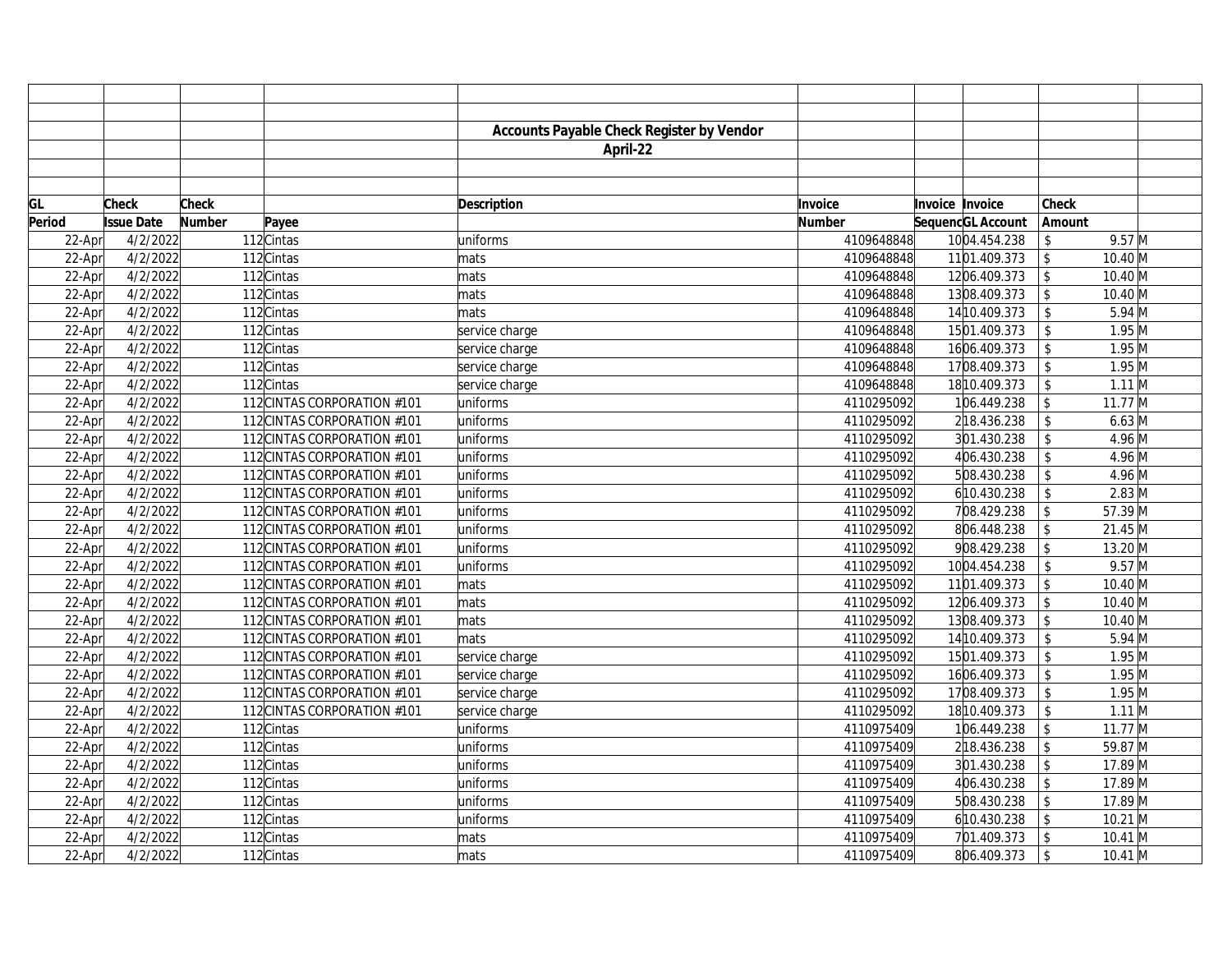|        |                   |        |                                        | <b>Accounts Payable Check Register by Vendor</b> |               |                 |                   |                         |           |  |
|--------|-------------------|--------|----------------------------------------|--------------------------------------------------|---------------|-----------------|-------------------|-------------------------|-----------|--|
|        |                   |        |                                        | April-22                                         |               |                 |                   |                         |           |  |
|        |                   |        |                                        |                                                  |               |                 |                   |                         |           |  |
|        |                   |        |                                        |                                                  |               |                 |                   |                         |           |  |
| GL     | <b>Check</b>      | Check  |                                        | <b>Description</b>                               | Invoice       | Invoice Invoice |                   | <b>Check</b>            |           |  |
| Period | <b>Issue Date</b> | Number | Payee                                  |                                                  | <b>Number</b> |                 | SequencGL Account | Amount                  |           |  |
| 22-Apr | 4/2/2022          |        | 112 Cintas                             | mats                                             | 4110975409    |                 | 908.409.373       | $\sqrt[6]{\frac{1}{2}}$ | $10.41$ M |  |
| 22-Apr | 4/2/2022          |        | 112 Cintas                             | mats                                             | 4110975409    |                 | 10 10.409.373     | \$                      | $5.92$ M  |  |
| 22-Apr | 4/2/2022          |        | 112 Cintas                             | service charge                                   | 4110975409    |                 | 1101.409.373      | \$                      | $1.95$ M  |  |
| 22-Apr | 4/2/2022          |        | 112 Cintas                             | service charge                                   | 4110975409    |                 | 1206.409.373      | $\mathcal{S}$           | $1.95$ M  |  |
| 22-Apr | 4/2/2022          |        | 112 Cintas                             | service charge                                   | 4110975409    |                 | 1308.409.373      | $\mathcal{S}$           | $1.95$ M  |  |
| 22-Apr | 4/2/2022          |        | 112 Cintas                             | service charge                                   | 4110975409    |                 | 14 10.409.373     | \$                      | $1.10$ M  |  |
| 22-Apr | 4/2/2022          |        | 112 Cintas                             | uniforms                                         | 4110975409    |                 | 1508.429.238      | \$                      | 82.14 M   |  |
| 22-Apr | 4/2/2022          |        | 112 Cintas                             | uniforms                                         | 4110975409    |                 | 1606.448.238      | \$                      | $21.45$ M |  |
| 22-Apr | 4/2/2022          |        | 112 Cintas                             | uniforms                                         | 4110975409    |                 | 1708.429.238      | \$                      | 13.20 M   |  |
| 22-Apr | 4/2/2022          |        | 112 Cintas                             | uniforms                                         | 4110975409    |                 | 1804.454.238      | \$                      | $9.57$ M  |  |
| 22-Apr | 4/2/2022          |        | 112 Cintas                             | uniforms                                         | 4111671990    |                 | 106.449.238       | \$                      | $11.77$ M |  |
| 22-Apr | 4/2/2022          |        | 112 Cintas                             | uniforms                                         | 4111671990    |                 | 218.436.238       | $\mathsf{\$}$           | $10.37$ M |  |
| 22-Apr | 4/2/2022          |        | 112 Cintas                             | uniforms                                         | 4111671990    |                 | 301.430.238       | $\mathsf{\$}$           | $5.59$ M  |  |
| 22-Apr | 4/2/2022          |        | 112 Cintas                             | uniforms                                         | 4111671990    |                 | 406.430.238       | \$                      | $5.59$ M  |  |
| 22-Apr | 4/2/2022          |        | 112 Cintas                             | uniforms                                         | 4111671990    |                 | 508.430.238       | $\mathsf{\$}$           | $5.59$ M  |  |
| 22-Apr | 4/2/2022          |        | 112 Cintas                             | uniforms                                         | 4111671990    |                 | 610.430.238       | \$                      | $3.19$ M  |  |
| 22-Apr | 4/2/2022          |        | 112 Cintas                             | uniforms                                         | 4111671990    |                 | 708.429.238       | $\mathsf{\$}$           | 82.14 M   |  |
| 22-Apr | 4/2/2022          |        | 112 Cintas                             | uniforms                                         | 4111671990    |                 | 806.448.238       | \$                      | $21.45$ M |  |
| 22-Apr | 4/2/2022          |        | 112 Cintas                             | uniforms                                         | 4111671990    |                 | 908.429.238       | \$                      | 64.79 M   |  |
| 22-Apr | 4/2/2022          |        | 112 Cintas                             | uniforms                                         | 4111671990    |                 | 1004.454.238      | $\mathbf S$             | $9.57$ M  |  |
| 22-Apr | 4/2/2022          |        | 112 Cintas                             | mats                                             | 4111671990    |                 | 1101.409.373      | \$                      | $10.41$ M |  |
| 22-Apr | 4/2/2022          |        | $\overline{11}$ 2 $\overline{C}$ intas | mats                                             | 4111671990    |                 | 1206.409.373      | \$                      | $10.41$ M |  |
| 22-Apr | 4/2/2022          |        | 112 Cintas                             | mats                                             | 4111671990    |                 | 1308.409.373      | \$                      | $10.41$ M |  |
| 22-Apr | 4/2/2022          |        | 112 Cintas                             | mats                                             | 4111671990    |                 | 14 10.409.373     | \$                      | $5.92$ M  |  |
| 22-Apr | 4/2/2022          |        | 112 Cintas                             | service charge                                   | 4111671990    |                 | 1501.409.373      | $\mathbb{S}$            | $1.95$ M  |  |
| 22-Apr | 4/2/2022          |        | 112 Cintas                             | service charge                                   | 4111671990    |                 | 1606.409.373      | $\mathcal{S}$           | $1.95$ M  |  |
| 22-Apr | 4/2/2022          |        | 112 Cintas                             | service charge                                   | 4111671990    |                 | 1708.409.373      | \$                      | $1.95$ M  |  |
| 22-Apr | 4/2/2022          |        | 112 Cintas                             | service charge                                   | 4111671990    |                 | 18 10.409.373     | \$                      | $1.10$ M  |  |
| 22-Apr | 4/2/2022          |        | $\overline{1}$ 12 $\overline{C}$ intas | uniforms                                         | 4112375655    |                 | 106.449.238       | $\mathsf{\$}$           | $11.77$ M |  |
| 22-Apr | 4/2/2022          |        | 112 Cintas                             | uniforms                                         | 4112375655    |                 | 218.436.238       | $\mathbf{\hat{S}}$      | 56.54 M   |  |
| 22-Apr | 4/2/2022          |        | 112 Cintas                             | uniforms                                         | 4112375655    |                 | 301.430.238       | $\mathsf{\$}$           | $6.22$ M  |  |
| 22-Apr | 4/2/2022          |        | 112 Cintas                             | uniforms                                         | 4112375655    |                 | 406.430.238       | \$                      | $6.22$ M  |  |
| 22-Apr | 4/2/2022          |        | 112 Cintas                             | uniforms                                         | 4112375655    |                 | 508.430.238       | $\mathcal{S}$           | $6.22$ M  |  |
| 22-Apr | 4/2/2022          |        | 112 Cintas                             | uniforms                                         | 4112375655    |                 | 610.430.238       | $\mathcal{S}$           | $3.55$ M  |  |
| 22-Apr | 4/2/2022          |        | 112 Cintas                             | uniforms                                         | 4112375655    |                 | 708.429.238       | \$                      | 66.63 M   |  |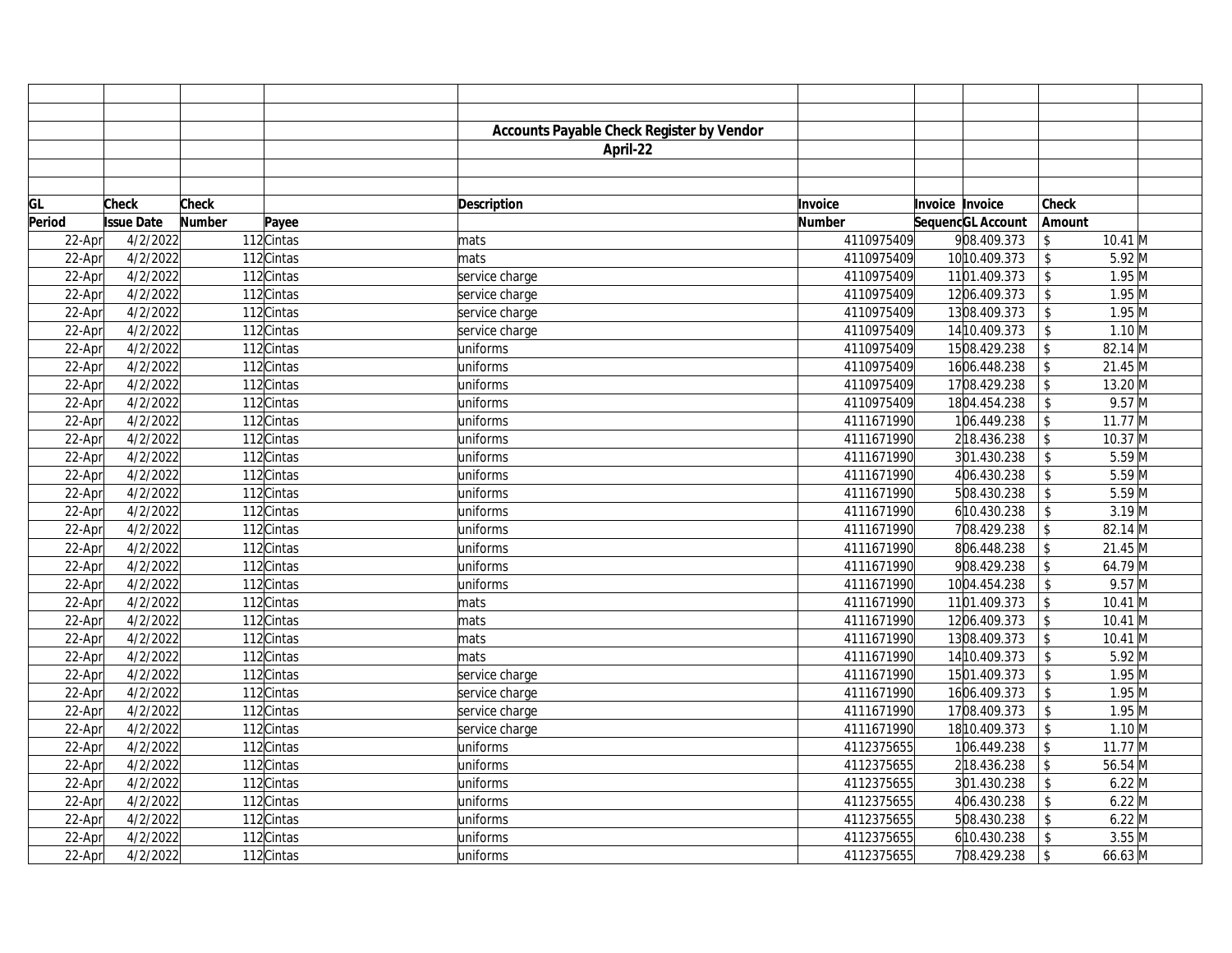|        |                   |        |                             | <b>Accounts Payable Check Register by Vendor</b> |               |                 |                   |                    |                           |  |
|--------|-------------------|--------|-----------------------------|--------------------------------------------------|---------------|-----------------|-------------------|--------------------|---------------------------|--|
|        |                   |        |                             | April-22                                         |               |                 |                   |                    |                           |  |
|        |                   |        |                             |                                                  |               |                 |                   |                    |                           |  |
|        |                   |        |                             |                                                  |               |                 |                   |                    |                           |  |
| GL     | <b>Check</b>      | Check  |                             | <b>Description</b>                               | Invoice       | Invoice Invoice |                   | <b>Check</b>       |                           |  |
| Period | <b>Issue Date</b> | Number | Payee                       |                                                  | <b>Number</b> |                 | SequencGL Account | Amount             |                           |  |
| 22-Apr | 4/2/2022          |        | 112 Cintas                  | uniforms                                         | 4112375655    |                 | 808.429.238       | \$                 | 12.65 M                   |  |
| 22-Apr | 4/2/2022          |        | 112 Cintas                  | uniforms                                         | 4112375655    |                 | 904.454.238       | \$                 | $9.57$ M                  |  |
| 22-Apr | 4/2/2022          |        | 112 Cintas                  | mats                                             | 4112375655    |                 | 1001.409.373      | \$                 | $10.41$ M                 |  |
| 22-Apr | 4/2/2022          |        | 112 Cintas                  | mats                                             | 4112375655    |                 | 1106.409.373      | \$                 | $10.41$ M                 |  |
| 22-Apr | 4/2/2022          |        | 112 Cintas                  | mats                                             | 4112375655    |                 | 1208.409.373      | $\mathsf{\$}$      | $10.41$ M                 |  |
| 22-Apr | 4/2/2022          |        | 112 Cintas                  | mats                                             | 4112375655    |                 | 13 10.409.373     | $\mathcal{L}$      | $5.92$ M                  |  |
| 22-Apr | 4/2/2022          |        | 112 Cintas                  | service charge                                   | 4112375655    |                 | 1401.409.373      | \$                 | $1.95$ M                  |  |
| 22-Apr | 4/2/2022          |        | 112 Cintas                  | service charge                                   | 4112375655    |                 | 1506.409.373      | \$                 | $1.95$ M                  |  |
| 22-Apr | 4/2/2022          |        | 112 Cintas                  | service charge                                   | 4112375655    |                 | 1608.409.373      | \$                 | $1.95$ M                  |  |
| 22-Apr | 4/2/2022          |        | 112 Cintas                  | service charge                                   | 4112375655    |                 | 17 10.409.373     | $\mathsf S$        | $1.10$ M                  |  |
| 22-Apr | 4/2/2022          |        | 112 Cintas                  | uniforms                                         | 4112375655    |                 | 1806.448.238      | $\mathsf{\$}$      | 14.85 M                   |  |
| 22-Apr | 4/2/2022          |        | 112 CINTAS CORPORATION #101 | Cleaning for WTP                                 | 4113793329    |                 | 106.448.236       | \$                 | 86.71 M                   |  |
| 22-Apr | 4/2/2022          |        | 112 CINTAS CORPORATION #101 | <b>Cleaning Supplies</b>                         | 4113793364    |                 | 101.409.236       | \$                 | 27.25 M                   |  |
| 22-Apr | 4/2/2022          |        | 112 CINTAS CORPORATION #101 | CLeaning Supplies                                | 4113793364    |                 | 206.409.236       | \$                 | 27.25 M                   |  |
| 22-Apr | 4/2/2022          |        | 112 CINTAS CORPORATION #101 | <b>Cleaning Supplies</b>                         | 4113793364    |                 | 308.409.236       | $\mathfrak{L}$     | 27.25 M                   |  |
| 22-Apr | 4/2/2022          |        | 112 CINTAS CORPORATION #101 | <b>Cleaning Supplies</b>                         | 4113793364    |                 | 410.409.236       | \$                 | $15.57$ M                 |  |
| 22-Apr | 4/2/2022          |        | 112 CINTAS CORPORATION #101 | Cleaning Supplies at WWTP                        | 4113793424    |                 | 108.429.236       | $\mathcal{S}$      | $183.44 \overline{\rm M}$ |  |
| 22-Apr | 4/2/2022          |        | 112 CINTAS CORPORATION #101 | <b>Cleaning Supplies</b>                         | 4114481840    |                 | 101.409.236       | \$                 | 79.14 M                   |  |
| 22-Apr | 4/2/2022          |        | 112 CINTAS CORPORATION #101 | CLeaning Supplies                                | 4114481840    |                 | 206.409.236       | \$                 | 79.14 M                   |  |
| 22-Apr | 4/2/2022          |        | 112 CINTAS CORPORATION #101 | Cleaning Supplies                                | 4114481840    |                 | 308.409.236       | \$                 | 79.14 M                   |  |
| 22-Apr | 4/2/2022          |        | 112 CINTAS CORPORATION #101 | <b>Cleaning Supplies</b>                         | 4114481840    |                 | 410.409.236       | \$                 | 45.24 M                   |  |
| 22-Apr | 4/1/2022          |        | 14580 Cintas Corporation    | first aid cabinets P&R                           | 5098927927    |                 | 104.454.241       | \$                 | 45.84                     |  |
| 22-Apr | 4/1/2022          |        | 14580 Cintas Corporation    | FIRST AID cabinet Boro Hall                      | 5098927927    |                 | 201.409.262       | \$                 | 67.54                     |  |
| 22-Apr | 4/1/2022          |        | 14580 Cintas Corporation    | FIRST AID cabinet Boro Hall                      | 5098927927    |                 | 306.409.262       | $\mathsf{\$}$      | 67.54                     |  |
| 22-Apr | 4/1/2022          |        | 14580 Cintas Corporation    | FIRST AID cabinet Boro Hall                      | 5098927927    |                 | 408.409.262       | \$                 | 67.54                     |  |
| 22-Apr | 4/1/2022          |        | 14580 Cintas Corporation    | FIRST AID cabinet Boro Hall                      | 5098927927    |                 | 510.409.262       | $\mathsf{\$}$      | 38.58                     |  |
| 22-Apr | 4/1/2022          |        | 14580 Cintas Corporation    | FIRST AID cabinet police                         | 5098927927    |                 | 601.410.260       | $\mathcal{S}$      | 169.02                    |  |
| 22-Apr | 4/1/2022          |        | 14580 Cintas Corporation    | FIRST AID cabinet WWTP                           | 5099102552    |                 | 108.429.236       | $\mathbf{\hat{S}}$ | 121.56                    |  |
| 22-Apr | 4/14/2022         |        | 14698 Cintas Corporation    | FIRST AID cabinet Garage                         | 5102703524    |                 | 101.430.241       | $\mathcal{L}$      | 65.45                     |  |
| 22-Apr | 4/14/2022         |        | 14698 Cintas Corporation    | FIRST AID cabinet Garage                         | 5102703524    |                 | 206.430.241       | \$                 | 65.45                     |  |
| 22-Apr | 4/14/2022         |        | 14698 Cintas Corporation    | FIRST AID cabinet Garage                         | 5102703524    |                 | 308.430.241       | $\mathfrak{L}$     | 65.45                     |  |
| 22-Apr | 4/14/2022         |        | 14698 Cintas Corporation    | FIRST AID cabinet Garage                         | 5102703524    |                 | 4 10.430.241      | \$                 | 37.41                     |  |
| 22-Apr | 4/14/2022         |        | 14698 Cintas Corporation    | Parks & Rec Medical cabinet                      | 5103020749    |                 | 104.454.241       | $\mathsf{\$}$      | 62.84                     |  |
| 22-Apr | 4/14/2022         |        | 14698 Cintas Corporation    | FIRST AID cabinet Boro Hall                      | 5103020749    |                 | 201.409.262       |                    | 70.38                     |  |
| 22-Apr | 4/14/2022         |        | 14698 Cintas Corporation    | FIRST AID cabinet Boro Hall                      | 5103020749    |                 | 306.409.262       | \$                 | 70.38                     |  |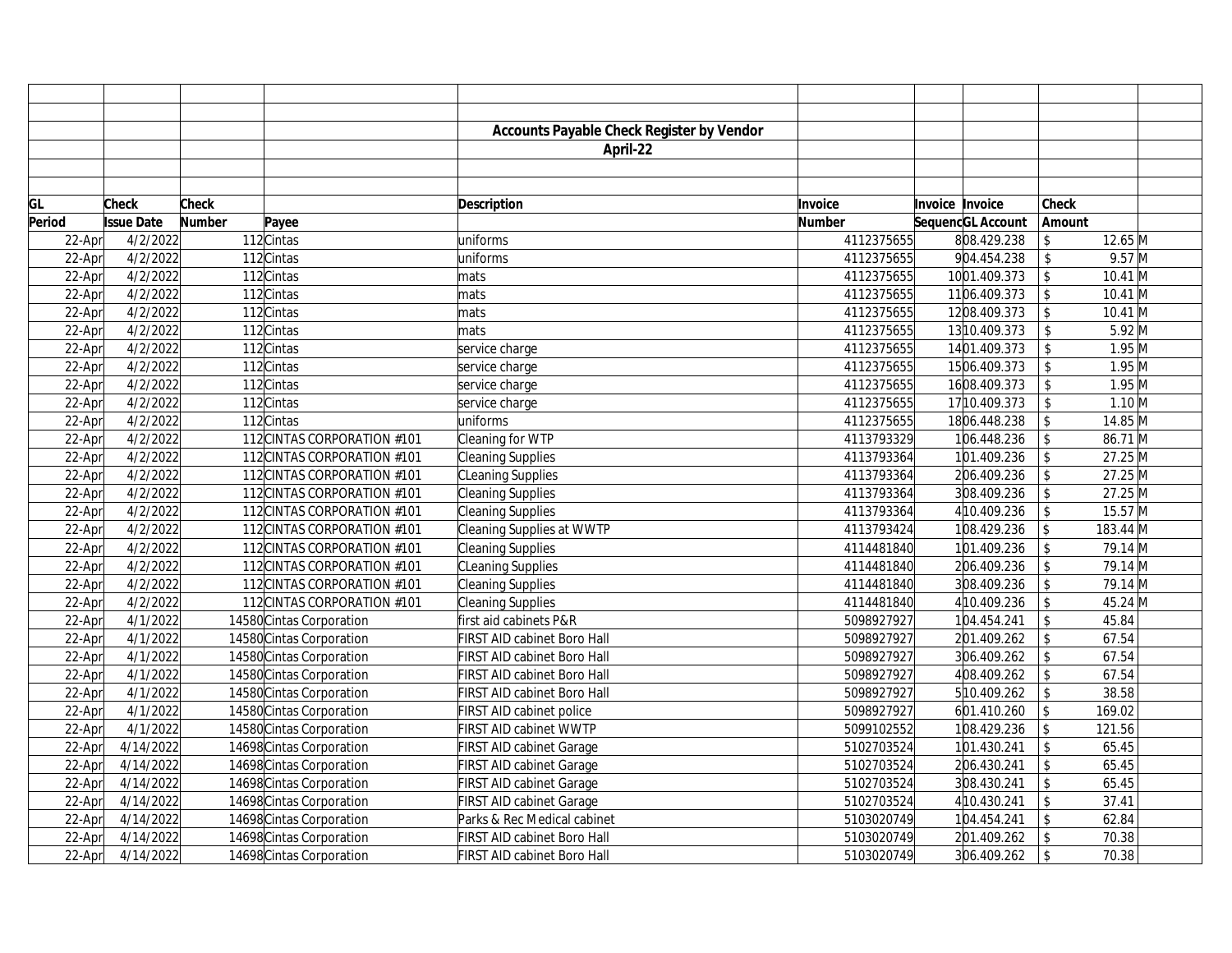|        |                   |        |                               | <b>Accounts Payable Check Register by Vendor</b>                |               |                 |                   |                    |        |  |
|--------|-------------------|--------|-------------------------------|-----------------------------------------------------------------|---------------|-----------------|-------------------|--------------------|--------|--|
|        |                   |        |                               | April-22                                                        |               |                 |                   |                    |        |  |
|        |                   |        |                               |                                                                 |               |                 |                   |                    |        |  |
|        |                   |        |                               |                                                                 |               |                 |                   |                    |        |  |
| GL     | <b>Check</b>      | Check  |                               | <b>Description</b>                                              | Invoice       | Invoice Invoice |                   | Check              |        |  |
| Period | <b>Issue Date</b> | Number | Payee                         |                                                                 | <b>Number</b> |                 | SequencGL Account | Amount             |        |  |
| 22-Apr | 4/14/2022         |        | 14698 Cintas Corporation      | FIRST AID cabinet Boro Hall                                     | 5103020749    |                 | 408.409.262       | \$                 | 70.38  |  |
| 22-Apr | 4/14/2022         |        | 14698 Cintas Corporation      | FIRST AID cabinet Boro Hall                                     | 5103020749    |                 | 510.409.262       | \$                 | 40.20  |  |
| 22-Apr | 4/14/2022         |        | 14698 Cintas Corporation      | FIRST AID cabinet police                                        | 5103020749    |                 | 601.410.260       | $\mathbf{\hat{z}}$ | 248.19 |  |
| 22-Apr | 4/29/2022         |        | 14785 Cintas Corporation      | FIRST AID cabinet WWTP                                          | 5103020708    |                 | 108.429.236       | $\mathfrak{L}$     | 146.27 |  |
| 22-Apr | 4/1/2022          |        | 14581 Civic Plus              | Additional Notify me SMS Subscribers                            | 223573        |                 | 101.407.453       | \$                 | 96.18  |  |
| 22-Apr | 4/1/2022          |        | 14581 Civic Plus              | Additional Notify me SMS Subscribers                            | 223573        |                 | 206.407.453       | $\mathsf{\$}$      | 96.18  |  |
| 22-Apr | 4/1/2022          |        | 14581 Civic Plus              | Additional Notify me SMS Subscribers                            | 223573        |                 | 308.407.453       | \$                 | 96.18  |  |
| 22-Apr | 4/1/2022          |        | 14581 Civic Plus              | Additional Notify me SMS Subscribers                            | 223573        |                 | 4 10.407.453      | \$                 | 54.94  |  |
| 22-Apr | 4/1/2022          |        | 14582 CLARK INDUSTRIAL SUPPLY | backhoe maintenance                                             | 170806        |                 | 106.449.251       | $$\mathbb{S}$$     | 118.74 |  |
| 22-Apr | 4/1/2022          |        | 14582 CLARK INDUSTRIAL SUPPLY | backhoe maintenance                                             | 171245        |                 | 106.449.251       | \$                 | 210.30 |  |
| 22-Apr | 4/1/2022          |        | 14582 CLARK INDUSTRIAL SUPPLY | 12 flexible grease hose, grease fir pipe thread, grease adapter | 172934        |                 | 108.429.378       | \$                 | 169.29 |  |
| 22-Apr | 4/14/2022         |        | 14699 CLARK INDUSTRIAL SUPPLY | QT ATF Dexron/Mercon 1/22                                       | 173115        |                 | 106.448.251       | \$                 | 13.98  |  |
| 22-Apr | 4/14/2022         |        | 14699 CLARK INDUSTRIAL SUPPLY | Tire machine repair                                             | 173411        |                 | 101.430.251       | \$                 | 11.58  |  |
| 22-Apr | 4/14/2022         |        | 14699 CLARK INDUSTRIAL SUPPLY | Tire machine repair                                             | 173411        |                 | 206.430.251       | \$                 | 11.58  |  |
| 22-Apr | 4/14/2022         |        | 14699 CLARK INDUSTRIAL SUPPLY | Tire machine repair                                             | 173411        |                 | 308.430.251       | \$                 | 11.58  |  |
| 22-Apr | 4/14/2022         |        | 14699 CLARK INDUSTRIAL SUPPLY | Tire machine repair                                             | 173411        |                 | 410.430.251       | $\mathbb{S}$       | 6.61   |  |
| 22-Apr | 4/29/2022         |        | 14786 CLARK INDUSTRIAL SUPPLY | KTI-22910                                                       | 173691        |                 | 102.434.372       | $\mathbb{S}$       | 5.31   |  |
| 22-Apr | 4/14/2022         |        | 14700 CLEMENS UNIFORM RENTAL  | uniforms                                                        | 1469665       |                 | 108.429.238       | \$                 | 88.75  |  |
| 22-Apr | 4/14/2022         |        | 14700 CLEMENS UNIFORM RENTAL  | uniforms                                                        | 1469668       |                 | 104.454.238       | \$                 | 14.25  |  |
| 22-Apr | 4/14/2022         |        | 14700 CLEMENS UNIFORM RENTAL  | uniforms                                                        | 1469669       |                 | 101.430.238       | $\mathsf{\$}$      | 8.60   |  |
| 22-Apr | 4/14/2022         |        | 14700 CLEMENS UNIFORM RENTAL  | uniforms                                                        | 1469669       |                 | 206.430.238       | $\mathcal{S}$      | 8.60   |  |
| 22-Apr | 4/14/2022         |        | 14700 CLEMENS UNIFORM RENTAL  | uniforms                                                        | 1469669       |                 | 308.430.238       | $\mathcal{S}$      | 8.60   |  |
| 22-Apr | 4/14/2022         |        | 14700 CLEMENS UNIFORM RENTAL  | uniforms                                                        | 1469669       |                 | 410.430.238       | \$                 | 4.90   |  |
| 22-Apr | 4/14/2022         |        | 14700 CLEMENS UNIFORM RENTAL  | uniforms                                                        | 1469670       |                 | 118.436.238       | \$                 | 14.25  |  |
| 22-Apr | 4/14/2022         |        | 14700 CLEMENS UNIFORM RENTAL  | uniforms                                                        | 1469671       |                 | 106.449.238       | $\mathcal{S}$      | 24.15  |  |
| 22-Apr | 4/14/2022         |        | 14700 CLEMENS UNIFORM RENTAL  | uniforms                                                        | 1470089       |                 | 106.449.238       | $\mathcal{S}$      | 9.00   |  |
| 22-Apr | 4/14/2022         |        | 14700 CLEMENS UNIFORM RENTAL  | mats                                                            | 1470089       |                 | 201.409.373       | \$                 | 28.09  |  |
| 22-Apr | 4/14/2022         |        | 14700 CLEMENS UNIFORM RENTAL  | mats                                                            | 1470089       |                 | 306.409.373       | \$                 | 28.09  |  |
| 22-Apr | 4/14/2022         |        | 14700 CLEMENS UNIFORM RENTAL  | mats                                                            | 1470089       |                 | 408.409.373       | \$                 | 28.09  |  |
| 22-Apr | 4/14/2022         |        | 14700 CLEMENS UNIFORM RENTAL  | mats                                                            | 1470089       |                 | 510.409.373       | $\mathcal{S}$      | 16.04  |  |
| 22-Apr | 4/14/2022         |        | 14700 CLEMENS UNIFORM RENTAL  | uniforms                                                        | 1470337       |                 | 106.449.238       | \$                 | 62.40  |  |
| 22-Apr | 4/14/2022         |        | 14700 CLEMENS UNIFORM RENTAL  | uniforms                                                        | 1470999       |                 | 108.429.238       | \$                 | 88.75  |  |
| 22-Apr | 4/14/2022         |        | 14700 CLEMENS UNIFORM RENTAL  | uniforms                                                        | 1471001       |                 | 104.454.238       | $\mathsf{\$}$      | 14.25  |  |
| 22-Apr | 4/14/2022         |        | 14700 CLEMENS UNIFORM RENTAL  | Uniforms                                                        | 1471002       |                 | 101.430.238       |                    | 8.60   |  |
| 22-Apr | 4/14/2022         |        | 14700 CLEMENS UNIFORM RENTAL  | <b>Uniforms</b>                                                 | 1471002       |                 | 206.430.238       | $\hat{\mathbf{S}}$ | 8.60   |  |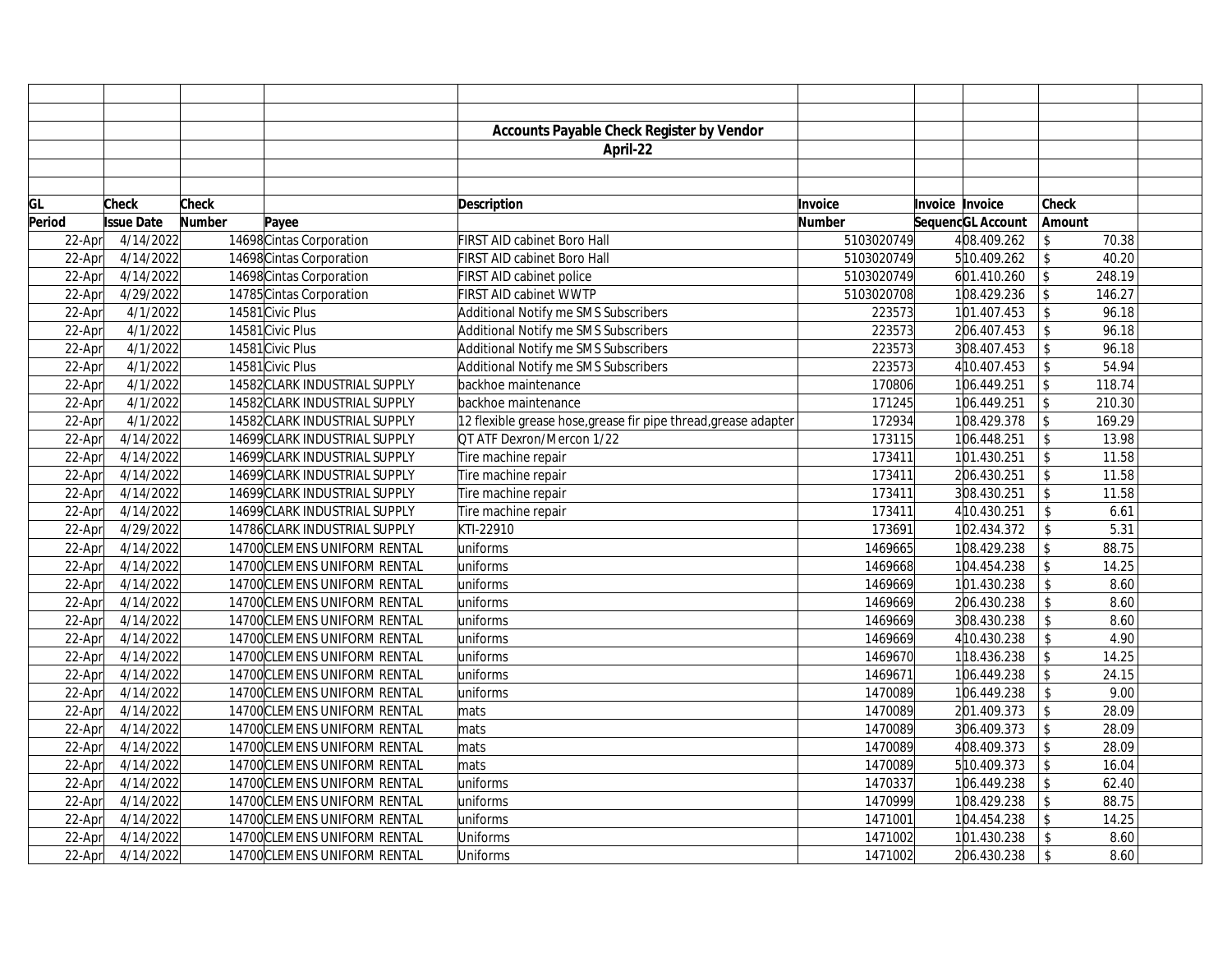|        |                   |              |                              | <b>Accounts Payable Check Register by Vendor</b>     |                   |                   |                         |           |  |
|--------|-------------------|--------------|------------------------------|------------------------------------------------------|-------------------|-------------------|-------------------------|-----------|--|
|        |                   |              |                              | April-22                                             |                   |                   |                         |           |  |
|        |                   |              |                              |                                                      |                   |                   |                         |           |  |
|        |                   |              |                              |                                                      |                   |                   |                         |           |  |
| GL     | <b>Check</b>      | <b>Check</b> |                              | <b>Description</b>                                   | Invoice           | Invoice Invoice   | <b>Check</b>            |           |  |
| Period | <b>Issue Date</b> | Number       | Payee                        |                                                      | <b>Number</b>     | SequencGL Account | Amount                  |           |  |
| 22-Apr | 4/14/2022         |              | 14700 CLEMENS UNIFORM RENTAL | Uniforms                                             | 1471002           | 308.430.238       | $\mathbb{Z}$            | 8.60      |  |
| 22-Apr | 4/14/2022         |              | 14700 CLEMENS UNIFORM RENTAL | Uniforms                                             | 1471002           | 410.430.238       | $\mathbb{S}$            | 4.90      |  |
| 22-Apr | 4/14/2022         |              | 14700 CLEMENS UNIFORM RENTAL | uniforms                                             | 1471003           | 118.436.238       | \$                      | 14.25     |  |
| 22-Apr | 4/14/2022         |              | 14700 CLEMENS UNIFORM RENTAL | uniforms                                             | 1471004           | 106.449.238       | \$                      | 24.15     |  |
| 22-Apr | 4/14/2022         |              | 14700 CLEMENS UNIFORM RENTAL | Uniforms                                             | 1471381           | 106.449.238       | $\mathsf{\$}$           | 9.00      |  |
| 22-Apr | 4/14/2022         |              | 14700 CLEMENS UNIFORM RENTAL | mats                                                 | 1471381           | 201.409.373       | $\mathsf{\$}$           | 21.84     |  |
| 22-Apr | 4/14/2022         |              | 14700 CLEMENS UNIFORM RENTAL | mats                                                 | 1471381           | 306.409.373       | \$                      | 21.84     |  |
| 22-Apr | 4/14/2022         |              | 14700 CLEMENS UNIFORM RENTAL | mats                                                 | 1471381           | 408.409.373       | \$                      | 21.84     |  |
| 22-Apr | 4/14/2022         |              | 14700 CLEMENS UNIFORM RENTAL | mats                                                 | 1471381           | 510.409.373       | \$                      | 12.48     |  |
| 22-Apr | 4/14/2022         |              | 14700 CLEMENS UNIFORM RENTAL | uniforms                                             | 1471638           | 106.448.238       | $\mathsf{\$}$           | 62.40     |  |
| 22-Apr | 4/14/2022         |              | 14700 CLEMENS UNIFORM RENTAL | uniforms                                             | 1472298           | 108.429.238       | $\mathsf{\$}$           | 108.35    |  |
| 22-Apr | 4/14/2022         |              | 14700 CLEMENS UNIFORM RENTAL | uniforms                                             | 1472301           | 104.454.238       | $\mathsf{\$}$           | 14.25     |  |
| 22-Apr | 4/14/2022         |              | 14700 CLEMENS UNIFORM RENTAL | Uniforms                                             | 1472712           | 106.449.238       | $\mathcal{S}$           | 9.00      |  |
| 22-Apr | 4/14/2022         |              | 14700 CLEMENS UNIFORM RENTAL | mats                                                 | 1472712           | 201.409.373       | $\mathbb{S}$            | 21.84     |  |
| 22-Apr | 4/14/2022         |              | 14700 CLEMENS UNIFORM RENTAL | mats                                                 | 1472712           | 306.409.373       | \$                      | 21.84     |  |
| 22-Apr | 4/14/2022         |              | 14700 CLEMENS UNIFORM RENTAL | mats                                                 | 1472712           | 408.409.373       | \$                      | 21.84     |  |
| 22-Apr | 4/14/2022         |              | 14700 CLEMENS UNIFORM RENTAL | mats                                                 | 1472712           | 510.409.373       | \$                      | 12.48     |  |
| 22-Apr | 4/14/2022         |              | 14700 CLEMENS UNIFORM RENTAL | uniforms                                             | 1473614           | 108.429.238       | \$                      | (25.25)   |  |
| 22-Apr | 4/14/2022         |              | 14700 CLEMENS UNIFORM RENTAL | uniforms                                             | 1473616           | 104.454.238       | $\mathbf{\hat{S}}$      | 14.25     |  |
| 22-Apr | 4/14/2022         |              | 14700 CLEMENS UNIFORM RENTAL | uniforms                                             | 1473618           | 118.436.238       | \$                      | 16.90     |  |
| 22-Apr | 4/14/2022         |              | 14700 CLEMENS UNIFORM RENTAL | luniforms                                            | 1474938           | 104.454.238       | $\mathsf{\$}$           | 14.25     |  |
| 22-Apr | 4/14/2022         |              | 14700 CLEMENS UNIFORM RENTAL | uniforms                                             | 1476988           | 106.448.238       | \$                      | (134.10)  |  |
| 22-Apr | 4/14/2022         |              | 14700 CLEMENS UNIFORM RENTAL | uniforms                                             | 1477708           | 108.429.238       | \$                      | (113.70)  |  |
| 22-Apr | 4/26/2022         |              | 6971 Clouser JR., Carl       | 1149 Center Ave-Paid face in discount time           | 160003128006      | 199.178.000       | $\sqrt[6]{\frac{1}{2}}$ | (49.56)   |  |
| 22-Apr | 4/29/2022         |              | 14787 Clouser JR., Carl      | 1149 Center Ave-Paid face in discount time           | 160003128006      | 199.178.000       | $\mathsf{\$}$           | 49.56     |  |
| 22-Apr | 4/14/2022         |              | 14701 Cocker-Weber Brush     | Dryer Sifter Brush V2 (3 x 1.5 x 57 w/ 0.080 Nylon)" | 61762             | 108.429.378       | $\mathsf{\$}$           | 13,920.00 |  |
| 22-Apr | 4/2/2022          |              | 112COMCAST                   | cc-1269 Industrial, 668 Old Reading Pike             | 141377459         | 106.448.324       | $\mathsf{\$}$           | 59.95 M   |  |
| 22-Apr | 4/2/2022          |              | 112COMCAST                   | cc-1269 Industrial, 668 Old Reading Pike             | 141377459         | 208.429.324       | $\mathsf{\$}$           | 142.45 M  |  |
| 22-Apr | 4/2/2022          |              | 112COMCAST                   | cc-100 High St Internet                              | 8499102160269564- | 101.409.324       | \$                      | 68.14 M   |  |
| 22-Apr | 4/2/2022          |              | 112COMCAST                   | cc-100 High St Internet                              | 8499102160269564- | 206.409.324       | \$                      | 68.14 M   |  |
| 22-Apr | 4/2/2022          |              | 112COMCAST                   | cc-100 High St Internet                              | 8499102160269564- | 308.409.324       | $\mathsf{\$}$           | 68.14 M   |  |
| 22-Apr | 4/2/2022          |              | 112COMCAST                   | cc-100 High St Internet                              | 8499102160269564- | 410.409.324       | \$                      | 38.93 M   |  |
| 22-Apr | 4/1/2022          |              | 14583Comcast                 | 75 W King St Internet                                | 8499102160452418- | 104.454.324       | $\mathsf{\$}$           | 305.21    |  |
| 22-Apr | 4/1/2022          |              | 14583Comcast                 | internet-1149 Glasgow St                             | 8499102190054127- | 109.440.372       | $\mathcal{S}$           | 181.10    |  |
| 22-Apr | 4/29/2022         |              | 14788Comcast                 | internet-1149 Glasgow St                             | 8499102160054127- | 109.440.372       | $\sqrt{3}$              | 191.10    |  |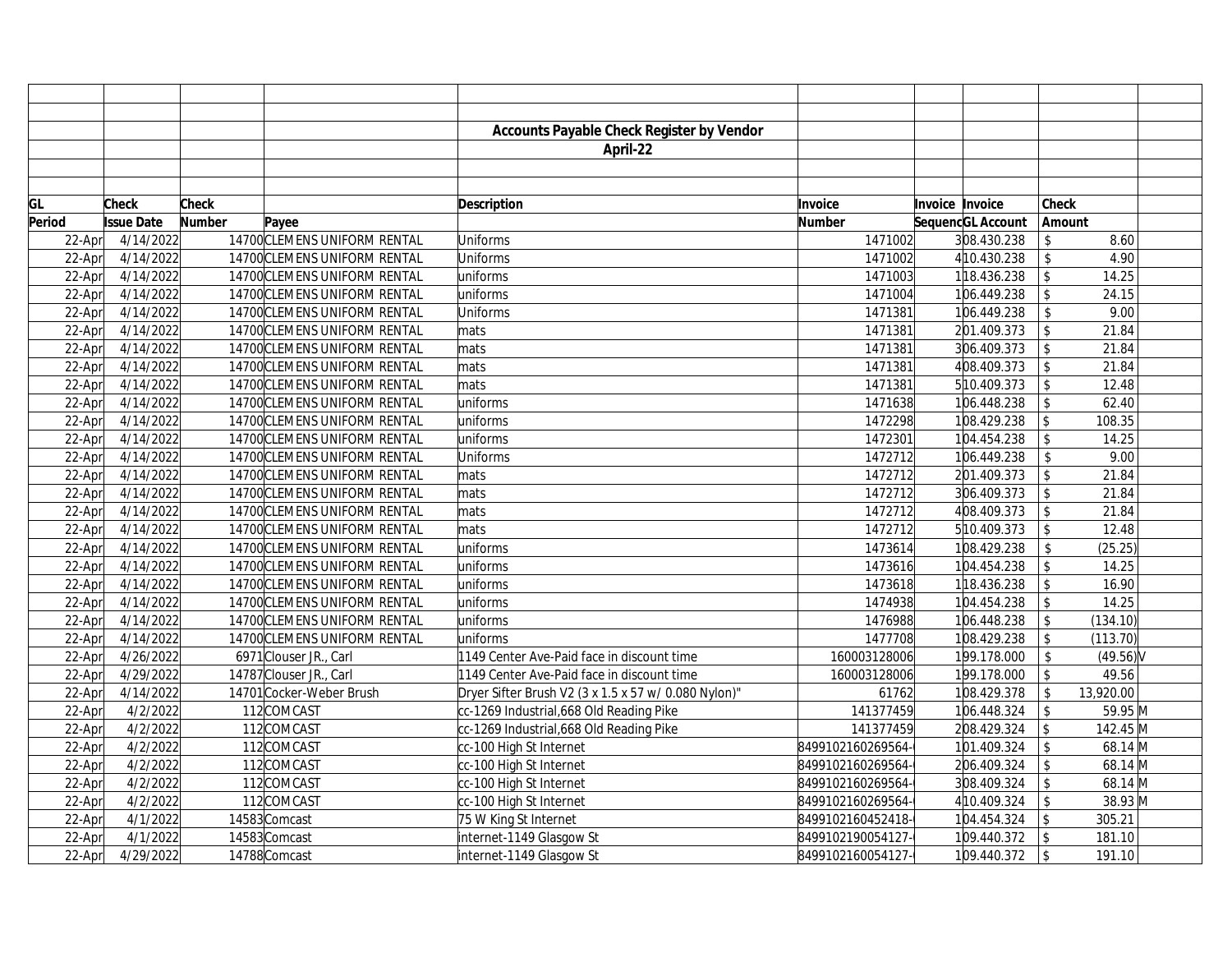|        |                   |        |                                                                        |                    | <b>Accounts Payable Check Register by Vendor</b>                                                |                    |                 |                   |                         |           |  |
|--------|-------------------|--------|------------------------------------------------------------------------|--------------------|-------------------------------------------------------------------------------------------------|--------------------|-----------------|-------------------|-------------------------|-----------|--|
|        |                   |        |                                                                        |                    | April-22                                                                                        |                    |                 |                   |                         |           |  |
|        |                   |        |                                                                        |                    |                                                                                                 |                    |                 |                   |                         |           |  |
|        |                   |        |                                                                        |                    |                                                                                                 |                    |                 |                   |                         |           |  |
| GL     | <b>Check</b>      | Check  |                                                                        | <b>Description</b> |                                                                                                 | Invoice            | Invoice Invoice |                   | Check                   |           |  |
| Period | <b>Issue Date</b> | Number | Payee                                                                  |                    |                                                                                                 | <b>Number</b>      |                 | SequencGL Account | Amount                  |           |  |
| 22-Apr | 4/29/2022         |        | 14788Comcast                                                           |                    | 75 W King St Internet                                                                           | 8499102160452418-  |                 | 104.454.324       | \$                      | 197.18    |  |
| 22-Apr | 4/2/2022          |        | 112 Commonwealth Financing Authorit Grant application fee              |                    |                                                                                                 | 31622              |                 | 101.401.420       | $\sqrt[6]{\frac{1}{2}}$ | 28.00 M   |  |
| 22-Apr | 4/2/2022          |        | 112 Commonwealth Financing Authorit Grant application fee              |                    |                                                                                                 | 31622              |                 | 206.401.420       | \$                      | 28.00 M   |  |
| 22-Apr | 4/2/2022          |        | 112 Commonwealth Financing Authorit Grant application fee              |                    |                                                                                                 | 31622              |                 | 308.401.420       | \$                      | 28.00 M   |  |
| 22-Apr | 4/2/2022          |        | 112 Commonwealth Financing Authorit Grant application fee              |                    |                                                                                                 | 31622              |                 | 410.401.420       | \$                      | 16.00 M   |  |
| 22-Apr | 4/1/2022          |        | 14584 Commonwealth of PA                                               |                    | Weller Recertification Uniform Contruction Code                                                 | WELLER RECERTIFICA |                 | 101.414.420       | $\mathbb{S}$            | 109.70    |  |
| 22-Apr | 4/14/2022         |        | 14702 Connections Automation & Contro Power up new polymer system VFDs |                    |                                                                                                 | 2204025            |                 | 108.429.379       | $\mathbb{S}$            | 1,800.00  |  |
| 22-Apr | 4/29/2022         |        |                                                                        |                    | 14789 Connections Automation & Contro Provide PLC and HMI programming and wiring chabges to Fle | 2204152            |                 | 108.429.374       | \$                      | 2,844.00  |  |
| 22-Apr | 4/14/2022         |        | 14703 Constellation Newenergy                                          | gas at WWTP        |                                                                                                 | 3443831            |                 | 108.429.362       | \$                      | 10,348.00 |  |
| 22-Apr | 4/1/2022          |        | 14585 Coyne Chemical                                                   | sodium bisulfite   |                                                                                                 | 378461             |                 | 108.429.222       | $\sqrt[6]{\frac{1}{2}}$ | 816.81    |  |
| 22-Apr | 4/1/2022          |        | 14585 Coyne Chemical                                                   | sodium bisulfite   |                                                                                                 | 378462             |                 | 106.448.222       | $\mathfrak{L}$          | 703.05    |  |
| 22-Apr | 4/1/2022          |        | 14585 Coyne Chemical                                                   | sodium bisulfite   |                                                                                                 | 378463             |                 | 106.448.222       | $\mathcal{S}$           | 383.48    |  |
| 22-Apr | 4/1/2022          |        | 14585 Coyne Chemical                                                   | sodium bisulfite   |                                                                                                 | 378963             |                 | 108.429.222       | $\mathfrak{L}$          | 680.68    |  |
| 22-Apr | 4/1/2022          |        | 14585 Coyne Chemical                                                   | sodium bisulfite   |                                                                                                 | 378964             |                 | 106.448.222       | $\mathbf{\hat{z}}$      | 413.31    |  |
| 22-Apr | 4/1/2022          |        | 14585 Coyne Chemical                                                   | sodium bisulfite   |                                                                                                 | 378965             |                 | 106.448.222       | $\mathfrak{L}$          | 213.06    |  |
| 22-Apr | 4/29/2022         |        | 14790 Coyne Chemical                                                   | sodium bisulfite   |                                                                                                 | 380572             |                 | 106.448.222       | \$                      | 426.09    |  |
| 22-Apr | 4/29/2022         |        | 14790 Coyne Chemical                                                   |                    | cc-sodium bisulfite                                                                             | 380573             |                 | 106.448.222       | $\sqrt[6]{\frac{1}{2}}$ | 447.39    |  |
| 22-Apr | 4/14/2022         |        | 14704 CTS Mobility                                                     |                    | 3 apple gen 10.2 wifi cellular 64g                                                              | 236873             |                 | 106.449.375       | $\sqrt[6]{\frac{1}{2}}$ | 465.67    |  |
| 22-Apr | 4/14/2022         |        | 14704 CTS Mobility                                                     |                    | 3 apple gen 10.2 wifi cellular 64g                                                              | 236873             |                 | 218.436.375       | $\mathcal{S}$           | 465.67    |  |
| 22-Apr | 4/14/2022         |        | 14704 CTS Mobility                                                     |                    | 3 apple gen 10.2 wifi cellular 64g                                                              | 236873             |                 | 302.434.372       | $\mathcal{S}$           | 465.66    |  |
| 22-Apr | 4/1/2022          |        | 14586 Custom AG Service                                                |                    | 3.21 ton of grit x 155.00                                                                       | 220315             |                 | 108.429.365       | $\mathcal{S}$           | 497.55    |  |
| 22-Apr | 4/29/2022         |        | 14791 Custom AG Service                                                | 6.22 ton of grit   |                                                                                                 | 220412             |                 | 108.429.365       | $\mathsf{\$}$           | 964.10    |  |
| 22-Apr | 4/1/2022          |        | 14587 DALLAS DATA SYSTEMS INC                                          |                    | Service to assist with Upper Pottsgrove Sewer Data Conversic                                    | 25831              |                 | 108.480.100       | $\mathbb{S}$            | 1,341.25  |  |
| 22-Apr | 4/14/2022         |        | 14705 DALLAS DATA SYSTEMS INC                                          |                    | postage for bills released December 30 2021 and January 31:                                     | 25786              |                 | 106.402.325       | \$                      | 1,024.41  |  |
| 22-Apr | 4/14/2022         |        | 14705 DALLAS DATA SYSTEMS INC                                          |                    | postage for bills released December 30 2021 and January 31:                                     | 25786              |                 | 208.402.325       | $\sqrt[6]{\frac{1}{2}}$ | 1,024.40  |  |
| 22-Apr | 4/14/2022         |        | 14705 DALLAS DATA SYSTEMS INC                                          |                    | postage for bills released December 30 2021 and January 31 2                                    | 25786              |                 | 310.402.325       | $\mathbb{S}$            | 1,024.40  |  |
| 22-Apr | 4/14/2022         |        | 14705 DALLAS DATA SYSTEMS INC                                          |                    | paper printing and mailing for bills Dec 30 and January 31 202                                  | 25786              |                 | 406.402.342       | $\mathsf{\$}$           | 762.35    |  |
| 22-Apr | 4/14/2022         |        | 14705 DALLAS DATA SYSTEMS INC                                          |                    | paper printing and mailing for bills Dec 30 and January 31 202                                  | 25786              |                 | 508.402.342       | \$                      | 762.35    |  |
| 22-Apr | 4/14/2022         |        | 14705 DALLAS DATA SYSTEMS INC                                          |                    | paper printing and mailing for bills Dec 30 and January 31 202                                  | 25786              |                 | 610.402.342       | $\mathsf S$             | 762.34    |  |
| 22-Apr | 4/14/2022         |        | 14705 DALLAS DATA SYSTEMS INC                                          |                    | postage to mail tax bills released on Feb 22, 2022                                              | 25843              |                 | 101.403.325       | \$                      | 3,581.04  |  |
| 22-Apr | 4/14/2022         |        | 14705 DALLAS DATA SYSTEMS INC                                          |                    | paper, printing, and mailing services for tax bills released on F                               | 25843              |                 | 201.403.342       | \$                      | 2,664.96  |  |
| 22-Apr | 4/14/2022         |        | 14705 DALLAS DATA SYSTEMS INC                                          |                    | printer programming fee for tax bill changes                                                    | 25843              |                 | 301.407.403       | \$                      | 475.00    |  |
| 22-Apr | 4/29/2022         |        | 14792 DALLAS DATA SYSTEMS INC                                          |                    | postage for bills released March 2 and March 31 2022                                            | 25862              |                 | 106.402.325       | \$                      | 1,080.02  |  |
| 22-Apr | 4/29/2022         |        | 14792 DALLAS DATA SYSTEMS INC                                          |                    | postage for bills released March 2 and March 31 2022                                            | 25862              |                 | 208.402.325       | $\mathbb{S}$            | 1,080.02  |  |
| 22-Apr | 4/29/2022         |        | 14792 DALLAS DATA SYSTEMS INC                                          |                    | postage for bills released March 2 and March 31 2022                                            | 25862              |                 | 310.402.325       | \$                      | 1,080.01  |  |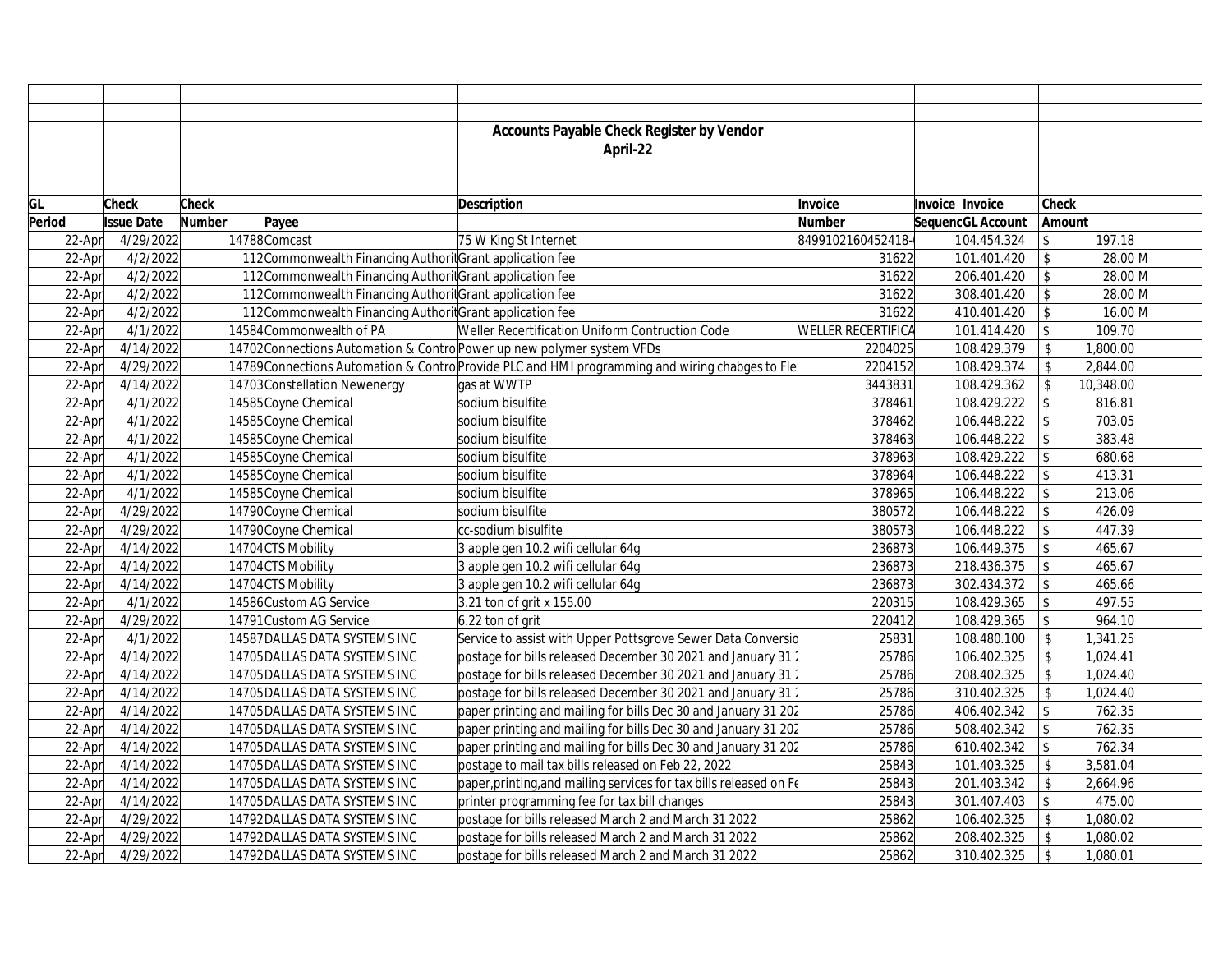|        |                   |              |                                              | <b>Accounts Payable Check Register by Vendor</b>                   |                   |                   |                         |           |  |
|--------|-------------------|--------------|----------------------------------------------|--------------------------------------------------------------------|-------------------|-------------------|-------------------------|-----------|--|
|        |                   |              |                                              | April-22                                                           |                   |                   |                         |           |  |
|        |                   |              |                                              |                                                                    |                   |                   |                         |           |  |
|        |                   |              |                                              |                                                                    |                   |                   |                         |           |  |
| GL     | <b>Check</b>      | <b>Check</b> |                                              | <b>Description</b>                                                 | Invoice           | Invoice Invoice   | Check                   |           |  |
| Period | <b>Issue Date</b> | Number       | Payee                                        |                                                                    | <b>Number</b>     | SequencGL Account | Amount                  |           |  |
| 22-Apr | 4/29/2022         |              | 14792 DALLAS DATA SYSTEMS INC                | paper printing and mailing for bills 03/02/22& 03/31/22            | 25862             | 406.402.342       | $\mathsf{\$}$           | 803.74    |  |
| 22-Apr | 4/29/2022         |              | 14792 DALLAS DATA SYSTEMS INC                | paper printing and mailing for bills 03/02/22& 03/31/22            | 25862             | 508.402.342       | $\sqrt{2}$              | 803.74    |  |
| 22-Apr | 4/29/2022         |              | 14792 DALLAS DATA SYSTEMS INC                | paper printing and mailing for bills 03/02/22& 03/31/22            | 25862             | 610.402.342       | \$                      | 803.72    |  |
| 22-Apr | 4/14/2022         |              | 14706 DAVIDHEISERS INC                       | 34 stop watch tested and cert, 3 battery replacement               | 25476             | 101.410.253       | $\sqrt{3}$              | 624.00    |  |
| 22-Apr | 4/14/2022         |              | 14707 Daywalt's Animal Control LLC           | DOG CATCHER FEES December 15, 2021-March 2022                      | DEC 15-MARCH 2022 | 101.410.227       | \$                      | 1,800.00  |  |
| 22-Apr | 4/29/2022         |              | 111111697 TFS Leasing Program of DeLage      | Copier Contract                                                    | 75877937          | 101.410.211       | $\sqrt{2}$              | 868.03 M  |  |
| 22-Apr | 4/29/2022         |              | 111111697 TFS Leasing Program of DeLage      | Copier Contract                                                    | 75877937          | 201.414.211       | $\sqrt{2}$              | 133.42 M  |  |
| 22-Apr | 4/29/2022         |              | 111111697 TFS Leasing Program of DeLage      | Copier Contract                                                    | 75877937          | 310.414.211       | $\sqrt{2}$              | 133.42 M  |  |
| 22-Apr | 4/29/2022         |              | 111111697 TFS Leasing Program of DeLage      | Copier Contract                                                    | 75877937          | 401.401.211       | $\sqrt{2}$              | 47.74 M   |  |
| 22-Apr | 4/29/2022         |              | 111111697 TFS Leasing Program of DeLage      | Copier Contract                                                    | 75877937          | 506.401.211       | $\mathcal{L}$           | 47.74 M   |  |
| 22-Apr | 4/29/2022         |              | 111111697 TFS Leasing Program of DeLage      | Copier Contract                                                    | 75877937          | 608.401.211       | $\mathcal{L}$           | 47.74 M   |  |
| 22-Apr | 4/29/2022         |              | 111111697 TFS Leasing Program of DeLage      | Copier Contract                                                    | 75877937          | 710.401.211       | $\sqrt[6]{\frac{1}{2}}$ | 27.28 M   |  |
| 22-Apr | 4/29/2022         |              | 111111697 TFS Leasing Program of DeLage      | Copier Contract                                                    | 75877937          | 801.406.211       | $\mathfrak{L}$          | 47.74 M   |  |
| 22-Apr | 4/29/2022         |              | 111111697 TFS Leasing Program of DeLage      | Copier Contract                                                    | 75877937          | 906.406.211       | $\mathfrak{L}$          | 47.74 M   |  |
| 22-Apr | 4/29/2022         |              | 111111697 TFS Leasing Program of DeLage      | Copier Contract                                                    | 75877937          | 1008.406.211      | $\mathfrak{L}$          | 47.74 M   |  |
| 22-Apr | 4/29/2022         |              | 111111697 TFS Leasing Program of DeLage      | Copier Contract                                                    | 75877937          | 11 10.406.211     | $\sqrt[6]{\frac{1}{2}}$ | 27.28 M   |  |
| 22-Apr | 4/29/2022         |              | 111111697 TFS Leasing Program of DeLage      | Copier Contract                                                    | 75877937          | 1204.452.211      | $\mathsf{\$}$           | 29.54 M   |  |
| 22-Apr | 4/29/2022         |              | 111111697 TFS Leasing Program of DeLage      | Copier Contract                                                    | 75877937          | 1301.402.211      | $\mathfrak{L}$          | 41.36 M   |  |
| 22-Apr | 4/29/2022         |              | 111111697 TFS Leasing Program of DeLage      | Copier Contract                                                    | 75877937          | 1406.402.211      | $\mathsf{\$}$           | 41.36 M   |  |
| 22-Apr | 4/29/2022         |              | 111111697 TFS Leasing Program of DeLage      | Copier Contract                                                    | 75877937          | 1508.402.211      | $\sqrt{2}$              | 41.36 M   |  |
| 22-Apr | 4/29/2022         |              | 111111697 TFS Leasing Program of DeLage      | Copier Contract                                                    | 75877937          | 16 10.402.211     | \$                      | $8.86$ M  |  |
| 22-Apr | 4/29/2022         |              | 111111697 TFS Leasing Program of DeLage      | Copier Contract                                                    | 75877937          | 1701.430.211      | \$                      | 41.36 M   |  |
| 22-Apr | 4/29/2022         |              | 111111697 TFS Leasing Program of DeLage      | Copier Contract                                                    | 75877937          | 1806.430.211      | $\mathfrak{L}$          | 41.36 M   |  |
| 22-Apr | 4/29/2022         |              | 111111697 TFS Leasing Program of DeLage      | Copier Contract                                                    | 75877937          | 1908.430.211      | $\sqrt[6]{\frac{1}{2}}$ | 41.36 M   |  |
| 22-Apr | 4/29/2022         |              | 111111697 TFS Leasing Program of DeLage      | Copier Contract                                                    | 75877937          | 20 10.430.211     | \$                      | $8.82$ M  |  |
| 22-Apr | 4/1/2022          |              |                                              | 14588 DELTA AIRPORT CONSULTANTS IN (N47-Rehab parallel TW pavement | CA-2-010722       | 145.440.113       | \$                      | 2,509.90  |  |
| 22-Apr | 4/1/2022          |              |                                              | 14588 DELTA AIRPORT CONSULTANTS IN (N47-Rehab parallel TW pavement | CA-2-010722       | 209.463.300       | $\sqrt{2}$              | 132.10    |  |
| 22-Apr | 4/1/2022          |              |                                              | 14588 DELTA AIRPORT CONSULTANTS IN (N47-Rehab parallel TW pavement | CA-4-03162        | 109.463.300       | \$                      | 95.10     |  |
| 22-Apr | 4/1/2022          |              |                                              | 14588 DELTA AIRPORT CONSULTANTS IN (N47-Rehab parallel TW pavement | CA-4-03162        | 245.440.113       | \$                      | 1,806.98  |  |
| 22-Apr | 4/29/2022         |              |                                              | 14793 DELTA AIRPORT CONSULTANTS IN (N47-Rehab parallel TW pavement | CA-5-040822       | 109.463.300       | $\sqrt[6]{\frac{1}{2}}$ | 457.56    |  |
| 22-Apr | 4/29/2022         |              |                                              | 14793 DELTA AIRPORT CONSULTANTS IN (N47-Rehab parallel TW pavement | CA-5-040822       | 245.440.113       | \$                      | 8,693.73  |  |
| 22-Apr | 4/29/2022         |              | 111111698 DELTA DENTALOF PENNSYLVANIA Dental |                                                                    | BE004917575F      | 101.401.196       | $\mathbb{S}$            | 71.13 M   |  |
| 22-Apr | 4/29/2022         |              | 111111698 DELTA DENTALOF PENNSYLVANIA Dental |                                                                    | BE004917575F      | 206.401.196       | $\mathfrak{L}$          | $71.13$ M |  |
| 22-Apr | 4/29/2022         |              | 111111698 DELTA DENTALOF PENNSYLVANIA Dental |                                                                    | BE004917575F      | 308.401.196       | \$                      | 71.13 M   |  |
| 22-Apr | 4/29/2022         |              | 111111698 DELTA DENTALOF PENNSYLVANIA Dental |                                                                    | BE004917575F      | 410.401.196       | $\mathcal{L}$           | 40.65 M   |  |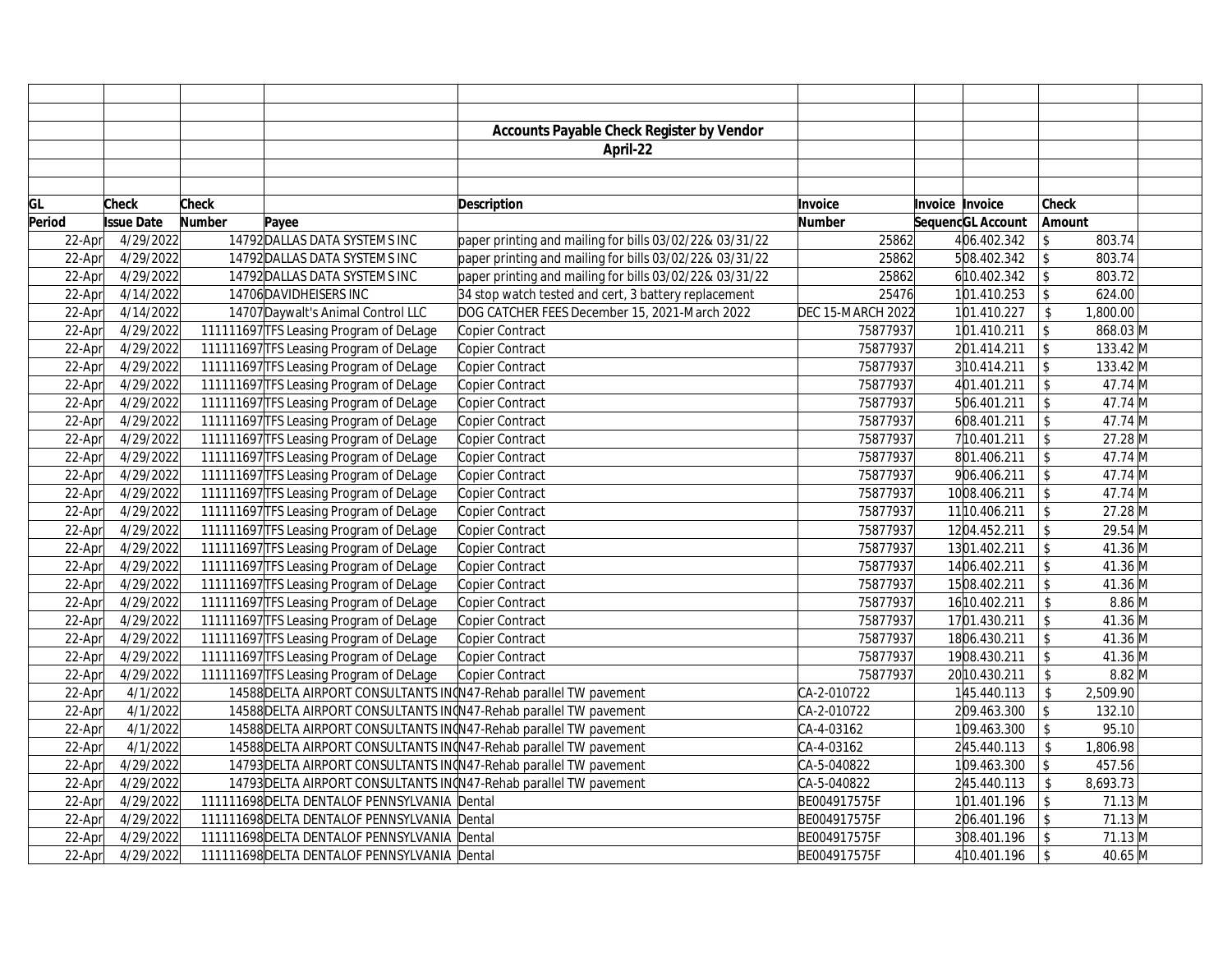|        |                   |        |                                              | <b>Accounts Payable Check Register by Vendor</b>          |              |                   |                |            |  |
|--------|-------------------|--------|----------------------------------------------|-----------------------------------------------------------|--------------|-------------------|----------------|------------|--|
|        |                   |        |                                              | April-22                                                  |              |                   |                |            |  |
|        |                   |        |                                              |                                                           |              |                   |                |            |  |
|        |                   |        |                                              |                                                           |              |                   |                |            |  |
| GL     | <b>Check</b>      | Check  |                                              | <b>Description</b>                                        | Invoice      | Invoice Invoice   | Check          |            |  |
| Period | <b>Issue Date</b> | Number | Payee                                        |                                                           | Number       | SequencGL Account | Amount         |            |  |
| 22-Apr | 4/29/2022         |        | 111111698 DELTA DENTALOF PENNSYLVANIA Dental |                                                           | BE004917575F | 501.402.196       | $\mathcal{S}$  | 118.55 M   |  |
| 22-Apr | 4/29/2022         |        | 111111698 DELTA DENTALOF PENNSYLVANIA Dental |                                                           | BE004917575F | 606.402.196       | \$             | 160.89 M   |  |
| 22-Apr | 4/29/2022         |        | 111111698 DELTA DENTALOF PENNSYLVANIA Dental |                                                           | BE004917575F | 708.402.196       | $\sqrt[6]{2}$  | 160.89 M   |  |
| 22-Apr | 4/29/2022         |        | 111111698 DELTA DENTALOF PENNSYLVANIA Dental |                                                           | BE004917575F | 810.402.196       | \$             | 67.74 M    |  |
| 22-Apr | 4/29/2022         |        | 111111698 DELTA DENTALOF PENNSYLVANIA Dental |                                                           | BE004917575F | 901.403.196       | $\mathsf{\$}$  | 84.68 M    |  |
| 22-Apr | 4/29/2022         |        | 111111698 DELTA DENTALOF PENNSYLVANIA Dental |                                                           | BE004917575F | 1001.406.196      | \$             | 47.42 M    |  |
| 22-Apr | 4/29/2022         |        | 111111698 DELTA DENTALOF PENNSYLVANIA Dental |                                                           | BE004917575F | 1106.406.196      | \$             | 47.42 M    |  |
| 22-Apr | 4/29/2022         |        | 111111698 DELTA DENTALOF PENNSYLVANIA Dental |                                                           | BE004917575F | 1208.406.196      | \$             | 47.42 M    |  |
| 22-Apr | 4/29/2022         |        | 111111698 DELTA DENTALOF PENNSYLVANIA Dental |                                                           | BE004917575F | 13 10.406.196     | \$             | 27.10 M    |  |
| 22-Apr | 4/29/2022         |        | 111111698 DELTA DENTALOF PENNSYLVANIA Dental |                                                           | BE004917575F | 1401.410.196      | \$             | 4,403.23 M |  |
| 22-Apr | 4/29/2022         |        | 111111698 DELTA DENTALOF PENNSYLVANIA Dental |                                                           | BE004917575F | 1501.414.196      | $\mathcal{S}$  | 635.08 M   |  |
| 22-Apr | 4/29/2022         |        | 111111698 DELTA DENTALOF PENNSYLVANIA Dental |                                                           | BE004917575F | 1601.430.196      | \$             | 260.81 M   |  |
| 22-Apr | 4/29/2022         |        | 111111698 DELTA DENTALOF PENNSYLVANIA Dental |                                                           | BE004917575F | 1706.430.196      | $\mathcal{S}$  | 260.81 M   |  |
| 22-Apr | 4/29/2022         |        | 111111698 DELTA DENTALOF PENNSYLVANIA Dental |                                                           | BE004917575F | 1808.430.196      | $\sqrt{2}$     | 260.81 M   |  |
| 22-Apr | 4/29/2022         |        | 111111698 DELTA DENTALOF PENNSYLVANIA Dental |                                                           | BE004917575F | 19 10.430.196     | $\mathcal{S}$  | 149.03 M   |  |
| 22-Apr | 4/29/2022         |        | 111111698 DELTA DENTALOF PENNSYLVANIA Dental |                                                           | BE004917575F | 2004.452.196      | Ŝ              | 169.35 M   |  |
| 22-Apr | 4/29/2022         |        | 111111698 DELTA DENTALOF PENNSYLVANIA Dental |                                                           | BE004917575F | 2104.454.196      | $\mathcal{L}$  | 254.03 M   |  |
| 22-Apr | 4/29/2022         |        | 111111698 DELTA DENTALOF PENNSYLVANIA Dental |                                                           | BE004917575F | 2206.447.196      | \$             | 177.82 M   |  |
| 22-Apr | 4/29/2022         |        | 111111698 DELTA DENTALOF PENNSYLVANIA Dental |                                                           | BE004917575F | 2308.447.196      | \$             | 414.92 M   |  |
| 22-Apr | 4/29/2022         |        | 111111698 DELTA DENTALOF PENNSYLVANIA Dental |                                                           | BE004917575F | 2406.448.196      | \$             | 508.06 M   |  |
| 22-Apr | 4/29/2022         |        | 111111698 DELTA DENTALOF PENNSYLVANIA Dental |                                                           | BE004917575F | 2506.449.196      | $\mathcal{S}$  | 423.39 M   |  |
| 22-Apr | 4/29/2022         |        | 111111698 DELTA DENTALOF PENNSYLVANIA Dental |                                                           | BE004917575F | 2608.429.196      | \$             | 846.77 M   |  |
| 22-Apr | 4/29/2022         |        | 111111698 DELTA DENTALOF PENNSYLVANIA Dental |                                                           | BE004917575F | 2706.429.196      | $\mathcal{S}$  | 84.68 M    |  |
| 22-Apr | 4/29/2022         |        | 111111698 DELTA DENTALOF PENNSYLVANIA Dental |                                                           | BE004917575F | 28 10.414.196     | $\mathcal{S}$  | 296.37 M   |  |
| 22-Apr | 4/29/2022         |        | 111111698 DELTA DENTALOF PENNSYLVANIA Dental |                                                           | BE004917575F | 29 14.415.196     | \$             | 84.68 M    |  |
| 22-Apr | 4/29/2022         |        | 111111698 DELTA DENTALOF PENNSYLVANIA Dental |                                                           | BE004917575F | 30 18.436.196     | Ŝ              | 254.01 M   |  |
| 22-Apr | 4/14/2022         |        | 14708 Denali Water Solutions                 | Dry Class B Biosolids in trailers                         | INV298575    | 108.429.365       | $\mathcal{L}$  | 695.68     |  |
| 22-Apr | 4/14/2022         |        | 14708 Denali Water Solutions                 | Dry Class B Biosolids in trailers                         | INV298576    | 108.429.365       | $\mathcal{L}$  | 684.27     |  |
| 22-Apr | 4/14/2022         |        | 14708 Denali Water Solutions                 | Dry Class B Biosolids in trailers                         | INV299627    | 108.429.365       | \$             | 1,272.88   |  |
| 22-Apr | 4/14/2022         |        | 14708 Denali Water Solutions                 | wet cake class B Biosolids                                | INV299630    | 108.429.365       | $\mathcal{L}$  | 864.38     |  |
| 22-Apr | 4/14/2022         |        | 14708 Denali Water Solutions                 | Deliver rollof container on 02/09/22, trash disposal fees | INV299634    | 108.429.365       | \$             | 396.75     |  |
| 22-Apr | 4/14/2022         |        | 14708 Denali Water Solutions                 | Deliver rollof container on 02/17/22, trash disposal fees | INV299635    | 108.429.365       | $\mathcal{S}$  | 390.00     |  |
| 22-Apr | 4/14/2022         |        | 14708 Denali Water Solutions                 | Deliver rollof container on 03/02/22, trash disposal fees | INV301211    | 108.429.365       | $\mathsf{\$}$  | 791.25     |  |
| 22-Apr | 4/14/2022         |        | 14708 Denali Water Solutions                 | Dry Calss B Biosolids in trailers on 03/12/22             | INV301238    | 108.429.365       |                | 3,168.06   |  |
| 22-Apr | 4/14/2022         |        | 14708 Denali Water Solutions                 | Deliver rollof container on 03/10/22, trash disposal fees | INV303001    | 108.429.368       | $\mathfrak{L}$ | 411.75     |  |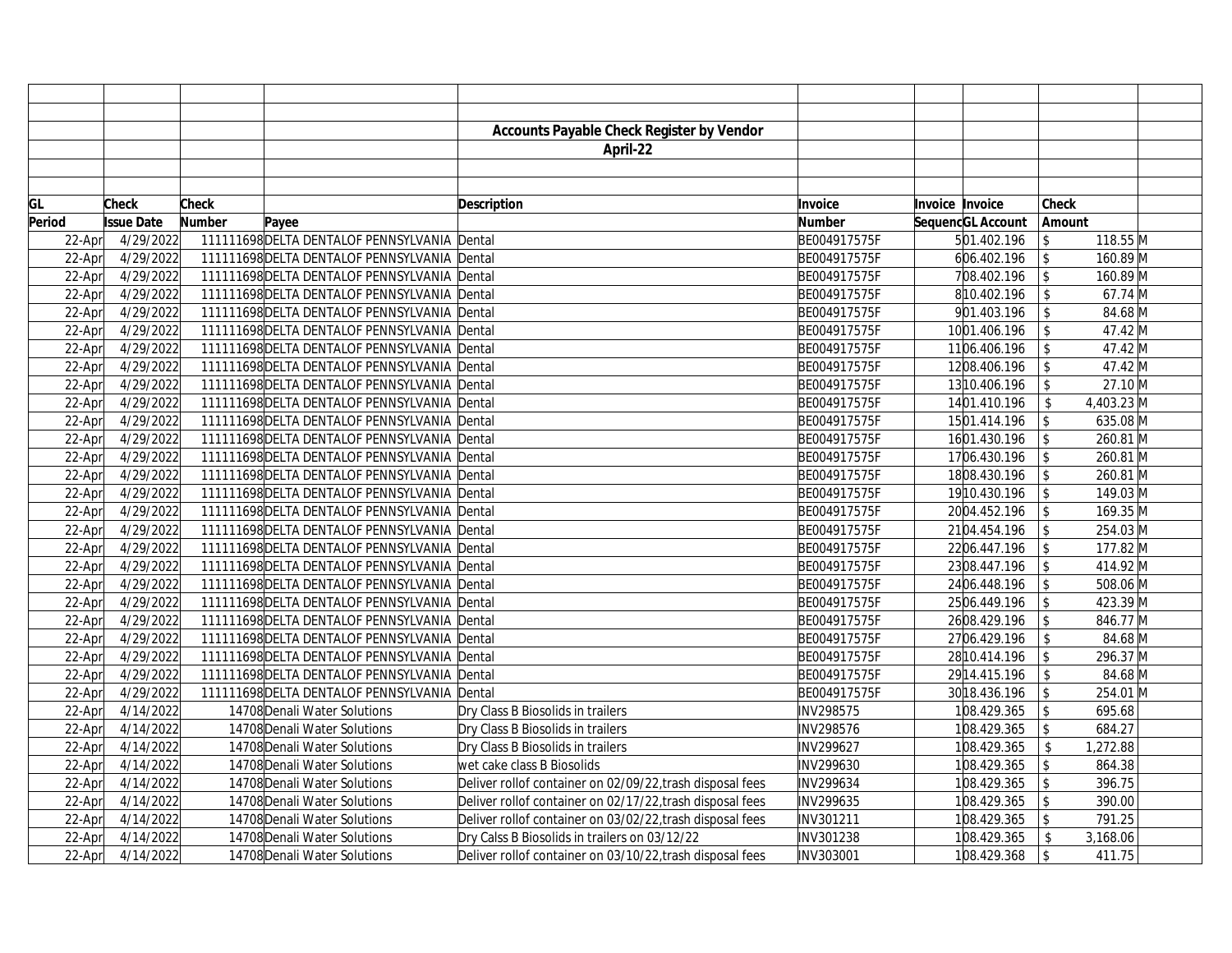|        |                   |        |                                                                        | <b>Accounts Payable Check Register by Vendor</b>                                                                |                     |                        |                   |                         |             |  |
|--------|-------------------|--------|------------------------------------------------------------------------|-----------------------------------------------------------------------------------------------------------------|---------------------|------------------------|-------------------|-------------------------|-------------|--|
|        |                   |        |                                                                        | April-22                                                                                                        |                     |                        |                   |                         |             |  |
|        |                   |        |                                                                        |                                                                                                                 |                     |                        |                   |                         |             |  |
|        |                   |        |                                                                        |                                                                                                                 |                     |                        |                   |                         |             |  |
| GL     | <b>Check</b>      | Check  |                                                                        | <b>Description</b>                                                                                              | Invoice             | <b>Invoice Invoice</b> |                   | Check                   |             |  |
| Period | <b>Issue Date</b> | Number | Payee                                                                  |                                                                                                                 | <b>Number</b>       |                        | SequencGL Account | Amount                  |             |  |
| 22-Apr | 4/14/2022         |        | 14708 Denali Water Solutions                                           | wet cake class B Biosolids 1738 ton                                                                             | INV303003           |                        | 108.429.365       | $\mathfrak{L}$          | 807.61      |  |
| 22-Apr | 4/14/2022         |        | 14708 Denali Water Solutions                                           | Dry Calss B Biosolids in trailers on 03/19/22                                                                   | INV303011           |                        | 108.429.365       | \$                      | 5,222.49    |  |
| 22-Apr | 4/29/2022         |        | 14794 Denali Water Solutions                                           | Deliver rollof container on 03/14/22                                                                            | INV304640           |                        | 108.429.365       | \$                      | 449.25      |  |
| 22-Apr | 4/1/2022          |        | 14589 DENNEY ELECTRIC OF BOYERTOWN GEDTHOB2150, 120/240 blt            |                                                                                                                 | S101823225.001      |                        | 108.429.380       | \$                      | 33.67       |  |
| 22-Apr | 4/29/2022         |        |                                                                        | 14795 DENNEY ELECTRIC OF BOYERTOWN2 in EMT conduit, 2 in AL RGD t Cond body, 2 steel set screw EIS101840196.001 |                     |                        | 106.448.373       |                         | 2,266.03    |  |
| 22-Apr | 4/29/2022         |        | 14795 DENNEY ELECTRIC OF BOYERTOWN Reducing bushing 2x3/4              |                                                                                                                 | S101840196.004      |                        | 106.448.373       | $\mathcal{L}$           | 29.30       |  |
| 22-Apr | 4/26/2022         |        | 12552 Devon Abstract                                                   | Refund cert fee for 141 Micklitz Dr                                                                             | 141 MICKLITZ DR     |                        | 106.495.100       | $\mathfrak{S}$          | $(20.00)$ V |  |
| 22-Apr | 4/29/2022         |        | 14796 Devon Abstract                                                   | Refund cert fee for 141 Micklitz Dr                                                                             | 141 MICKLITZ DR     |                        | 106.495.100       | $\mathfrak{L}$          | 20.00       |  |
| 22-Apr | 4/14/2022         |        | 14709 Discount Playground Supply                                       | Playground Borders: 65ct, 1 ADA ramp. Washington West Pla                                                       | 170092              |                        | 145.451.111       | \$                      | 3,354.92    |  |
| 22-Apr | 4/29/2022         |        | 14797 DISE, STEVEN                                                     | 2022 Tuition assistance                                                                                         | 2022 TUITION ASSIST |                        | 101.410.460       | $\mathsf{\$}$           | 1,500.00    |  |
| 22-Apr | 4/2/2022          |        | 112Domyown.com                                                         | cc-Surf Ac 820 non-ionic surfactant, turf nectar ac with 6% irol                                                | 16616205            |                        | 104.454.241       | $\mathsf{\$}$           | 218.19 M    |  |
| 22-Apr | 4/27/2022         |        | 13058 Donnelly, Leo                                                    | Refund overpayment for 260 Beech St                                                                             | 260 BEECH ST        |                        | 199.178.000       | $\sqrt[6]{\frac{1}{2}}$ | $(63.00)$ V |  |
| 22-Apr | 4/29/2022         |        | 14798 Donnelly, Leo                                                    | Refund overpayment for 260 Beech St                                                                             | 260 BEECH ST        |                        | 199.178.000       | $\mathsf{\$}$           | 63.00       |  |
| 22-Apr | 4/1/2022          |        | 14590 Douglass-Montgomery Police Dept DUI Task Force # 148 Castellucci |                                                                                                                 | CASTELLUCCI-021922  |                        | 145.464.216       | $\sqrt[6]{\frac{1}{2}}$ | 361.30      |  |
| 22-Apr | 4/1/2022          |        | 14590 Douglass-Montgomery Police Dept DUI Task Force # 147 Ziegler     |                                                                                                                 | ZIEGLER-013122      |                        | 145.464.216       | $\sqrt{2}$              | 361.30      |  |
| 22-Apr | 4/14/2022         |        | 14710 Douglassville Quarry                                             | 2A, AAshto #57                                                                                                  | 001 B-404M-000379   |                        | 106.449.375       | $\updownarrow$          | 741.33      |  |
| 22-Apr | 4/2/2022          |        | 112 Dunkin Donuts                                                      | cc-2 box hot original coffee                                                                                    | 5426                |                        | 101.410.461       | $\sqrt[6]{\frac{1}{2}}$ | 42.38 M     |  |
| 22-Apr | 4/14/2022         |        | 14711 Eagle Point Gun                                                  | ammunition                                                                                                      | 188681              |                        | 101.410.237       | \$                      | 5,345.18    |  |
| 22-Apr | 4/29/2022         |        | 14799 Eagle Point Gun                                                  | 10 223A @ 310.40                                                                                                | 140536              |                        | 101.410.237       | \$                      | 3,104.00    |  |
| 22-Apr | 4/2/2022          |        | 112 EAGLE WIRELESS COMMUNICATIO Monthly Airtime                        |                                                                                                                 | INV-007698          |                        | 114.415.324       | \$                      | 45.90 M     |  |
| 22-Apr | 4/2/2022          |        | 112 EAGLE WIRELESS COMMUNICATIO Monthly Airtime                        |                                                                                                                 | INV-007698          |                        | 201.414.324       | $\mathcal{L}$           | 160.65 M    |  |
| 22-Apr | 4/2/2022          |        | 112 EAGLE WIRELESS COMMUNICATIO Monthly Airtime                        |                                                                                                                 | INV-007698          |                        | 301.430.324       | $\sqrt[6]{\frac{1}{2}}$ | 70.69 M     |  |
| 22-Apr | 4/2/2022          |        | 112 EAGLE WIRELESS COMMUNICATIO Monthly Airtime                        |                                                                                                                 | INV-007698          |                        | 406.430.324       | $\mathsf{\$}$           | 70.69 M     |  |
| 22-Apr | 4/2/2022          |        | 112 EAGLE WIRELESS COMMUNICATIO Monthly Airtime                        |                                                                                                                 | INV-007698          |                        | 508.430.324       | \$                      | 70.69 M     |  |
| 22-Apr | 4/2/2022          |        | 112 EAGLE WIRELESS COMMUNICATIO Monthly Airtime                        |                                                                                                                 | INV-007698          |                        | 610.430.324       | \$                      | 40.39 M     |  |
| 22-Apr | 4/2/2022          |        | 112 EAGLE WIRELESS COMMUNICATIO Monthly Airtime                        |                                                                                                                 | INV-007698          |                        | 704.454.324       | $\sqrt{2}$              | 68.85 M     |  |
| 22-Apr | 4/2/2022          |        | 112 EAGLE WIRELESS COMMUNICATIO Monthly Airtime                        |                                                                                                                 | INV-007698          |                        | 806.449.324       | $\mathsf{\$}$           | 229.50 M    |  |
| 22-Apr | 4/2/2022          |        | 112 EAGLE WIRELESS COMMUNICATIO Monthly Airtime                        |                                                                                                                 | INV-007698          |                        | 906.448.324       | $\mathsf{\$}$           | 45.90 M     |  |
| 22-Apr | 4/2/2022          |        | 112 EAGLE WIRELESS COMMUNICATIO Monthly Airtime                        |                                                                                                                 | INV-007698          |                        | 10 18.436.324     | \$                      | 91.80 M     |  |
| 22-Apr | 4/2/2022          |        | 112 EAGLE WIRELESS COMMUNICATIO Monthly Airtime                        |                                                                                                                 | INV-007698          |                        | 1108.429.324      | $\sqrt[6]{\frac{1}{2}}$ | 91.79 M     |  |
| 22-Apr | 4/1/2022          |        | 14591 EAST COVENTRY TOWNSHIP                                           | D.U.I. Task Force Ashburn operation 148                                                                         | ASHBURN-022322      |                        | 101.480.700       | $\sqrt[6]{\frac{1}{2}}$ | 381.45      |  |
| 22-Apr | 4/1/2022          |        | 14592 Eastern Salt Company Inc                                         | 2022 Road Salt Contract                                                                                         | INV115230           |                        | 135.432.222       | $\sqrt{2}$              | 147.55      |  |
| 22-Apr | 4/1/2022          |        | 14592 Eastern Salt Company Inc                                         | Balance - 2022 Road Salt Contract                                                                               | INV115230           |                        | 235.432.222       | $\mathsf{\$}$           | 12,544.26   |  |
| 22-Apr | 4/2/2022          |        | 112 Eastwood Company                                                   | cc-paint for street light poles and bases                                                                       | 32322               |                        | 102.434.372       | $\mathcal{S}$           | 116.55 M    |  |
| 22-Apr | 4/29/2022         |        | 14800 EDWARDS BUSINESS SYSTEMS                                         | contract base rate 04/20/22-05/19/22 contract coverage for                                                      | 3309502             |                        | 108.429.210       | \$                      | 75.09       |  |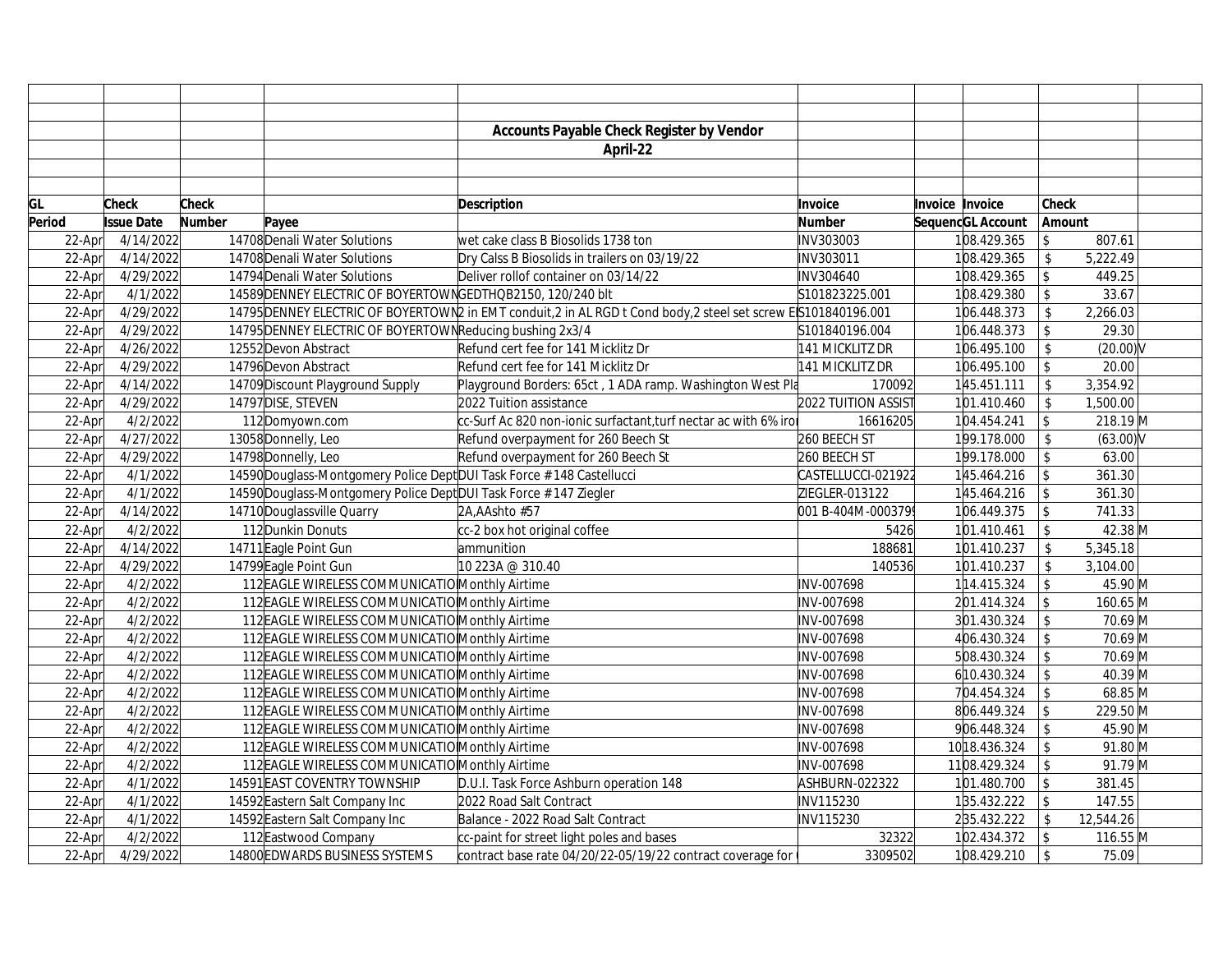|        |                   |        |                                 | <b>Accounts Payable Check Register by Vendor</b>                             |               |                        |                            |                      |
|--------|-------------------|--------|---------------------------------|------------------------------------------------------------------------------|---------------|------------------------|----------------------------|----------------------|
|        |                   |        |                                 | April-22                                                                     |               |                        |                            |                      |
|        |                   |        |                                 |                                                                              |               |                        |                            |                      |
|        |                   |        |                                 |                                                                              |               |                        |                            |                      |
| GL     | <b>Check</b>      | Check  |                                 | <b>Description</b>                                                           | Invoice       | <b>Invoice Invoice</b> | Check                      |                      |
| Period | <b>Issue Date</b> | Number | Payee                           |                                                                              | <b>Number</b> | SequencGL Account      | Amount                     |                      |
| 22-Apr | 4/2/2022          |        | 112Ehrlich, J.C.                | cc-100 e high commercial pest control                                        | 13765111      | 101.409.262            | \$                         | $50.68$ M            |
| 22-Apr | 4/2/2022          |        | 112Ehrlich, J.C.                | cc-100 e high commercial pest control                                        | 13765111      | 206.409.262            | $\sqrt{2}$                 | $50.68$ M            |
| 22-Apr | 4/2/2022          |        | 112Ehrlich, J.C.                | cc-100 e high commercial pest control                                        | 13765111      | 308.409.262            | $\sqrt{2}$                 | $50.68$ M            |
| 22-Apr | 4/2/2022          |        | 112Ehrlich, J.C.                | cc-100 e high commercial pest control                                        | 13765111      | 410.409.262            | \$                         | 28.96 M              |
| 22-Apr | 4/2/2022          |        | 112Ehrlich, J.C.                | pest control for 100 E High ST                                               | 14174151      | 101.409.262            | $\sqrt[6]{\frac{1}{2}}$    | 53.72 M              |
| 22-Apr | 4/2/2022          |        | 112Ehrlich, J.C.                | pest control for 100 E High ST                                               | 14174151      | 206.409.262            | $\mathbb{S}$               | 53.72 M              |
| 22-Apr | 4/2/2022          |        | 112Ehrlich, J.C.                | pest control for 100 E High ST                                               | 14174151      | 308.409.262            | $\mathbb{S}$               | 53.72 M              |
| 22-Apr | 4/2/2022          |        | 112Ehrlich, J.C.                | pest control for 100 E High ST                                               | 14174151      | 4 10.409.262           | $\mathsf{\$}$              | 30.70 M              |
| 22-Apr | 4/12/2022         |        | 14678 EMERGENCY SYSTEMS SER CO  | Cooling system maintenance                                                   | R905000009:01 | 108.429.375            | \$                         | (55,589.40)          |
| 22-Apr | 4/1/2022          |        | 14678 EMERGENCY SYSTEMS SER CO  | Cooling system maintenance                                                   | R905000009:01 | 108.429.375            | $\mathcal{L}$              | 55,589.40            |
| 22-Apr | 4/14/2022         |        | 14712EMERGENCY SYSTEMS SER CO   | Maintenance of cooling system                                                | R905000009:01 | 308.429.375            | $\mathsf{\$}$              | 5,589.40             |
| 22-Apr | 4/29/2022         |        | 14801 EMPIRE HOOK & LADDER      | Fire Co allocations                                                          | Jun-22        | 114.415.506            | $\mathsf{\$}$              | 25,188.22            |
| 22-Apr | 4/29/2022         |        | 14803 Environmental Enterprises | Nesslers reagent, emainfest fee, 5 gallon closed top pails                   | 07-154847     | 108.429.225            | $\sqrt[6]{\frac{1}{2}}$    | 677.00               |
| 22-Apr | 4/2/2022          |        |                                 | 112 Environmental Resource Associate c-ph portable, turbidity, res chlorine  | 997588        | 108.429.225            | $\sqrt[6]{\frac{1}{2}}$    | 248.72 M             |
| 22-Apr | 4/14/2022         |        | 14713 Eppendorf North America   | shipping and handling pipettes, 3x4 calibration                              | 4009169762    | 108.429.225            | $\sqrt{2}$                 | 66.00                |
| 22-Apr | 4/1/2022          |        | 14593ESO Solutions              | CAD Integration, Lite Voluteer Package 03/01/22-02/28/23                     | ESO-72435     | 114.415.310            | $\$\,$                     | 1,892.75             |
| 22-Apr | 4/14/2022         |        |                                 | 14714EXCELSIOR BLOWER SYSTEMS INC silicone fingerglass, worm gear hose clamp | 0909724-IN    | 108.429.380            | $\sqrt{3}$                 | 271.04               |
| 22-Apr | 4/29/2022         |        | 14804 Excelsior Blower Systems  | Monthly blower package rental fee 02/11/22-03/10/22                          | 0909772-IN    | 108.429.380            | $\mathbb{S}$               | 2,900.00             |
| 22-Apr | 4/14/2022         |        | 14715 EXETER SUPPLY CO INC      | 24 N12 HDPE Pipe"                                                            | 311583        | 104.454.241            | $\sqrt[6]{\frac{1}{2}}$    | 675.00               |
| 22-Apr | 4/2/2022          |        | 112 Family Cleaners             | cc-cleaning-Hatfield, Leahan                                                 | 096983 100925 | 101.410.240            | \$                         | 45.00 M              |
| 22-Apr | 4/2/2022          |        | 112 FASTENAL COMPANY            | cc-.020x4 x4 size ch Shim,.075x4x4 sizecshim,10-24x1/2 s/s FIPAPOT156609     |               | 101.409.373            | $\mathcal{L}$              | $2.44$ M             |
| 22-Apr | 4/2/2022          |        | 112 FASTENAL COMPANY            | cc-.020x4 x4 size ch Shim,.075x4x4 sizecshim,10-24x1/2 s/s FIPAPOT156609     |               | 206.409.373            | $\sqrt[6]{\frac{1}{2}}$    | $2.44$ M             |
| 22-Apr | 4/2/2022          |        | 112 FASTENAL COMPANY            | cc-.020x4 x4 size ch Shim,.075x4x4 sizecshim,10-24x1/2 s/s FIPAPOT156609     |               | 308.409.373            | $\$\,$                     | $2.44$ M             |
| 22-Apr | 4/2/2022          |        | 112 FASTENAL COMPANY            | cc-.020x4 x4 size ch Shim,.075x4x4 sizecshim,10-24x1/2 s/s FIPAPOT156609     |               | 410.409.373            | $\sqrt[6]{\frac{1}{2}}$    | $1.39$ M             |
| 22-Apr | 4/2/2022          |        | 112 FASTENAL COMPANY            | cc-.020x4 x4 size ch Shim,.075x4x4 sizecshim,10-24x1/2 s/s FIPAPOT156609     |               | 502.434.372            | $\updownarrow$             | 181.69 M             |
| 22-Apr | 4/29/2022         |        | 14805 FASTENAL COMPANY          | street lights-1/4-20x1 FHSCS, 1/4 20 x 3/4 FHSCS                             | PAPOT157094   | 102.434.372            | $\sqrt{2}$                 | 51.03                |
| 22-Apr | 4/2/2022          |        | 112 FEDERAL EXPRESS CORP        | cc-Postage to Lamb McerLane                                                  | 7-654-26410   | 101.401.325            | $\boldsymbol{\mathsf{\$}}$ | 15.26 M              |
| 22-Apr | 4/2/2022          |        | 112 FEDERAL EXPRESS CORP        | cc-Postage to Lamb McerLane                                                  | 7-654-26410   | 206.401.325            | $\sqrt{2}$                 | $15.26 \overline{M}$ |
| 22-Apr | 4/2/2022          |        | 112 FEDERAL EXPRESS CORP        | cc-Postage to Lamb McerLane                                                  | 7-654-26410   | 308.401.325            | $\sqrt{2}$                 | 15.26 M              |
| 22-Apr | 4/2/2022          |        | 112 FEDERAL EXPRESS CORP        | cc-Postage to Lamb McerLane                                                  | 7-654-26410   | 410.401.325            | $\sqrt{2}$                 | $8.69$ M             |
| 22-Apr | 4/2/2022          |        | 112 FEDERAL EXPRESS CORP        | Postage-Penn State                                                           | 7-668-61570   | 108.429.325            | $\$\,$                     | 33.34 M              |
| 22-Apr | 4/2/2022          |        | 112 FEDERAL EXPRESS CORP        | cc-Postage to Penn State Univ Ag                                             | 7-669-27270   | 108.429.325            | $\sqrt[6]{\frac{1}{2}}$    | 59.87 M              |
| 22-Apr | 4/29/2022         |        | 14806 Ferguson Waterworks #920  | cc-12x8 ext range coup                                                       | 579027        | 108.429.375            | $\sqrt{2}$                 | 360.55               |
| 22-Apr | 4/2/2022          |        | 112 Filter Element Store        | cc-filter replacement                                                        | 36430         | 108.429.380            | $\sqrt[6]{\frac{1}{2}}$    | 261.60 M             |
| 22-Apr | 4/2/2022          |        | 112 FISHER SCIENTIFIC CO        | cc-lab supplies                                                              | 33406         | 108.429.225            | $\mathfrak{S}$             | 151.16 M             |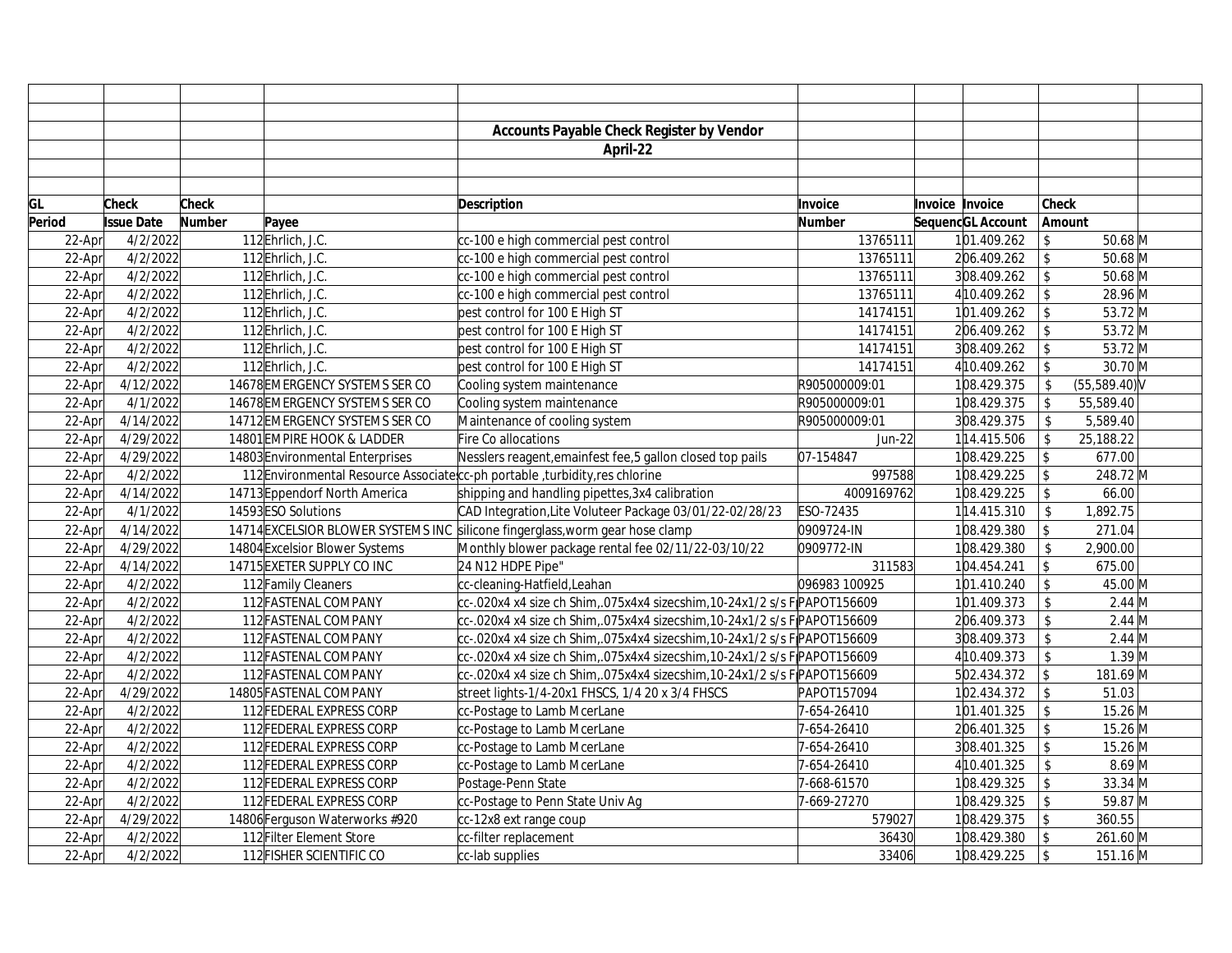|        |                   |        |                                                                 | <b>Accounts Payable Check Register by Vendor</b>             |               |                        |                          |                  |  |
|--------|-------------------|--------|-----------------------------------------------------------------|--------------------------------------------------------------|---------------|------------------------|--------------------------|------------------|--|
|        |                   |        |                                                                 | April-22                                                     |               |                        |                          |                  |  |
|        |                   |        |                                                                 |                                                              |               |                        |                          |                  |  |
|        |                   |        |                                                                 |                                                              |               |                        |                          |                  |  |
| GL     | <b>Check</b>      | Check  |                                                                 | <b>Description</b>                                           | Invoice       | <b>Invoice Invoice</b> | Check                    |                  |  |
| Period | <b>Issue Date</b> | Number | Payee                                                           |                                                              | <b>Number</b> | SequencGL Account      | Amount                   |                  |  |
| 22-Apr | 4/2/2022          |        | 112 FISHER SCIENTIFIC CO                                        | lab supplies                                                 | 33408         | 108.429.225            | \$                       | 12.95 M          |  |
| 22-Apr | 4/2/2022          |        | 112 FISHER SCIENTIFIC CO                                        | lab supplies                                                 | 151077        | 108.429.225            | $\sqrt{2}$               | 489.14 M         |  |
| 22-Apr | 4/2/2022          |        | 112 FISHER SCIENTIFIC CO                                        | lab supplies                                                 | 268962        | 108.429.225            | $\mathsf{\$}$            | 34.03 M          |  |
| 22-Apr | 4/2/2022          |        | 112 FISHER SCIENTIFIC CO                                        | lab supplies                                                 | 382192        | 108.429.225            | $\mathcal{S}$            | 490.36 M         |  |
| 22-Apr | 4/2/2022          |        | 112 FISHER SCIENTIFIC CO                                        | lab supplies                                                 | 502876        | 108.429.225            | $\mathcal{L}$            | 216.40 M         |  |
| 22-Apr | 4/2/2022          |        | 112 FISHER SCIENTIFIC CO                                        | lab supplies                                                 | 502878        | 108.429.225            | $\mathcal{S}$            | 229.99 M         |  |
| 22-Apr | 4/2/2022          |        | 112 FISHER SCIENTIFIC CO                                        | lab supplies                                                 | 613153        | 108.429.225            | $\mathcal{S}$            | 784.46 M         |  |
| 22-Apr | 4/2/2022          |        | 112 FISHER SCIENTIFIC CO                                        | lab supplies                                                 | 669955        | 108.429.225            | \$                       | 6,179.80 M       |  |
| 22-Apr | 4/2/2022          |        | 112 FISHER SCIENTIFIC CO                                        | lab supplies                                                 | 836874        | 108.429.225            | \$                       | $51.15 \, M$     |  |
| 22-Apr | 4/2/2022          |        | 112 FISHER SCIENTIFIC CO                                        | lab supplies                                                 | 836876        | 108.429.225            | $\mathcal{S}$            | 156.92 M         |  |
| 22-Apr | 4/2/2022          |        | 112 FISHER SCIENTIFIC CO                                        | lab supplies                                                 | 886968        | 108.429.225            | $\mathcal{L}$            | 403.70 M         |  |
| 22-Apr | 4/2/2022          |        | 112 Five Star International                                     | cc-vehicle 55 maintenance                                    | 02S221863     | 101.430.251            | $\sqrt{2}$               | 740.44 M         |  |
| 22-Apr | 4/2/2022          |        | 112 Five Star International                                     | cc-vehicle 55 maintenance                                    | 02S221863     | 206.430.251            | $\overline{\mathcal{S}}$ | 740.44 M         |  |
| 22-Apr | 4/2/2022          |        | 112 Five Star International                                     | cc-vehicle 55 maintenance                                    | 02S221863     | 308.430.251            | \$                       | 740.44 M         |  |
| 22-Apr | 4/2/2022          |        | 112 Five Star International                                     | cc-vehicle 55 maintenance                                    | 02S221863     | 410.430.251            | $\sqrt{3}$               | 423.09 M         |  |
| 22-Apr | 4/29/2022         |        | 14807 Ford, Priscilla                                           | Refund of overpaymen of utility bill for 259 Elm St          | 259 ELM ST    | 199.175.000            | \$                       | 1,055.85         |  |
| 22-Apr | 4/2/2022          |        | 112 Four Star Plastics                                          | 78x12x90 vented mattress bags 2 rolls                        | 31822         | 10.426.241             | $\mathcal{L}$            | 523.62 M         |  |
| 22-Apr | 4/1/2022          |        | 14594 FRED BEANS FORD OF BOYERTOW vehicle 58 motor              |                                                              | 364714P       | 101.430.251            | \$                       | 8.28             |  |
| 22-Apr | 4/1/2022          |        | 14594 FRED BEANS FORD OF BOYERTOW lyehicle 58 motor             |                                                              | 364714P       | 206.430.251            | \$                       | 8.28             |  |
| 22-Apr | 4/1/2022          |        | 14594 FRED BEANS FORD OF BOYERTOW lyehicle 58 motor             |                                                              | 364714P       | 308.430.251            | $\mathsf{\$}$            | 8.28             |  |
| 22-Apr | 4/1/2022          |        | 14594 FRED BEANS FORD OF BOYERTOWIvehicle 58 motor              |                                                              | 364714P       | 4 10.430.251           | \$                       | 4.71             |  |
| 22-Apr | 4/1/2022          |        | 14594 FRED BEANS FORD OF BOYERTOWIspord contro core deposit     |                                                              | 364837P       | 101.410.251            | \$                       | 237.92           |  |
| 22-Apr | 4/1/2022          |        | 14594 FRED BEANS FORD OF BOYERTOWISpord core                    |                                                              | CM364837P     | 101.410.251            | $\sqrt[6]{\frac{1}{2}}$  | (50.00)          |  |
| 22-Apr | 4/2/2022          |        | 112 FROMM ELECTRIC                                              | cc-7in HD SD cutg Plr                                        | 12107369-01   | 102.434.372            | $\mathsf{\$}$            | 43.99 M          |  |
| 22-Apr | 4/2/2022          |        | 112 FROMM ELECTRIC                                              | cc-Steel cvr-duplex rcpt for 4 sq box                        | 1210          | 146.447.241            | \$                       | $8.79$ M         |  |
| 22-Apr | 4/2/2022          |        | 112 FROMM ELECTRIC                                              | cc-blkbrn adr2 14-2 ALCU Scr lug                             | 12107711-00   | 102.434.372            | \$                       | $9.33 \text{ M}$ |  |
| 22-Apr | 4/2/2022          |        | 112 FROMM ELECTRIC                                              | blkbrn adr2 14-2 alcu scr lugs                               | 12107712-01   | 102.434.372            | \$                       | $5.02$ M         |  |
| 22-Apr | 4/2/2022          |        | 112 FROMM ELECTRIC                                              | electronic phot control side lens stem & Swiv                | 12107753-00   | 109.440.372            | $\mathbb{S}$             | 23.86 M          |  |
| 22-Apr | 4/29/2022         |        | 14808 Frontier Mulch Products LLC                               | Natural Mulches                                              | 24835         | 104.454.241            | \$                       | 187.65           |  |
| 22-Apr | 4/1/2022          |        | 14595 Future Pro Inc                                            | PR87 Bison Basketball System for Spruce Street Park          | 24345         | 145.451.207            | \$                       | 5,672.50         |  |
| 22-Apr | 4/14/2022         |        | 14716 Galco Industrial Electronics                              | replacement coil, auxillary contact block, contact kit       | X16988301     | 108.429.381            |                          | 1,821.52         |  |
| 22-Apr | 4/2/2022          |        | 112GARYS CARPET & FLOORING DEPO cc-office control room flooring |                                                              | 30922         | 108.429.373            | \$                       | 2,910.00 M       |  |
| 22-Apr | 4/1/2022          |        | 14596 General Code                                              | code analysis, composition, duplication, finish & handling   | PG000028102   | 101.414.313            |                          | 5,419.34         |  |
| 22-Apr | 4/29/2022         |        | 14809 GOODWILL FIRE COMPANY                                     | Fire Co allocations                                          | Jun-22        | 114.415.507            |                          | 20,766.21        |  |
| 22-Apr | 4/1/2022          |        | 14598 Graber Letterin' Inc                                      | Prep and wrap white 2017 Ford Explorer Hood, 2 fenders, 2 qu | 25739         | 101.410.740            | $\mathbf{\hat{S}}$       | 2,475.00         |  |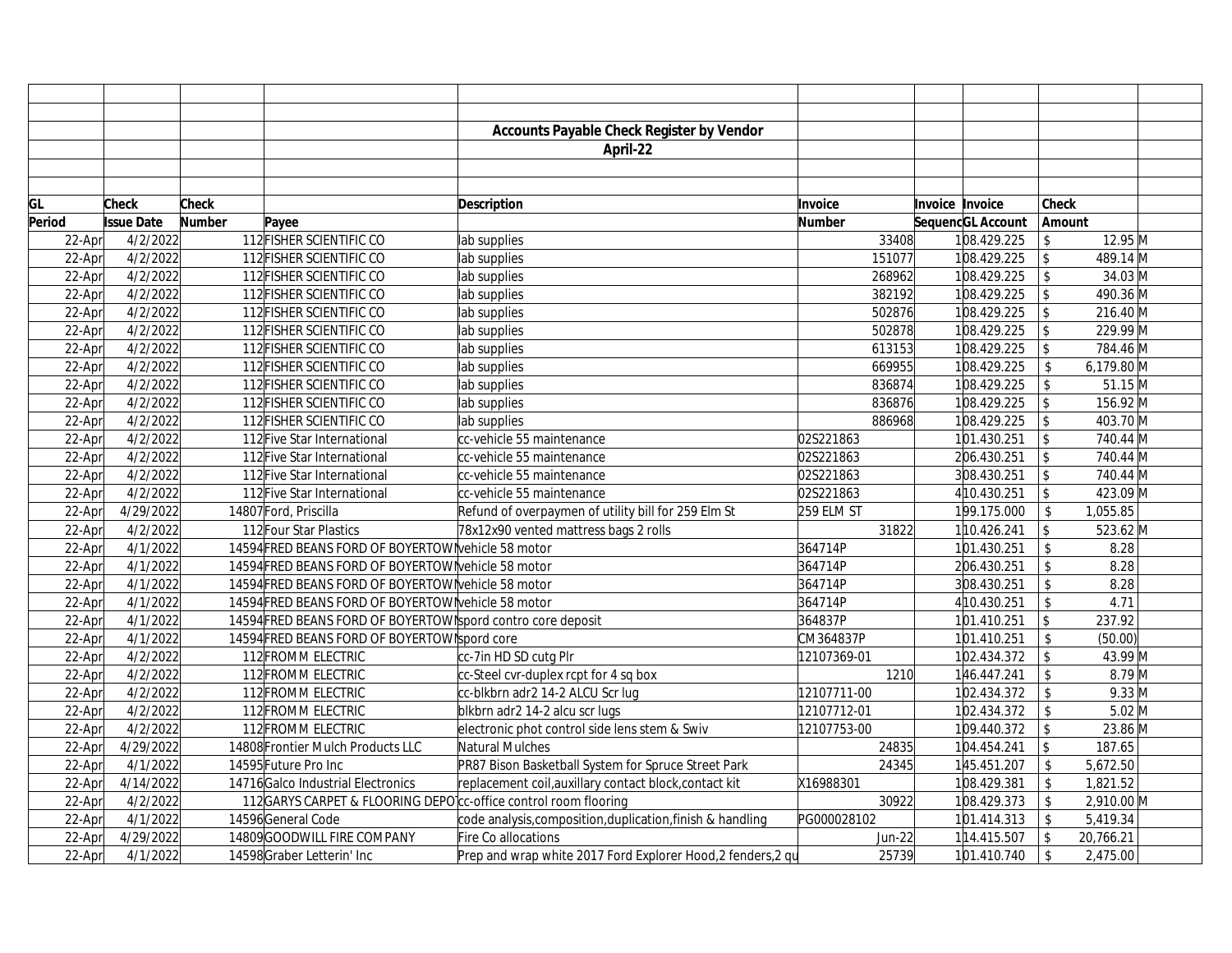|        |                   |          |                                   | <b>Accounts Payable Check Register by Vendor</b>              |                    |                        |                         |            |  |
|--------|-------------------|----------|-----------------------------------|---------------------------------------------------------------|--------------------|------------------------|-------------------------|------------|--|
|        |                   |          |                                   | April-22                                                      |                    |                        |                         |            |  |
|        |                   |          |                                   |                                                               |                    |                        |                         |            |  |
|        |                   |          |                                   |                                                               |                    |                        |                         |            |  |
| GL     | <b>Check</b>      | Check    |                                   | <b>Description</b>                                            | Invoice            | <b>Invoice Invoice</b> | Check                   |            |  |
| Period | <b>Issue Date</b> | Number   | Payee                             |                                                               | <b>Number</b>      | SequencGL Account      | Amount                  |            |  |
| 22-Apr | 4/14/2022         |          | 14718Graham, Andrea               | Reimbursement for mileage and hotel for PRPS conference       | MILEAGE AND HOTEL  | 104.452.425            | \$                      | 468.73     |  |
| 22-Apr | 4/29/2022         |          | 14810Graham, Andrea               | cell phone reimbursement 02/18/22-04/17/22                    | 02/18/22-04/17/220 | 104.452.321            | $\mathbf{\hat{S}}$      | 40.00      |  |
| 22-Apr | 4/29/2022         |          | 14810Graham, Andrea               | tolls and mileage to D3 meeting                               | 02/18/22-04/17/220 | 204.452.425            | $\mathsf{\$}$           | 10.20      |  |
| 22-Apr | 4/2/2022          |          | 112GRAINGER                       | cc-Universal absorbent 0.6 cu ft                              | 9210606704         | 108.429.374            |                         | 1,588.00 M |  |
| 22-Apr | 4/2/2022          |          | 112GRAINGER                       | Diffuser fine bubble tube                                     | 9215321515         | 108.429.374            | $\mathfrak{L}$          | 921.48 M   |  |
| 22-Apr | 4/2/2022          |          | 112GRAINGER                       | Diffuser fine bubble tube                                     | 9215321523         | 108.429.374            | $\mathcal{L}$           | 164.55 M   |  |
| 22-Apr | 4/2/2022          |          | 112GRAINGER                       | Diffuser fine bubble tube                                     | 9215321531         | 108.429.374            | $\mathbb{S}$            | 98.73 M    |  |
| 22-Apr | 4/2/2022          |          | 112GRAINGER                       | cc-diffuser bubble tube                                       | 9215643249         | 108.429.374            | \$                      | 987.30 M   |  |
| 22-Apr | 4/2/2022          |          | 112GRAINGER                       | Diffuser fine bubble tube                                     | 9218977859         | 108.429.374            | \$                      | 98.73 M    |  |
| 22-Apr | 4/2/2022          |          | 112GRAINGER                       | Ear plug dispensing system                                    | 9230091804         | 108.429.373            | $\mathcal{L}$           | 615.84 M   |  |
| 22-Apr | 4/2/2022          |          | 112 GREATER POTTSTOWN SHRM        | Chieffo-Professional Membership                               | CS1353124          | 101.406.420            | $\mathsf{\$}$           | 64.12 M    |  |
| 22-Apr | 4/2/2022          |          | 112 GREATER POTTSTOWN SHRM        | Chieffo-Professional Membership                               | CS1353124          | 206.406.420            | \$                      | 64.12 M    |  |
| 22-Apr | 4/2/2022          |          | 112 GREATER POTTSTOWN SHRM        | Chieffo-Professional Membership                               | CS1353124          | 308.406.420            | $\mathsf{\$}$           | 64.12 M    |  |
| 22-Apr | 4/2/2022          |          | 112 GREATER POTTSTOWN SHRM        | Chieffo-Professional Membership                               | CS1353124          | 410.406.420            | $\sqrt{2}$              | 36.64 M    |  |
| 22-Apr | 4/1/2022          |          | 14599 Green Advantage Landscaping | 100 E High St grass and trash pick-up                         | 1570               | 10.414.310             | $\mathsf{\overline{S}}$ | 803.75     |  |
| 22-Apr | 4/14/2022         |          | 14719 Green Advantage Landscaping | 02/21 trash 2 guys 2 hours -122 Beech, 23 E Second, 393 N Yor | 1571               | 10.414.310             | $\sqrt{2}$              | 128.00     |  |
| 22-Apr | 4/14/2022         |          | 14719 Green Advantage Landscaping | 357 Chestnut St board up                                      | 1599               | 10.414.310             | $\sqrt{2}$              | 742.00     |  |
| 22-Apr | 4/14/2022         |          | 14719 Green Advantage Landscaping | Grass cutting on 08/31/21-2 guys 2.75 hrs                     | 1602               | 10.414.310             | $\sqrt[6]{\frac{1}{2}}$ | 225.50     |  |
| 22-Apr | 4/29/2022         |          | 14811 Green Advantage Landscaping | April 26 2022 trash Memorial Park Clean Up                    | 1613               | 104.480.100            | $\mathsf{\$}$           | 160.00     |  |
| 22-Apr | 4/2/2022          |          | 112GREENWOOD PRODUCTS INC         | tss filters                                                   | 119808             | 108.429.225            | $\hat{\mathbf{S}}$      | 852.28 M   |  |
| 22-Apr | 4/29/2022         | 14812GVF |                                   | Annual membership dues                                        | 2038-041922        | 101.400.420            | $\mathfrak{L}$          | 420.00     |  |
| 22-Apr | 4/29/2022         | 14812GVF |                                   | Annual membership dues                                        | 2038-041922        | 206.400.420            | $\mathcal{S}$           | 420.00     |  |
| 22-Apr | 4/29/2022         | 14812GVF |                                   | Annual membership dues                                        | 2038-041922        | 308.400.420            | $\mathcal{L}$           | 420.00     |  |
| 22-Apr | 4/29/2022         | 14812GVF |                                   | Annual membership dues                                        | 2038-041922        | 410.400.420            | $\mathcal{L}$           | 240.00     |  |
| 22-Apr | 4/2/2022          |          | 112 HACH CO                       | lab testing supplies                                          | 12903427           | 106.448.225            | $\mathsf{\$}$           | 242.88 M   |  |
| 22-Apr | 4/2/2022          |          | 112 HACH CO                       | cc-lab supplies                                               | 12912750           | 106.448.225            | $\mathcal{L}$           | 509.76 M   |  |
| 22-Apr | 4/2/2022          |          | 112 HACH CO                       | sample cell lab supplies                                      | 12914697           | 106.448.225            | $\mathfrak{L}$          | 1,265.65 M |  |
| 22-Apr | 4/2/2022          |          | 112 HACH CO                       | cc-amonia tnt                                                 | 12916732           | 108.429.225            | $\mathcal{S}$           | 607.04 M   |  |
| 22-Apr | 4/2/2022          |          | 112 HACH CO                       | cc-sample vials                                               | 12919473           | 106.448.225            | $\mathsf{\$}$           | 560.56 M   |  |
| 22-Apr | 4/2/2022          |          | 112 HACH CO                       | cc-lab supplies                                               | 12942156           | 106.448.225            | $\mathcal{S}$           | 284.23 M   |  |
| 22-Apr | 4/14/2022         |          | 14720 HACH CO                     | DDS flowmeter monthly charge                                  | 12949868           | 108.429.386            | \$                      | 1,088.00   |  |
| 22-Apr | 4/29/2022         |          | 14813 Hafer Petroleum Equipment   | repairs fileter son jet fuel tank                             | 3826               | 109.440.372            | \$                      | 2,435.01   |  |
| 22-Apr | 4/2/2022          |          | 112 Harbor Freight                | cc-20 pc 15,31,21inch tie downs, electric chain saw           | 350667             | 101.430.251            | $\mathbb{S}$            | 22.39 M    |  |
| 22-Apr | 4/2/2022          |          | 112 Harbor Freight                | cc-20 pc 15,31,21inch tie downs, electric chain saw           | 350667             | 206.430.251            | \$                      | 22.39 M    |  |
| 22-Apr | 4/2/2022          |          | 112 Harbor Freight                | cc-20 pc 15,31,21 inch tie downs, electric chain saw          | 350667             | 308.430.251            | $\mathsf{\$}$           | 22.39 M    |  |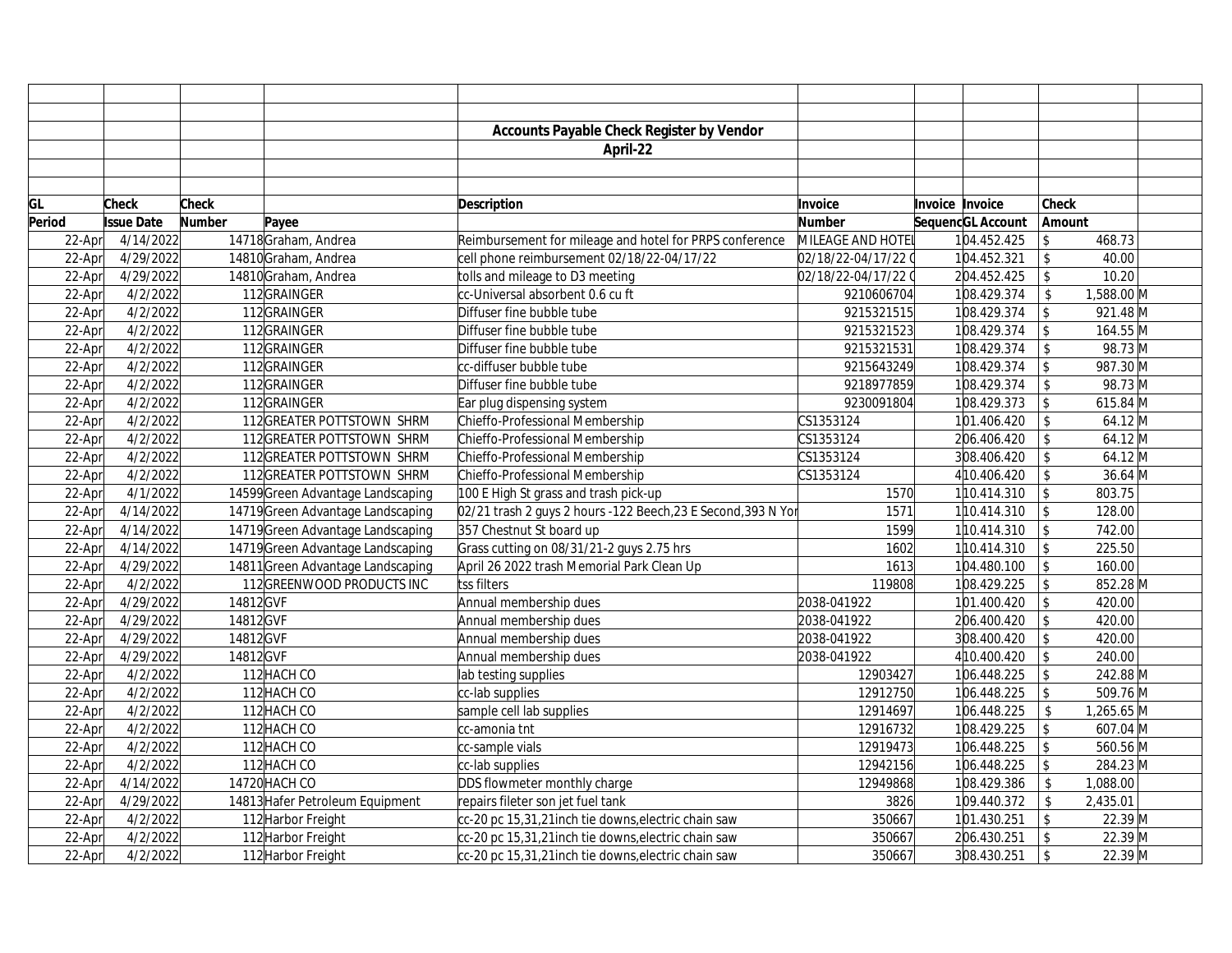|        |                   |              |                                  | <b>Accounts Payable Check Register by Vendor</b>                 |               |                        |                   |                         |            |  |
|--------|-------------------|--------------|----------------------------------|------------------------------------------------------------------|---------------|------------------------|-------------------|-------------------------|------------|--|
|        |                   |              |                                  | April-22                                                         |               |                        |                   |                         |            |  |
|        |                   |              |                                  |                                                                  |               |                        |                   |                         |            |  |
|        |                   |              |                                  |                                                                  |               |                        |                   |                         |            |  |
| GL     | <b>Check</b>      | <b>Check</b> |                                  | <b>Description</b>                                               | Invoice       | <b>Invoice Invoice</b> |                   | Check                   |            |  |
| Period | <b>Issue Date</b> | Number       | Payee                            |                                                                  | <b>Number</b> |                        | SequencGL Account | Amount                  |            |  |
| 22-Apr | 4/2/2022          |              | 112 Harbor Freight               | cc-20 pc 15,31,21 inch tie downs, electric chain saw             | 350667        |                        | 410.430.251       | \$                      | 12.78 M    |  |
| 22-Apr | 4/1/2022          |              | 14600 Harrison Group             | HRA Adm Services April - June 2022                               | 2203090       |                        | 101.487.196       | $\sqrt[6]{\frac{1}{2}}$ | 168.00     |  |
| 22-Apr | 4/1/2022          |              | 14600 Harrison Group             | HRA Adm Services April -June 2022                                | 2203090       |                        | 204.487.196       | $\mathcal{S}$           | 24.00      |  |
| 22-Apr | 4/1/2022          |              | 14600 Harrison Group             | HRA Adm Services April -June 2022                                | 2203090       |                        | 306.487.196       | \$                      | 36.00      |  |
| 22-Apr | 4/1/2022          |              | 14600 Harrison Group             | HRA Adm Services April -June 2022                                | 2203090       |                        | 408.487.196       | $\mathsf{\$}$           | 60.00      |  |
| 22-Apr | 4/1/2022          |              | 14600 Harrison Group             | HRA Adm Services April - June 2022                               | 2203090       |                        | 510.487.196       | $\mathbb{S}$            | 24.00      |  |
| 22-Apr | 4/1/2022          |              |                                  | 14601 HARTFORD RETIREE PREMIUM ACC POLICE RETIREMENT PREMIUMS    | 10025-040122  |                        | 101.410.197       | \$                      | 1,874.00   |  |
| 22-Apr | 4/29/2022         |              |                                  | 14814 HARTFORD RETIREE PREMIUM ACC POLICE RETIREMENT PREMIUMS    | 10025-050122  |                        | 101.410.197       | \$                      | 1,874.00   |  |
| 22-Apr | 4/1/2022          |              | 14602 Heartland Abstract         | refund cert fee for 416 N York St                                | 416 N YORK    |                        | 106.495.100       | \$                      | 20.00      |  |
| 22-Apr | 4/1/2022          |              | 14602 Heartland Abstract         | refund cert fee for 416 N York St                                | 416 N YORK    |                        | 208.495.100       | $\boldsymbol{\$}$       | 20.00      |  |
| 22-Apr | 4/1/2022          |              | 14602 Heartland Abstract         | refund cert fee for 416 N York St                                | 416 N YORK    |                        | 310.495.100       | $\sqrt{2}$              | 20.00      |  |
| 22-Apr | 4/1/2022          |              | 14603 Hei-Way LLC                | 22.05 tons he-way premium                                        | 10325836      |                        | 106.449.375       | $\mathsf{\$}$           | 2,315.25   |  |
| 22-Apr | 4/1/2022          |              | 14603 Hei-Way LLC                | Hei Way Premium                                                  | 10326572      |                        | 106.449.375       | \$                      | 2,376.15   |  |
| 22-Apr | 4/29/2022         |              | 14815 Hei-Way LLC                | Hei Way Premium                                                  | 10327328      |                        | 106.449.375       | \$                      | 1,170.00   |  |
| 22-Apr | 4/29/2022         |              | 14815 Hei-Way LLC                | Hei Way Premium                                                  | 10327328      |                        | 235.439.200       | \$                      | 1,170.45   |  |
| 22-Apr | 4/2/2022          |              | 112 High Swartz LLP              | cc-General Matters and Correspondence, Agenda and Minute         | 106133        |                        | 101.404.314       | $\mathcal{L}$           | 448.00 M   |  |
| 22-Apr | 4/2/2022          |              | 112 High Swartz LLP              | cc-Ordinace Review Committee, Ordinances-zoning                  | 106135        |                        | 101.404.314       | $\mathcal{S}$           | 1,648.00 M |  |
| 22-Apr | 4/2/2022          |              | 112 High Swartz LLP              | cc-200 Shoemaker Rd                                              | 106136        |                        | 190.489.100       | $\sqrt[6]{\frac{1}{2}}$ | 32.00 M    |  |
| 22-Apr | 4/2/2022          |              | 112 High Swartz LLP              | Keep Plan                                                        | 106136        |                        | 290.489.100       | \$                      | 4,464.00 M |  |
| 22-Apr | 4/2/2022          |              | 112 High Swartz LLP              | cc-General Matters and Correspondence, Agenda and Minute         | 108125        |                        | 101.404.314       | \$                      | 2,400.00 M |  |
| 22-Apr | 4/2/2022          |              | 112 High Swartz LLP              | cc-codes and Zoning                                              | 108126        |                        | 101.404.314       | $\mathbb{S}$            | 1,208.00 M |  |
| 22-Apr | 4/2/2022          |              | 112 High Swartz LLP              | Ordinance Review Comittee                                        | 108127        |                        | 101.404.314       | $\mathsf{\$}$           | 3,168.00 M |  |
| 22-Apr | 4/2/2022          |              | 112 High Swartz LLP              | 200 Shoemaker Rd                                                 | 108128        |                        | 190.489.100       | $\sqrt[6]{\frac{1}{2}}$ | 1,632.00 M |  |
| 22-Apr | 4/2/2022          |              | 112 High Swartz LLP              | cc-Keep Plan                                                     | 108128        |                        | 290.489.100       | $\mathsf{\$}$           | 1,552.00 M |  |
| 22-Apr | 4/2/2022          |              | 112 High Swartz LLP              | conditional Use-323 W High St                                    | 108132        |                        | 101.414.315       | \$                      | 1,056.00 M |  |
| 22-Apr | 4/2/2022          |              | 112 High Swartz LLP              | cc-General Matters and Correspondence                            | 109697        |                        | 101.404.314       | $\sqrt[6]{\frac{1}{2}}$ | 480.00 M   |  |
| 22-Apr | 4/2/2022          |              | 112 High Swartz LLP              | cc-commonwealth of Pa V Seth Hagarty                             | 109716        |                        | 101.404.314       | \$                      | 1,220.00 M |  |
| 22-Apr | 4/29/2022         |              | 14817 Hollow Rock Properties LLC | Refund overpayment of taxes for 354 Apple St                     | 354 APPLE ST  |                        | 199.178.000       | $\mathsf{\overline{S}}$ | 127.00     |  |
| 22-Apr | 4/2/2022          |              | 112 HOME DEPOT CREDIT SERVICES   | cc-metal reg lath, 60 lb quikrete sand topping mix               | 13308         |                        | 118.436.375       | \$                      | $20.14$ M  |  |
| 22-Apr | 4/2/2022          |              | 112 HOME DEPOT CREDIT SERVICES   | cc-coupling nut, wing nut                                        | 13368         |                        | 108.429.374       | \$                      | $5.41$ M   |  |
| 22-Apr | 4/2/2022          |              | 112 HOME DEPOT CREDIT SERVICES   | cc-tape measure, utility blades, 4.5 turbo cup wheel, crnr brace | 14790         |                        | 108.429.373       | $\mathcal{L}$           | 175.62 M   |  |
| 22-Apr | 4/2/2022          |              | 112 HOME DEPOT CREDIT SERVICES   | cc-tool bags                                                     | 14862         |                        | 108.429.260       | $\mathbf{\hat{S}}$      | 59.97 M    |  |
| 22-Apr | 4/2/2022          |              | 112 HOME DEPOT CREDIT SERVICES   | cc-60 Lb quikrete sand topping mix                               | 20492         |                        | 118.436.375       | $\mathfrak{L}$          | $7.17$ M   |  |
| 22-Apr | 4/2/2022          |              | 112 HOME DEPOT CREDIT SERVICES   | outlet box, wall plt, acid brush, spin mop power refill          | 22422         |                        | 108.429.374       | $\mathcal{S}$           | 132.98 M   |  |
| 22-Apr | 4/2/2022          |              | 112 HOME DEPOT CREDIT SERVICES   | cc-flat oil paint, pocket rags                                   | 514782        |                        | 108.429.373       | $\mathbb{S}$            | 85.49 M    |  |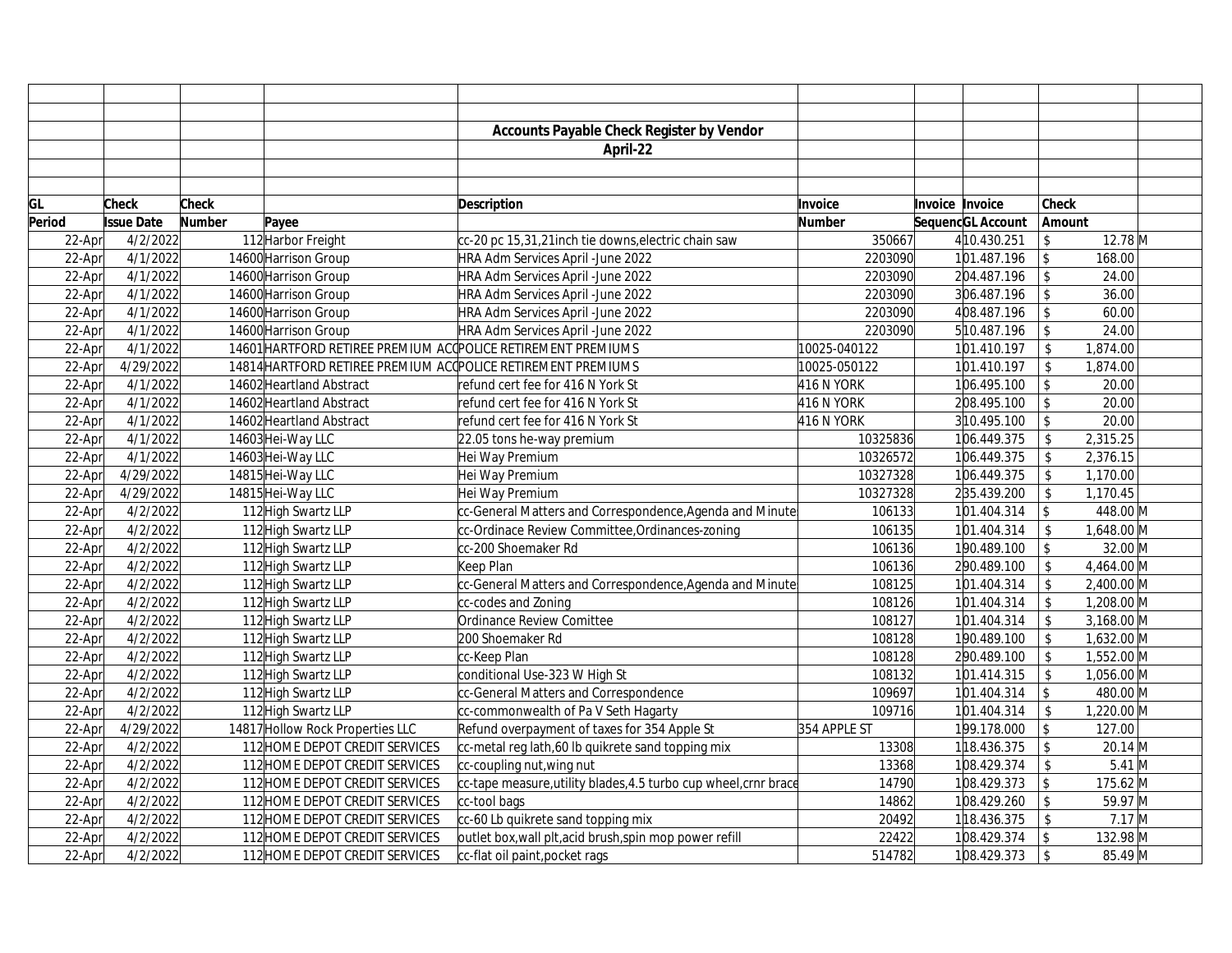|        |                   |        |                                | <b>Accounts Payable Check Register by Vendor</b>                           |                    |                 |                   |                         |                   |  |
|--------|-------------------|--------|--------------------------------|----------------------------------------------------------------------------|--------------------|-----------------|-------------------|-------------------------|-------------------|--|
|        |                   |        |                                | April-22                                                                   |                    |                 |                   |                         |                   |  |
|        |                   |        |                                |                                                                            |                    |                 |                   |                         |                   |  |
|        |                   |        |                                |                                                                            |                    |                 |                   |                         |                   |  |
| GL     | <b>Check</b>      | Check  |                                | <b>Description</b>                                                         | Invoice            | Invoice Invoice |                   | <b>Check</b>            |                   |  |
| Period | <b>Issue Date</b> | Number | Payee                          |                                                                            | <b>Number</b>      |                 | SequencGL Account | Amount                  |                   |  |
| 22-Apr | 4/2/2022          |        | 112 HOME DEPOT CREDIT SERVICES | cc-Rod threaded zinc, folding knife, carton blade 50pc                     | 1013181            |                 | 106.448.374       | $\mathcal{L}$           | 106.93 M          |  |
| 22-Apr | 4/2/2022          |        | 112 HOME DEPOT CREDIT SERVICES | cc-shovels, paint supplies, buckets                                        | 1013184            |                 | 108.429.373       | $\sqrt{2}$              | 238.73 M          |  |
| 22-Apr | 4/2/2022          |        | 112 HOME DEPOT CREDIT SERVICES | cc-white mesh joint tape, sanding sponge, drywall repair pane              | 1013197            |                 | 108.429.373       | $\boldsymbol{\$}$       | 28.76 M           |  |
| 22-Apr | 4/2/2022          |        | 112 HOME DEPOT CREDIT SERVICES | cc-cleaning supplies                                                       | 1014693            |                 | 104.454.241       | $\sqrt{2}$              | 155.60 M          |  |
| 22-Apr | 4/2/2022          |        | 112 HOME DEPOT CREDIT SERVICES | cc-10 in SDS plus demo bull point , 18-volt lithium ion brushle            | 1516133            |                 | 118.436.375       | $\sqrt[6]{\frac{1}{2}}$ | 354.97 M          |  |
| 22-Apr | 4/2/2022          |        | 112 HOME DEPOT CREDIT SERVICES | cc-bulk water at WTP-water tight hub ins 3/4, rgd conduit, pul             | 1624453            |                 | 106.448.374       | $\mathbb{S}$            | $51.04 \text{ M}$ |  |
| 22-Apr | 4/2/2022          |        | 112 HOME DEPOT CREDIT SERVICES | cc-Headworks                                                               | 2011551            |                 | 108.429.374       | $\mathsf{\$}$           | 764.20 M          |  |
| 22-Apr | 4/2/2022          |        | 112 HOME DEPOT CREDIT SERVICES | cc-double hinge safety                                                     | 3020931            |                 | 108.429.374       | \$                      | $41.23 \, M$      |  |
| 22-Apr | 4/2/2022          |        | 112 HOME DEPOT CREDIT SERVICES | cc-hobby board, drill bits, double post pivot, Dap ultra clear 10.         | 3515789            |                 | 108.429.374       | $\mathcal{L}$           | 150.01 M          |  |
| 22-Apr | 4/2/2022          |        | 112 HOME DEPOT CREDIT SERVICES | homer bucket, drop cloth, roller frame, tray liner, wood block d           | 4012713            |                 | 108.429.374       | $\sqrt[6]{\frac{1}{2}}$ | 539.39 M          |  |
| 22-Apr | 4/2/2022          |        | 112 HOME DEPOT CREDIT SERVICES | cc-brace band, bolt bag, tension bar, safety fence                         | 5012508            |                 | 118.436.375       | \$                      | 54.18 M           |  |
| 22-Apr | 4/2/2022          |        | 112 HOME DEPOT CREDIT SERVICES | cc-birch butcher block, 18 cu fiberglass outlet box, emt condui            | 5012552            |                 | 108.429.373       | $\sqrt[6]{\frac{1}{2}}$ | 857.03 M          |  |
| 22-Apr | 4/2/2022          |        | 112 HOME DEPOT CREDIT SERVICES | cc-emt conduit body 3/4 lb, electic tape, 3/4 elbow, 4 sq box cd           | 5510034            |                 | 106.448.373       | $\mathsf{\$}$           | 80.85 M           |  |
| 22-Apr | 4/2/2022          |        | 112 HOME DEPOT CREDIT SERVICES | plywood, steel hinged flange, nut/washer, steel hinged flange,             | 6012388            |                 | 108.429.374       | $\sqrt{2}$              | 505.89 M          |  |
| 22-Apr | 4/2/2022          |        | 112 HOME DEPOT CREDIT SERVICES | cc-snappy trap single bowl, masking tape, conduit                          | 6021670            |                 | 108.429.373       | $\mathsf{\$}$           | 48.08 M           |  |
| 22-Apr | 4/2/2022          |        | 112 HOME DEPOT CREDIT SERVICES | cc-nozzle hardware                                                         | 6021704            |                 | 108.429.378       | \$                      | 30.95 M           |  |
| 22-Apr | 4/2/2022          |        | 112 HOME DEPOT CREDIT SERVICES | power washer gun                                                           | 6062409            |                 | 108.429.378       | \$                      | 51.87 M           |  |
| 22-Apr | 4/2/2022          |        | 112 HOME DEPOT CREDIT SERVICES | cc-Husky bit socket 3/8                                                    | 7013759            |                 | 104.454.241       | \$                      | $8.91$ M          |  |
| 22-Apr | 4/2/2022          |        | 112 HOME DEPOT CREDIT SERVICES | cc-A/c coil fin reapir tool                                                | 7015225            |                 | 108.429.378       | \$                      | 26.94 M           |  |
| 22-Apr | 4/2/2022          |        | 112 HOME DEPOT CREDIT SERVICES | cc-9 in plastic roller tray, roller cover, 3/16 short rivet, 3/16 me       | 7015266            |                 | 108.429.374       | $\mathcal{L}$           | 109.18 M          |  |
| 22-Apr | 4/2/2022          |        | 112 HOME DEPOT CREDIT SERVICES | cc-light bulb for refrigerator, and marker paint for valves                | 7020699            |                 | 108.429.373       | $\mathbb{S}$            | 39.86 M           |  |
| 22-Apr | 4/2/2022          |        | 112 HOME DEPOT CREDIT SERVICES | cc-poly panel-breaker                                                      | 8623934            |                 | 108.429.379       | $\mathbb{S}$            | $11.55$ M         |  |
| 22-Apr | 4/2/2022          |        | 112 HOME DEPOT CREDIT SERVICES | cc-energizer max                                                           | 9013457            |                 | 118.436.375       | \$                      | $8.87$ M          |  |
| 22-Apr | 4/2/2022          |        | 112 HOME DEPOT CREDIT SERVICES | cc-nylon duplex outlet, 20a ivory toggle switch, toggle wall plts          | 9014932            |                 | 108.429.373       | $\mathcal{L}$           | 169.98 M          |  |
| 22-Apr | 4/2/2022          |        | 112 HOME DEPOT CREDIT SERVICES | cc-6 in glavanized steel hot dipped double rod pipe roller with W883227791 |                    |                 | 106.448.377       | $\sqrt[6]{\frac{1}{2}}$ | 970.28 M          |  |
| 22-Apr | 4/2/2022          |        | 112 HOME DEPOT CREDIT SERVICES | cc-2 AWG Ge; ta[ splice kit with connector                                 | WD96367634         |                 | 102.434.372       | $\mathcal{S}$           | 603.25 M          |  |
| 22-Apr | 4/2/2022          |        | 112 HOME DEPOT CREDIT SERVICES | cc-2 AWG Ge; ta[ splice kit with connector                                 | WP28275267         |                 | 102.434.372       | $\mathsf{\$}$           | 482.60 M          |  |
| 22-Apr | 4/1/2022          |        | 14605 Home 365                 | refund overpayment of taxes for 211 Jefferson Ave                          | 211 JEFFERSON AVE  |                 | 199.178.000       | \$                      | 32.00             |  |
| 22-Apr | 4/1/2022          |        | 14605 Home 365                 | refund overpayment of taxes for 362 N Charlotte St                         | 362 N CHARLOTTE ST |                 | 199.178.000       | $\sqrt{2}$              | 33.00             |  |
| 22-Apr | 4/1/2022          |        | 14604 Herbert Rowland & Grubic | Flow Meter assistance                                                      | 158644             |                 | 108.408.313       | \$                      | 1,158.00          |  |
| 22-Apr | 4/1/2022          |        | 14604 Herbert Rowland & Grubic | 2021 Sewer and Water replacement project                                   | 158645             |                 | 106.165.000       | $\sqrt{2}$              | 692.00            |  |
| 22-Apr | 4/1/2022          |        | 14604 Herbert Rowland & Grubic | 2021 Sewer and Water replacement project                                   | 158645             |                 | 217.165.00        | \$                      | 692.00            |  |
| 22-Apr | 4/1/2022          |        | 14604 Herbert Rowland & Grubic | SR 22 water main relocation                                                | 158646             |                 | 106.408.313       | $\sqrt[6]{\frac{1}{2}}$ | 294.00            |  |
| 22-Apr | 4/1/2022          |        | 14604 Herbert Rowland & Grubic | AWqua Farm Ave Interconnection                                             | 158647             |                 | 106.408.313       | $\mathcal{L}$           | 289.00            |  |
| 22-Apr | 4/1/2022          |        | 14604 Herbert Rowland & Grubic | WTP UV Upgrade Construction                                                | 158648             |                 | 106.165.000       |                         | 4,943.97          |  |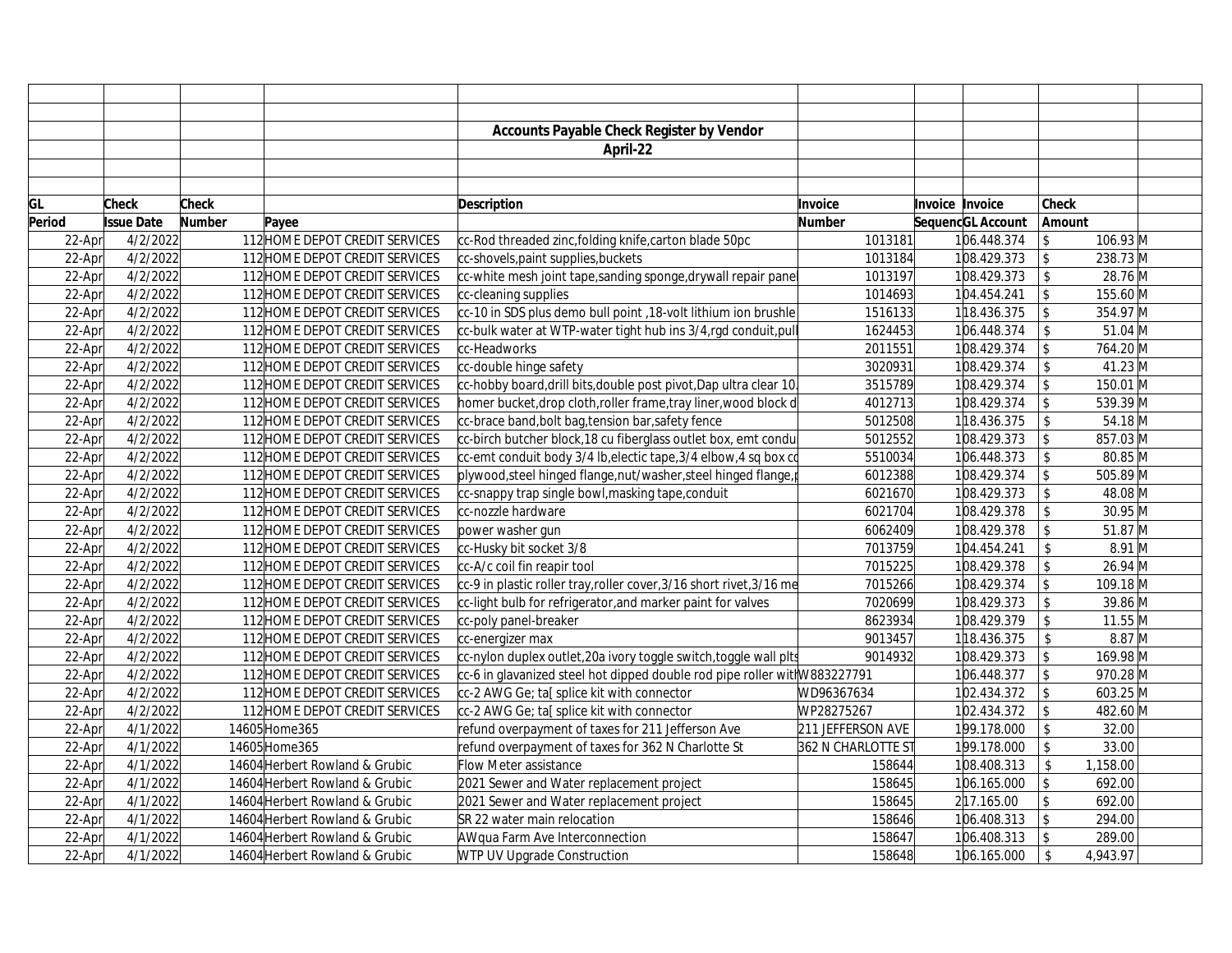|        |                   |              |                                | Accounts Payable Check Register by Vendor        |               |        |                   |                         |           |  |
|--------|-------------------|--------------|--------------------------------|--------------------------------------------------|---------------|--------|-------------------|-------------------------|-----------|--|
|        |                   |              |                                | April-22                                         |               |        |                   |                         |           |  |
|        |                   |              |                                |                                                  |               |        |                   |                         |           |  |
|        |                   |              |                                |                                                  |               |        |                   |                         |           |  |
| GL     | <b>Check</b>      | <b>Check</b> |                                | <b>Description</b>                               | Invoice       |        | Invoice Invoice   | <b>Check</b>            |           |  |
| Period | <b>Issue Date</b> | Number       | Payee                          |                                                  | <b>Number</b> |        | SequencGL Account | Amount                  |           |  |
| 22-Apr | 4/1/2022          |              | 14604 Herbert Rowland & Grubic | <b>WTP NPEDES Renewal</b>                        |               | 158649 | 106.408.313       | $\mathbb{S}$            | 1,657.50  |  |
| 22-Apr | 4/1/2022          |              | 14604 Herbert Rowland & Grubic | 729 Sheridan St                                  |               | 158672 | 190.489.100       | \$                      | 92.00     |  |
| 22-Apr | 4/1/2022          |              | 14604 Herbert Rowland & Grubic | 14 Robinson St                                   |               | 158672 | 290.489.100       | $\sqrt[6]{\frac{1}{2}}$ | 555.00    |  |
| 22-Apr | 4/1/2022          |              | 14604 Herbert Rowland & Grubic | 200 Shoemaker Rd                                 |               | 158672 | 390.489.100       | \$                      | 135.00    |  |
| 22-Apr | 4/1/2022          |              | 14604 Herbert Rowland & Grubic | 860 Beech St Hill School                         |               | 158672 | 490.489.100       | $\sqrt[6]{\frac{1}{2}}$ | 312.00    |  |
| 22-Apr | 4/1/2022          |              | 14604 Herbert Rowland & Grubic | Pottstown Borough Authority Retainer             |               | 158677 | 101.408.319       | $\mathsf S$             | 531.66    |  |
| 22-Apr | 4/1/2022          |              | 14604 Herbert Rowland & Grubic | Pottstown Borough Authority Retainer             |               | 158677 | 206.408.319       | $\mathsf{\$}$           | 531.67    |  |
| 22-Apr | 4/1/2022          |              | 14604 Herbert Rowland & Grubic | Pottstown Borough Authority Retainer             |               | 158677 | 308.408.319       | $\mathcal{S}$           | 531.67    |  |
| 22-Apr | 4/1/2022          |              | 14604 Herbert Rowland & Grubic | Report and training with Jim H                   |               | 158677 | 406.408.313       | \$                      | 1,780.00  |  |
| 22-Apr | 4/1/2022          |              | 14604 Herbert Rowland & Grubic | WTP Air Scour Project                            |               | 158677 | 506.165.000       | $\mathbb{S}$            | 175.00    |  |
| 22-Apr | 4/1/2022          |              | 14604 Herbert Rowland & Grubic | WTP FPPE follow up items                         |               | 158677 | 606.408.313       | \$                      | 3,057.00  |  |
| 22-Apr | 4/1/2022          |              | 14604 Herbert Rowland & Grubic | water automatic flusher review and coordination  |               | 158677 | 706.408.313       | \$                      | 36.00     |  |
| 22-Apr | 4/1/2022          |              | 14604 Herbert Rowland & Grubic | water Pennvest coordination and extension letter |               | 158677 | 806.408.313       | \$                      | 180.00    |  |
| 22-Apr | 4/1/2022          |              | 14604 Herbert Rowland & Grubic | wWTP Dryer Drawings/Permitting Reporting         |               | 158677 | 908.408.313       | $\sqrt[6]{\frac{1}{2}}$ | 152.00    |  |
| 22-Apr | 4/14/2022         |              | 14721 Herbert Rowland & Grubic | Pottstown Land Development Plans                 |               | 159019 | 190.489.100       | \$                      | 75.00     |  |
| 22-Apr | 4/14/2022         |              | 14721 Herbert Rowland & Grubic | 144 W High St                                    |               | 159019 | 290.489.100       | \$                      | 120.00    |  |
| 22-Apr | 4/14/2022         |              | 14721 Herbert Rowland & Grubic | 860 Beech St Hill School                         |               | 159019 | 390.489.100       | \$                      | 615.00    |  |
| 22-Apr | 4/14/2022         |              | 14721 Herbert Rowland & Grubic | <b>Flow Meter assistance</b>                     |               | 159020 | 108.408.313       | $\mathbb{S}$            | 1,544.00  |  |
| 22-Apr | 4/14/2022         |              | 14721 Herbert Rowland & Grubic | 2021 Sewer and Water replacement project         |               | 159021 | 106.165.000       | \$                      | 702.75    |  |
| 22-Apr | 4/14/2022         |              | 14721 Herbert Rowland & Grubic | 2021 Sewer and Water replacement project         |               | 159021 | 217.165.000       | \$                      | 702.75    |  |
| 22-Apr | 4/14/2022         |              | 14721 Herbert Rowland & Grubic | Aqua Farm Ave Interconnection                    |               | 159022 | 106.408.313       | $\mathsf S$             | 845.00    |  |
| 22-Apr | 4/14/2022         |              | 14721 Herbert Rowland & Grubic | WTP UV Upgrade Construction                      |               | 159023 | 106.165.000       | $\mathbb{S}$            | 1,558.77  |  |
| 22-Apr | 4/14/2022         |              | 14721 Herbert Rowland & Grubic | WTP NPDES Renewal                                |               | 159024 | 106.408.313       | \$                      | 1,304.00  |  |
| 22-Apr | 4/14/2022         |              | 14721 Herbert Rowland & Grubic | PennVest Assistance                              |               | 159297 | 106.408.313       | \$                      | 181.25    |  |
| 22-Apr | 4/14/2022         |              | 14721 Herbert Rowland & Grubic | PennVest Assistance                              |               | 159297 | 208.408.313       | $\mathsf{\$}$           | 181.25    |  |
| 22-Apr | 4/29/2022         |              | 14816 Herbert Rowland & Grubic | Pottstown Borough Authority Retainer             |               | 159400 | 106.408.313       | $\mathcal{S}$           | 500.00    |  |
| 22-Apr | 4/29/2022         |              | 14816 Herbert Rowland & Grubic | Pottstown Authority Retainer                     |               | 159400 | 208.408.313       | \$                      | 500.00    |  |
| 22-Apr | 4/29/2022         |              | 14816 Herbert Rowland & Grubic | Pottstown Authority Retainer                     |               | 159400 | 301.408.319       | \$                      | 193.33    |  |
| 22-Apr | 4/29/2022         |              | 14816 Herbert Rowland & Grubic | Pottstown Borough Authority Retainer             |               | 159400 | 406.408.319       | $\mathsf{\$}$           | 193.33    |  |
| 22-Apr | 4/29/2022         |              | 14816 Herbert Rowland & Grubic | Pottstown Borough Authority Retainer             |               | 159400 | 508.408.319       | $\mathfrak{L}$          | 193.34    |  |
| 22-Apr | 4/29/2022         |              | 14816 Herbert Rowland & Grubic | Pottstown Authority Retainer                     |               | 159400 | 606.408.313       | \$                      | 3,347.00  |  |
| 22-Apr | 4/2/2022          |              | 112 HUMPHREYS FLAG CO          | cc-10x 15 flag                                   |               | 1510   | 101.409.373       | \$                      | 89.71 M   |  |
| 22-Apr | 4/2/2022          |              | 112 HUMPHREYS FLAG CO          | cc-10x 15 flag                                   |               | 1510   | 206.409.373       | \$                      | 89.71 M   |  |
| 22-Apr | 4/2/2022          |              | 112 HUMPHREYS FLAG CO          | cc-10x 15 flag                                   |               | 1510   | 308.409.373       | \$                      | 89.71 M   |  |
| 22-Apr | 4/2/2022          |              | 112 HUMPHREYS FLAG CO          | cc-10x 15 flag                                   |               | 1510   | 410.409.373       | $\sqrt[6]{\frac{1}{2}}$ | $51.27$ M |  |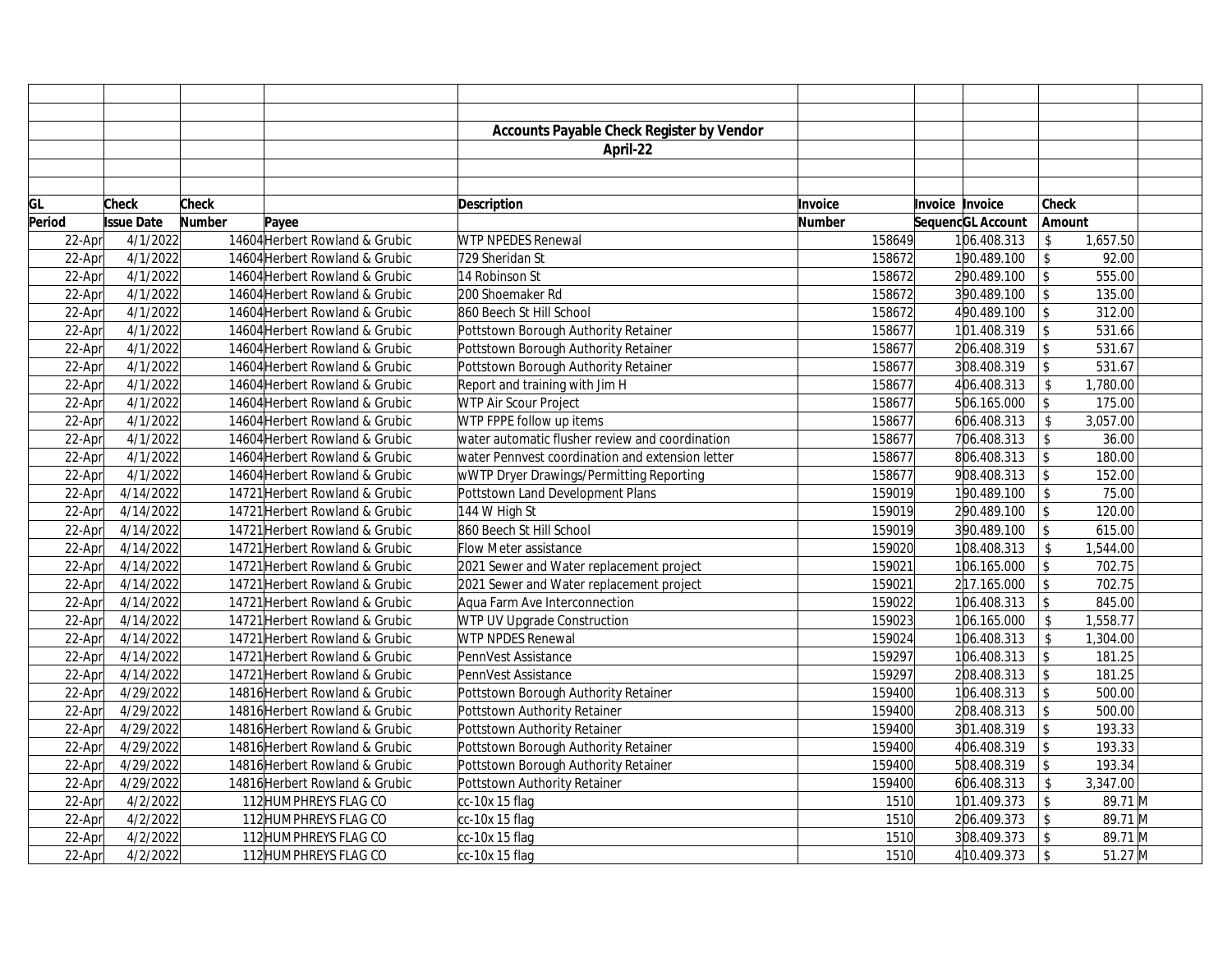|        |                   |        |                                   | <b>Accounts Payable Check Register by Vendor</b>               |                 |                 |                   |                |              |  |
|--------|-------------------|--------|-----------------------------------|----------------------------------------------------------------|-----------------|-----------------|-------------------|----------------|--------------|--|
|        |                   |        |                                   | April-22                                                       |                 |                 |                   |                |              |  |
|        |                   |        |                                   |                                                                |                 |                 |                   |                |              |  |
|        |                   |        |                                   |                                                                |                 |                 |                   |                |              |  |
| GL     | <b>Check</b>      | Check  |                                   | Description                                                    | Invoice         | Invoice Invoice |                   | Check          |              |  |
| Period | <b>Issue Date</b> | Number | Payee                             |                                                                | <b>Number</b>   |                 | SequencGL Account | Amount         |              |  |
| 22-Apr | 4/2/2022          |        | 112 IDEXX DISTRIBUTION CORP       | cc-quanti tray,2000 disposable 100/box, irradiated coliert 100 | 3101821260      |                 | 108.429.225       | \$             | 1,214.60 M   |  |
| 22-Apr | 4/29/2022         |        | 111111699 Independence Blue Cross | Medical                                                        | 220407292574.00 |                 | 101.401.196       | \$             | 778.36 M     |  |
| 22-Apr | 4/29/2022         |        | 111111699 Independence Blue Cross | Medical                                                        | 220407292574.00 |                 | 206.401.196       | $\updownarrow$ | 778.36 M     |  |
| 22-Apr | 4/29/2022         |        | 111111699 Independence Blue Cross | Medical                                                        | 220407292574.00 |                 | 308.401.196       | $\mathsf{\$}$  | 778.36 M     |  |
| 22-Apr | 4/29/2022         |        | 111111699 Independence Blue Cross | Medical                                                        | 220407292574.00 |                 | 410.401.196       | $\sqrt{2}$     | 444.78 M     |  |
| 22-Apr | 4/29/2022         |        | 111111699 Independence Blue Cross | Medical                                                        | 220407292574.00 |                 | 501.402.196       |                | 2,020.42 M   |  |
| 22-Apr | 4/29/2022         |        | 111111699 Independence Blue Cross | Medical                                                        | 220407292574.00 |                 | 606.402.196       |                | $3,058.34$ M |  |
| 22-Apr | 4/29/2022         |        | 111111699 Independence Blue Cross | Medical                                                        | 220407292574.00 |                 | 708.402.196       |                | $3,058.34$ M |  |
| 22-Apr | 4/29/2022         |        | 111111699 Independence Blue Cross | Medical                                                        | 220407292574.00 |                 | 810.402.196       |                | $1,154.53$ M |  |
| 22-Apr | 4/29/2022         |        | 111111699 Independence Blue Cross | Medical                                                        | 220407292574.00 |                 | 901.403.196       | $\mathcal{S}$  | 696.52 M     |  |
| 22-Apr | 4/29/2022         |        | 111111699 Independence Blue Cross | Medical                                                        | 220407292574.00 |                 | 1001.406.196      | $\mathcal{S}$  | 776.26 M     |  |
| 22-Apr | 4/29/2022         |        | 111111699 Independence Blue Cross | Medical                                                        | 220407292574.00 |                 | 1106.406.196      | \$             | 776.26 M     |  |
| 22-Apr | 4/29/2022         |        | 111111699 Independence Blue Cross | Medical                                                        | 220407292574.00 |                 | 1208.406.196      | $\mathcal{S}$  | 776.26 M     |  |
| 22-Apr | 4/29/2022         |        | 111111699 Independence Blue Cross | Medical                                                        | 220407292574.00 |                 | 13 10.406.196     | $\mathsf{\$}$  | 443.58 M     |  |
| 22-Apr | 4/29/2022         |        | 111111699 Independence Blue Cross | Medical                                                        | 220407292574.00 |                 | 1401.410.196      | $\mathcal{L}$  | 64,758.99 M  |  |
| 22-Apr | 4/29/2022         |        | 111111699 Independence Blue Cross | Medical                                                        | 220407292574.00 |                 | 1501.411.196      |                | 13,531.27 M  |  |
| 22-Apr | 4/29/2022         |        | 111111699 Independence Blue Cross | Medical                                                        | 220407292574.00 |                 | 1601.410.197      | $\mathcal{S}$  | 22,994.35 M  |  |
| 22-Apr | 4/29/2022         |        | 111111699 Independence Blue Cross | Medical                                                        | 220407292574.00 |                 | 1701.414.196      | $\mathcal{S}$  | 13,604.67 M  |  |
| 22-Apr | 4/29/2022         |        | 111111699 Independence Blue Cross | Medical                                                        | 220407292574.00 |                 | 1801.430.196      | $\mathcal{S}$  | 3,113.71 M   |  |
| 22-Apr | 4/29/2022         |        | 111111699 Independence Blue Cross | Medical                                                        | 220407292574.00 |                 | 1906.430.196      | \$             | $3,113.71$ M |  |
| 22-Apr | 4/29/2022         |        | 111111699 Independence Blue Cross | Medical                                                        | 220407292574.00 |                 | 2008.430.196      | \$             | $3,113.71$ M |  |
| 22-Apr | 4/29/2022         |        | 111111699 Independence Blue Cross | Medical                                                        | 220407292574.00 |                 | 21 10.430.196     | \$             | 1,779.26 M   |  |
| 22-Apr | 4/29/2022         |        | 111111699 Independence Blue Cross | Medical                                                        | 220407292574.00 |                 | 2204.452.196      | \$             | 5,628.03 M   |  |
| 22-Apr | 4/29/2022         |        | 111111699 Independence Blue Cross | Medical                                                        | 220407292574.00 |                 | 2304.454.196      |                | $3,207.32$ M |  |
| 22-Apr | 4/29/2022         |        | 111111699 Independence Blue Cross | Medical                                                        | 220407292574.00 |                 | 2406.429.196      |                | 1,873.46 M   |  |
| 22-Apr | 4/29/2022         |        | 111111699 Independence Blue Cross | Medical                                                        | 220407292574.00 |                 | 2506.447.196      |                | 4,713.61 M   |  |
| 22-Apr | 4/29/2022         |        | 111111699 Independence Blue Cross | Medical                                                        | 220407292574.00 |                 | 2606.448.196      |                | 8,546.08 M   |  |
| 22-Apr | 4/29/2022         |        | 111111699 Independence Blue Cross | Medical                                                        | 220407292574.00 |                 | 2706.449.196      |                | 7,800.90 M   |  |
| 22-Apr | 4/29/2022         |        | 111111699 Independence Blue Cross | Medical                                                        | 220407292574.00 |                 | 2808.429.196      | $\mathcal{L}$  | 14,769.56 M  |  |
| 22-Apr | 4/29/2022         |        | 111111699 Independence Blue Cross | Medical                                                        | 220407292574.00 |                 | 2908.447.196      | $\mathsf{\$}$  | 4,713.61 M   |  |
| 22-Apr | 4/29/2022         |        | 111111699 Independence Blue Cross | Medical                                                        | 220407292574.00 |                 | 30 10.414.196     | \$             | 3,878.07 M   |  |
| 22-Apr | 4/29/2022         |        | 111111699 Independence Blue Cross | Medical                                                        | 220407292574.00 |                 | 31 18.436.196     |                | 4,001.57 M   |  |
| 22-Apr | 4/29/2022         |        | 111111699 Independence Blue Cross | Medical                                                        | 220407292574.00 |                 | 3201.222.000      | $\mathcal{S}$  | 19,954.32 M  |  |
| 22-Apr | 4/29/2022         |        | 111111699 Independence Blue Cross | Medical                                                        | 220407292574.00 |                 | 3306.402.197      | $\mathcal{L}$  | 235.07 M     |  |
| 22-Apr | 4/29/2022         |        | 111111699 Independence Blue Cross | Medical                                                        | 220407292574.00 |                 | 3408.402.197      | $\mathsf{\$}$  | 235.07 M     |  |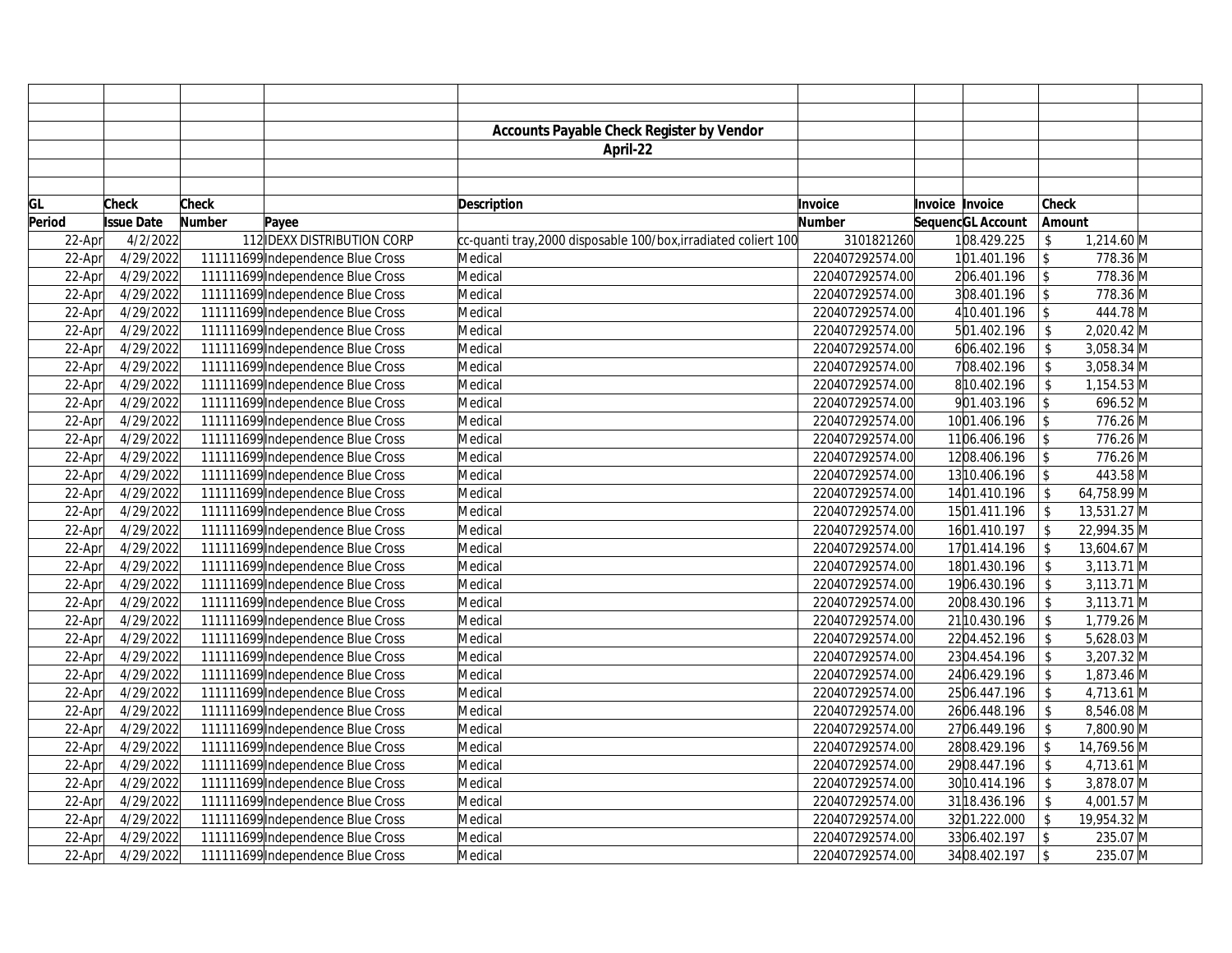|        |                   |              |                                                           | <b>Accounts Payable Check Register by Vendor</b>                    |                 |                 |                   |                         |              |  |
|--------|-------------------|--------------|-----------------------------------------------------------|---------------------------------------------------------------------|-----------------|-----------------|-------------------|-------------------------|--------------|--|
|        |                   |              |                                                           | April-22                                                            |                 |                 |                   |                         |              |  |
|        |                   |              |                                                           |                                                                     |                 |                 |                   |                         |              |  |
|        |                   |              |                                                           |                                                                     |                 |                 |                   |                         |              |  |
| GL     | <b>Check</b>      | <b>Check</b> |                                                           | <b>Description</b>                                                  | Invoice         | Invoice Invoice |                   | <b>Check</b>            |              |  |
| Period | <b>Issue Date</b> | Number       | Payee                                                     |                                                                     | <b>Number</b>   |                 | SequencGL Account | Amount                  |              |  |
| 22-Apr | 4/29/2022         |              | 111111699 Independence Blue Cross                         | Medical                                                             | 220407292574.00 |                 | 35 10.402.197     | $\mathsf{\$}$           | 235.07 M     |  |
| 22-Apr | 4/29/2022         |              | 111111699 Independence Blue Cross                         | Medical                                                             | 220407292574.00 |                 | 3601.403.196      | $\sqrt[6]{\frac{1}{2}}$ | 134.32 M     |  |
| 22-Apr | 4/29/2022         |              | 111111699 Independence Blue Cross                         | Medical                                                             | 220407292574.00 |                 | 3706.448.196      | \$                      | 2,375.84 M   |  |
| 22-Apr | 4/14/2022         |              | 14722 Inter County Investigations Inc                     | Background investigation pre employment                             | 1095            |                 | 101.406.241       | $\sqrt[6]{\frac{1}{2}}$ | 866.60       |  |
| 22-Apr | 4/14/2022         |              | 14722 Inter County Investigations Inc                     | Background investigation pre employment                             | 1095            |                 | 206.406.241       | $\sqrt[6]{\frac{1}{2}}$ | 866.60       |  |
| 22-Apr | 4/14/2022         |              | 14722 Inter County Investigations Inc                     | Background investigation pre employment                             | 1095            |                 | 308.406.241       | $\mathsf{\$}$           | 866.60       |  |
| 22-Apr | 4/14/2022         |              | 14722 Inter County Investigations Inc                     | Background investigation pre employment                             | 1095            |                 | 410.406.241       | $\sqrt[6]{\frac{1}{2}}$ | 495.20       |  |
| 22-Apr | 4/2/2022          |              | 112 International Assoc of Arson Invest ITC 2022-ITC week |                                                                     | 65395           |                 | 114.415.425       | $\mathsf{\$}$           | 850.00 M     |  |
| 22-Apr | 4/2/2022          | $112$ CC     |                                                           | cc-Cc-Officer Safetyin Hazardous Buildings, Drug Awareness, M       | 101259754       |                 | 101.414.461       | $\sqrt[6]{\frac{1}{2}}$ | 147.00 M     |  |
| 22-Apr | 4/29/2022         |              | 14818 INTERSTATE TAX SERVICE BUREAU Unemployment          |                                                                     | 27155           |                 | 101.487.194       | $\mathsf{\$}$           | 11.55        |  |
| 22-Apr | 4/29/2022         |              | 14818 INTERSTATE TAX SERVICE BUREAU Unemployment          |                                                                     | 27155           |                 | 206.487.194       | \$                      | 11.55        |  |
| 22-Apr | 4/29/2022         |              | 14818 INTERSTATE TAX SERVICE BUREAU Unemployment          |                                                                     | 27155           |                 | 308.487.194       | $\mathsf{\$}$           | 11.55        |  |
| 22-Apr | 4/29/2022         |              | 14818 INTERSTATE TAX SERVICE BUREAU Unemployment          |                                                                     | 27155           |                 | 410.487.194       | $\mathsf{\$}$           | 6.60         |  |
| 22-Apr | 4/29/2022         |              | 14818 INTERSTATE TAX SERVICE BUREAU Unemployment          |                                                                     | 27155           |                 | 501.487.194       | \$                      | 27.50        |  |
| 22-Apr | 4/29/2022         |              | 14818 INTERSTATE TAX SERVICE BUREAU Unemployment          |                                                                     | 27155           |                 | 604.487.194       | \$                      | 41.25        |  |
| 22-Apr | 4/29/2022         |              | 14818 INTERSTATE TAX SERVICE BUREAU Unemployment          |                                                                     | 27155           |                 | 706.447.194       | \$                      | 10.31        |  |
| 22-Apr | 4/29/2022         |              | 14818 INTERSTATE TAX SERVICE BUREAU Unemployment          |                                                                     | 27155           |                 | 806.487.194       | \$                      | 3.44         |  |
| 22-Apr | 4/29/2022         |              | 14818 INTERSTATE TAX SERVICE BUREAU Unemployment          |                                                                     | 27155           |                 | 908.487.194       | \$                      | 3.44         |  |
| 22-Apr | 4/29/2022         |              | 14818 INTERSTATE TAX SERVICE BUREAU Unemployment          |                                                                     | 27155           |                 | 1007.445.194      | \$                      | 10.31        |  |
| 22-Apr | 4/29/2022         |              | 14818 INTERSTATE TAX SERVICE BUREAU Unemployment          |                                                                     | 27155           |                 | 11 10.414.194     | $\mathbb{S}$            | 6.88         |  |
| 22-Apr | 4/29/2022         |              | 14818 INTERSTATE TAX SERVICE BUREAU Unemployment          |                                                                     | 27155           |                 | 12 14.415.194     | \$                      | 10.31        |  |
| 22-Apr | 4/29/2022         |              | 14818 INTERSTATE TAX SERVICE BUREAU Unemployment          |                                                                     | 27155           |                 | 13 18.436.194     | \$                      | 10.31        |  |
| 22-Apr | 4/1/2022          |              | 14606 IPS Global                                          | toner cartirdge                                                     | 124988          |                 | 101.410.210       | $\sqrt[6]{\frac{1}{2}}$ | 185.25       |  |
| 22-Apr | 4/1/2022          |              | 14606 IPS Global                                          | toner cartirdge                                                     | 124994          |                 | 101.410.210       | $\mathsf{\$}$           | 140.29       |  |
| 22-Apr | 4/13/2022         |              | 14723 IPS Global                                          | Monthly secure gateway/wireless data fee multi space meter INV70505 |                 |                 | 107.445.371       | \$                      | $(324.00)$ V |  |
| 22-Apr | 4/14/2022         |              | 14723 PS Global                                           | Monthly secure gateway/wireless data fee multi space meter INV70505 |                 |                 | 107.445.371       | $\sqrt[6]{\frac{1}{2}}$ | 324.00       |  |
| 22-Apr | 4/29/2022         |              | 14819 IPS Global                                          | color laser jet, black toner                                        | 125432          |                 | 101.410.210       | $\mathcal{L}$           | 140.29       |  |
| 22-Apr | 4/1/2022          |              | 14607 IPS Group                                           | installation (MSPM) on-site visit                                   | INV66793        |                 | 107.445.371       | $\sqrt[6]{\frac{1}{2}}$ | 950.00       |  |
| 22-Apr | 4/1/2022          |              | 14607 IPS Group                                           | Monthly secure gateway/wireless data fee multi space meter INV68409 |                 |                 | 107.445.371       | $\sqrt[6]{\frac{1}{2}}$ | 324.00       |  |
| 22-Apr | 4/1/2022          |              | 14607 IPS Group                                           | Monthly secure gateway/wireless data fee multi space meter INV69470 |                 |                 | 107.445.371       | $\sqrt{2}$              | 324.00       |  |
| 22-Apr | 4/14/2022         |              | 14772 IPS Group                                           | Monthly secure gateway/wireless data fee multi space meter INV70505 |                 |                 | 107.445.371       | $\sqrt{2}$              | 324.00       |  |
| 22-Apr | 4/2/2022          |              | 112J J Ratigan Brewing                                    | cc-Lunch meeting                                                    | 22422           |                 | 101.401.425       | $\sqrt[6]{\frac{1}{2}}$ | $14.13 \, M$ |  |
| 22-Apr | 4/2/2022          |              | 112J J Ratigan Brewing                                    | cc-Lunch meeting                                                    | 22422           |                 | 206.401.425       | $\$\,$                  | $14.13 \, M$ |  |
| 22-Apr | 4/2/2022          |              | 112J J Ratigan Brewing                                    | cc-Lunch meeting                                                    | 22422           |                 | 308.401.425       | $\mathcal{L}$           | $14.13 \, M$ |  |
| 22-Apr | 4/2/2022          |              | 112J J Ratigan Brewing                                    | cc-Lunch meeting                                                    | 22422           |                 | 410.401.425       | $\mathsf{\$}$           | $8.07$ M     |  |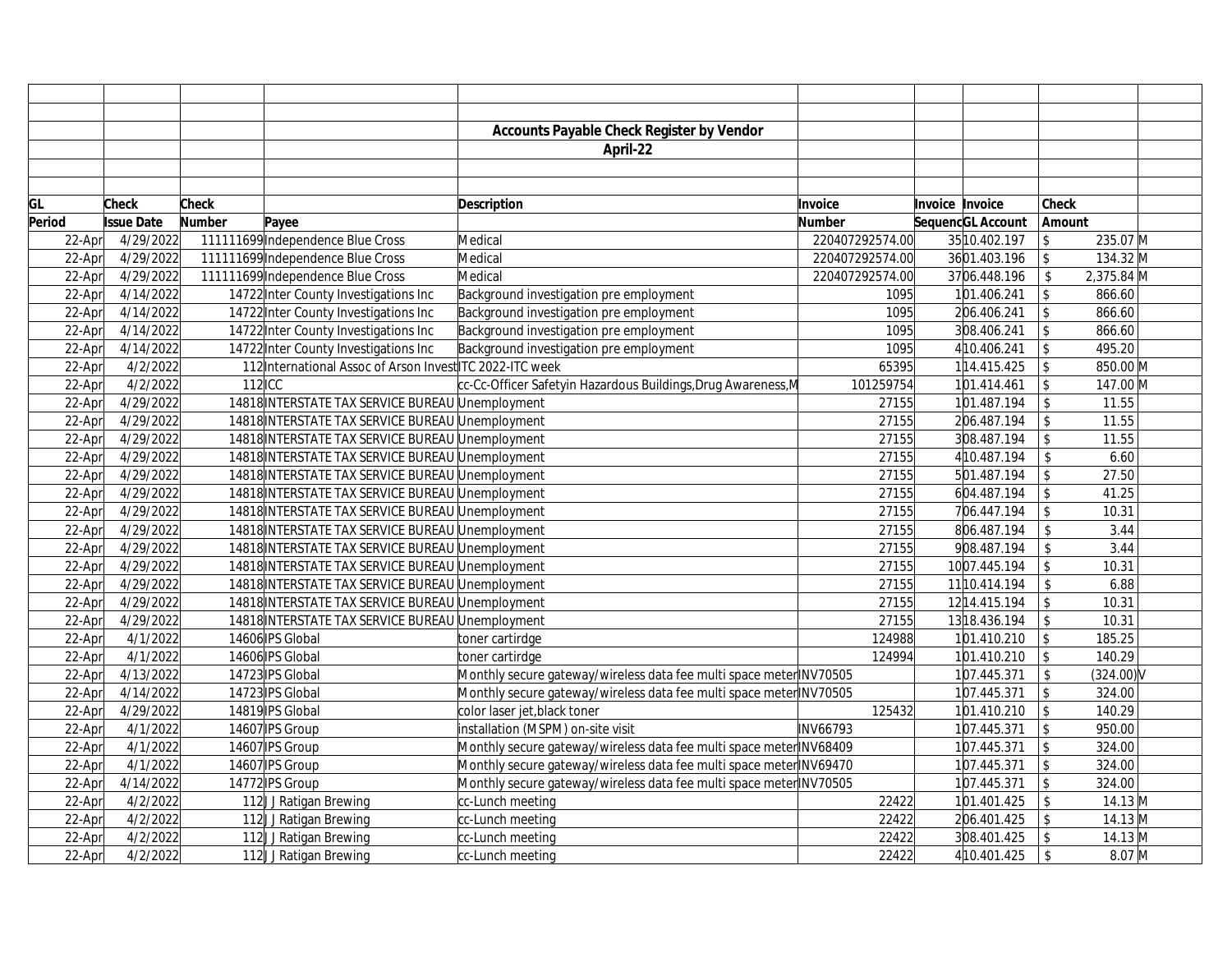|        |                   |                    |                                      | <b>Accounts Payable Check Register by Vendor</b>                           |                      |                 |                   |                         |                               |  |
|--------|-------------------|--------------------|--------------------------------------|----------------------------------------------------------------------------|----------------------|-----------------|-------------------|-------------------------|-------------------------------|--|
|        |                   |                    |                                      | April-22                                                                   |                      |                 |                   |                         |                               |  |
|        |                   |                    |                                      |                                                                            |                      |                 |                   |                         |                               |  |
|        |                   |                    |                                      |                                                                            |                      |                 |                   |                         |                               |  |
| GL     | <b>Check</b>      | Check              |                                      | <b>Description</b>                                                         | Invoice              | Invoice Invoice |                   | Check                   |                               |  |
| Period | <b>Issue Date</b> | Number             | Payee                                |                                                                            | <b>Number</b>        |                 | SequencGL Account | Amount                  |                               |  |
| 22-Apr | 4/14/2022         | 14724 BS           |                                      | toilet tissue, can liners, gloves, towels                                  | 112395               |                 | 104.454.241       | \$                      | 1,019.85                      |  |
| 22-Apr | 4/1/2022          | 111111692 CI Jones |                                      | <b>CHLORINE</b>                                                            | 881134               |                 | 106.448.222       | $\mathfrak{L}$          | 2,730.00 M                    |  |
| 22-Apr | 4/1/2022          | 111111694 CI Jones |                                      | <b>CHLORINE</b>                                                            | 881715               |                 | 108.429.222       | $\mathbb{S}$            | $6,825.00$ M                  |  |
| 22-Apr | 4/1/2022          |                    |                                      | 14608 JOAO & BRADLEY CONSTRUCTION 2021 Sewer and Water Replacement Project | <b>APPLICATION 2</b> |                 | 117.165.000       | $\mathsf{\$}$           | 61,425.64                     |  |
| 22-Apr | 4/1/2022          |                    |                                      | 14608 JOAO & BRADLEY CONSTRUCTION 2021 Sewer and Water Replacement Project | <b>APPLICATION 2</b> |                 | 206.165.000       | \$                      | 61,425.63                     |  |
| 22-Apr | 4/2/2022          |                    | 112 Kelly Industrial Supply          | 5/8 x 12 square key stock, flat washer grade 8, hex finished nu2176539-IN  |                      |                 | 106.449.375       | $\mathcal{S}$           | 200.00 M                      |  |
| 22-Apr | 4/2/2022          |                    | 112 Kelly Industrial Supply          | 5/8 x 12 square key stock, flat washer grade 8, hex finished nu2176539-IN  |                      |                 | 218.436.375       | $\sqrt[6]{\frac{1}{2}}$ | 200.00 M                      |  |
| 22-Apr | 4/2/2022          |                    | 112 Kelly Industrial Supply          | 5/8 x 12 square key stock, flat washer grade 8, hex finished nu2176539-IN  |                      |                 | 301.410.251       | $\sqrt[6]{\frac{1}{2}}$ | 50.00 M                       |  |
| 22-Apr | 4/2/2022          |                    | 112 Kelly Industrial Supply          | 5/8 x 12 square key stock, flat washer grade 8, hex finished nu2176539-IN  |                      |                 | 401.430.251       | \$                      | 23.85 M                       |  |
| 22-Apr | 4/2/2022          |                    | 112 Kelly Industrial Supply          | 5/8 x 12 square key stock, flat washer grade 8, hex finished nu2176539-IN  |                      |                 | 506.430.251       | $\mathcal{L}$           | $23.85 \overline{\mathrm{M}}$ |  |
| 22-Apr | 4/2/2022          |                    | 112 Kelly Industrial Supply          | 5/8 x 12 square key stock, flat washer grade 8, hex finished nu2176539-IN  |                      |                 | 608.430.251       | \$                      | 23.85 M                       |  |
| 22-Apr | 4/2/2022          |                    | 112 Kelly Industrial Supply          | 5/8 x 12 square key stock, flat washer grade 8, hex finished nu2176539-IN  |                      |                 | 710.430.251       | $\mathcal{L}$           | $13.63$ M                     |  |
| 22-Apr | 4/1/2022          |                    | 14597 George Kelso Co                | Submersible Chopper Pump 150hp 1750rpm 3ph 60hz                            | 4201                 |                 | 108.429.375       | \$                      | 23,518.00                     |  |
| 22-Apr | 4/1/2022          |                    | 14597 George Kelso Co                | Rail guide system, 8 base elbow 8" guide bracket 2 intermedia              | 4201                 |                 | 208.429.375       | $\sqrt[6]{2}$           | 2,658.00                      |  |
| 22-Apr | 4/1/2022          |                    | 14597 George Kelso Co                | Pump Monitor Relay                                                         | 4201                 |                 | 308.429.375       | $\mathcal{L}$           | 200.00                        |  |
| 22-Apr | 4/14/2022         |                    | 14717 George Kelso Co                | Submersible Chopper Pump 150hp 1750rpm 3ph 60hz                            | 4212                 |                 | 108.429.375       | \$                      | 5,879.50                      |  |
| 22-Apr | 4/14/2022         |                    | 14717 George Kelso Co                | Rail guide system, 8 base elbow 8" guide bracket 2 intermedia              | 4212                 |                 | 208.429.375       | $\mathcal{S}$           | 664.50                        |  |
| 22-Apr | 4/14/2022         |                    | 14717 George Kelso Co                | Pump Monitor Relay                                                         | 4212                 |                 | 308.429.375       | $\mathcal{S}$           | 50.00                         |  |
| 22-Apr | 4/14/2022         |                    | 14717 George Kelso Co                | shipping                                                                   | 4212                 |                 | 408.429.375       | \$                      | 2,200.00                      |  |
| 22-Apr | 4/14/2022         |                    | 14717George Kelso Co                 | motor for vaughn submersible chopper pump                                  | 4213                 |                 | 108.429.375       | $\mathsf{\$}$           | 1,500.00                      |  |
| 22-Apr | 4/1/2022          |                    | 14609 Keystone Engineering Group Inc | Pottstown Borough Auth Water Plant                                         | 2200479              |                 | 106.448.266       | $\mathfrak{L}$          | 1,485.00                      |  |
| 22-Apr | 4/1/2022          |                    | 14609 Keystone Engineering Group Inc | Pottstown Borough Auth Wastewater T & M                                    | 2200480              |                 | 108.429.385       | \$                      | 1,107.68                      |  |
| 22-Apr | 4/1/2022          |                    | 14610 KEYSTONE FIRE PROTECTION       | Annual Fire Extinguisher 75 W King St                                      | 317798               |                 | 104.454.241       | $\sqrt{2}$              | 196.00                        |  |
| 22-Apr | 4/1/2022          |                    | 14610 KEYSTONE FIRE PROTECTION       | Annual Fire Extinguisher 71 W High St                                      | 317884               |                 | 104.456.373       | $\sqrt{2}$              | 144.00                        |  |
| 22-Apr | 4/14/2022         |                    | 14725 KEYSTONE FIRE PROTECTION       | Fire extinguishers maintenance bldg 75 W King St                           | 319120               |                 | 104.454.241       | $\sqrt{3}$              | 280.70                        |  |
| 22-Apr | 4/29/2022         |                    | 14820 Keystone State Abstract        | Refund overpayment of taxes for 155 N Hanover St                           | 155 N HANOVER ST     |                 | 199.178.000       | \$                      | 27.00                         |  |
| 22-Apr | 4/1/2022          |                    | 14611 KIMBALL MIDWEST                | Impact Sockets for Traffic Light poles                                     | 9709912              |                 | 135.433.374       | \$                      | 115.00                        |  |
| 22-Apr | 4/1/2022          |                    | 14612Kinber                          | Internet services                                                          | <b>INV5858</b>       |                 | 101.409.324       | $\mathcal{L}$           | 139.50                        |  |
| 22-Apr | 4/1/2022          |                    | 14612Kinber                          | Internet services                                                          | <b>INV5858</b>       |                 | 206.409.324       | $\sqrt[6]{\frac{1}{2}}$ | 139.50                        |  |
| 22-Apr | 4/1/2022          |                    | 14612Kinber                          | Internet services                                                          | <b>INV5858</b>       |                 | 308.409.324       | $\mathsf{\$}$           | 139.50                        |  |
| 22-Apr | 4/1/2022          |                    | 14612Kinber                          | Internet services                                                          | <b>INV5858</b>       |                 | 4 10.409.324      | $\sqrt[6]{\frac{1}{2}}$ | 93.00                         |  |
| 22-Apr | 4/1/2022          |                    | 14612Kinber                          | Internet services                                                          | <b>INV5858</b>       |                 | 504.454.324       | $\mathsf{\$}$           | 55.80                         |  |
| 22-Apr | 4/1/2022          |                    | 14612Kinber                          | Internet services                                                          | <b>INV5858</b>       |                 | 606.448.324       | $\mathcal{L}$           | 139.50                        |  |
| 22-Apr | 4/1/2022          |                    | 14612Kinber                          | Internet services                                                          | <b>INV5858</b>       |                 | 708.429.324       | $\mathcal{L}$           | 139.50                        |  |
| 22-Apr | 4/1/2022          |                    | 14612Kinber                          | Internet services                                                          | <b>INV5858</b>       |                 | 814.415.324       | $\hat{\mathbf{S}}$      | 55.80                         |  |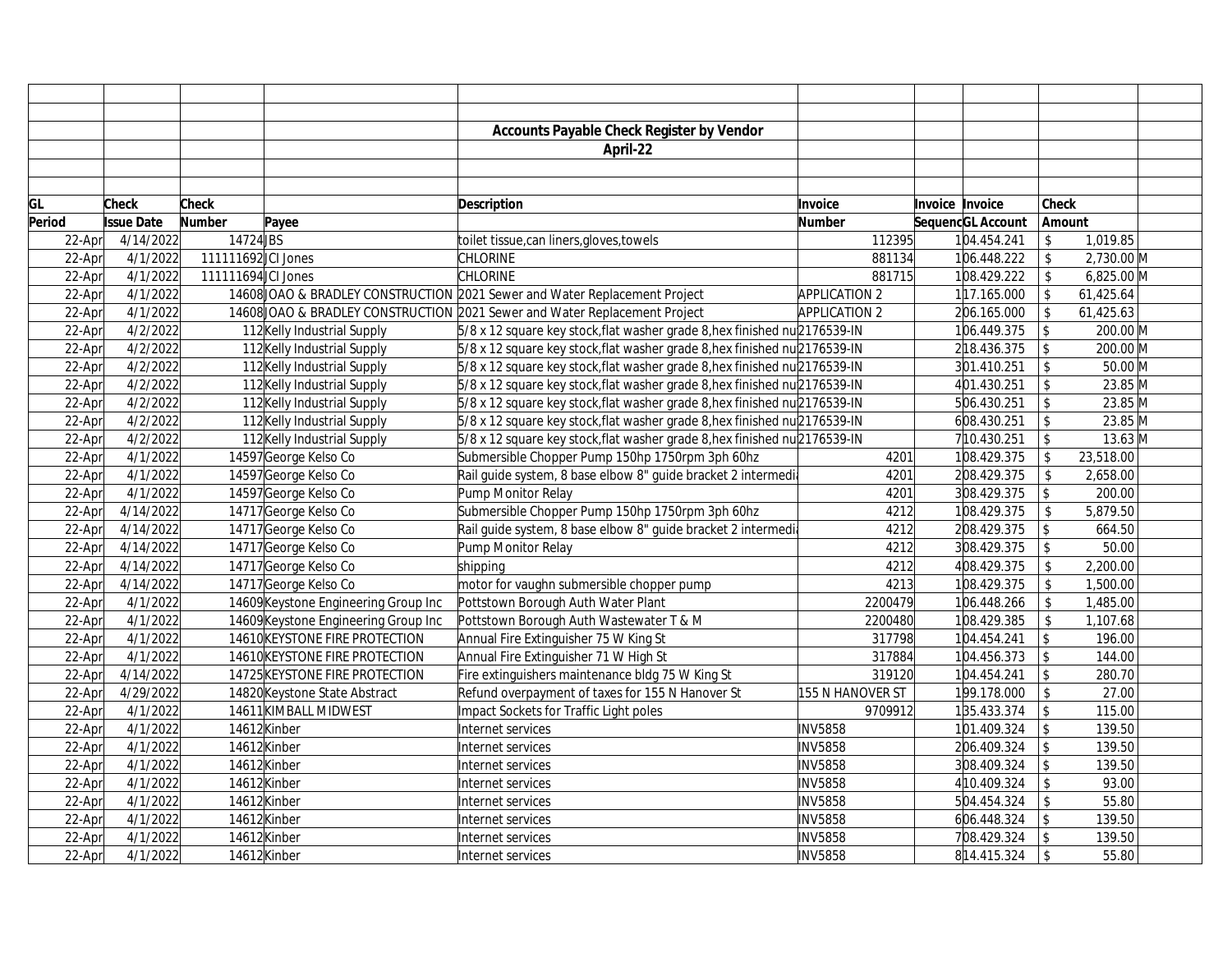|        |                   |        |                            | <b>Accounts Payable Check Register by Vendor</b>                             |                |                        |                   |                         |          |  |
|--------|-------------------|--------|----------------------------|------------------------------------------------------------------------------|----------------|------------------------|-------------------|-------------------------|----------|--|
|        |                   |        |                            | April-22                                                                     |                |                        |                   |                         |          |  |
|        |                   |        |                            |                                                                              |                |                        |                   |                         |          |  |
|        |                   |        |                            |                                                                              |                |                        |                   |                         |          |  |
| GL     | <b>Check</b>      | Check  |                            | <b>Description</b>                                                           | Invoice        | <b>Invoice Invoice</b> |                   | <b>Check</b>            |          |  |
| Period | <b>Issue Date</b> | Number | Payee                      |                                                                              | <b>Number</b>  |                        | SequencGL Account | Amount                  |          |  |
| 22-Apr | 4/1/2022          |        | 14612Kinber                | Internet services                                                            | <b>INV5858</b> |                        | 918.436.324       | \$                      | 27.90    |  |
| 22-Apr | 4/14/2022         |        | 14726 Kinber               | Internet services                                                            | <b>INV6107</b> |                        | 101.409.324       | $\sqrt[6]{\frac{1}{2}}$ | 139.50   |  |
| 22-Apr | 4/14/2022         |        | 14726Kinber                | Internet services                                                            | <b>INV6107</b> |                        | 206.409.324       | $\mathcal{S}$           | 139.50   |  |
| 22-Apr | 4/14/2022         |        | 14726Kinber                | Internet services                                                            | <b>INV6107</b> |                        | 308.409.324       | $\mathfrak{L}$          | 139.50   |  |
| 22-Apr | 4/14/2022         |        | 14726 Kinber               | Internet services                                                            | <b>INV6107</b> |                        | 410.409.324       | $\mathsf{\$}$           | 93.00    |  |
| 22-Apr | 4/14/2022         |        | 14726 Kinber               | Internet services                                                            | <b>INV6107</b> |                        | 504.454.324       | \$                      | 55.80    |  |
| 22-Apr | 4/14/2022         |        | 14726Kinber                | Internet services                                                            | <b>INV6107</b> |                        | 606.448.324       | $\mathsf{\$}$           | 139.50   |  |
| 22-Apr | 4/14/2022         |        | 14726 Kinber               | Internet services                                                            | <b>INV6107</b> |                        | 708.429.324       | $\mathsf S$             | 139.50   |  |
| 22-Apr | 4/14/2022         |        | 14726 Kinber               | Internet services                                                            | <b>INV6107</b> |                        | 814.415.324       | \$                      | 55.80    |  |
| 22-Apr | 4/14/2022         |        | 14726 Kinber               | Internet services                                                            | <b>INV6107</b> |                        | 918.436.324       | $\mathsf{\$}$           | 27.90    |  |
| 22-Apr | 4/1/2022          |        | 14613 KRIEBEL SECURITY     | fire alarm monitoring- April-June 2022-Ricketts Communicty                   | 295838         |                        | 104.454.373       | $\mathcal{S}$           | 165.00   |  |
| 22-Apr | 4/1/2022          |        | 14613 KRIEBEL SECURITY     | Cameras in conjunction with Memorial park Spray park/island                  | 296346         |                        | 145.464.313       | \$                      | 5,000.00 |  |
| 22-Apr | 4/1/2022          |        | 14613 KRIEBEL SECURITY     | Cameras in conjunction with Memorial park Spray park/island                  | 296606         |                        | 145.464.313       | $\mathbb{S}$            | 2,010.00 |  |
| 22-Apr | 4/1/2022          |        | 14613 KRIEBEL SECURITY     | Cameras in conjunction with Memorial park Spray park/island                  | 296606         |                        | 245.464.313       | $\mathsf{\$}$           | 1,915.00 |  |
| 22-Apr | 4/29/2022         |        | 14821 KRIEBEL SECURITY     | fire inspection Ricketts Community Center                                    | 297907         |                        | 104.454.373       | \$                      | 300.00   |  |
| 22-Apr | 4/29/2022         |        | 14822 Kropp Jr, Edward     | Tuition assistance 2022                                                      | 42122          |                        | 101.410.460       | $\sqrt[6]{\frac{1}{2}}$ | 705.00   |  |
| 22-Apr | 4/1/2022          |        | 14614 KULPS BODY SHOP      | repaired 18 back hoe bucket"                                                 | 12022          |                        | 106.449.251       | $\mathsf{\$}$           | 197.00   |  |
| 22-Apr | 4/14/2022         |        | 14727 KULPS BODY SHOP      | vehicle 107 maintenance                                                      | 40122          |                        | 114.415.251       | \$                      | 92.50    |  |
| 22-Apr | 4/14/2022         |        | 14728 Kurtz Bulk Water LLC | Refund Bulk water card #60,59,98,and 99 remaining balances BULK WATER CARD 6 |                |                        | 106.378.120       | \$                      | 796.78   |  |
| 22-Apr | 4/1/2022          |        | 14615 KUTZ, EM             | vehicle 54 maintenance-S3 spinner LH                                         | 35461          |                        | 101.430.251       | $\mathsf{\$}$           | 291.32   |  |
| 22-Apr | 4/1/2022          |        | 14615 KUTZ, EM             | vehicle 54 maintenance-S3 spinner LH                                         | 35461          |                        | 206.430.251       | $\mathcal{S}$           | 291.32   |  |
| 22-Apr | 4/1/2022          |        | 14615 KUTZ, EM             | vehicle 54 maintenance-S3 spinner LH                                         | 35461          |                        | 308.430.251       | \$                      | 291.32   |  |
| 22-Apr | 4/1/2022          |        | 14615 KUTZ, EM             | vehicle 54 maintenance-S3 spinner LH                                         | 35461          |                        | 410.430.251       | $\mathsf S$             | 166.44   |  |
| 22-Apr | 4/1/2022          |        | 14616 B WATER SERVICE INC  | repair clamps                                                                | 3568730        |                        | 106.449.375       | $\mathsf{\$}$           | 68.00    |  |
| 22-Apr | 4/1/2022          |        | 14616 B WATER SERVICE INC  | repair clamps                                                                | 3568761        |                        | 106.449.375       | \$                      | 194.00   |  |
| 22-Apr | 4/1/2022          |        | 14616 B WATER SERVICE INC  | gland kit, macor, 6x4 MJ tee, 4in saphalt coated foster adaptor              | 3572282        |                        | 106.449.375       | $\mathfrak{L}$          | 1,067.96 |  |
| 22-Apr | 4/1/2022          |        | 14616 B WATER SERVICE INC  | <b>Macros</b>                                                                | 3573191        |                        | 106.449.375       | $\mathbb{S}$            | 2,160.00 |  |
| 22-Apr | 4/1/2022          |        | 14616 B WATER SERVICE INC  | 2 1/2 curb box repair lid inside and outside"                                | 3574142        |                        | 106.449.375       | $\mathcal{S}$           | 380.00   |  |
| 22-Apr | 4/1/2022          |        | 14616 B WATER SERVICE INC  | Hydrant PARTS                                                                | 3577001        |                        | 106.449.377       | \$                      | 575.00   |  |
| 22-Apr | 4/1/2022          |        | 14616 B WATER SERVICE INC  | Hydrant PARTS                                                                | 3577002        |                        | 106.449.377       | \$                      | 1,676.51 |  |
| 22-Apr | 4/1/2022          |        | 14616 B WATER SERVICE INC  | Hydrant PARTS                                                                | 3577025        |                        | 106.449.377       | $\mathsf{\$}$           | 251.65   |  |
| 22-Apr | 4/29/2022         |        | 14823L B WATER SERVICE INC | Hydrant PARTS                                                                | 3581496        |                        | 106.449.377       | $\mathbb{S}$            | 2,292.00 |  |
| 22-Apr | 4/29/2022         |        | 14823L B WATER SERVICE INC | Hydrant PARTS                                                                | 3581497        |                        | 106.449.377       | $\mathsf{\$}$           | 160.48   |  |
| 22-Apr | 4/29/2022         |        | 14823L B WATER SERVICE INC | cc-hydrant parts                                                             | 3581502        |                        | 106.449.377       | $\mathsf{\$}$           | 947.81   |  |
| 22-Apr | 4/29/2022         |        | 14823L B WATER SERVICE INC | 6x4 MJ reducer                                                               | 3581605        |                        | 106.449.377       | $\mathsf{\$}$           | 91.50    |  |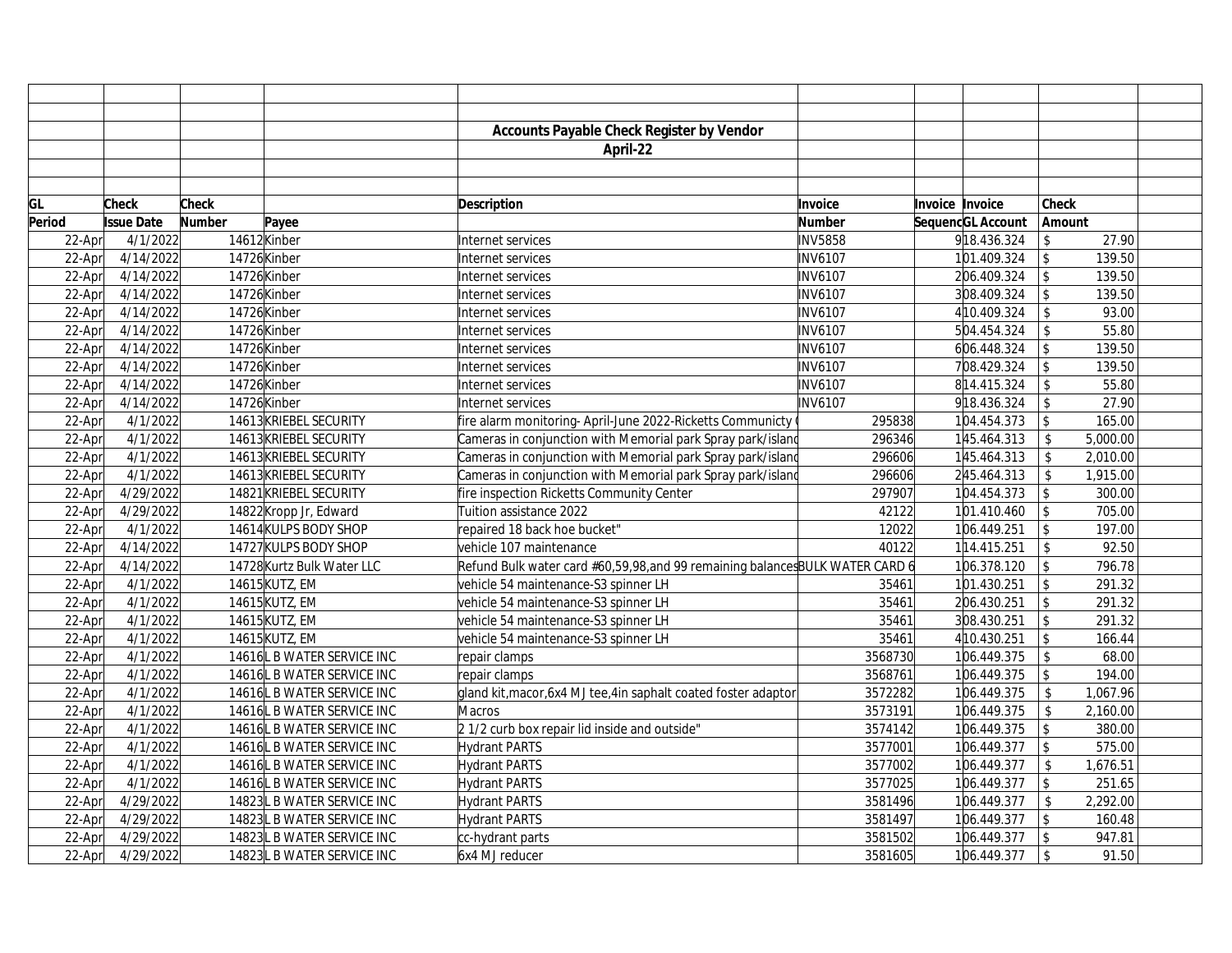|        |                   |        |                                       | Accounts Payable Check Register by Vendor                             |                  |                 |                   |                         |              |
|--------|-------------------|--------|---------------------------------------|-----------------------------------------------------------------------|------------------|-----------------|-------------------|-------------------------|--------------|
|        |                   |        |                                       | April-22                                                              |                  |                 |                   |                         |              |
|        |                   |        |                                       |                                                                       |                  |                 |                   |                         |              |
|        |                   |        |                                       |                                                                       |                  |                 |                   |                         |              |
| GL     | <b>Check</b>      | Check  |                                       | <b>Description</b>                                                    | Invoice          | Invoice Invoice |                   | <b>Check</b>            |              |
| Period | <b>Issue Date</b> | Number | Payee                                 |                                                                       | <b>Number</b>    |                 | SequencGL Account | Amount                  |              |
| 22-Apr | 4/29/2022         |        | 14823L B WATER SERVICE INC            | Fire hydrant parts                                                    | 3584487          |                 | 106.449.377       | $\sqrt[6]{\frac{1}{2}}$ | 869.50       |
| 22-Apr | 4/29/2022         |        | 14823L B WATER SERVICE INC            | 5 in hydrant parts                                                    | 3584488          |                 | 106.449.377       | $\sqrt{3}$              | 622.50       |
| 22-Apr | 4/27/2022         |        | 14824 LAMB MCERLANE PC                | cc-Aqua Bulk water agreement                                          | 209602           |                 | 106.404.315       | $\$\,$                  | $(990.00)$ V |
| 22-Apr | 4/29/2022         |        | 14824 LAMB MCERLANE PC                | cc-Aqua Bulk water agreement                                          | 209602           |                 | 106.404.315       | $\sqrt{2}$              | 990.00       |
| 22-Apr | 4/14/2022         |        | 14729Leister, Audry J                 | Conditional Use Potts Properties                                      | 7532-A           |                 | 101.414.315       | $\sqrt{2}$              | 150.00       |
| 22-Apr | 4/14/2022         |        | 14729Leister, Audry J                 | Conditional Use-Mohammed Ammouri                                      | 7537-A           |                 | 101.414.315       | $\sqrt{2}$              | 150.00       |
| 22-Apr | 4/14/2022         |        | 14729 Leister, Audry J                | Conditional Use-Anyae Ebo-Davis                                       | 7550-A           |                 | 101.414.315       | $\sqrt[6]{\frac{1}{2}}$ | 150.00       |
| 22-Apr | 4/14/2022         |        | 14729Leister, Audry J                 | Pottstown Sustainable Energy Park                                     | 7657-A           |                 | 101.414.315       | $\sqrt[6]{\frac{1}{2}}$ | 150.00       |
| 22-Apr | 4/14/2022         |        | 14730Lenhart, Michael                 | mileage, turnpike tolls to PRPS Annual Conference                     | 40422            |                 | 104.452.425       | $\sqrt[6]{\frac{1}{2}}$ | 107.65       |
| 22-Apr | 4/2/2022          |        | 112LEXIS NEXIS                        | cc-69 advanced person searches                                        | 1083831-20220228 |                 | 101.410.420       | $\sqrt{2}$              | 167.75 M     |
| 22-Apr | 4/1/2022          |        | 14617 LIMERICK TOWNSHIP               | DUI task force Hull Operation 148                                     | HULL-022322      |                 | 101.480.700       | $\sqrt{2}$              | 405.55       |
| 22-Apr | 4/1/2022          |        | 14617 LIMERICK TOWNSHIP               | DUI task force Tyler operation 147                                    | TYLER-020122     |                 | 145.464.216       | $\sqrt[6]{\frac{1}{2}}$ | 444.75       |
| 22-Apr | 4/1/2022          |        | 14618Little, Robert E                 | deflector, rib belt                                                   | 01-900302        |                 | 106.449.251       | $\sqrt{2}$              | 163.47       |
| 22-Apr | 4/1/2022          |        | 14618Little, Robert E                 | JDC filter element                                                    | 01-904924        |                 | 104.454.374       | $\sqrt[6]{\frac{1}{2}}$ | 37.16        |
| 22-Apr | 4/1/2022          |        | 14618Little, Robert E                 | multi rib belts                                                       | 03-895774        |                 | 106.449.260       | $\sqrt[6]{\frac{1}{2}}$ | 118.48       |
| 22-Apr | 4/1/2022          |        | 14618Little, Robert E                 | multi rib belt                                                        | 04-895726        |                 | 106.449.260       | $\sqrt{2}$              | 61.49        |
| 22-Apr | 4/14/2022         |        | 14731 Little, Robert E                | deere Loader/Tractor balast box                                       | 01-994663        |                 | 104.454.750       | $\sqrt[6]{\frac{1}{2}}$ | 1,280.13     |
| 22-Apr | 4/2/2022          |        | 112 Logmein INC                       | cc-Go to Business meeting 04/11/22-05/10/22                           | 330103744        |                 | 101.401.425       | $\$\,$                  | $10.94 \, M$ |
| 22-Apr | 4/2/2022          |        | 112Logmein INC                        | cc-Go to Business meeting 04/11/22-05/10/22                           | 330103744        |                 | 206.401.425       | $\sqrt{2}$              | $10.94 \, M$ |
| 22-Apr | 4/2/2022          |        | 112 Logmein INC                       | cc-Go to Business meeting 04/11/22-05/10/22                           | 330103744        |                 | 308.401.425       | $\sqrt[6]{\frac{1}{2}}$ | 10.94 M      |
| 22-Apr | 4/2/2022          |        | 112Logmein INC                        | cc-Go to Business meeting 04/11/22-05/10/22                           | 330103744        |                 | 410.401.425       | $\mathfrak{L}$          | $6.23$ M     |
| 22-Apr | 4/1/2022          |        | 14619 Longacre Electrical Service Inc | Unclogged drain in break room at Boro Hall                            | P27304           |                 | 101.409.262       | \$                      | 31.64        |
| 22-Apr | 4/1/2022          |        | 14619 Longacre Electrical Service Inc | Unclogged drain in break room at Boro Hall                            | P27304           |                 | 206.409.262       | $\$\,$                  | 31.64        |
| 22-Apr | 4/1/2022          |        | 14619 Longacre Electrical Service Inc | Unclogged drain in break room at Boro Hall                            | P27304           |                 | 308.409.262       | $\mathbf{\hat{S}}$      | 31.64        |
| 22-Apr | 4/1/2022          |        | 14619 Longacre Electrical Service Inc | Unclogged drain in break room at Boro Hall                            | P27304           |                 | 410.409.262       | $\$\,$                  | 18.08        |
| 22-Apr | 4/1/2022          |        | 14620 LOWER POTTSGROVE TWP            | Dui Task Force # 147 Bond                                             | BOND-012922      |                 | 145.464.216       | $\sqrt{2}$              | 348.85       |
| 22-Apr | 4/2/2022          |        | 112LOWES HOME IMPROVEMENT             | cc-biscuit joiner, saw                                                | 6755670          |                 | 108.429.373       | $\sqrt{2}$              | 290.92 M     |
| 22-Apr | 4/2/2022          |        | 112LOWES HOME IMPROVEMENT             | cc-cleaning supplies                                                  | 7151075          |                 | 104.454.241       | $\mathfrak{S}$          | 79.42 M      |
| 22-Apr | 4/2/2022          |        | 112LOWES HOME IMPROVEMENT             | cc-ultra shine headlight restoration wipes-Big Belly                  | 746157304        |                 | 10.426.374        | $\sqrt[6]{\frac{1}{2}}$ | $105.79$ M   |
| 22-Apr | 4/2/2022          |        | 112LOWES HOME IMPROVEMENT             | cc-3/8x12in 8 ct dove, 1/4 in x 12 in 12 ct dow, 40 L slim stp ca     | 7929086          |                 | 106.448.373       | $\mathfrak{S}$          | 76.64 M      |
| 22-Apr | 4/2/2022          |        | 112LOWES HOME IMPROVEMENT             | cc-3 in plastic flatv notch,50 lb quikrete fast set                   | 88066602         |                 | 104.456.373       | $\sqrt{2}$              | 27.92 M      |
| 22-Apr | 4/2/2022          |        | 112LOWES HOME IMPROVEMENT             | cc-Jorgnsn 6 in, 20 ft x 30 ft Slvr/Brn                               | 88310100         |                 | 106.448.374       | $\sqrt[6]{\frac{1}{2}}$ | 291.92 M     |
| 22-Apr | 4/2/2022          |        | 112Lucky Squirrel Printworks          | cc-Printwork on t shirts, long sleeve shirts, and hooded jacket C399  |                  |                 | 118.436.238       | $\mathfrak{S}$          | 354.30 M     |
| 22-Apr | 4/2/2022          |        | 112 Lucky Squirrel Printworks         | cc-Printwork on t shirts , long sleeve shirts, and hooded jacket C399 |                  |                 | 206.449.238       | $\mathsf{\$}$           | 400.00 M     |
| 22-Apr | 4/1/2022          |        | 14621 MAILLIE LLP                     | Authority audit 12/31/21                                              | 1000121113       |                 | 106.402.311       | $\mathsf{\$}$           | 3,500.00     |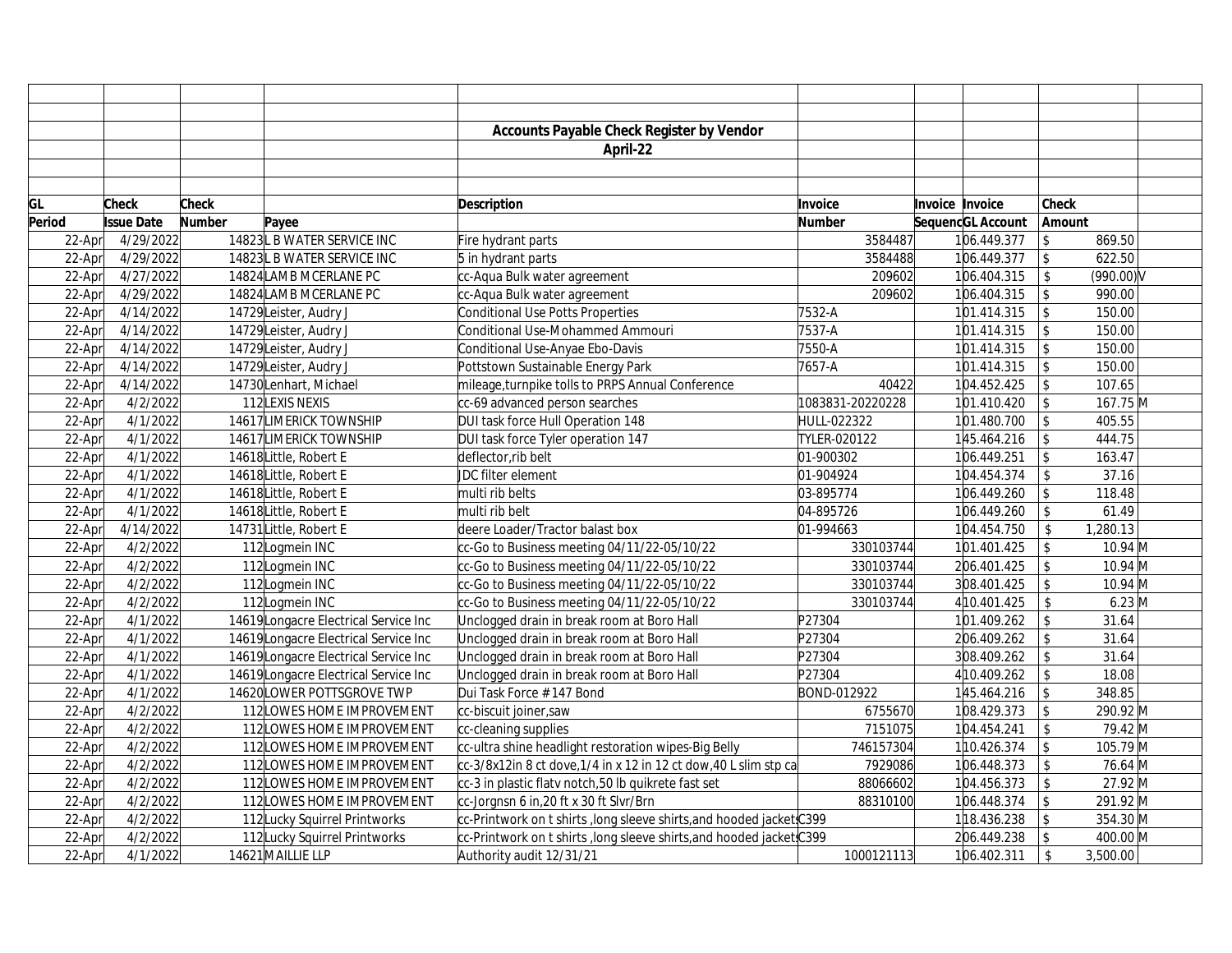|        |                   |        |                                                 | <b>Accounts Payable Check Register by Vendor</b>                   |                        |                   |                          |            |  |
|--------|-------------------|--------|-------------------------------------------------|--------------------------------------------------------------------|------------------------|-------------------|--------------------------|------------|--|
|        |                   |        |                                                 | April-22                                                           |                        |                   |                          |            |  |
|        |                   |        |                                                 |                                                                    |                        |                   |                          |            |  |
|        |                   |        |                                                 |                                                                    |                        |                   |                          |            |  |
| GL     | <b>Check</b>      | Check  |                                                 | <b>Description</b>                                                 | Invoice                | Invoice Invoice   | <b>Check</b>             |            |  |
| Period | <b>Issue Date</b> | Number | Payee                                           |                                                                    | <b>Number</b>          | SequencGL Account | Amount                   |            |  |
| 22-Apr | 4/1/2022          |        | 14621 MAILLIE LLP                               | Authority audit 12/31/21                                           | 1000121113             | 208.402.311       | \$                       | 3,500.00   |  |
| 22-Apr | 4/1/2022          |        | 14621 MAILLIE LLP                               | Borough Audit                                                      | 1000121127             | 101.402.311       | $\sqrt[6]{2}$            | 7,840.00   |  |
| 22-Apr | 4/1/2022          |        | 14621 MAILLIE LLP                               | Borough Audit                                                      | 1000121127             | 201.403.311       | $\updownarrow$           | 286.40     |  |
| 22-Apr | 4/1/2022          |        | 14621 MAILLIE LLP                               | Borough Audit                                                      | 1000121127             | 302.402.311       | $\sqrt[6]{\frac{1}{2}}$  | 104.00     |  |
| 22-Apr | 4/1/2022          |        | 14621 MAILLIE LLP                               | Borough Audit                                                      | 1000121127             | 404.402.311       | $\mathfrak{S}$           | 640.00     |  |
| 22-Apr | 4/1/2022          |        | 14621 MAILLIE LLP                               | Borough Audit                                                      | 1000121127             | 505.402.311       | $\mathcal{L}$            | 118.40     |  |
| 22-Apr | 4/1/2022          |        | 14621 MAILLIE LLP                               | Borough Audit                                                      | 1000121127             | 607.402.311       | \$                       | 96.00      |  |
| 22-Apr | 4/1/2022          |        | 14621 MAILLIE LLP                               | Borough Audit                                                      | 1000121127             | 709.402.311       | $\mathcal{L}$            | 408.00     |  |
| 22-Apr | 4/1/2022          |        | 14621 MAILLIE LLP                               | Borough Audit                                                      | 1000121127             | 810.402.311       | $\mathbb{S}$             | 5,347.20   |  |
| 22-Apr | 4/1/2022          |        | 14621 MAILLIE LLP                               | Borough Audit                                                      | 1000121127             | 914.402.311       | \$                       | 360.00     |  |
| 22-Apr | 4/1/2022          |        | 14621 MAILLIE LLP                               | Borough Audit                                                      | 1000121127             | 10 18.402.311     | $\sqrt[6]{\frac{1}{2}}$  | 400.00     |  |
| 22-Apr | 4/1/2022          |        | 14621 MAILLIE LLP                               | Borough Audit                                                      | 1000121127             | 1120.402.311      | $\mathcal{L}$            | 400.00     |  |
| 22-Apr | 4/26/2022         |        |                                                 | 12473 MANNS TOWING AND ROAD SERVISecurity Breech payment agreement | <b>SECURITY BREACH</b> | 101.404.314       | $\overline{\mathcal{S}}$ | (1.00)     |  |
| 22-Apr | 4/29/2022         |        |                                                 | 14825 MANNS TOWING AND ROAD SERVISecurity Breech payment agreement | <b>SECURITY BREACH</b> | 101.404.314       | $\sqrt[6]{\frac{1}{2}}$  | 1.00       |  |
| 22-Apr | 4/29/2022         |        | 14826 MARKET STREET PRINT.COM                   | weatherproof tags, typesetting set up label                        | 64202                  | 108.429.367       | $\sqrt[6]{\frac{1}{2}}$  | 191.75     |  |
| 22-Apr | 4/14/2022         |        | 14732 MARRIOTTS EMERGENCY EQUIPMExplorer Uplift |                                                                    | 40522                  | 131.410.740       | $\mathsf{\$}$            | 15,124.00  |  |
| 22-Apr | 4/1/2022          |        | 14622 MARTIN STONE QUARRIES INC                 | #57-2B Belmont Valve                                               | 224868                 | 106.449.375       | $\mathcal{L}$            | 145.35     |  |
| 22-Apr | 4/1/2022          |        | 14622 MARTIN STONE QUARRIES INC                 | Martin infiled mix-Memorial Park                                   | 224868                 | 204.454.241       | \$                       | 2,185.77   |  |
| 22-Apr | 4/14/2022         |        | 14733 MARTIN STONE QUARRIES INC                 | Drainage @ Sundstrom Field                                         | 225388                 | 104.454.241       | $\mathcal{L}$            | 648.98     |  |
| 22-Apr | 4/1/2022          |        | 14623 MASCARO & SONS, JP                        | CONTRACT                                                           | 435374                 | 110.426.367       | $\mathcal{L}$            | 142,904.00 |  |
| 22-Apr | 4/1/2022          |        | 14623 MASCARO & SONS, JP                        | CONTRACT-January 2022                                              | 437745                 | 110.426.367       | $\mathcal{S}$            | 67,173.60  |  |
| 22-Apr | 4/1/2022          |        | 14623 MASCARO & SONS, JP                        | CONTRACT-March 2022                                                | 438750                 | 110.426.367       |                          | 142,904.00 |  |
| 22-Apr | 4/1/2022          |        | 14623 MASCARO & SONS, JP                        | CONTRACT-Feb 2022                                                  | 439146                 | 110.426.367       |                          | 61,598.08  |  |
| 22-Apr | 4/1/2022          |        | 14623 MASCARO & SONS, JP                        | CONTRACT                                                           | 440157                 | 110.426.367       | $\mathcal{L}$            | 142,904.00 |  |
| 22-Apr | 4/14/2022         |        | 14734 MASCARO & SONS, JP                        | CONTRACT                                                           | 442694                 | 110.426.367       | $\mathcal{S}$            | 68,344.07  |  |
| 22-Apr | 4/14/2022         |        | 14735 Masjid Al Haqq                            | Refund AR invoice for trash removal                                | REFUND AR INVOICE      | 199.176.000       | \$                       | 104.33     |  |
| 22-Apr | 4/14/2022         |        | 14770 Material Matters                          | General Consulting 01/29/22-02/25/22                               | 20220087               | 108.429.367       | $\sqrt[6]{2}$            | 4,312.50   |  |
| 22-Apr | 4/29/2022         |        | 14827 Material Matters                          | General Consulting 02/26/22-03/25/22                               | 20220144               | 108.429.367       | $\mathsf S$              | 717.50     |  |
| 22-Apr | 4/1/2022          |        | 14624 McDonald Uniform Co                       | Uniforms Damiano                                                   | 203702-01              | 101.410.240       | \$                       | 86.98      |  |
| 22-Apr | 4/1/2022          |        | 14624 McDonald Uniform Co                       | <b>Stead Uniforms</b>                                              | 203704-01              | 101.410.240       | \$                       | 74.75      |  |
| 22-Apr | 4/1/2022          |        | 14624 McDonald Uniform Co                       | Kropp-Uniforms                                                     | 203705-02              | 101.410.240       | \$                       | 74.75      |  |
| 22-Apr | 4/1/2022          |        | 14624 McDonald Uniform Co                       | Galuner uniform                                                    | 204610                 | 101.410.240       | \$                       | 323.71     |  |
| 22-Apr | 4/14/2022         |        | 14738 McDonald Uniform Co                       | Uniforms R Stead                                                   | 205543-01              | 101.410.240       | $\mathcal{L}$            | 453.63     |  |
| 22-Apr | 4/29/2022         |        | 14828 McDonald Uniform Co                       | Uniform Leahan                                                     | 203700-02              | 101.410.240       | $\mathcal{S}$            | 171.98     |  |
| 22-Apr | 4/29/2022         |        | 14828 McDonald Uniform Co                       | Eric Weber uniforms                                                | 204745                 | 101.410.750       | \$                       | 1,562.60   |  |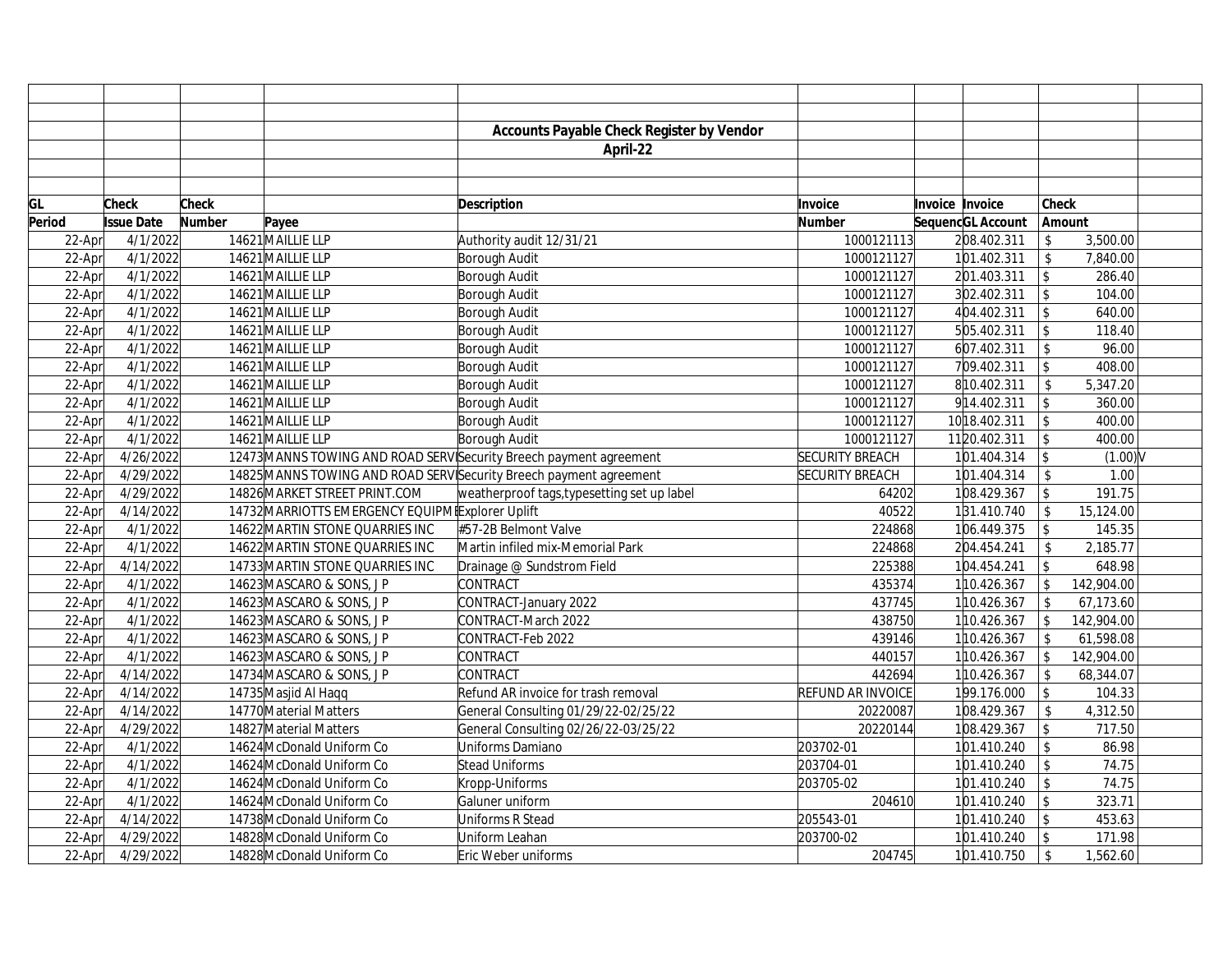|        |                   |              |                               | Accounts Payable Check Register by Vendor                         |                   |                 |                   |                            |                  |  |
|--------|-------------------|--------------|-------------------------------|-------------------------------------------------------------------|-------------------|-----------------|-------------------|----------------------------|------------------|--|
|        |                   |              |                               | April-22                                                          |                   |                 |                   |                            |                  |  |
|        |                   |              |                               |                                                                   |                   |                 |                   |                            |                  |  |
|        |                   |              |                               |                                                                   |                   |                 |                   |                            |                  |  |
| GL     | Check             | <b>Check</b> |                               | <b>Description</b>                                                | Invoice           | Invoice Invoice |                   | Check                      |                  |  |
| Period | <b>Issue Date</b> | Number       | Payee                         |                                                                   | <b>Number</b>     |                 | SequencGL Account | Amount                     |                  |  |
| 22-Apr | 4/2/2022          |              | 112 Mcdonalds                 | cc-prisoner meal                                                  | 31022             |                 | 101.410.229       | $\mathsf S$                | 15.24 M          |  |
| 22-Apr | 4/2/2022          |              | 112 Mcdonalds                 | cc-prisoner meal                                                  | 31122             |                 | 101.410.229       | $\mathbb{S}$               | $7.62$ M         |  |
| 22-Apr | 4/2/2022          |              | 112 Mcdonalds                 | cc-prisoner meal                                                  | 32022             |                 | 101.410.229       | $\boldsymbol{\mathsf{\$}}$ | $9.00 \text{ M}$ |  |
| 22-Apr | 4/2/2022          |              | 112 Mcdonalds                 | cc-prisoner meals                                                 | 32422             |                 | 101.410.229       | \$                         | 20.18 M          |  |
| 22-Apr | 4/2/2022          |              | 112 McDonalds                 | cc-meal break for 5 men for overtime                              | 1514              |                 | 101.430.241       | $\sqrt[6]{\frac{1}{2}}$    | 15.39 M          |  |
| 22-Apr | 4/2/2022          |              | 112 McDonalds                 | cc-meal break for 5 men for overtime                              | 1514              |                 | 206.430.241       | $\mathsf{\$}$              | 15.39 M          |  |
| 22-Apr | 4/2/2022          |              | 112 McDonalds                 | cc-meal break for 5 men for overtime                              | 1514              |                 | 308.430.241       | \$                         | 15.39 M          |  |
| 22-Apr | 4/2/2022          |              | 112 McDonalds                 | cc-meal break for 5 men for overtime                              | 1514              |                 | 410.430.241       | $\mathsf{\$}$              | $8.81$ M         |  |
| 22-Apr | 4/2/2022          |              | 112 MCMASTER CARR SUPPLY CO   | center mount beam clamp for threaded rod, galvanized steel        | 73595287          |                 | 106.448.374       | \$                         | 74.42 M          |  |
| 22-Apr | 4/2/2022          |              | 112 MCMASTER CARR SUPPLY CO   | cc-sealant tape, foam strip, foam sheet                           | 73678788          |                 | 108.429.374       | \$                         | 811.21 M         |  |
| 22-Apr | 4/2/2022          |              | 112 MCMASTER CARR SUPPLY CO   | cc-air scour beam clamp                                           | 73844797          |                 | 106.165.000       | \$                         | 1,328.04 M       |  |
| 22-Apr | 4/2/2022          |              | 112 MCMASTER CARR SUPPLY CO   | clear impact resistand polycarbonate UV resistant 36x36x1/4       | 73940552          |                 | 108.429.378       | $\mathsf{\$}$              | 273.71 M         |  |
| 22-Apr | 4/2/2022          |              | 112 MCMASTER CARR SUPPLY CO   | cc-twist ties, usb cords, extension cord for harsh environments   | 73944797          |                 | 106.448.260       | $\mathfrak{L}$             | 488.80 M         |  |
| 22-Apr | 4/2/2022          |              | 112 MCMASTER CARR SUPPLY CO   | cc-unthreaded PVC pipe for water                                  | 74025674          |                 | 108.429.379       | \$                         | 140.95 M         |  |
| 22-Apr | 4/2/2022          |              | 112 MCMASTER CARR SUPPLY CO   | cc-750 lbs capacity plank, food industry metal batch cans         | 74175865          |                 | 106.448.377       | \$                         | $2,051.91$ M     |  |
| 22-Apr | 4/2/2022          |              | 112 MCMASTER CARR SUPPLY CO   | cord grips, shed-proof paint roller cover, smooth finish paint ro | 74293635          |                 | 106.448.374       | \$                         | 55.52 M          |  |
| 22-Apr | 4/2/2022          |              | 112 MCMASTER CARR SUPPLY CO   | thickener, long-life USB cord, expansion joint, low-oressure ste  | 74434779          |                 | 108.429.380       | $\sqrt[6]{2}$              | 1,675.62 M       |  |
| 22-Apr | 4/2/2022          |              | 112 MCMASTER CARR SUPPLY CO   | low pressure pipe fitting, standard wall steel pipe, on/off valve | 74505146          |                 | 106.448.373       | $\sqrt[6]{\frac{1}{2}}$    | 295.65 M         |  |
| 22-Apr | 4/2/2022          |              | 112 MCMASTER CARR SUPPLY CO   | cc-oil-resistant aramid/buna-N gasket with bolt holes, flange of  | 74505432          |                 | 108.429.374       | $\mathbb{S}$               | 1,064.48 M       |  |
| 22-Apr | 4/2/2022          |              | 112 MCMASTER CARR SUPPLY CO   | cc-pipe fitting, silicone foam strip                              | 74588174          |                 | 108.429.374       | $\mathcal{S}$              | 736.21 M         |  |
| 22-Apr | 4/2/2022          |              | 112 MCMASTER CARR SUPPLY CO   | cc-panel mount USB charger, stud driven hole punch, iron pipe     | 74597754          |                 | 106.448.374       | $\mathsf S$                | 598.28 M         |  |
| 22-Apr | 4/2/2022          |              | 112 MCMASTER CARR SUPPLY CO   | railings, alum slip on fitting, alum slip on framing              | 74762464          |                 | 108.429.373       | $\sqrt[6]{\frac{1}{2}}$    | 366.89 M         |  |
| 22-Apr | 4/2/2022          |              | 112 MCMASTER CARR SUPPLY CO   | speeder handle,6 point standard socket, battery pack, Cell bat    | 75107325          |                 | 108.429.374       | $\mathcal{S}$              | 344.33 M         |  |
| 22-Apr | 4/2/2022          |              | 112 MCMASTER CARR SUPPLY CO   | 6 & 8 point impact socket                                         | 75183175          |                 | 106.448.260       | $\mathcal{S}$              | 352.33 M         |  |
| 22-Apr | 4/1/2022          |              | 14625 McMichael, Rodney       | 2022 boot allowance                                               | 2022 BOOT ALLOWA  |                 | 108.429.238       | \$                         | 81.97            |  |
| 22-Apr | 4/1/2022          |              | 1466921st Century Advertising | cc-ad for diesel fuel proposals                                   | 2290281           |                 | 146.447.341       | $\mathsf{\$}$              | 566.14           |  |
| 22-Apr | 4/14/2022         |              | 1468421st Century Advertising | Ad for Zoning hearing 163 N Charlotte St                          | 2291056           |                 | 101.414.315       | $\mathfrak{L}$             | 337.96           |  |
| 22-Apr | 4/14/2022         |              | 1468421st Century Advertising | Ad For Ordinance amending accidental discharge and Industri       | 2300880           |                 | 108.429.341       | $\mathfrak{L}$             | 231.28           |  |
| 22-Apr | 4/14/2022         |              | 1476921st Century Advertising | cc-ad for exterior repairs for 707 Hamilton St in Reading Eagle   | 2302292           |                 | 101.463.748       | \$                         | 729.20           |  |
| 22-Apr | 4/14/2022         |              | 1476921st Century Advertising | cc-ad for exterior repairs for 707 Hamilton St                    | 2302295           |                 | 101.463.748       | $\sqrt[6]{\frac{1}{2}}$    | 671.90           |  |
| 22-Apr | 4/1/2022          |              | 14626 MET-ED                  | Electric--Beacon Light                                            | 100014137911-0322 |                 | 109.440.361       | \$                         | 16.45            |  |
| 22-Apr | 4/1/2022          |              | 14626 MET-ED                  | Electric-Kepler Rd                                                | 100130955873-0315 |                 | 106.449.368       | $\mathcal{S}$              | 648.54           |  |
| 22-Apr | 4/14/2022         |              | 14739 MET-ED                  | Electric Water plant                                              | 100017000611-0324 |                 | 106.448.361       |                            | 12,748.44        |  |
| 22-Apr | 4/14/2022         |              | 14739 MET-ED                  | Electric Police Rifle Range                                       | 100028318994-0328 |                 | 101.410.361       | \$                         | 16.34            |  |
| 22-Apr | 4/14/2022         |              | 14739 MET-ED                  | Electric                                                          | 100061550230-0407 |                 | 106.449.368       | $\mathcal{S}$              | 117.09           |  |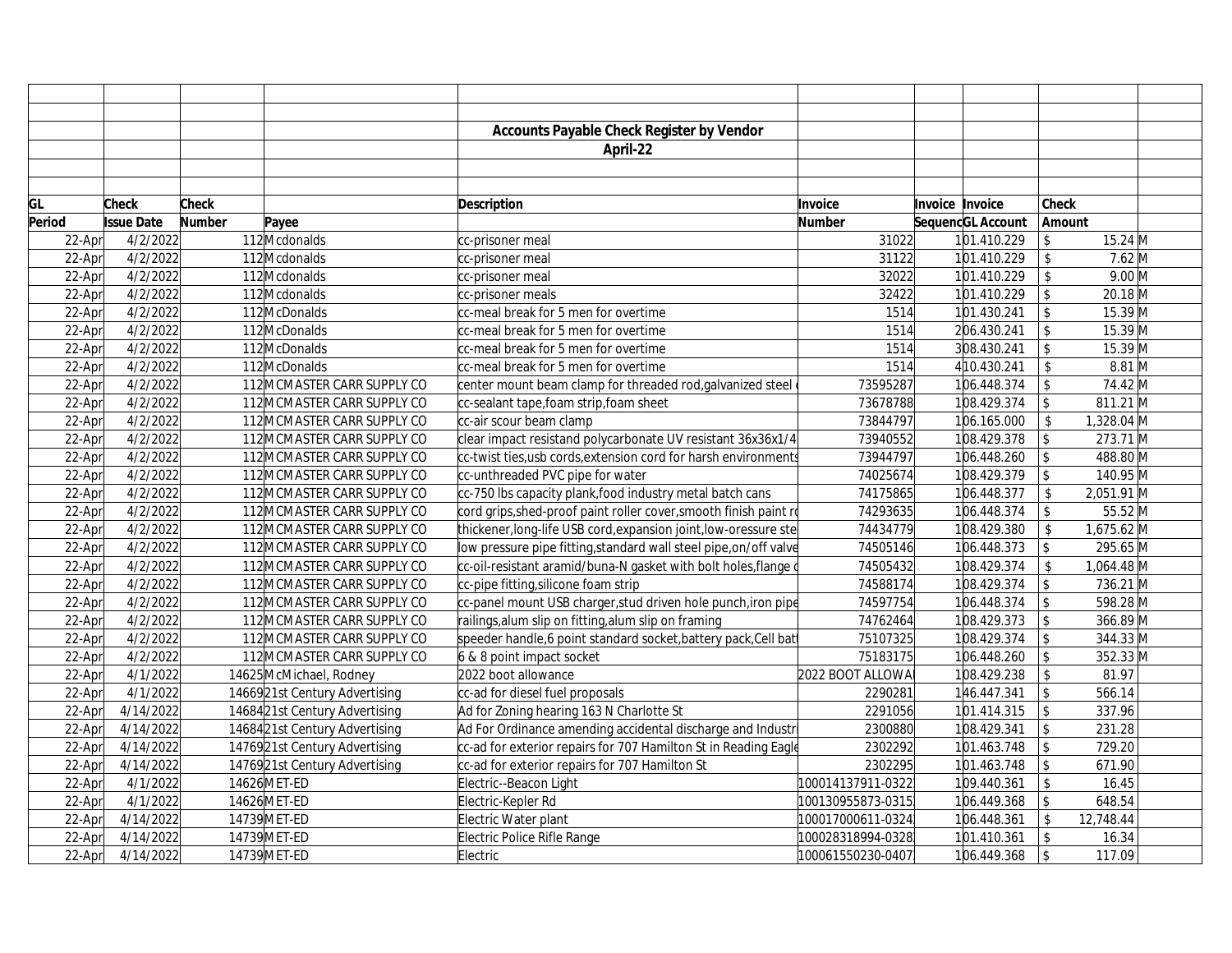|        |                   |        |                                                      | <b>Accounts Payable Check Register by Vendor</b>                                                               |                         |                 |                   |                         |            |  |
|--------|-------------------|--------|------------------------------------------------------|----------------------------------------------------------------------------------------------------------------|-------------------------|-----------------|-------------------|-------------------------|------------|--|
|        |                   |        |                                                      | April-22                                                                                                       |                         |                 |                   |                         |            |  |
|        |                   |        |                                                      |                                                                                                                |                         |                 |                   |                         |            |  |
|        |                   |        |                                                      |                                                                                                                |                         |                 |                   |                         |            |  |
| GL     | <b>Check</b>      | Check  |                                                      | <b>Description</b>                                                                                             | Invoice                 | Invoice Invoice |                   | Check                   |            |  |
| Period | <b>Issue Date</b> | Number | Payee                                                |                                                                                                                | <b>Number</b>           |                 | SequencGL Account | Amount                  |            |  |
| 22-Apr | 4/14/2022         |        | 14739 MET-ED                                         | Electric Pleasant View Storage Reservoir                                                                       | 100061739239-0408       |                 | 106.449.368       | \$                      | 27.68      |  |
| 22-Apr | 4/29/2022         |        | 14829 MET-ED                                         | Electric Beacon Light                                                                                          | 100014137911-0421       |                 | 109.440.361       | \$                      | 16.45      |  |
| 22-Apr | 4/29/2022         |        | 14829 MET-ED                                         | Electric Water plant                                                                                           | 100017000611-0425       |                 | 106.448.361       | $\mathsf{\$}$           | 10,727.13  |  |
| 22-Apr | 4/29/2022         |        | 14829 MET-ED                                         | Electric-Kepler Rd                                                                                             | 100130955873-0414       |                 | 106.449.368       | $\mathsf{\$}$           | 497.11     |  |
| 22-Apr | 4/1/2022          |        | 14627 MG Equipment                                   | service agreement for Nexlog 740 04/01/22-03/31/23                                                             | 20220031                |                 | 101.410.266       | \$                      | 1,200.00   |  |
| 22-Apr | 4/2/2022          |        | 112 Middle Dept Inspection Agency                    | cc-3 year state inspection for Fountain of Youth Spray Park                                                    | 0010373343T             |                 | 104.454.420       | $\mathsf S$             | 525.00 M   |  |
| 22-Apr | 4/29/2022         |        | 14830 Miller Flooring Company                        | Spruce St. Park: Basketball Court Demo, Rebuild and resurfac                                                   | 17011                   |                 | 104.454.740       |                         | 38,016.50  |  |
| 22-Apr | 4/29/2022         |        | 14830 Miller Flooring Company                        | Spruce St. Park: Basketball Court Demo, Rebuild and resurfaci                                                  | 17012                   |                 | 104.454.740       | $\mathbb{S}$            | 3,360.00   |  |
| 22-Apr | 4/29/2022         |        | 14830 Miller Flooring Company                        | Memorial Park Playground: Pedestrian and ADA access. COST                                                      | 17013                   |                 | 104.454.450       | $\mathbb{S}$            | 4,704.00   |  |
| 22-Apr | 4/29/2022         |        |                                                      | 14831 MONTGOMERY COUNTY TAX CLAIN Return of ACH sent to Pottstown in error                                     | ACH SENT TO POTTST      |                 | 101.480.100       | $\mathbb{S}$            | 2,326.99   |  |
| 22-Apr | 4/14/2022         |        |                                                      | 14760 Treasurer of Montgomery County Planning Assistance Invoice #1 2022                                       | -APRIL 4 2022           |                 | 101.414.312       | $\mathbb{S}$            | 7,423.50   |  |
| 22-Apr | 4/25/2022         |        |                                                      | 14760 Treasurer of Montgomery County Planning Assistance Invoice #1 2022                                       | 1-APRIL 4 2022          |                 | 101.414.312       | $\mathcal{L}$           | (7,423.50) |  |
| 22-Apr | 4/29/2022         |        | 14832 Montgomery County Treasurer                    | Planning Assistance Invoice #1 2022                                                                            | <b>INOVICE 1 040422</b> |                 | 101.414.312       | $\mathbb{S}$            | 7,423.50   |  |
| 22-Apr | 4/1/2022          |        | 14628 MONTGOMERY, AMBER                              | dance class 03/21/22-03/30/22                                                                                  | 03/21/22-03/30/22       |                 | 104.452.271       | $\sqrt[6]{\frac{1}{2}}$ | 666.00     |  |
| 22-Apr | 4/14/2022         |        | 14740 MONTGOMERY, AMBER                              | dance class 04/04/22-04/13/22                                                                                  | 04/04/22-04/13/22       |                 | 104.452.271       | $\mathcal{S}$           | 666.00     |  |
| 22-Apr | 4/29/2022         |        | 14833 MONTGOMERY, AMBER                              | dance class 04/18/22-04/23/22                                                                                  | 04/18/22-04/23/22       |                 | 104.452.271       | $\mathsf{\$}$           | 666.00     |  |
| 22-Apr | 4/1/2022          |        | 14629 Moyer Indoor/Outdoor                           | pest commercial monthly                                                                                        | 186711-3                |                 | 108.429.371       | \$                      | 88.03      |  |
| 22-Apr | 4/14/2022         |        | 14685A D Moyer                                       | 50 lb bag concrete                                                                                             | 342842                  |                 | 118.436.375       | \$                      | 21.45      |  |
| 22-Apr | 4/14/2022         |        | 14685A D Moyer                                       | bag mortar mix                                                                                                 | 342912                  |                 | 118.436.375       | \$                      | 29.16      |  |
| 22-Apr | 4/14/2022         |        | 14685 A D Moyer                                      | bag Concrete mix                                                                                               | 343645                  |                 | 118.436.375       | \$                      | 20.60      |  |
| 22-Apr | 4/14/2022         |        | 14685 A D Moyer                                      | bag mortar mix, bag concrete mix                                                                               | 345650                  |                 | 118.436.375       | $\mathsf{\$}$           | 37.32      |  |
| 22-Apr | 4/29/2022         |        | 14776 AD Moyer                                       | 60 lb concrete mix                                                                                             | 345540                  |                 | 106.449.377       | \$                      | 18.76      |  |
| 22-Apr | 4/29/2022         |        | 14776 AD Moyer                                       | masonry bit 3/8x8x12, drill bit 1/4x18                                                                         | 350109                  |                 | 106.449.363       | \$                      | 26.98      |  |
| 22-Apr | 4/29/2022         |        | 14776 AD Moyer                                       | carton armstrong ceiling tiles                                                                                 | 353587                  |                 | 101.409.373       | \$                      | 125.68     |  |
| 22-Apr | 4/29/2022         |        | 14776 A D Moyer                                      | carton armstrong ceiling tiles                                                                                 | 353587                  |                 | 206.409.373       | $\mathbb{S}$            | 125.68     |  |
| 22-Apr | 4/29/2022         |        | 14776 AD Moyer                                       | carton armstrong ceiling tiles                                                                                 | 353587                  |                 | 308.409.373       | $\mathsf{\$}$           | 125.68     |  |
| 22-Apr | 4/29/2022         |        | 14776 AD Moyer                                       | carton armstrong ceiling tiles                                                                                 | 353587                  |                 | 4 10.409.373      | \$                      | 71.81      |  |
| 22-Apr | 4/1/2022          |        |                                                      | 14630 Mulch Express & Landscape Supply Certified Playground Mulch: 300 cubic yards for seasonal repl 2022-0470 |                         |                 | 145.464.313       | $\mathbb{S}$            | 5,814.00   |  |
| 22-Apr | 4/1/2022          |        | 14631 Municipal Emergency Services Depshipping costs |                                                                                                                | IN1679182               |                 | 114.415.260       | \$                      | 49.00      |  |
| 22-Apr | 4/14/2022         |        |                                                      | 14741 NATIONAL ELEVATOR INSPECTION 3 yr pressure test, elevator passenger                                      | RI22009774              |                 | 101.409.373       | $\mathsf{\$}$           | 89.08      |  |
| 22-Apr | 4/14/2022         |        |                                                      | 14741 NATIONAL ELEVATOR INSPECTION 3 yr pressure test, elevator passenger                                      | RI22009774              |                 | 206.409.373       | \$                      | 89.08      |  |
| 22-Apr | 4/14/2022         |        |                                                      | 14741 NATIONAL ELEVATOR INSPECTION 3 yr pressure test, elevator passenger                                      | RI22009774              |                 | 308.409.373       | \$                      | 89.08      |  |
| 22-Apr | 4/14/2022         |        |                                                      | 14741 NATIONAL ELEVATOR INSPECTION 3 yr pressure test, elevator passenger                                      | RI22009774              |                 | 410.409.373       | $\mathsf{\$}$           | 50.88      |  |
| 22-Apr | 4/2/2022          |        | 112 Nelson Consulting, Mike                          | cc-DEP Testing and credit courses for 3 operators                                                              | 1556-8527               |                 | 106.448.420       |                         | 1,550.00 M |  |
| 22-Apr | 4/1/2022          |        | 14632 NEW HANOVER TOWNSHIP                           | DUI task force on January 29 2022                                                                              | JOHNSON-020122          |                 | 145.464.216       | $\mathcal{S}$           | 348.80     |  |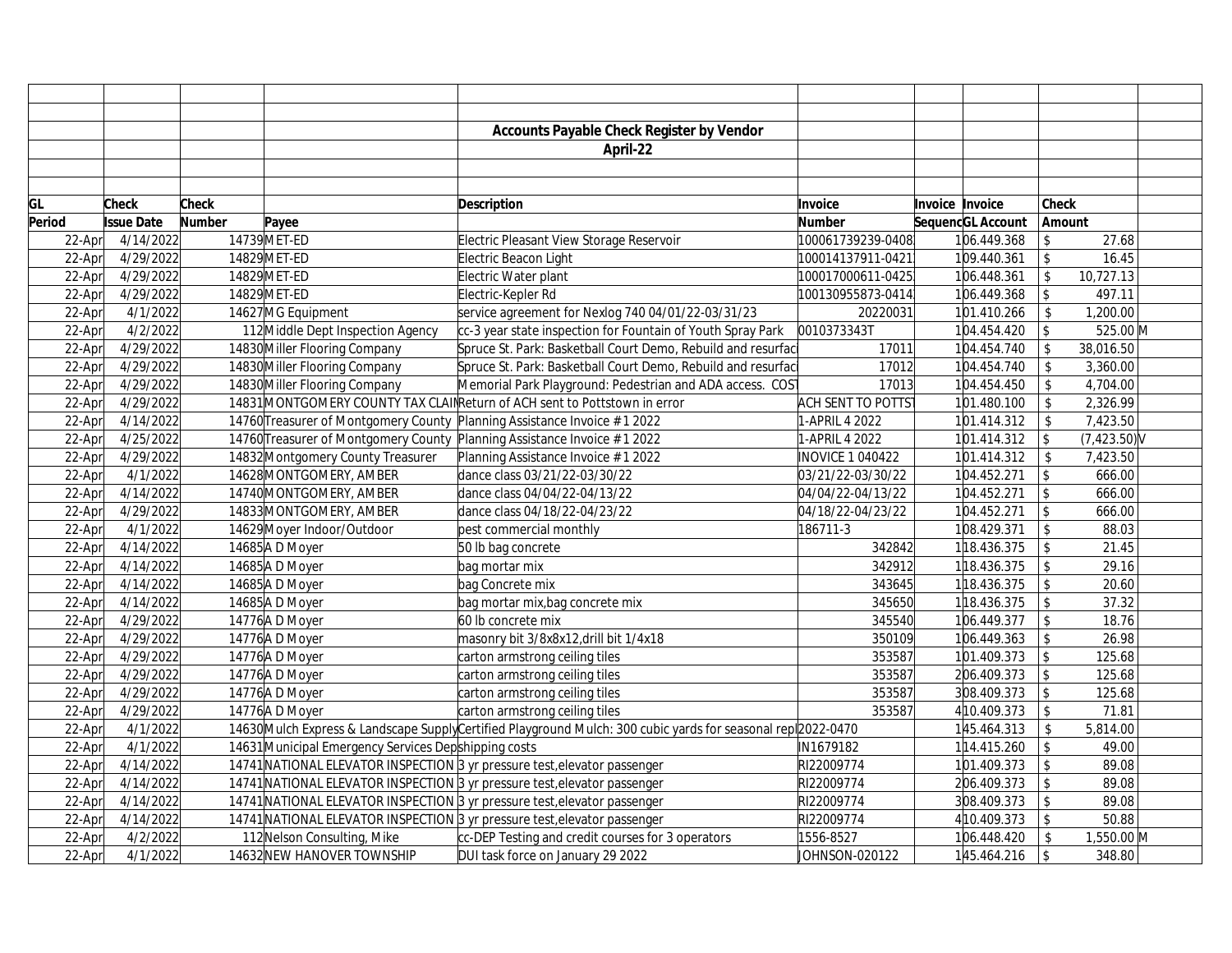|        |                   |        |                                                             | Accounts Payable Check Register by Vendor<br>April-22       |                |                   |                         |                    |  |
|--------|-------------------|--------|-------------------------------------------------------------|-------------------------------------------------------------|----------------|-------------------|-------------------------|--------------------|--|
|        |                   |        |                                                             |                                                             |                |                   |                         |                    |  |
|        |                   |        |                                                             |                                                             |                |                   |                         |                    |  |
| GL     | <b>Check</b>      | Check  |                                                             | <b>Description</b>                                          | Invoice        | Invoice Invoice   | <b>Check</b>            |                    |  |
| Period | <b>Issue Date</b> | Number | Payee                                                       |                                                             | <b>Number</b>  | SequencGL Account | Amount                  |                    |  |
| 22-Apr | 4/1/2022          |        | 14632 NEW HANOVER TOWNSHIP                                  | DUI task force operation 148 Salvo                          | SALVO-022322   | 101.480.700       | $\mathsf{\$}$           | 394.40             |  |
| 22-Apr | 4/2/2022          |        | 112 NIXON CORPORATE                                         | cc-scrub bottom ciel                                        | 4200476671     | 101.410.241       | $\sqrt{2}$              | 213.55 M           |  |
| 22-Apr | 4/2/2022          |        | 112 NIXON CORPORATE                                         | cc-scrub bottom ciel                                        | 4200479202     | 101.410.241       | $\updownarrow$          | 238.27 M           |  |
| 22-Apr | 4/2/2022          |        | 112 NIXON CORPORATE                                         | cc-scrub bottom ciel                                        | 4200481702     | 101.410.241       | $\sqrt{2}$              | 241.02 M           |  |
| 22-Apr | 4/2/2022          |        | 112 NIXON CORPORATE                                         | cc-scrub bottom ciel                                        | 4200484217     | 101.410.241       | $\sqrt{2}$              | 241.02 M           |  |
| 22-Apr | 4/2/2022          |        | 112 NIXON CORPORATE                                         | cc-scrub bottom ciel                                        | 4200486759     | 101.410.241       | $\sqrt{2}$              | 241.02 M           |  |
| 22-Apr | 4/1/2022          |        | 14633 NORTH COVENTRY TOWNSHIP                               | DUI Task Force Woodrow operation 148                        | WOODROW-021922 | 101.480.700       | $\sqrt{2}$              | 279.50             |  |
| 22-Apr | 4/1/2022          |        | 14633 NORTH COVENTRY TOWNSHIP                               | DUI Task Force Zinger 01/29/22-01/30/22                     | ZINGER-013122  | 145.464.216       | \$                      | 392.80             |  |
| 22-Apr | 4/29/2022         |        | 14834 NORTH EAST TECHNICAL SALES                            | Vega Puls C21 Axial cable outlet, 4  20 mA output, measurin | 41838          | 106.165.000       |                         | 6,924.00           |  |
| 22-Apr | 4/29/2022         |        | 14834 NORTH EAST TECHNICAL SALES                            | Vega Puls C21 Axial cable outlet, 4  20 mA output, measurin | 41838          | 206.165.000       | $\mathsf{\$}$           | 11,770.00          |  |
| 22-Apr | 4/29/2022         |        | 14834 NORTH EAST TECHNICAL SALES                            | shipping                                                    | 41838          | 306.165.000       | $\sqrt[6]{}$            | 68.46              |  |
| 22-Apr | 4/29/2022         |        | 14835 NORTH END FIRE COMPANY                                | Fire Co Allocations                                         | Jun-22         | 114.415.505       | $\mathsf{\$}$           | 20,356.84          |  |
| 22-Apr | 4/2/2022          |        | 112 Nucitrus Technologies                                   | cc-Annual Software maintenance                              | 5614078        | 208.429.367       | \$                      | 4,800.00 M         |  |
| 22-Apr | 4/14/2022         |        | 14742 Occupational Health-Ptown Hos TyDrug screen - Eichler |                                                             | 21496          | 106.448.196       | $\sqrt[6]{\frac{1}{2}}$ | 50.00              |  |
| 22-Apr | 4/2/2022          |        | 112 OFFICE BASICS                                           | Ink, folders                                                | -1983022       | 101.402.210       | $\sqrt[6]{\frac{1}{2}}$ | 11.76 M            |  |
| 22-Apr | 4/2/2022          |        | 112OFFICE BASICS                                            | Ink, folders                                                | -1983022       | 206.402.210       | $\mathsf{\$}$           | 11.76 M            |  |
| 22-Apr | 4/2/2022          |        | 112OFFICE BASICS                                            | Ink,folders                                                 | -1983022       | 308.402.210       | $\sqrt{2}$              | $11.76$ M          |  |
| 22-Apr | 4/2/2022          |        | 112OFFICE BASICS                                            | Ink,folders                                                 | -1983022       | 410.402.210       | $\sqrt{2}$              | $6.69$ M           |  |
| 22-Apr | 4/2/2022          |        | 112 OFFICE BASICS                                           | Cc-ID pouches                                               | -1985015       | 101.402.210       | \$                      | $5.54 \, \text{M}$ |  |
| 22-Apr | 4/2/2022          |        | 112OFFICE BASICS                                            | Cc-ID pouches                                               | I-1985015      | 206.402.210       | $\sqrt[6]{\frac{1}{2}}$ | $5.54$ M           |  |
| 22-Apr | 4/2/2022          |        | 112 OFFICE BASICS                                           | Cc-ID pouches                                               | -1985015       | 308.402.210       | $\mathsf{\$}$           | $5.54$ M           |  |
| 22-Apr | 4/2/2022          |        | 112OFFICE BASICS                                            | Cc-ID pouches                                               | -1985015       | 410.402.210       | $\sqrt[6]{\frac{1}{2}}$ | $3.14 \text{ M}$   |  |
| 22-Apr | 4/2/2022          |        | 112OFFICE BASICS                                            | mop, trash liners                                           | -1987626       | 101.409.236       | \$                      | 86.02 M            |  |
| 22-Apr | 4/2/2022          |        | 112OFFICE BASICS                                            | mop, trash liners                                           | -1987626       | 206.409.236       | \$                      | 86.02 M            |  |
| 22-Apr | 4/2/2022          |        | 112OFFICE BASICS                                            | mop, trash liners                                           | -1987626       | 308.409.236       | $\mathsf{\$}$           | 86.02 M            |  |
| 22-Apr | 4/2/2022          |        | 112OFFICE BASICS                                            | mop, trash liners                                           | -1987626       | 410.409.236       | \$                      | 49.17 M            |  |
| 22-Apr | 4/2/2022          |        | 112OFFICE BASICS                                            | cc-cartridges                                               | -1993469       | 108.429.210       | $\mathcal{S}$           | 199.94 M           |  |
| 22-Apr | 4/2/2022          |        | 112OFFICE BASICS                                            | Cc-liner, towels                                            | -1994520       | 101.409.236       | $\mathcal{S}$           | 39.46 M            |  |
| 22-Apr | 4/2/2022          |        | 112OFFICE BASICS                                            | Cc-liner, towels                                            | -1994520       | 206.409.236       | $\mathfrak{L}$          | 39.46 M            |  |
| 22-Apr | 4/2/2022          |        | 112 OFFICE BASICS                                           | Cc-liner, towels                                            | -1994520       | 308.409.236       | \$                      | 39.46 M            |  |
| 22-Apr | 4/2/2022          |        | 112OFFICE BASICS                                            | Cc-liner, towels                                            | -1994520       | 410.409.236       | $\sqrt[6]{\frac{1}{2}}$ | 22.56 M            |  |
| 22-Apr | 4/2/2022          |        | 112OFFICE BASICS                                            | Cc-envelopes                                                | -1994648       | 101.402.210       | \$                      | $8.41$ M           |  |
| 22-Apr | 4/2/2022          |        | 112OFFICE BASICS                                            | Cc-envelopes                                                | I-1994648      | 206.402.210       | $\mathbb{S}$            | $8.41$ M           |  |
| 22-Apr | 4/2/2022          |        | 112 OFFICE BASICS                                           | Cc-envelopes                                                | -1994648       | 308.402.210       | \$                      | $8.41$ M           |  |
| 22-Apr | 4/2/2022          |        | 112 OFFICE BASICS                                           | Cc-envelopes                                                | 1-1994648      | 410.402.210       | $\sqrt{2}$              | $4.79$ M           |  |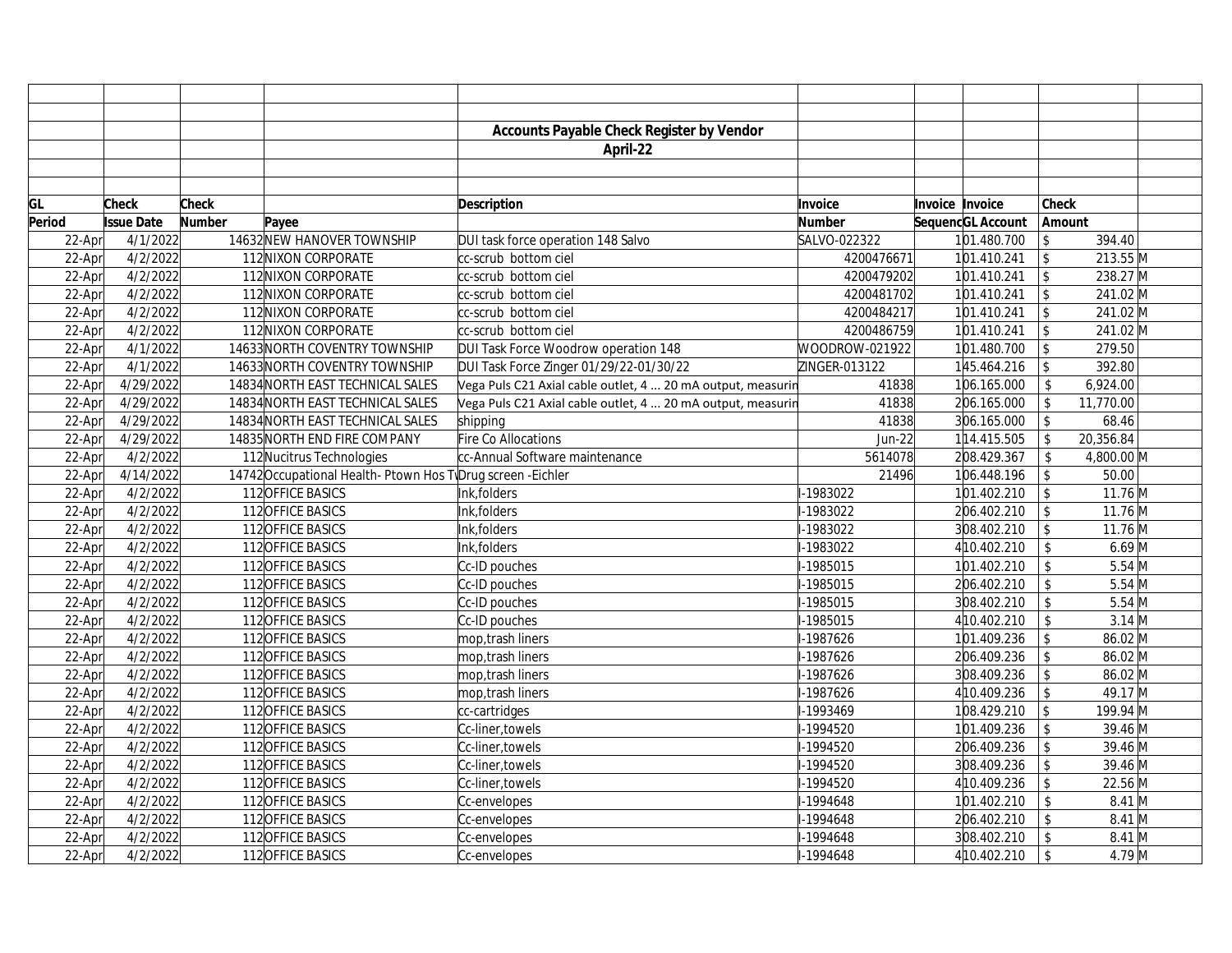|        |                   |        |                     | <b>Accounts Payable Check Register by Vendor</b> |               |                        |                            |           |  |
|--------|-------------------|--------|---------------------|--------------------------------------------------|---------------|------------------------|----------------------------|-----------|--|
|        |                   |        |                     | April-22                                         |               |                        |                            |           |  |
|        |                   |        |                     |                                                  |               |                        |                            |           |  |
|        |                   |        |                     |                                                  |               |                        |                            |           |  |
| GL     | <b>Check</b>      | Check  |                     | <b>Description</b>                               | Invoice       | <b>Invoice Invoice</b> | <b>Check</b>               |           |  |
| Period | <b>Issue Date</b> | Number | Payee               |                                                  | <b>Number</b> | SequencGL Account      | Amount                     |           |  |
| 22-Apr | 4/2/2022          |        | 112OFFICE BASICS    | Cc-cartridge, moistener bottle                   | -1995420      | 108.429.210            | $\mathbb{S}$               | 67.07 M   |  |
| 22-Apr | 4/2/2022          |        | 112OFFICE BASICS    | envelopes                                        | -1995553      | 108.429.210            | \$                         | 39.23 M   |  |
| 22-Apr | 4/2/2022          |        | 112OFFICE BASICS    | cc-pocket file folders                           | -1995735      | 146.447.210            | \$                         | 36.34 M   |  |
| 22-Apr | 4/2/2022          |        | 112OFFICE BASICS    | cc-file folders                                  | -1996632      | 146.447.210            | \$                         | 57.97 M   |  |
| 22-Apr | 4/2/2022          |        | 112OFFICE BASICS    | cc-food shaker sets, screen, urinal              | -1998932      | 101.409.262            | \$                         | 19.31 M   |  |
| 22-Apr | 4/2/2022          |        | 112OFFICE BASICS    | cc-food shaker sets, screen, urinal              | -1998932      | 206.409.262            | $\mathsf{\$}$              | 19.31 M   |  |
| 22-Apr | 4/2/2022          |        | 112OFFICE BASICS    | cc-food shaker sets, screen, urinal              | -1998932      | 308.409.262            | \$                         | 19.31 M   |  |
| 22-Apr | 4/2/2022          |        | 112 OFFICE BASICS   | cc-food shaker sets, screen, urinal              | -1998932      | 410.409.262            | \$                         | $11.01$ M |  |
| 22-Apr | 4/1/2022          |        | 14634 OFFICE BASICS | Notebook, battery                                | -1990644      | 101.414.210            | \$                         | 52.52     |  |
| 22-Apr | 4/1/2022          |        | 14634 OFFICE BASICS | office supplies                                  | -1992357      | 101.430.210            | $\mathbb{S}$               | 12.71     |  |
| 22-Apr | 4/1/2022          |        | 14634 OFFICE BASICS | office supplies                                  | -1992357      | 206.430.210            | \$                         | 12.71     |  |
| 22-Apr | 4/1/2022          |        | 14634 OFFICE BASICS | office supplies                                  | -1992357      | 308.430.210            | \$                         | 12.71     |  |
| 22-Apr | 4/1/2022          |        | 14634 OFFICE BASICS | office supplies                                  | -1992357      | 410.430.210            | $\mathsf{\$}$              | 7.26      |  |
| 22-Apr | 4/1/2022          |        | 14634 OFFICE BASICS | office supplies                                  | -1992364      | 101.430.210            | \$                         | 66.45     |  |
| 22-Apr | 4/1/2022          |        | 14634 OFFICE BASICS | office supplies                                  | -1992364      | 206.430.210            | \$                         | 66.45     |  |
| 22-Apr | 4/1/2022          |        | 14634 OFFICE BASICS | office supplies                                  | -1992364      | 308.430.210            | $\boldsymbol{\mathsf{\$}}$ | 66.45     |  |
| 22-Apr | 4/1/2022          |        | 14634 OFFICE BASICS | office supplies                                  | -1992364      | 410.430.210            | \$                         | 37.97     |  |
| 22-Apr | 4/1/2022          |        | 14634 OFFICE BASICS | office supplies                                  | -1992368      | 101.430.210            | $\mathbb{S}$               | 6.05      |  |
| 22-Apr | 4/1/2022          |        | 14634 OFFICE BASICS | office supplies                                  | -1992368      | 206.430.210            | $\mathsf{\$}$              | 6.05      |  |
| 22-Apr | 4/1/2022          |        | 14634 OFFICE BASICS | office supplies                                  | -1992368      | 308.430.210            | \$                         | 6.05      |  |
| 22-Apr | 4/1/2022          |        | 14634 OFFICE BASICS | office supplies                                  | -1992368      | 410.430.210            | \$                         | 3.45      |  |
| 22-Apr | 4/1/2022          |        | 14634 OFFICE BASICS | cartridge                                        | -1993407      | 101.430.210            | \$                         | 71.40     |  |
| 22-Apr | 4/1/2022          |        | 14634 OFFICE BASICS | Cartridge                                        | -1993407      | 206.430.210            | $\sqrt[6]{\frac{1}{2}}$    | 71.40     |  |
| 22-Apr | 4/1/2022          |        | 14634 OFFICE BASICS | Cartridge                                        | -1993407      | 308.430.210            | \$                         | 71.40     |  |
| 22-Apr | 4/1/2022          |        | 14634 OFFICE BASICS | cartridge                                        | -1993407      | 410.430.210            | \$                         | 40.79     |  |
| 22-Apr | 4/1/2022          |        | 14634 OFFICE BASICS | office supplies                                  | -1994349      | 101.410.210            | \$                         | 370.10    |  |
| 22-Apr | 4/1/2022          |        | 14634 OFFICE BASICS | storage boxes                                    | -1997694      | 101.410.210            | $\mathsf{\$}$              | 232.52    |  |
| 22-Apr | 4/14/2022         |        | 14743 OFFICE BASICS | cartridges                                       | -12000195     | 110.414.241            | $\mathcal{L}$              | 126.96    |  |
| 22-Apr | 4/14/2022         |        | 14743 OFFICE BASICS | legal pad, flags                                 | -2005678      | 101.430.210            | $\mathbb{S}$               | 7.29      |  |
| 22-Apr | 4/14/2022         |        | 14743 OFFICE BASICS | legal pad, flags                                 | $-2005678$    | 206.430.210            | \$                         | 7.29      |  |
| 22-Apr | 4/14/2022         |        | 14743 OFFICE BASICS | legal pad, flags                                 | -2005678      | 308.430.210            | \$                         | 7.29      |  |
| 22-Apr | 4/14/2022         |        | 14743 OFFICE BASICS | legal pad, flags                                 | $-2005678$    | 410.430.210            | \$                         | 4.14      |  |
| 22-Apr | 4/14/2022         |        | 14743 OFFICE BASICS | Steno book, battery                              | -2010755      | 101.410.210            | \$                         | 47.37     |  |
| 22-Apr | 4/29/2022         |        | 14836 OFFICE BASICS | cartridge                                        | $-2014616$    | 101.410.210            | $\mathcal{S}$              | 114.99    |  |
| 22-Apr | 4/29/2022         |        | 14836 OFFICE BASICS | cartridge                                        | $-2017041$    | 101.414.210            | $\mathcal{S}$              | 268.36    |  |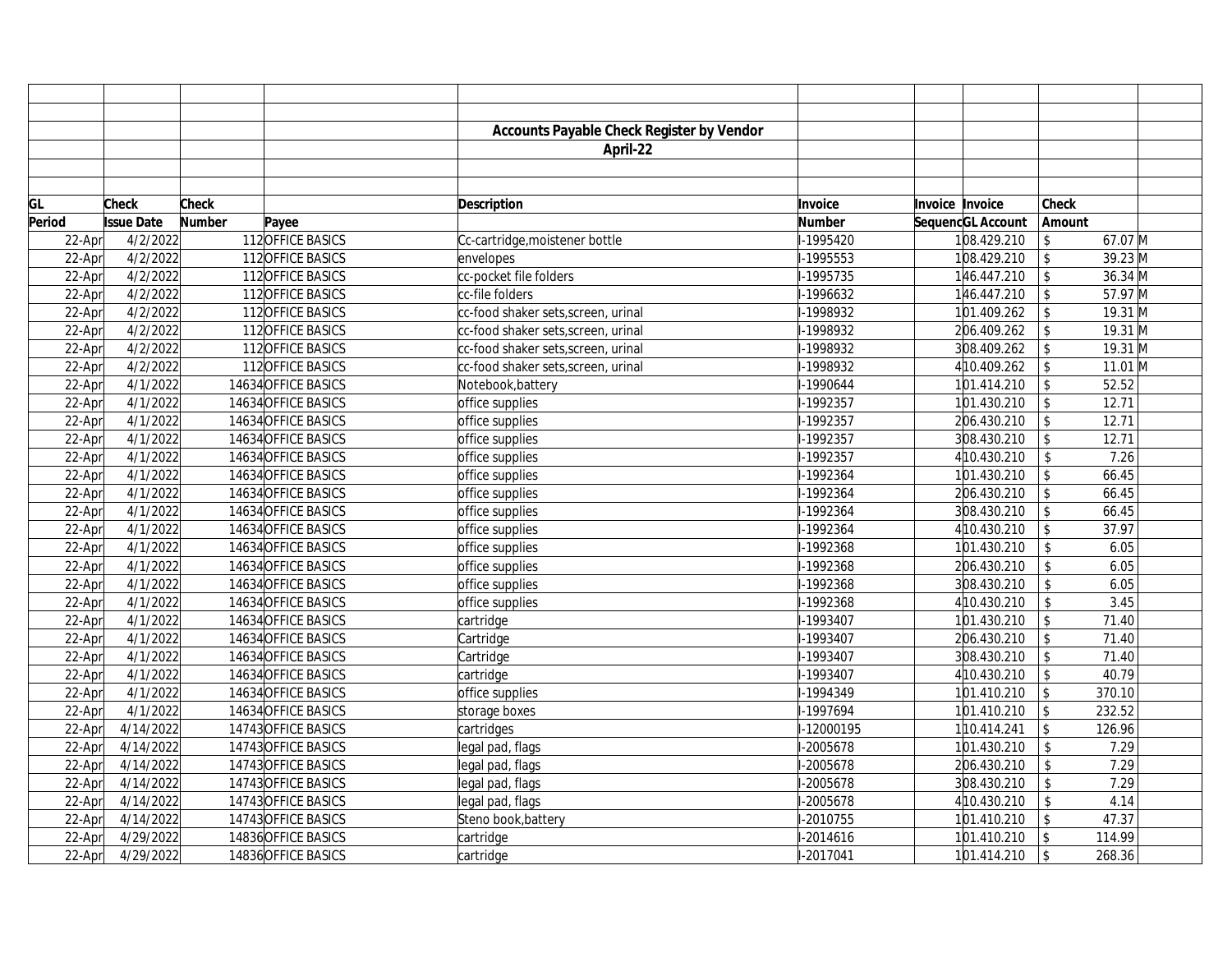|        |                   |        |                                  | <b>Accounts Payable Check Register by Vendor</b>                 |               |                 |                   |                         |                                  |  |
|--------|-------------------|--------|----------------------------------|------------------------------------------------------------------|---------------|-----------------|-------------------|-------------------------|----------------------------------|--|
|        |                   |        |                                  | April-22                                                         |               |                 |                   |                         |                                  |  |
|        |                   |        |                                  |                                                                  |               |                 |                   |                         |                                  |  |
|        |                   |        |                                  |                                                                  |               |                 |                   |                         |                                  |  |
| GL     | <b>Check</b>      | Check  |                                  | <b>Description</b>                                               | Invoice       | Invoice Invoice |                   | <b>Check</b>            |                                  |  |
| Period | <b>Issue Date</b> | Number | Payee                            |                                                                  | <b>Number</b> |                 | SequencGL Account | Amount                  |                                  |  |
| 22-Apr | 4/29/2022         |        | 14836 OFFICE BASICS              | office supplies                                                  | $-2020465$    |                 | 101.414.210       | $\mathbb{S}$            | 12.43                            |  |
| 22-Apr | 4/2/2022          |        | 112 OLLIES BARGAIN OUTLET        | cc-Lawn Marking paint                                            | 317180825     |                 | 104.454.241       | \$                      | 149.50 M                         |  |
| 22-Apr | 4/2/2022          |        | 112 PA ONE CALL SYSTEM           | Maintenance of Mains                                             | 939060        |                 | 106.449.375       | $\mathbf{\hat{z}}$      | 265.42 M                         |  |
| 22-Apr | 4/1/2022          |        | 14635 PA STATE ASSOC OF BOROUGHS | Pre Employment Drug testing Streets                              | 30381         |                 | 101.430.196       | \$                      | 51.63                            |  |
| 22-Apr | 4/29/2022         |        | 14837 PA STATE ASSOC OF BOROUGHS | Pre Emplyment Drug Testing Water Distribution                    | 30650         |                 | 106.449.196       | $\mathsf{\$}$           | 51.63                            |  |
| 22-Apr | 4/29/2022         |        | 14837 PA STATE ASSOC OF BOROUGHS | Parks And Recreation Random Drug Testing                         | 30650         |                 | 204.454.196       | $\hat{\mathbf{S}}$      | 51.63                            |  |
| 22-Apr | 4/29/2022         |        | 14837 PA STATE ASSOC OF BOROUGHS | Borough Management Caucus Renewal 05/01/22-04/30/23 32535-042022 |               |                 | 101.401.420       | $\mathsf{\$}$           | 7.00                             |  |
| 22-Apr | 4/29/2022         |        | 14837 PA STATE ASSOC OF BOROUGHS | Borough Management Caucus Renewal 05/01/22-04/30/23              | 32535-042022  |                 | 206.401.420       | $\mathbb{S}$            | 7.00                             |  |
| 22-Apr | 4/29/2022         |        | 14837 PA STATE ASSOC OF BOROUGHS | Borough Management Caucus Renewal 05/01/22-04/30/23 32535-042022 |               |                 | 308.401.420       | \$                      | 7.00                             |  |
| 22-Apr | 4/29/2022         |        | 14837 PA STATE ASSOC OF BOROUGHS | Borough Management Caucus Renewal 05/01/22-04/30/23              | 32535-042022  |                 | 410.401.420       | $\mathbb{S}$            | 4.00                             |  |
| 22-Apr | 4/2/2022          |        | 112 PAC ode training.com         | cc-Drobins & Weller ADA class                                    | 6831          |                 | 101.414.461       | \$                      | 150.00 M                         |  |
| 22-Apr | 4/2/2022          |        | 112 Party City                   | cc-dance program-fedoras                                         | 31422         |                 | 104.452.247       | \$                      | $15.90 \, \overline{\mathrm{M}}$ |  |
| 22-Apr | 4/1/2022          |        | 14636 PC Solutions               | WAP updates                                                      | CW112801      |                 | 108.429.265       | $\mathsf{\$}$           | 675.00                           |  |
| 22-Apr | 4/1/2022          |        | 14636 PC Solutions               | WAP updates                                                      | CW112801      |                 | 206.448.265       | $\mathsf{\$}$           | 675.00                           |  |
| 22-Apr | 4/1/2022          |        | 14636 PC Solutions               | Manatawny Green Sign Wireless Bridge                             | CW112815      |                 | 104.407.452       | $\mathfrak{L}$          | 140.00                           |  |
| 22-Apr | 4/14/2022         |        | 14745 PC Solutions               | Computer maintenance                                             | CW112606      |                 | 101.407.451       | \$                      | 76.30                            |  |
| 22-Apr | 4/14/2022         |        | 14745 PC Solutions               | Computer maintenance                                             | CW112606      |                 | 206.407.451       | \$                      | 76.30                            |  |
| 22-Apr | 4/14/2022         |        | 14745 PC Solutions               | Computer maintenance                                             | CW112606      |                 | 308.407.451       | \$                      | 76.30                            |  |
| 22-Apr | 4/14/2022         |        | 14745 PC Solutions               | Computer maintenance                                             | CW112606      |                 | 410.407.451       | \$                      | 40.88                            |  |
| 22-Apr | 4/14/2022         |        | 14745 PC Solutions               | Computer maintenance                                             | CW112606      |                 | 518.407.451       | \$                      | 2.72                             |  |
| 22-Apr | 4/14/2022         |        | 14745 PC Solutions               | Computer maintenance                                             | CW112696      |                 | 101.407.451       | \$                      | 155.04                           |  |
| 22-Apr | 4/14/2022         |        | 14745 PC Solutions               | Computer maintenance                                             | CW112696      |                 | 206.407.451       | $\sqrt[6]{\frac{1}{2}}$ | 155.04                           |  |
| 22-Apr | 4/14/2022         |        | 14745 PC Solutions               | Computer maintenance                                             | CW112696      |                 | 308.407.451       | $\mathcal{L}$           | 155.04                           |  |
| 22-Apr | 4/14/2022         |        | 14745 PC Solutions               | Computer maintenance                                             | CW112696      |                 | 410.407.451       | $\mathsf{\$}$           | 83.06                            |  |
| 22-Apr | 4/14/2022         |        | 14745 PC Solutions               | Computer maintenance                                             | CW112696      |                 | 518.407.451       | $\mathcal{S}$           | 5.52                             |  |
| 22-Apr | 4/14/2022         |        | 14745 PC Solutions               | Computer maintenance                                             | CW112697      |                 | 101.407.451       | $\mathcal{S}$           | 147.00                           |  |
| 22-Apr | 4/14/2022         |        | 14745 PC Solutions               | Computer maintenance                                             | CW112697      |                 | 206.407.451       | $\mathsf{\$}$           | 147.00                           |  |
| 22-Apr | 4/14/2022         |        | 14745 PC Solutions               | Computer maintenance                                             | CW112697      |                 | 308.407.451       | $\mathcal{S}$           | 147.00                           |  |
| 22-Apr | 4/14/2022         |        | 14745 PC Solutions               | Computer maintenance                                             | CW112697      |                 | 410.407.451       | $\mathsf{\$}$           | 78.75                            |  |
| 22-Apr | 4/14/2022         |        | 14745 PC Solutions               | Computer maintenance                                             | CW112697      |                 | 5 18.407.451      | \$                      | 5.25                             |  |
| 22-Apr | 4/14/2022         |        | 14745 PC Solutions               | Computer maintenance                                             | CW112698      |                 | 101.407.452       | $\sqrt[6]{2}$           | 1,579.20                         |  |
| 22-Apr | 4/14/2022         |        | 14745 PC Solutions               | Computer maintenance                                             | CW112698      |                 | 206.407.452       | $\sqrt[6]{2}$           | 1,579.20                         |  |
| 22-Apr | 4/14/2022         |        | 14745 PC Solutions               | Computer maintenance                                             | CW112698      |                 | 308.407.452       | $\sqrt[6]{\frac{1}{2}}$ | 1,579.20                         |  |
| 22-Apr | 4/14/2022         |        | 14745 PC Solutions               | Computer maintenance                                             | CW112698      |                 | 410.407.452       | $\mathsf{\$}$           | 846.00                           |  |
| 22-Apr | 4/14/2022         |        | 14745 PC Solutions               | Computer maintenance                                             | CW112698      |                 | 5 18.407.452      | \$                      | 56.40                            |  |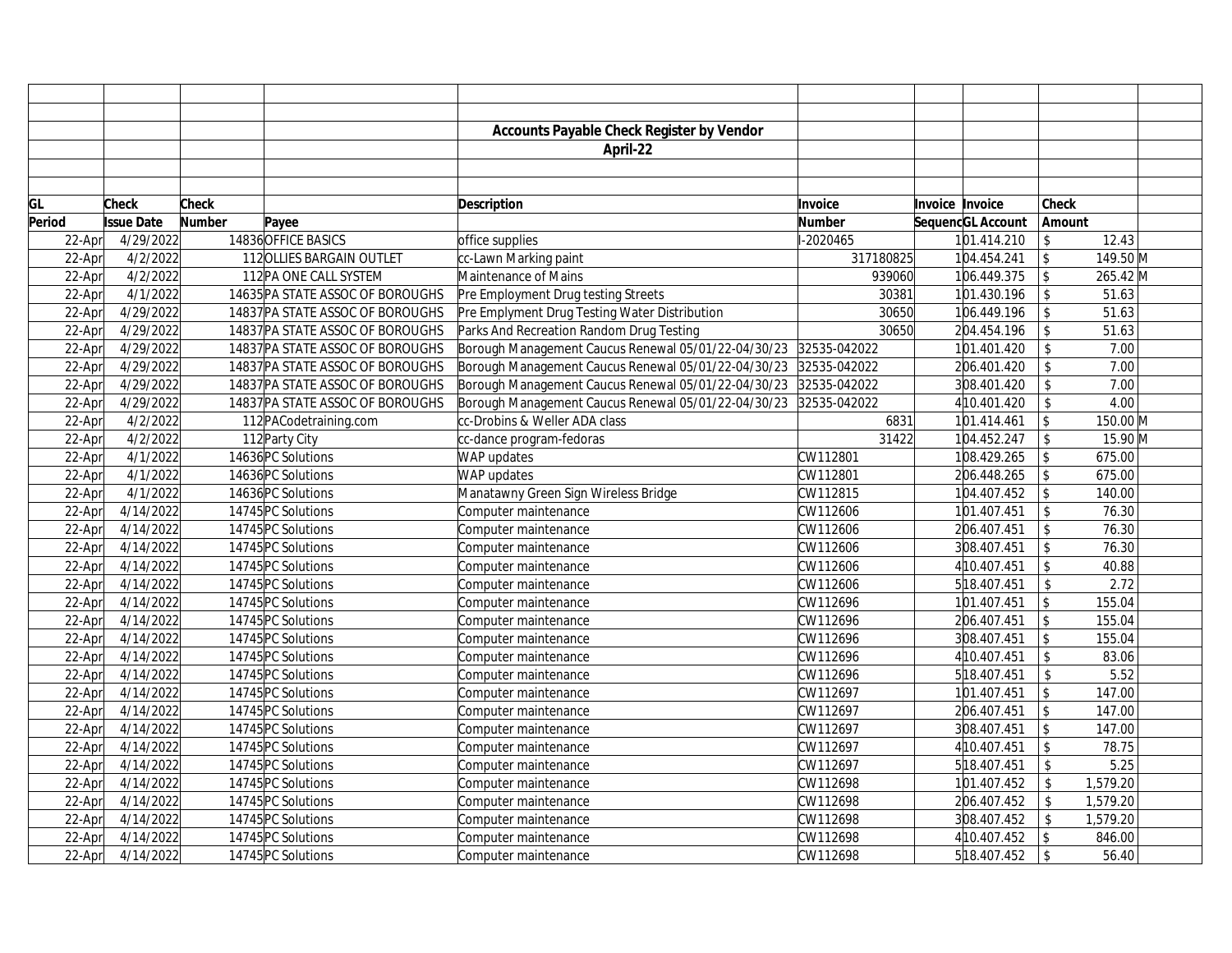|        |                   |              |                    | Accounts Payable Check Register by Vendor |               |                   |                         |          |  |
|--------|-------------------|--------------|--------------------|-------------------------------------------|---------------|-------------------|-------------------------|----------|--|
|        |                   |              |                    | April-22                                  |               |                   |                         |          |  |
|        |                   |              |                    |                                           |               |                   |                         |          |  |
|        |                   |              |                    |                                           |               |                   |                         |          |  |
| GL     | <b>Check</b>      | <b>Check</b> |                    | <b>Description</b>                        | Invoice       | Invoice Invoice   | <b>Check</b>            |          |  |
| Period | <b>Issue Date</b> | Number       | Payee              |                                           | <b>Number</b> | SequencGL Account | Amount                  |          |  |
| 22-Apr | 4/14/2022         |              | 14745 PC Solutions | Computer maintenance                      | CW112785      | 101.407.452       | $\mathsf{\$}$           | 250.04   |  |
| 22-Apr | 4/14/2022         |              | 14745 PC Solutions | Computer maintenance                      | CW112785      | 206.407.452       | $\sqrt[6]{\frac{1}{2}}$ | 250.04   |  |
| 22-Apr | 4/14/2022         |              | 14745 PC Solutions | Computer maintenance                      | CW112785      | 308.407.452       | $\updownarrow$          | 250.04   |  |
| 22-Apr | 4/14/2022         |              | 14745 PC Solutions | Computer maintenance                      | CW112785      | 410.407.452       | $\sqrt[6]{\frac{1}{2}}$ | 133.95   |  |
| 22-Apr | 4/14/2022         |              | 14745 PC Solutions | Computer maintenance                      | CW112785      | 5 18.407.452      | $\mathbb{S}$            | 8.93     |  |
| 22-Apr | 4/14/2022         |              | 14745 PC Solutions | Computer maintenance                      | CW112853      | 101.407.451       | $\mathsf{\$}$           | 82.60    |  |
| 22-Apr | 4/14/2022         |              | 14745 PC Solutions | Computer maintenance                      | CW112853      | 206.407.451       | \$                      | 82.60    |  |
| 22-Apr | 4/14/2022         |              | 14745 PC Solutions | Computer maintenance                      | CW112853      | 308.407.451       | \$                      | 82.60    |  |
| 22-Apr | 4/14/2022         |              | 14745 PC Solutions | Computer maintenance                      | CW112853      | 410.407.451       | \$                      | 44.25    |  |
| 22-Apr | 4/14/2022         |              | 14745 PC Solutions | Computer maintenance                      | CW112853      | 518.407.451       | $\mathbb{S}$            | 2.95     |  |
| 22-Apr | 4/14/2022         |              | 14745 PC Solutions | Computer maintenance                      | CW112882      | 101.407.451       | \$                      | 70.00    |  |
| 22-Apr | 4/14/2022         |              | 14745 PC Solutions | Computer maintenance                      | CW112882      | 206.407.451       | \$                      | 70.00    |  |
| 22-Apr | 4/14/2022         |              | 14745 PC Solutions | Computer maintenance                      | CW112882      | 308.407.451       | \$                      | 70.00    |  |
| 22-Apr | 4/14/2022         |              | 14745 PC Solutions | Computer maintenance                      | CW112882      | 410.407.451       | $\mathsf{\$}$           | 37.50    |  |
| 22-Apr | 4/14/2022         |              | 14745 PC Solutions | Computer maintenance                      | CW112882      | 518.407.451       | \$                      | 2.50     |  |
| 22-Apr | 4/14/2022         |              | 14745 PC Solutions | Computer maintenance                      | CW112883      | 101.407.451       | $\mathfrak{S}$          | 767.90   |  |
| 22-Apr | 4/14/2022         |              | 14745 PC Solutions | Computer maintenance                      | CW112883      | 206.407.451       | $\sqrt[6]{\frac{1}{2}}$ | 767.90   |  |
| 22-Apr | 4/14/2022         |              | 14745 PC Solutions | Computer maintenance                      | CW112883      | 308.407.451       | $\sqrt[6]{\frac{1}{2}}$ | 767.90   |  |
| 22-Apr | 4/14/2022         |              | 14745 PC Solutions | Computer maintenance                      | CW112883      | 410.407.451       | $\sqrt{2}$              | 411.38   |  |
| 22-Apr | 4/14/2022         |              | 14745 PC Solutions | Computer maintenance                      | CW112883      | 518.407.451       | $\mathsf{\$}$           | 27.42    |  |
| 22-Apr | 4/14/2022         |              | 14745 PC Solutions | Computer maintenance                      | CW112909      | 101.407.451       | $\mathfrak{S}$          | 147.00   |  |
| 22-Apr | 4/14/2022         |              | 14745 PC Solutions | Computer maintenance                      | CW112909      | 206.407.451       | $\sqrt[6]{\frac{1}{2}}$ | 147.00   |  |
| 22-Apr | 4/14/2022         |              | 14745 PC Solutions | Computer maintenance                      | CW112909      | 308.407.451       | $\sqrt{2}$              | 147.00   |  |
| 22-Apr | 4/14/2022         |              | 14745 PC Solutions | Computer maintenance                      | CW112909      | 410.407.451       | $\mathsf{\$}$           | 78.75    |  |
| 22-Apr | 4/14/2022         |              | 14745 PC Solutions | Computer maintenance                      | CW112909      | 518.407.451       | \$                      | 5.25     |  |
| 22-Apr | 4/14/2022         |              | 14745 PC Solutions | Computer maintenance                      | CW112956      | 101.407.451       | \$                      | 155.04   |  |
| 22-Apr | 4/14/2022         |              | 14745 PC Solutions | Computer maintenance                      | CW112956      | 206.407.451       | $\mathsf{\$}$           | 155.04   |  |
| 22-Apr | 4/14/2022         |              | 14745 PC Solutions | Computer maintenance                      | CW112956      | 308.407.451       | $\mathcal{L}$           | 155.04   |  |
| 22-Apr | 4/14/2022         |              | 14745 PC Solutions | Computer maintenance                      | CW112956      | 410.407.451       | $\mathsf{\$}$           | 83.06    |  |
| 22-Apr | 4/14/2022         |              | 14745 PC Solutions | Computer maintenance                      | CW112956      | 5 18.407.451      | \$                      | 5.52     |  |
| 22-Apr | 4/14/2022         |              | 14745 PC Solutions | Computer maintenance                      | CW112982      | 101.407.452       | $\sqrt[6]{2}$           | 1,579.20 |  |
| 22-Apr | 4/14/2022         |              | 14745 PC Solutions | Computer maintenance                      | CW112982      | 206.407.452       | $\sqrt[6]{2}$           | 1,579.20 |  |
| 22-Apr | 4/14/2022         |              | 14745 PC Solutions | Computer maintenance                      | CW112982      | 308.407.452       | $\sqrt[6]{2}$           | 1,579.20 |  |
| 22-Apr | 4/14/2022         |              | 14745 PC Solutions | Computer maintenance                      | CW112982      | 410.407.452       | \$                      | 846.00   |  |
| 22-Apr | 4/14/2022         |              | 14745 PC Solutions | Computer maintenance                      | CW112982      | 5 18.407.452      | $\mathbf{\hat{S}}$      | 56.40    |  |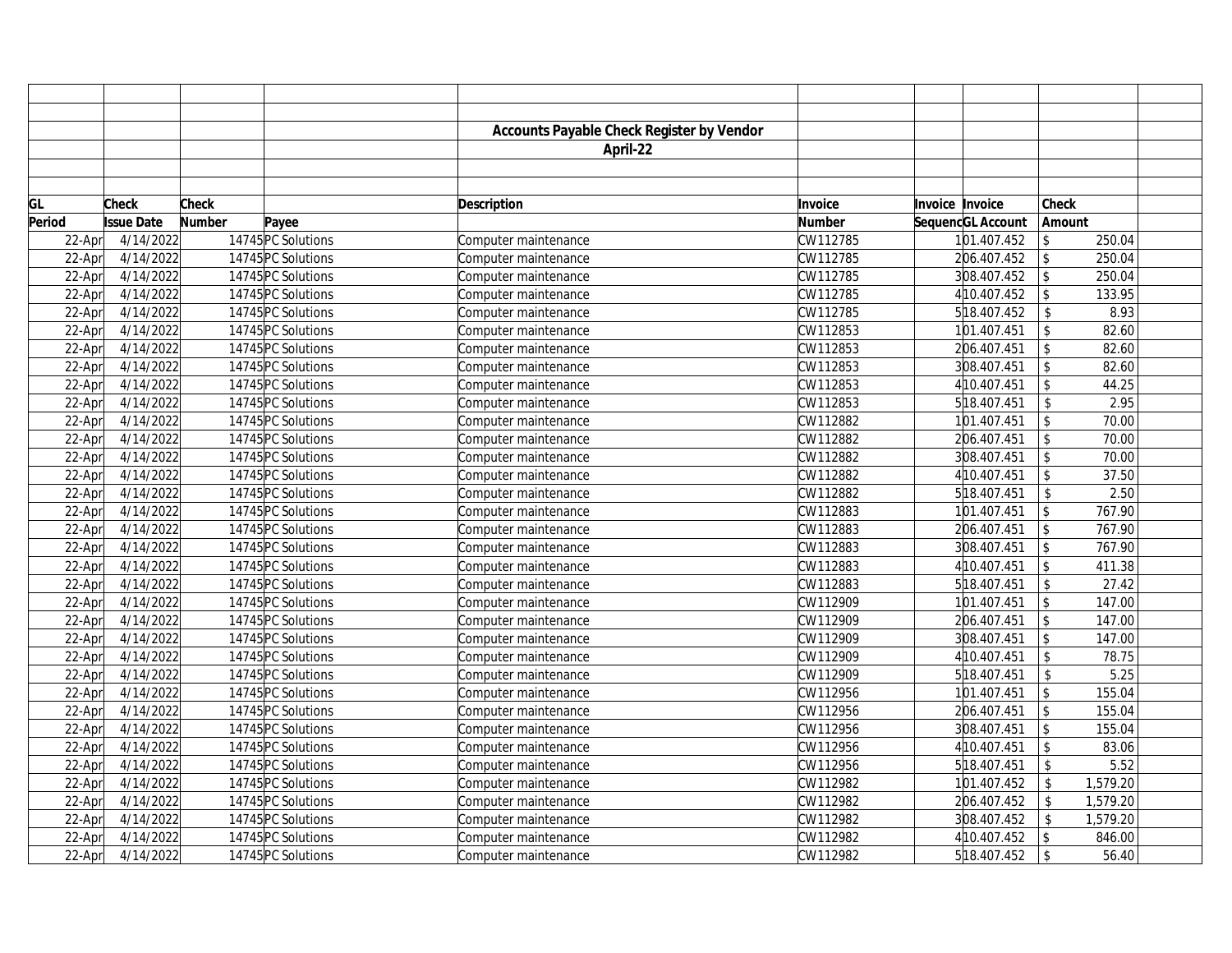|        |                   |        |                      | Accounts Payable Check Register by Vendor        |                    |                 |                   |                         |             |  |
|--------|-------------------|--------|----------------------|--------------------------------------------------|--------------------|-----------------|-------------------|-------------------------|-------------|--|
|        |                   |        |                      | April-22                                         |                    |                 |                   |                         |             |  |
|        |                   |        |                      |                                                  |                    |                 |                   |                         |             |  |
|        |                   |        |                      |                                                  |                    |                 |                   |                         |             |  |
| GL     | <b>Check</b>      | Check  |                      | <b>Description</b>                               | Invoice            | Invoice Invoice |                   | Check                   |             |  |
| Period | <b>Issue Date</b> | Number | Payee                |                                                  | <b>Number</b>      |                 | SequencGL Account | Amount                  |             |  |
| 22-Apr | 4/14/2022         |        | 14745 PC Solutions   | Computer maintenance                             | CW113020           |                 | 101.407.452       | $\mathcal{S}$           | 157.92      |  |
| 22-Apr | 4/14/2022         |        | 14745 PC Solutions   | Computer maintenance                             | CW113020           |                 | 206.407.452       | \$                      | 157.92      |  |
| 22-Apr | 4/14/2022         |        | 14745 PC Solutions   | Computer maintenance                             | CW113020           |                 | 308.407.452       | \$                      | 157.92      |  |
| 22-Apr | 4/14/2022         |        | 14745 PC Solutions   | Computer maintenance                             | CW113020           |                 | 410.407.452       | \$                      | 84.60       |  |
| 22-Apr | 4/14/2022         |        | 14745 PC Solutions   | Computer maintenance                             | CW113020           |                 | 518.407.452       | $\mathcal{S}$           | 5.64        |  |
| 22-Apr | 4/29/2022         |        | 14838 PC Solutions   | Codes PC                                         | CW113057           |                 | 101.407.451       | $\mathbb{S}$            | 1,916.75    |  |
| 22-Apr | 4/29/2022         |        | 14838 PC Solutions   | Codes hardware                                   | CW113058           |                 | 101.407.451       | \$                      | 395.00      |  |
| 22-Apr | 4/2/2022          |        | 112 PECO ENERGY CO   | gas Dryer 1209 Industrial Highway                | 01040-79049-030322 |                 | 108.429.362       | \$                      | 3,189.90 M  |  |
| 22-Apr | 4/2/2022          |        | 112 PECO ENERGY CO   | Gas and/or Electric Manatawny Creek 0 College Dr | 25770-35068-030122 |                 | 106.449.368       | \$                      | 26.11 M     |  |
| 22-Apr | 4/2/2022          |        | 112 PECO ENERGY CO   | Gas and/or Electric Manatawny Creek 0 College Dr | 25770-35068-031022 |                 | 106.449.368       | $\mathbb{S}$            | $23.11$ M   |  |
| 22-Apr | 4/14/2022         |        | 14746 PECO ENERGY CO | Gas and/or Electric                              | 43531-34026-040122 |                 | 146.447.361       | \$                      | (96.35)V    |  |
| 22-Apr | 4/14/2022         |        | 14746 PECO ENERGY CO | Gas and/or Electric                              | 43531-34026-040122 |                 | 146.447.361       | $\mathsf{\$}$           | 96.35       |  |
| 22-Apr | 4/14/2022         |        | 14746 PECO ENERGY CO | Gas and/or Electric                              | 43531-34026-040122 |                 | 208.429.362       | $\mathcal{S}$           | (4,759.21)  |  |
| 22-Apr | 4/14/2022         |        | 14746 PECO ENERGY CO | Gas and/or Electric                              | 43531-34026-040122 |                 | 208.429.362       | $\sqrt[6]{2}$           | 4,759.21    |  |
| 22-Apr | 4/14/2022         |        | 14746 PECO ENERGY CO | Gas and/or Electric                              | 43531-34026-040122 |                 | 304.454.361       | $\updownarrow$          | $(36.83)$ V |  |
| 22-Apr | 4/14/2022         |        | 14746 PECO ENERGY CO | Gas and/or Electric                              | 43531-34026-04012  |                 | 304.454.361       | \$                      | 36.83       |  |
| 22-Apr | 4/14/2022         |        | 14746 PECO ENERGY CO | Gas and/or Electric                              | 43531-34026-040122 |                 | 409.440.361       | \$                      | (34.04)     |  |
| 22-Apr | 4/14/2022         |        | 14746 PECO ENERGY CO | Gas and/or Electric                              | 43531-34026-040122 |                 | 409.440.361       | \$                      | 34.04       |  |
| 22-Apr | 4/14/2022         |        | 14746 PECO ENERGY CO | Gas and/or Electric                              | 43531-34026-040122 |                 | 504.454.361       | $\mathsf S$             | (45.11)     |  |
| 22-Apr | 4/14/2022         |        | 14746 PECO ENERGY CO | Gas and/or Electric                              | 43531-34026-040122 |                 | 504.454.361       | \$                      | 45.11       |  |
| 22-Apr | 4/14/2022         |        | 14746 PECO ENERGY CO | Gas and/or Electric                              | 43531-34026-040122 |                 | 606.449.363       | \$                      | (550.93)    |  |
| 22-Apr | 4/14/2022         |        | 14746 PECO ENERGY CO | Gas and/or Electric                              | 43531-34026-040122 |                 | 606.449.363       | $\sqrt[6]{\frac{1}{2}}$ | 550.93      |  |
| 22-Apr | 4/14/2022         |        | 14746 PECO ENERGY CO | Gas and/or Electric                              | 43531-34026-040122 |                 | 704.456.361       | $\mathcal{S}$           | 205.82      |  |
| 22-Apr | 4/14/2022         |        | 14746 PECO ENERGY CO | Gas and/or Electric                              | 43531-34026-040122 |                 | 704.456.361       | $\mathcal{S}$           | (205.82)    |  |
| 22-Apr | 4/14/2022         |        | 14746 PECO ENERGY CO | Gas and/or Electric                              | 43531-34026-040122 |                 | 809.440.361       | \$                      | 73.88       |  |
| 22-Apr | 4/14/2022         |        | 14746 PECO ENERGY CO | Gas and/or Electric                              | 43531-34026-040122 |                 | 809.440.361       | \$                      | (73.88)     |  |
| 22-Apr | 4/14/2022         |        | 14746 PECO ENERGY CO | Gas and/or Electric                              | 43531-34026-040122 |                 | 902.434.361       | $\mathsf{\$}$           | 209.96      |  |
| 22-Apr | 4/14/2022         |        | 14746 PECO ENERGY CO | Gas and/or Electric                              | 43531-34026-040122 |                 | 902.434.361       | $\mathcal{S}$           | (209.96)    |  |
| 22-Apr | 4/14/2022         |        | 14746 PECO ENERGY CO | Gas and/or Electric                              | 43531-34026-040122 |                 | 1008.429.362      | $\mathsf{\$}$           | 28.57       |  |
| 22-Apr | 4/14/2022         |        | 14746 PECO ENERGY CO | Gas and/or Electric                              | 43531-34026-040122 |                 | 1008.429.362      | \$                      | $(28.57)$ V |  |
| 22-Apr | 4/14/2022         |        | 14746 PECO ENERGY CO | Gas and/or Electric                              | 43531-34026-040122 |                 | 1101.430.361      | $\mathfrak{S}$          | 170.36      |  |
| 22-Apr | 4/14/2022         |        | 14746 PECO ENERGY CO | Gas and/or Electric                              | 43531-34026-040122 |                 | 1101.430.361      | \$                      | (170.36)    |  |
| 22-Apr | 4/14/2022         |        | 14746 PECO ENERGY CO | Gas and/or Electric                              | 43531-34026-040122 |                 | 1202.434.361      | \$                      | 42.43       |  |
| 22-Apr | 4/14/2022         |        | 14746 PECO ENERGY CO | Gas and/or Electric                              | 43531-34026-040122 |                 | 1202.434.361      |                         | (42.43)     |  |
| 22-Apr | 4/14/2022         |        | 14746 PECO ENERGY CO | Gas and/or Electric                              | 43531-34026-040122 |                 | 1346.447.361      | $\hat{\mathbf{S}}$      | 31.01       |  |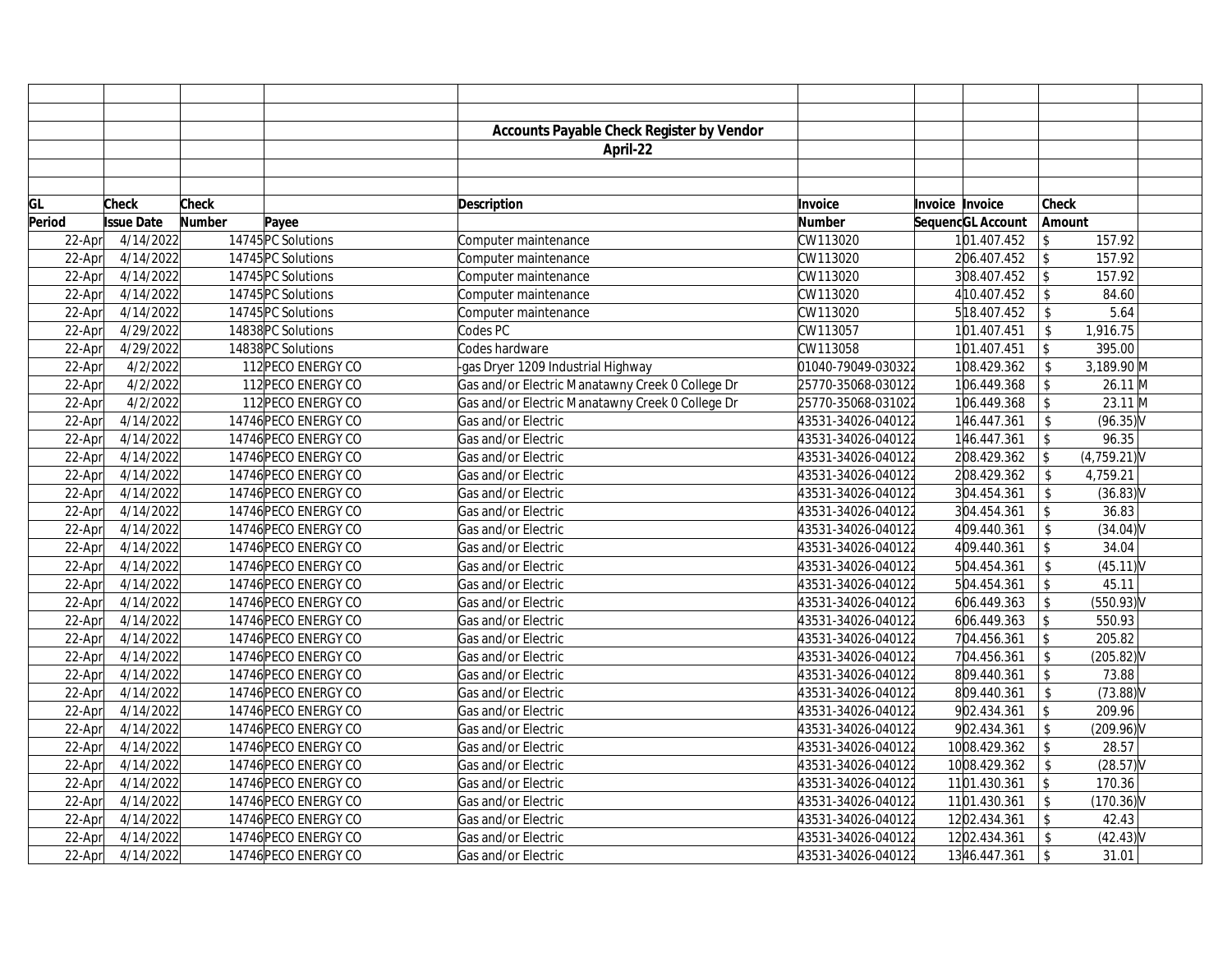|        |                   |        |                      |                     | Accounts Payable Check Register by Vendor |                    |                 |                   |                         |             |  |
|--------|-------------------|--------|----------------------|---------------------|-------------------------------------------|--------------------|-----------------|-------------------|-------------------------|-------------|--|
|        |                   |        |                      |                     | April-22                                  |                    |                 |                   |                         |             |  |
|        |                   |        |                      |                     |                                           |                    |                 |                   |                         |             |  |
|        |                   |        |                      |                     |                                           |                    |                 |                   |                         |             |  |
| GL     | <b>Check</b>      | Check  |                      | <b>Description</b>  |                                           | Invoice            | Invoice Invoice |                   | Check                   |             |  |
| Period | <b>Issue Date</b> | Number | Payee                |                     |                                           | <b>Number</b>      |                 | SequencGL Account | Amount                  |             |  |
| 22-Apr | 4/14/2022         |        | 14746 PECO ENERGY CO | Gas and/or Electric |                                           | 43531-34026-040122 |                 | 1346.447.361      | \$                      | $(31.01)$ V |  |
| 22-Apr | 4/14/2022         |        | 14746 PECO ENERGY CO | Gas and/or Electric |                                           | 43531-34026-040122 |                 | 1409.440.361      | \$                      | 93.09       |  |
| 22-Apr | 4/14/2022         |        | 14746 PECO ENERGY CO | Gas and/or Electric |                                           | 43531-34026-040122 |                 | 1409.440.361      | \$                      | (93.09)     |  |
| 22-Apr | 4/14/2022         |        | 14746 PECO ENERGY CO | Gas and/or Electric |                                           | 43531-34026-040122 |                 | 1507.445.361      | \$                      | 48.93       |  |
| 22-Apr | 4/14/2022         |        | 14746 PECO ENERGY CO | Gas and/or Electric |                                           | 43531-34026-040122 |                 | 1507.445.361      | $\sqrt[6]{\frac{1}{2}}$ | (48.93)     |  |
| 22-Apr | 4/14/2022         |        | 14746 PECO ENERGY CO | Gas and/or Electric |                                           | 43531-34026-040122 |                 | 1608.429.363      | $\mathbb{S}$            | 2,496.81    |  |
| 22-Apr | 4/14/2022         |        | 14746 PECO ENERGY CO | Gas and/or Electric |                                           | 43531-34026-040122 |                 | 1608.429.363      | \$                      | (2,496.81)  |  |
| 22-Apr | 4/14/2022         |        | 14746 PECO ENERGY CO | Gas and/or Electric |                                           | 43531-34026-040122 |                 | 1701.409.361      | \$                      | 9.13        |  |
| 22-Apr | 4/14/2022         |        | 14746 PECO ENERGY CO | Gas and/or Electric |                                           | 43531-34026-040122 |                 | 1701.409.361      | $\mathcal{L}$           | (9.13)      |  |
| 22-Apr | 4/14/2022         |        | 14746 PECO ENERGY CO | Gas and/or Electric |                                           | 43531-34026-040122 |                 | 1806.409.361      | \$                      | 9.13        |  |
| 22-Apr | 4/14/2022         |        | 14746 PECO ENERGY CO | Gas and/or Electric |                                           | 43531-34026-040122 |                 | 1806.409.361      | $\mathcal{L}$           | (9.13)      |  |
| 22-Apr | 4/14/2022         |        | 14746 PECO ENERGY CO | Gas and/or Electric |                                           | 43531-34026-040122 |                 | 1908.409.361      | \$                      | 9.13        |  |
| 22-Apr | 4/14/2022         |        | 14746 PECO ENERGY CO | Gas and/or Electric |                                           | 43531-34026-040122 |                 | 1908.409.361      | $\mathcal{L}$           | (9.13)      |  |
| 22-Apr | 4/14/2022         |        | 14746 PECO ENERGY CO | Gas and/or Electric |                                           | 43531-34026-040122 |                 | 20 10.409.361     | \$                      | 5.22        |  |
| 22-Apr | 4/14/2022         |        | 14746 PECO ENERGY CO | Gas and/or Electric |                                           | 43531-34026-040122 |                 | 20 10.409.361     | $\mathcal{L}$           | (5.22)      |  |
| 22-Apr | 4/14/2022         |        | 14746 PECO ENERGY CO | Gas and/or Electric |                                           | 43531-34026-04012  |                 | 2102.434.361      | \$                      | 73.79       |  |
| 22-Apr | 4/14/2022         |        | 14746 PECO ENERGY CO | Gas and/or Electric |                                           | 43531-34026-040122 |                 | 2102.434.361      | \$                      | (73.79)     |  |
| 22-Apr | 4/14/2022         |        | 14746 PECO ENERGY CO | Gas and/or Electric |                                           | 43531-34026-040122 |                 | 2206.449.368      | \$                      | 34.51       |  |
| 22-Apr | 4/14/2022         |        | 14746 PECO ENERGY CO | Gas and/or Electric |                                           | 43531-34026-040122 |                 | 2206.449.368      | \$                      | (34.51)     |  |
| 22-Apr | 4/14/2022         |        | 14746 PECO ENERGY CO | Gas and/or Electric |                                           | 43531-34026-040122 |                 | 2302.434.361      | \$                      | 65.98       |  |
| 22-Apr | 4/14/2022         |        | 14746 PECO ENERGY CO | Gas and/or Electric |                                           | 43531-34026-040122 |                 | 2302.434.361      | \$                      | (65.98)     |  |
| 22-Apr | 4/14/2022         |        | 14746 PECO ENERGY CO | Gas and/or Electric |                                           | 43531-34026-040122 |                 | 2404.454.361      | \$                      | 32.88       |  |
| 22-Apr | 4/14/2022         |        | 14746 PECO ENERGY CO | Gas and/or Electric |                                           | 43531-34026-040122 |                 | 2404.454.361      | \$                      | $(32.88)$ V |  |
| 22-Apr | 4/14/2022         |        | 14746 PECO ENERGY CO | Gas and/or Electric |                                           | 43531-34026-040122 |                 | 2502.434.361      | \$                      | 50.24       |  |
| 22-Apr | 4/14/2022         |        | 14746 PECO ENERGY CO | Gas and/or Electric |                                           | 43531-34026-040122 |                 | 2502.434.361      | \$                      | (50.24)     |  |
| 22-Apr | 4/14/2022         |        | 14746 PECO ENERGY CO | Gas and/or Electric |                                           | 43531-34026-040122 |                 | 26 18.436.361     | \$                      | 29.94       |  |
| 22-Apr | 4/14/2022         |        | 14746 PECO ENERGY CO | Gas and/or Electric |                                           | 43531-34026-040122 |                 | 26 18.436.361     | \$                      | (29.94)     |  |
| 22-Apr | 4/14/2022         |        | 14746 PECO ENERGY CO | Gas and/or Electric |                                           | 43531-34026-040122 |                 | 2706.449.368      |                         | (574.44)    |  |
| 22-Apr | 4/14/2022         |        | 14746 PECO ENERGY CO | Gas and/or Electric |                                           | 43531-34026-040122 |                 | 2706.449.368      | $\mathfrak{L}$          | 574.44      |  |
| 22-Apr | 4/14/2022         |        | 14746 PECO ENERGY CO | Gas and/or Electric |                                           | 43531-34026-040122 |                 | 2801.430.361      | \$                      | (177.98)    |  |
| 22-Apr | 4/14/2022         |        | 14746 PECO ENERGY CO | Gas and/or Electric |                                           | 43531-34026-040122 |                 | 2801.430.361      | $\mathcal{S}$           | 177.98      |  |
| 22-Apr | 4/14/2022         |        | 14746 PECO ENERGY CO | Gas and/or Electric |                                           | 43531-34026-040122 |                 | 2906.430.361      | \$                      | (177.98)    |  |
| 22-Apr | 4/14/2022         |        | 14746 PECO ENERGY CO | Gas and/or Electric |                                           | 43531-34026-040122 |                 | 2906.430.361      | $\sqrt[6]{\frac{1}{2}}$ | 177.98      |  |
| 22-Apr | 4/14/2022         |        | 14746 PECO ENERGY CO | Gas and/or Electric |                                           | 43531-34026-040122 |                 | 3008.430.361      |                         | (177.98)    |  |
| 22-Apr | 4/14/2022         |        | 14746 PECO ENERGY CO | Gas and/or Electric |                                           | 43531-34026-040122 |                 | 3008.430.361      | \$                      | 177.98      |  |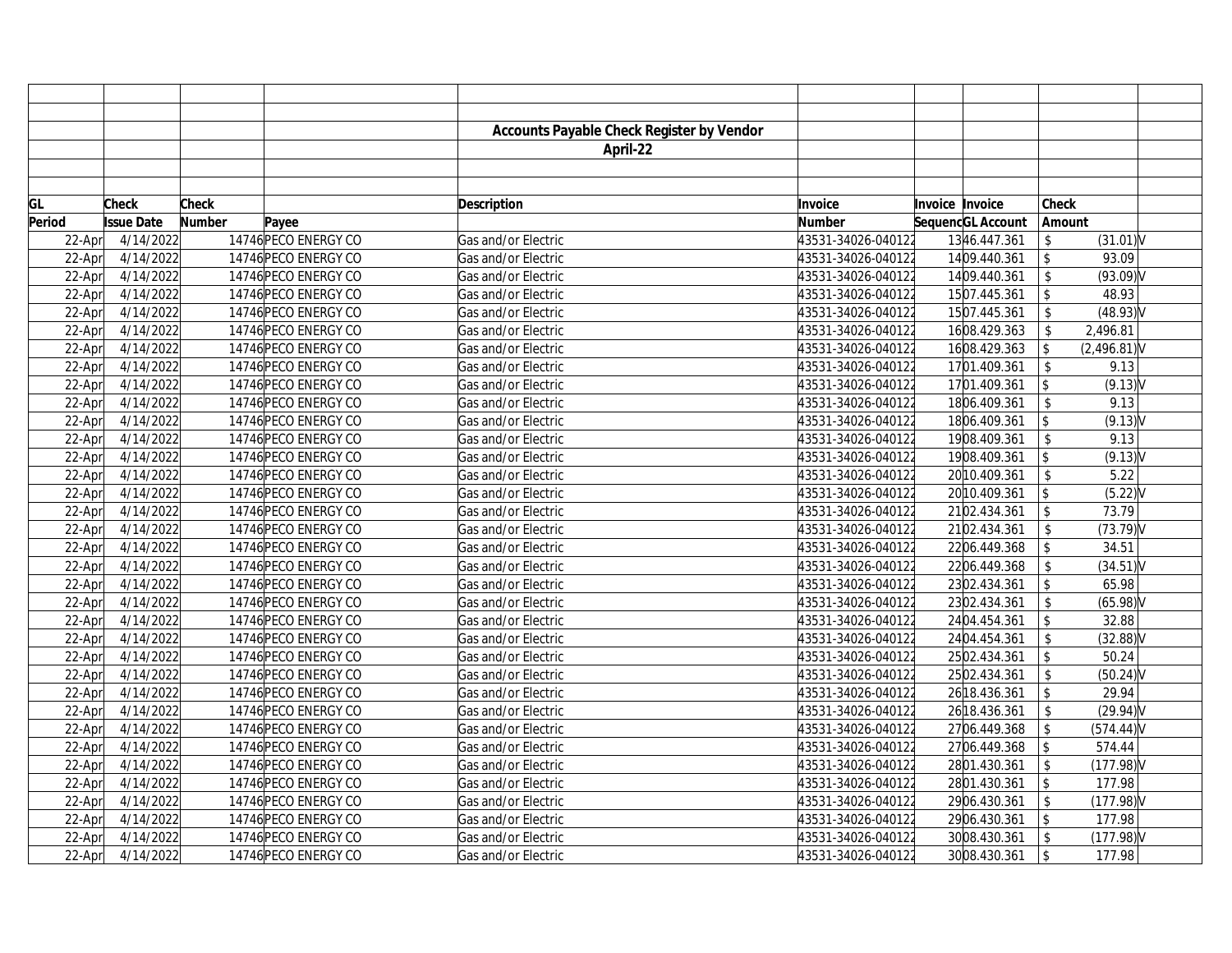|        |                   |        |                      |                     | Accounts Payable Check Register by Vendor |                    |                 |                   |                         |              |  |
|--------|-------------------|--------|----------------------|---------------------|-------------------------------------------|--------------------|-----------------|-------------------|-------------------------|--------------|--|
|        |                   |        |                      |                     | April-22                                  |                    |                 |                   |                         |              |  |
|        |                   |        |                      |                     |                                           |                    |                 |                   |                         |              |  |
|        |                   |        |                      |                     |                                           |                    |                 |                   |                         |              |  |
| GL     | <b>Check</b>      | Check  |                      | <b>Description</b>  |                                           | Invoice            | Invoice Invoice |                   | Check                   |              |  |
| Period | <b>Issue Date</b> | Number | Payee                |                     |                                           | <b>Number</b>      |                 | SequencGL Account | Amount                  |              |  |
| 22-Apr | 4/14/2022         |        | 14746 PECO ENERGY CO | Gas and/or Electric |                                           | 43531-34026-040122 |                 | 31 10.430.361     | $\mathsf{\$}$           | $(101.70)$ V |  |
| 22-Apr | 4/14/2022         |        | 14746 PECO ENERGY CO | Gas and/or Electric |                                           | 43531-34026-040122 |                 | 31 10.430.361     | \$                      | 101.70       |  |
| 22-Apr | 4/14/2022         |        | 14746 PECO ENERGY CO | Gas and/or Electric |                                           | 43531-34026-040122 |                 | 3201.430.362      | \$                      | 609.98       |  |
| 22-Apr | 4/14/2022         |        | 14746 PECO ENERGY CO | Gas and/or Electric |                                           | 43531-34026-040122 |                 | 3201.430.362      | \$                      | (609.98)     |  |
| 22-Apr | 4/14/2022         |        | 14746 PECO ENERGY CO | Gas and/or Electric |                                           | 43531-34026-040122 |                 | 3306.430.362      | $\mathbf{\hat{S}}$      | (609.98)     |  |
| 22-Apr | 4/14/2022         |        | 14746 PECO ENERGY CO | Gas and/or Electric |                                           | 43531-34026-040122 |                 | 3306.430.362      | $\mathsf{\$}$           | 609.98       |  |
| 22-Apr | 4/14/2022         |        | 14746 PECO ENERGY CO | Gas and/or Electric |                                           | 43531-34026-040122 |                 | 3408.430.362      | \$                      | (609.98)     |  |
| 22-Apr | 4/14/2022         |        | 14746 PECO ENERGY CO | Gas and/or Electric |                                           | 43531-34026-040122 |                 | 3408.430.362      | \$                      | 609.98       |  |
| 22-Apr | 4/14/2022         |        | 14746 PECO ENERGY CO | Gas and/or Electric |                                           | 43531-34026-040122 |                 | 35 10.430.362     | \$                      | (348.56)     |  |
| 22-Apr | 4/14/2022         |        | 14746 PECO ENERGY CO | Gas and/or Electric |                                           | 43531-34026-040122 |                 | 35 10.430.362     | $\mathcal{S}$           | 348.56       |  |
| 22-Apr | 4/14/2022         |        | 14746 PECO ENERGY CO | Gas and/or Electric |                                           | 43531-34026-040122 |                 | 3606.449.368      |                         | (6.19)       |  |
| 22-Apr | 4/14/2022         |        | 14746 PECO ENERGY CO | Gas and/or Electric |                                           | 43531-34026-040122 |                 | 3606.449.368      | \$                      | 6.19         |  |
| 22-Apr | 4/14/2022         |        | 14746 PECO ENERGY CO | Gas and/or Electric |                                           | 43531-34026-040122 |                 | 3707.445.361      | \$                      | (277.36)     |  |
| 22-Apr | 4/14/2022         |        | 14746 PECO ENERGY CO | Gas and/or Electric |                                           | 43531-34026-040122 |                 | 3707.445.361      | $\mathsf{\$}$           | 277.36       |  |
| 22-Apr | 4/14/2022         |        | 14746 PECO ENERGY CO | Gas and/or Electric |                                           | 43531-34026-040122 |                 | 3802.434.361      |                         | (19, 727.83) |  |
| 22-Apr | 4/14/2022         |        | 14746 PECO ENERGY CO | Gas and/or Electric |                                           | 43531-34026-04012  |                 | 3802.434.361      | $\mathcal{L}$           | 19,727.83    |  |
| 22-Apr | 4/14/2022         |        | 14746 PECO ENERGY CO | Gas and/or Electric |                                           | 43531-34026-040122 |                 | 3909.440.361      | \$                      | (70.36)      |  |
| 22-Apr | 4/14/2022         |        | 14746 PECO ENERGY CO | Gas and/or Electric |                                           | 43531-34026-040122 |                 | 3909.440.361      | \$                      | 70.36        |  |
| 22-Apr | 4/14/2022         |        | 14746 PECO ENERGY CO | Gas and/or Electric |                                           | 43531-34026-040122 |                 | 4008.429.363      | \$                      | (29.96)      |  |
| 22-Apr | 4/14/2022         |        | 14746 PECO ENERGY CO | Gas and/or Electric |                                           | 43531-34026-040122 |                 | 4008.429.363      | \$                      | 29.96        |  |
| 22-Apr | 4/14/2022         |        | 14746 PECO ENERGY CO | Gas and/or Electric |                                           | 43531-34026-040122 |                 | 4106.449.363      | $\mathfrak{S}$          | (1,464.60)   |  |
| 22-Apr | 4/14/2022         |        | 14746 PECO ENERGY CO | Gas and/or Electric |                                           | 43531-34026-040122 |                 | 4106.449.363      | \$                      | 1,464.60     |  |
| 22-Apr | 4/14/2022         |        | 14746 PECO ENERGY CO | Gas and/or Electric |                                           | 43531-34026-040122 |                 | 4204.454.361      | \$                      | (105.26)     |  |
| 22-Apr | 4/14/2022         |        | 14746 PECO ENERGY CO | Gas and/or Electric |                                           | 43531-34026-040122 |                 | 4204.454.361      | $\sqrt[6]{\frac{1}{2}}$ | 105.26       |  |
| 22-Apr | 4/14/2022         |        | 14746 PECO ENERGY CO | Gas and/or Electric |                                           | 43531-34026-040122 |                 | 4306.449.361      | \$                      | (59.04)      |  |
| 22-Apr | 4/14/2022         |        | 14746 PECO ENERGY CO | Gas and/or Electric |                                           | 43531-34026-040122 |                 | 4306.449.361      | \$                      | 59.04        |  |
| 22-Apr | 4/14/2022         |        | 14746 PECO ENERGY CO | Gas and/or Electric |                                           | 43531-34026-040122 |                 | 4404.454.361      | \$                      | (31.40)      |  |
| 22-Apr | 4/14/2022         |        | 14746 PECO ENERGY CO | Gas and/or Electric |                                           | 43531-34026-040122 |                 | 4404.454.361      | $\mathsf{\$}$           | 31.40        |  |
| 22-Apr | 4/14/2022         |        | 14746 PECO ENERGY CO | Gas and/or Electric |                                           | 43531-34026-040122 |                 | 4508.429.361      | $\mathcal{L}$           | (48,052.12)  |  |
| 22-Apr | 4/14/2022         |        | 14746 PECO ENERGY CO | Gas and/or Electric |                                           | 43531-34026-040122 |                 | 4508.429.361      | \$                      | 48,052.12    |  |
| 22-Apr | 4/14/2022         |        | 14746 PECO ENERGY CO | Gas and/or Electric |                                           | 43531-34026-040122 |                 | 4604.454.361      | $\sqrt[6]{\frac{1}{2}}$ | (37.41)      |  |
| 22-Apr | 4/14/2022         |        | 14746 PECO ENERGY CO | Gas and/or Electric |                                           | 43531-34026-040122 |                 | 4604.454.361      |                         | 37.41        |  |
| 22-Apr | 4/14/2022         |        | 14746 PECO ENERGY CO | Gas and/or Electric |                                           | 43531-34026-040122 |                 | 4706.449.368      | $\mathcal{S}$           | (1,415.46)   |  |
| 22-Apr | 4/14/2022         |        | 14746 PECO ENERGY CO | Gas and/or Electric |                                           | 43531-34026-040122 |                 | 4706.449.368      | \$                      | 1,415.46     |  |
| 22-Apr | 4/14/2022         |        | 14746 PECO ENERGY CO | Gas and/or Electric |                                           | 43531-34026-040122 |                 | 4801.409.362      | \$                      | (156.38)     |  |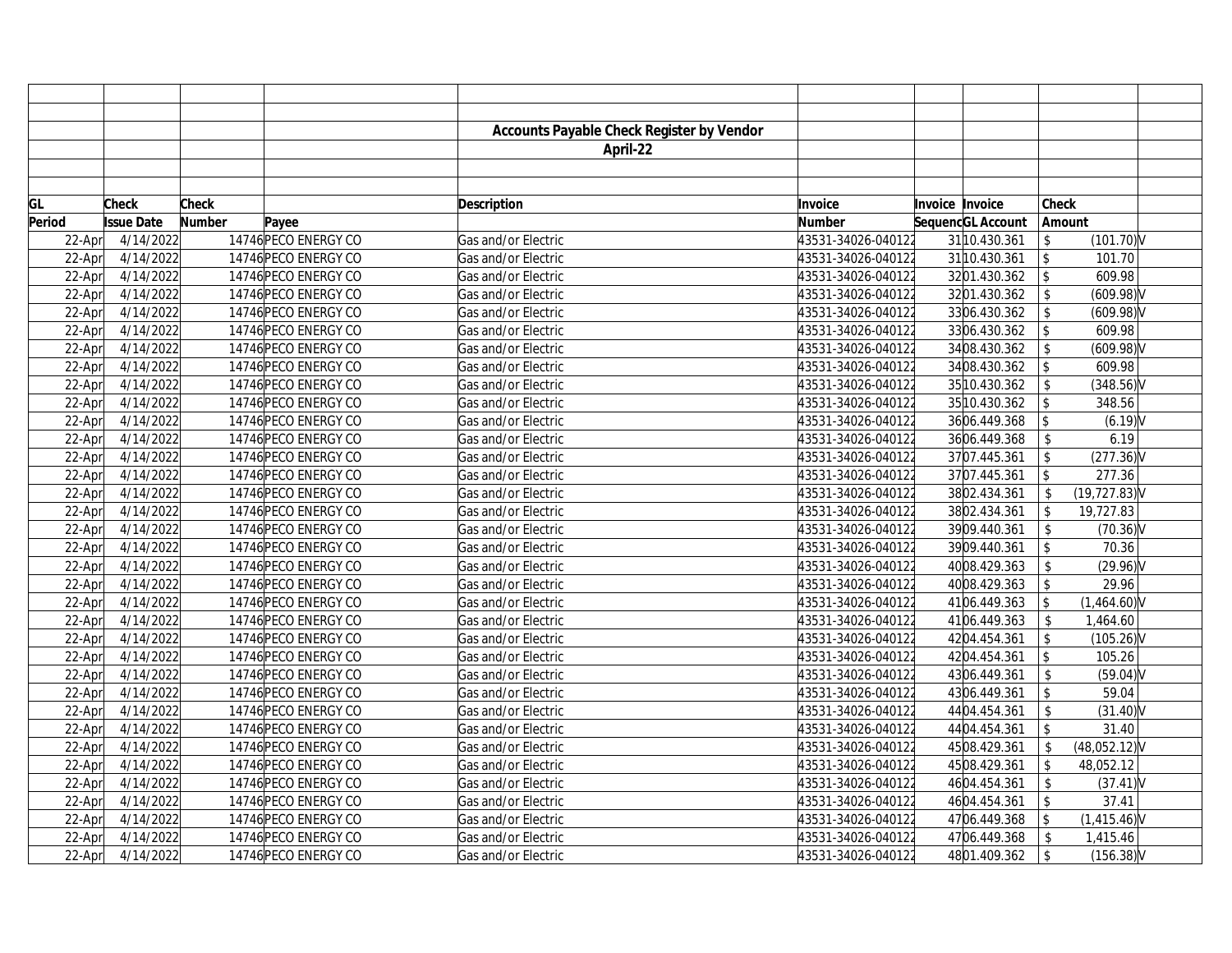|        |                   |        |                      |                     | Accounts Payable Check Register by Vendor |                    |                 |                   |                |              |  |
|--------|-------------------|--------|----------------------|---------------------|-------------------------------------------|--------------------|-----------------|-------------------|----------------|--------------|--|
|        |                   |        |                      |                     | April-22                                  |                    |                 |                   |                |              |  |
|        |                   |        |                      |                     |                                           |                    |                 |                   |                |              |  |
|        |                   |        |                      |                     |                                           |                    |                 |                   |                |              |  |
| GL     | <b>Check</b>      | Check  |                      | <b>Description</b>  |                                           | Invoice            | Invoice Invoice |                   | Check          |              |  |
| Period | <b>Issue Date</b> | Number | Payee                |                     |                                           | <b>Number</b>      |                 | SequencGL Account | Amount         |              |  |
| 22-Apr | 4/14/2022         |        | 14746 PECO ENERGY CO | Gas and/or Electric |                                           | 43531-34026-040122 |                 | 4801.409.362      | $\mathsf{\$}$  | 156.38       |  |
| 22-Apr | 4/14/2022         |        | 14746 PECO ENERGY CO | Gas and/or Electric |                                           | 43531-34026-040122 |                 | 4902.434.361      | \$             | $(38.73)$ V  |  |
| 22-Apr | 4/14/2022         |        | 14746 PECO ENERGY CO | Gas and/or Electric |                                           | 43531-34026-040122 |                 | 4902.434.361      | \$             | 38.73        |  |
| 22-Apr | 4/14/2022         |        | 14746 PECO ENERGY CO | Gas and/or Electric |                                           | 43531-34026-040122 |                 | 50 18.436.361     | $\mathcal{L}$  | (6.19)       |  |
| 22-Apr | 4/14/2022         |        | 14746 PECO ENERGY CO | Gas and/or Electric |                                           | 43531-34026-040122 |                 | 50 18.436.361     | $\mathsf{\$}$  | 6.19         |  |
| 22-Apr | 4/14/2022         |        | 14746 PECO ENERGY CO | Gas and/or Electric |                                           | 43531-34026-040122 |                 | 5106.449.363      | $\mathcal{S}$  | (751.53)     |  |
| 22-Apr | 4/14/2022         |        | 14746 PECO ENERGY CO | Gas and/or Electric |                                           | 43531-34026-040122 |                 | 5106.449.363      | \$             | 751.53       |  |
| 22-Apr | 4/14/2022         |        | 14746 PECO ENERGY CO | Gas and/or Electric |                                           | 43531-34026-040122 |                 | 5206.449.363      | \$             | (29.93)      |  |
| 22-Apr | 4/14/2022         |        | 14746 PECO ENERGY CO | Gas and/or Electric |                                           | 43531-34026-040122 |                 | 5206.449.363      | \$             | 29.93        |  |
| 22-Apr | 4/14/2022         |        | 14746 PECO ENERGY CO | Gas and/or Electric |                                           | 43531-34026-040122 |                 | 53 18.436.361     | $\mathbb{S}$   | $(30.08)$ V  |  |
| 22-Apr | 4/14/2022         |        | 14746 PECO ENERGY CO | Gas and/or Electric |                                           | 43531-34026-040122 |                 | 53 18.436.361     | \$             | 30.08        |  |
| 22-Apr | 4/14/2022         |        | 14746 PECO ENERGY CO | Gas and/or Electric |                                           | 43531-34026-040122 |                 | 5406.449.363      | \$             | $(951.69)$ V |  |
| 22-Apr | 4/14/2022         |        | 14746 PECO ENERGY CO | Gas and/or Electric |                                           | 43531-34026-040122 |                 | 5406.449.363      | $\mathfrak{L}$ | 951.69       |  |
| 22-Apr | 4/14/2022         |        | 14746 PECO ENERGY CO | Gas and/or Electric |                                           | 43531-34026-040122 |                 | 5506.449.368      | $\mathcal{L}$  | (6.19)       |  |
| 22-Apr | 4/14/2022         |        | 14746 PECO ENERGY CO | Gas and/or Electric |                                           | 43531-34026-040122 |                 | 5506.449.368      | \$             | 6.19         |  |
| 22-Apr | 4/14/2022         |        | 14746 PECO ENERGY CO | Gas and/or Electric |                                           | 43531-34026-04012  |                 | 5604.454.361      | \$             | (42.54)      |  |
| 22-Apr | 4/14/2022         |        | 14746 PECO ENERGY CO | Gas and/or Electric |                                           | 43531-34026-040122 |                 | 5604.454.361      | \$             | 42.54        |  |
| 22-Apr | 4/14/2022         |        | 14746 PECO ENERGY CO | Gas and/or Electric |                                           | 43531-34026-040122 |                 | 5735.433.361      | \$             | (2,023.87)   |  |
| 22-Apr | 4/14/2022         |        | 14746 PECO ENERGY CO | Gas and/or Electric |                                           | 43531-34026-040122 |                 | 5735.433.361      | \$             | 2,023.87     |  |
| 22-Apr | 4/14/2022         |        | 14746 PECO ENERGY CO | Gas and/or Electric |                                           | 43531-34026-040122 |                 | 5808.429.363      | $\mathsf{\$}$  | (155.95)     |  |
| 22-Apr | 4/14/2022         |        | 14746 PECO ENERGY CO | Gas and/or Electric |                                           | 43531-34026-040122 |                 | 5808.429.363      | \$             | 155.95       |  |
| 22-Apr | 4/14/2022         |        | 14746 PECO ENERGY CO | Gas and/or Electric |                                           | 43531-34026-040122 |                 | 5904.454.361      | \$             | (690.22)     |  |
| 22-Apr | 4/14/2022         |        | 14746 PECO ENERGY CO | Gas and/or Electric |                                           | 43531-34026-040122 |                 | 5904.454.361      | \$             | 690.22       |  |
| 22-Apr | 4/14/2022         |        | 14746 PECO ENERGY CO | Gas and/or Electric |                                           | 43531-34026-040122 |                 | 6001.409.362      | $\mathfrak{L}$ | (554.44)     |  |
| 22-Apr | 4/14/2022         |        | 14746 PECO ENERGY CO | Gas and/or Electric |                                           | 43531-34026-040122 |                 | 6001.409.362      | $\mathcal{S}$  | 554.44       |  |
| 22-Apr | 4/14/2022         |        | 14746 PECO ENERGY CO | Gas and/or Electric |                                           | 43531-34026-040122 |                 | 6106.409.362      | \$             | (554.44)     |  |
| 22-Apr | 4/14/2022         |        | 14746 PECO ENERGY CO | Gas and/or Electric |                                           | 43531-34026-040122 |                 | 6106.409.362      | $\mathcal{S}$  | 554.44       |  |
| 22-Apr | 4/14/2022         |        | 14746 PECO ENERGY CO | Gas and/or Electric |                                           | 43531-34026-040122 |                 | 6208.409.362      |                | (554.44)     |  |
| 22-Apr | 4/14/2022         |        | 14746 PECO ENERGY CO | Gas and/or Electric |                                           | 43531-34026-040122 |                 | 6208.409.362      | $\mathfrak{L}$ | 554.44       |  |
| 22-Apr | 4/14/2022         |        | 14746 PECO ENERGY CO | Gas and/or Electric |                                           | 43531-34026-040122 |                 | 63 10.409.362     | \$             | (316.84)     |  |
| 22-Apr | 4/14/2022         |        | 14746 PECO ENERGY CO | Gas and/or Electric |                                           | 43531-34026-040122 |                 | 63 10.409.362     | $\mathcal{S}$  | 316.84       |  |
| 22-Apr | 4/14/2022         |        | 14746 PECO ENERGY CO | Gas and/or Electric |                                           | 43531-34026-040122 |                 | 6401.409.361      | $\mathfrak{S}$ | $(535.89)$ V |  |
| 22-Apr | 4/14/2022         |        | 14746 PECO ENERGY CO | Gas and/or Electric |                                           | 43531-34026-040122 |                 | 6401.409.361      | $\mathfrak{L}$ | 535.89       |  |
| 22-Apr | 4/14/2022         |        | 14746 PECO ENERGY CO | Gas and/or Electric |                                           | 43531-34026-040122 |                 | 6506.409.361      |                | $(535.89)$ V |  |
| 22-Apr | 4/14/2022         |        | 14746 PECO ENERGY CO | Gas and/or Electric |                                           | 43531-34026-040122 |                 | 6506.409.361      |                | 535.89       |  |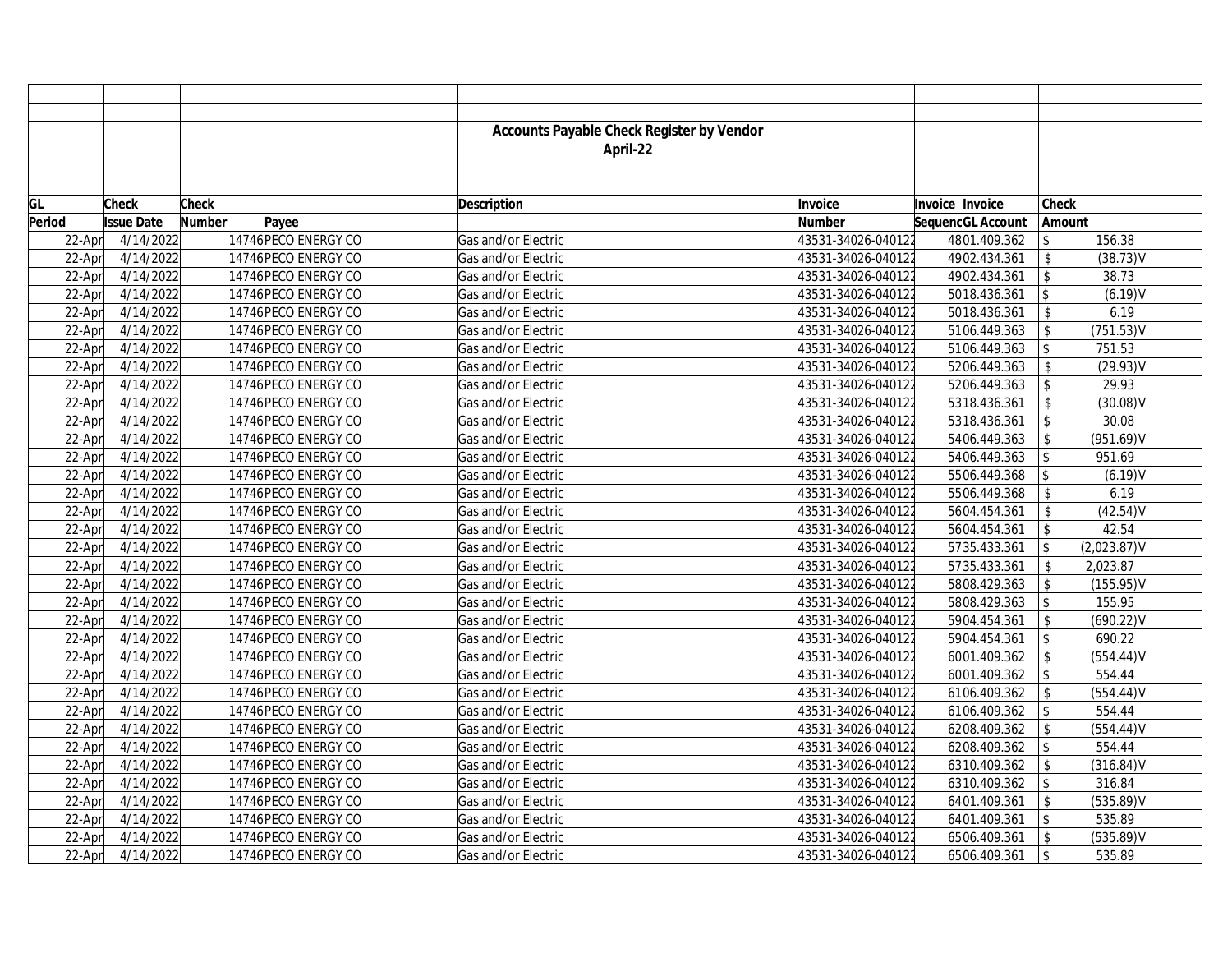|        |                   |        |                      |                     | Accounts Payable Check Register by Vendor |                    |                   |                    |              |  |
|--------|-------------------|--------|----------------------|---------------------|-------------------------------------------|--------------------|-------------------|--------------------|--------------|--|
|        |                   |        |                      |                     | April-22                                  |                    |                   |                    |              |  |
|        |                   |        |                      |                     |                                           |                    |                   |                    |              |  |
|        |                   |        |                      |                     |                                           |                    |                   |                    |              |  |
| GL     | <b>Check</b>      | Check  |                      | <b>Description</b>  |                                           | Invoice            | Invoice Invoice   | Check              |              |  |
| Period | <b>Issue Date</b> | Number | Payee                |                     |                                           | <b>Number</b>      | SequencGL Account | Amount             |              |  |
| 22-Apr | 4/14/2022         |        | 14746 PECO ENERGY CO | Gas and/or Electric |                                           | 43531-34026-040122 | 6608.409.361      | $\mathsf{\$}$      | $(535.89)$ V |  |
| 22-Apr | 4/14/2022         |        | 14746 PECO ENERGY CO | Gas and/or Electric |                                           | 43531-34026-040122 | 6608.409.361      | \$                 | 535.89       |  |
| 22-Apr | 4/14/2022         |        | 14746 PECO ENERGY CO | Gas and/or Electric |                                           | 43531-34026-040122 | 67 10.409.361     | \$                 | (306.23)     |  |
| 22-Apr | 4/14/2022         |        | 14746 PECO ENERGY CO | Gas and/or Electric |                                           | 43531-34026-040122 | 67 10.409.361     | \$                 | 306.23       |  |
| 22-Apr | 4/18/2022         |        | 14775 PECO ENERGY CO | Gas and/or Electric |                                           | 43531-034026-APRIL | 146.447.361       | \$                 | 94.14        |  |
| 22-Apr | 4/18/2022         |        | 14775 PECO ENERGY CO | Gas and/or Electric |                                           | 43531-034026-APRIL | 208.429.362       | \$                 | 1,782.99     |  |
| 22-Apr | 4/18/2022         |        | 14775 PECO ENERGY CO | Gas and/or Electric |                                           | 43531-034026-APRIL | 304.454.361       | \$                 | 49.31        |  |
| 22-Apr | 4/18/2022         |        | 14775 PECO ENERGY CO | Gas and/or Electric |                                           | 43531-034026-APRII | 409.440.361       | \$                 | 53.25        |  |
| 22-Apr | 4/18/2022         |        | 14775 PECO ENERGY CO | Gas and/or Electric |                                           | 43531-034026-APRIL | 504.454.361       | \$                 | 46.74        |  |
| 22-Apr | 4/18/2022         |        | 14775 PECO ENERGY CO | Gas and/or Electric |                                           | 43531-034026-APRIL | 606.449.363       | $\mathcal{S}$      | 527.09       |  |
| 22-Apr | 4/18/2022         |        | 14775 PECO ENERGY CO | Gas and/or Electric |                                           | 43531-034026-APRIL | 704.456.361       | \$                 | 280.86       |  |
| 22-Apr | 4/18/2022         |        | 14775 PECO ENERGY CO | Gas and/or Electric |                                           | 43531-034026-APRIL | 809.440.361       | \$                 | 124.81       |  |
| 22-Apr | 4/18/2022         |        | 14775 PECO ENERGY CO | Gas and/or Electric |                                           | 43531-034026-APRIL | 902.434.361       | $\mathfrak{L}$     | 203.40       |  |
| 22-Apr | 4/18/2022         |        | 14775 PECO ENERGY CO | Gas and/or Electric |                                           | 43531-034026-APRIL | 1008.429.362      | \$                 | 28.84        |  |
| 22-Apr | 4/18/2022         |        | 14775 PECO ENERGY CO | Gas and/or Electric |                                           | 43531-034026-APRIL | 1101.430.361      | \$                 | 139.11       |  |
| 22-Apr | 4/18/2022         |        | 14775 PECO ENERGY CO | Gas and/or Electric |                                           | 43531-034026-APRIL | 1202.434.361      | \$                 | 73.70        |  |
| 22-Apr | 4/18/2022         |        | 14775 PECO ENERGY CO | Gas and/or Electric |                                           | 43531-034026-APRIL | 1346.447.361      | \$                 | 39.99        |  |
| 22-Apr | 4/18/2022         |        | 14775 PECO ENERGY CO | Gas and/or Electric |                                           | 43531-034026-APRIL | 1409.440.361      | \$                 | 184.96       |  |
| 22-Apr | 4/18/2022         |        | 14775 PECO ENERGY CO | Gas and/or Electric |                                           | 43531-034026-APRIL | 1507.445.361      | $\mathbf{\hat{S}}$ | 76.22        |  |
| 22-Apr | 4/18/2022         |        | 14775 PECO ENERGY CO | Gas and/or Electric |                                           | 43531-034026-APRIL | 1608.429.363      | \$                 | 1,820.14     |  |
| 22-Apr | 4/18/2022         |        | 14775 PECO ENERGY CO | Gas and/or Electric |                                           | 43531-034026-APRIL | 1701.409.361      | \$                 | 9.38         |  |
| 22-Apr | 4/18/2022         |        | 14775 PECO ENERGY CO | Gas and/or Electric |                                           | 43531-034026-APRIL | 1806.409.361      | \$                 | 9.38         |  |
| 22-Apr | 4/18/2022         |        | 14775 PECO ENERGY CO | Gas and/or Electric |                                           | 43531-034026-APRIL | 1908.409.361      | \$                 | 9.38         |  |
| 22-Apr | 4/18/2022         |        | 14775 PECO ENERGY CO | Gas and/or Electric |                                           | 43531-034026-APRIL | 20 10.409.361     | \$                 | 5.35         |  |
| 22-Apr | 4/18/2022         |        | 14775 PECO ENERGY CO | Gas and/or Electric |                                           | 43531-034026-APRIL | 2102.434.361      | \$                 | 80.96        |  |
| 22-Apr | 4/18/2022         |        | 14775 PECO ENERGY CO | Gas and/or Electric |                                           | 43531-034026-APRIL | 2206.449.368      | \$                 | 34.46        |  |
| 22-Apr | 4/18/2022         |        | 14775 PECO ENERGY CO | Gas and/or Electric |                                           | 43531-034026-APRIL | 2302.434.361      | \$                 | 40.24        |  |
| 22-Apr | 4/18/2022         |        | 14775 PECO ENERGY CO | Gas and/or Electric |                                           | 43531-034026-APRIL | 2404.454.361      | \$                 | 67.50        |  |
| 22-Apr | 4/18/2022         |        | 14775 PECO ENERGY CO | Gas and/or Electric |                                           | 43531-034026-APRIL | 2502.434.361      | $\mathsf S$        | 118.17       |  |
| 22-Apr | 4/18/2022         |        | 14775 PECO ENERGY CO | Gas and/or Electric |                                           | 43531-034026-APRIL | 26 18.436.361     | \$                 | 30.00        |  |
| 22-Apr | 4/18/2022         |        | 14775 PECO ENERGY CO | Gas and/or Electric |                                           | 43531-034026-APRIL | 2706.449.368      | \$                 | 376.18       |  |
| 22-Apr | 4/18/2022         |        | 14775 PECO ENERGY CO | Gas and/or Electric |                                           | 43531-034026-APRIL | 2801.430.361      | \$                 | 161.99       |  |
| 22-Apr | 4/18/2022         |        | 14775 PECO ENERGY CO | Gas and/or Electric |                                           | 43531-034026-APRIL | 2906.430.361      | $\mathfrak{L}$     | 161.99       |  |
| 22-Apr | 4/18/2022         |        | 14775 PECO ENERGY CO | Gas and/or Electric |                                           | 43531-034026-APRIL | 3008.430.361      |                    | 161.99       |  |
| 22-Apr | 4/18/2022         |        | 14775 PECO ENERGY CO | Gas and/or Electric |                                           | 43531-034026-APRIL | 31 10.430.361     | $\hat{\mathbf{S}}$ | 92.55        |  |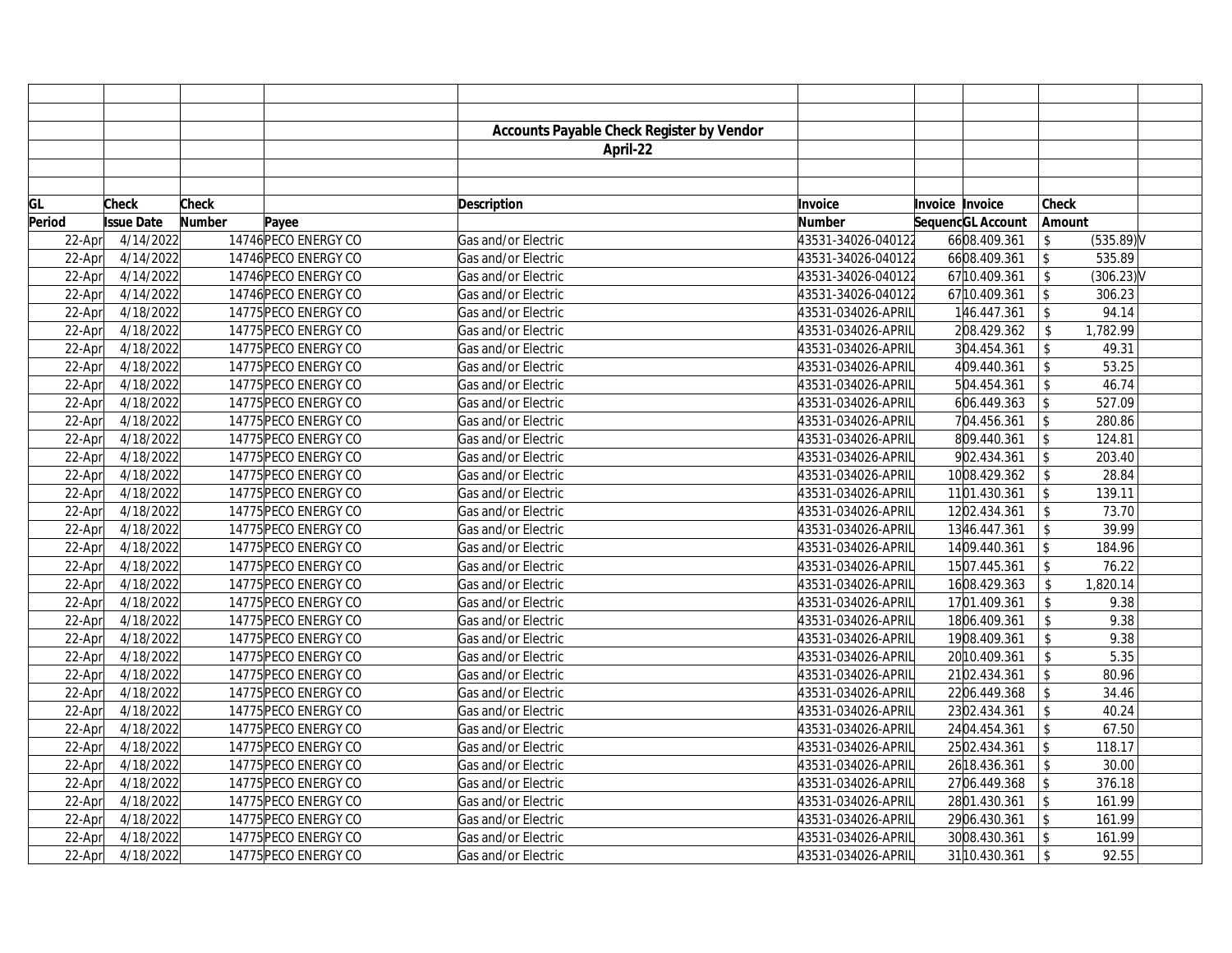|        |                   |              |                      | Accounts Payable Check Register by Vendor |                    |                 |                   |                            |           |  |
|--------|-------------------|--------------|----------------------|-------------------------------------------|--------------------|-----------------|-------------------|----------------------------|-----------|--|
|        |                   |              |                      | April-22                                  |                    |                 |                   |                            |           |  |
|        |                   |              |                      |                                           |                    |                 |                   |                            |           |  |
|        |                   |              |                      |                                           |                    |                 |                   |                            |           |  |
| GL     | <b>Check</b>      | <b>Check</b> |                      | <b>Description</b>                        | Invoice            | Invoice Invoice |                   | Check                      |           |  |
| Period | <b>Issue Date</b> | Number       | Payee                |                                           | <b>Number</b>      |                 | SequencGL Account | Amount                     |           |  |
| 22-Apr | 4/18/2022         |              | 14775 PECO ENERGY CO | Gas and/or Electric                       | 43531-034026-APRIL |                 | 3201.430.362      | $\mathcal{S}$              | 395.12    |  |
| 22-Apr | 4/18/2022         |              | 14775 PECO ENERGY CO | Gas and/or Electric                       | 43531-034026-APRIL |                 | 3306.430.362      | $\sqrt[6]{\frac{1}{2}}$    | 395.12    |  |
| 22-Apr | 4/18/2022         |              | 14775 PECO ENERGY CO | Gas and/or Electric                       | 43531-034026-APRIL |                 | 3408.430.362      | $\boldsymbol{\mathsf{\$}}$ | 395.12    |  |
| 22-Apr | 4/18/2022         |              | 14775 PECO ENERGY CO | Gas and/or Electric                       | 43531-034026-APRIL |                 | 35 10.430.362     | $\mathcal{S}$              | 225.78    |  |
| 22-Apr | 4/18/2022         |              | 14775 PECO ENERGY CO | Gas and/or Electric                       | 43531-034026-APRIL |                 | 3606.449.368      | \$                         | 5.15      |  |
| 22-Apr | 4/18/2022         |              | 14775 PECO ENERGY CO | Gas and/or Electric                       | 43531-034026-APRIL |                 | 3707.445.361      | $\mathcal{L}$              | 277.36    |  |
| 22-Apr | 4/18/2022         |              | 14775 PECO ENERGY CO | Gas and/or Electric                       | 43531-034026-APRIL |                 | 3802.434.361      | \$                         | 19,740.64 |  |
| 22-Apr | 4/18/2022         |              | 14775 PECO ENERGY CO | Gas and/or Electric                       | 43531-034026-APRIL |                 | 3909.440.361      | \$                         | 76.78     |  |
| 22-Apr | 4/18/2022         |              | 14775 PECO ENERGY CO | Gas and/or Electric                       | 43531-034026-APRIL |                 | 4008.429.363      | \$                         | 30.79     |  |
| 22-Apr | 4/18/2022         |              | 14775 PECO ENERGY CO | Gas and/or Electric                       | 43531-034026-APRIL |                 | 4106.449.363      | $\sqrt[6]{2}$              | 1,463.37  |  |
| 22-Apr | 4/18/2022         |              | 14775 PECO ENERGY CO | Gas and/or Electric                       | 43531-034026-APRIL |                 | 4204.454.361      | \$                         | 105.26    |  |
| 22-Apr | 4/18/2022         |              | 14775 PECO ENERGY CO | Gas and/or Electric                       | 43531-034026-APRIL |                 | 4306.449.361      | \$                         | 54.44     |  |
| 22-Apr | 4/18/2022         |              | 14775 PECO ENERGY CO | Gas and/or Electric                       | 43531-034026-APRIL |                 | 4404.454.361      | \$                         | 31.44     |  |
| 22-Apr | 4/18/2022         |              | 14775 PECO ENERGY CO | Gas and/or Electric                       | 43531-034026-APRIL |                 | 4508.429.361      | $\mathsf{\$}$              | 50,930.66 |  |
| 22-Apr | 4/18/2022         |              | 14775 PECO ENERGY CO | Gas and/or Electric                       | 43531-034026-APRIL |                 | 4604.454.361      | \$                         | 36.53     |  |
| 22-Apr | 4/18/2022         |              | 14775 PECO ENERGY CO | Gas and/or Electric                       | 43531-034026-APRIL |                 | 4706.449.368      | \$                         | 1,438.76  |  |
| 22-Apr | 4/18/2022         |              | 14775 PECO ENERGY CO | Gas and/or Electric                       | 43531-034026-APRIL |                 | 4801.409.362      | $\mathcal{S}$              | 140.25    |  |
| 22-Apr | 4/18/2022         |              | 14775 PECO ENERGY CO | Gas and/or Electric                       | 43531-034026-APRIL |                 | 4902.434.361      | \$                         | 24.25     |  |
| 22-Apr | 4/18/2022         |              | 14775 PECO ENERGY CO | Gas and/or Electric                       | 43531-034026-APRIL |                 | 50 18.436.361     | \$                         | 5.15      |  |
| 22-Apr | 4/18/2022         |              | 14775 PECO ENERGY CO | Gas and/or Electric                       | 43531-034026-APRIL |                 | 5106.449.363      | \$                         | 683.88    |  |
| 22-Apr | 4/18/2022         |              | 14775 PECO ENERGY CO | Gas and/or Electric                       | 43531-034026-APRIL |                 | 5206.449.363      | \$                         | 29.56     |  |
| 22-Apr | 4/18/2022         |              | 14775 PECO ENERGY CO | Gas and/or Electric                       | 43531-034026-APRIL |                 | 53 18.436.361     | \$                         | 30.24     |  |
| 22-Apr | 4/18/2022         |              | 14775 PECO ENERGY CO | Gas and/or Electric                       | 43531-034026-APRIL |                 | 5406.449.363      | $\mathcal{S}$              | 843.32    |  |
| 22-Apr | 4/18/2022         |              | 14775 PECO ENERGY CO | Gas and/or Electric                       | 43531-034026-APRIL |                 | 5506.449.368      | $\mathcal{S}$              | 5.15      |  |
| 22-Apr | 4/18/2022         |              | 14775 PECO ENERGY CO | Gas and/or Electric                       | 43531-034026-APRIL |                 | 5604.454.361      | \$                         | 42.54     |  |
| 22-Apr | 4/18/2022         |              | 14775 PECO ENERGY CO | Gas and/or Electric                       | 43531-034026-APRIL |                 | 5735.433.361      | \$                         | 2,026.70  |  |
| 22-Apr | 4/18/2022         |              | 14775 PECO ENERGY CO | Gas and/or Electric                       | 43531-034026-APRIL |                 | 5808.429.363      | $\mathsf{\$}$              | 140.53    |  |
| 22-Apr | 4/18/2022         |              | 14775 PECO ENERGY CO | Gas and/or Electric                       | 43531-034026-APRIL |                 | 5904.454.361      | $\mathsf S$                | 604.76    |  |
| 22-Apr | 4/18/2022         |              | 14775 PECO ENERGY CO | Gas and/or Electric                       | 43531-034026-APRIL |                 | 6001.409.362      | $\sqrt[6]{\frac{1}{2}}$    | 690.08    |  |
| 22-Apr | 4/18/2022         |              | 14775 PECO ENERGY CO | Gas and/or Electric                       | 43531-034026-APRIL |                 | 6106.409.362      | $\mathcal{S}$              | 690.08    |  |
| 22-Apr | 4/18/2022         |              | 14775 PECO ENERGY CO | Gas and/or Electric                       | 43531-034026-APRIL |                 | 6208.409.362      | $\mathsf{\$}$              | 690.08    |  |
| 22-Apr | 4/18/2022         |              | 14775 PECO ENERGY CO | Gas and/or Electric                       | 43531-034026-APRIL |                 | 63 10.409.362     | $\mathcal{S}$              | 394.34    |  |
| 22-Apr | 4/18/2022         |              | 14775 PECO ENERGY CO | Gas and/or Electric                       | 43531-034026-APRIL |                 | 6401.409.361      | $\mathcal{S}$              | 676.95    |  |
| 22-Apr | 4/18/2022         |              | 14775 PECO ENERGY CO | Gas and/or Electric                       | 43531-034026-APRIL |                 | 6506.409.361      |                            | 676.95    |  |
| 22-Apr | 4/18/2022         |              | 14775 PECO ENERGY CO | Gas and/or Electric                       | 43531-034026-APRIL |                 | 6608.409.361      | $\mathcal{S}$              | 676.95    |  |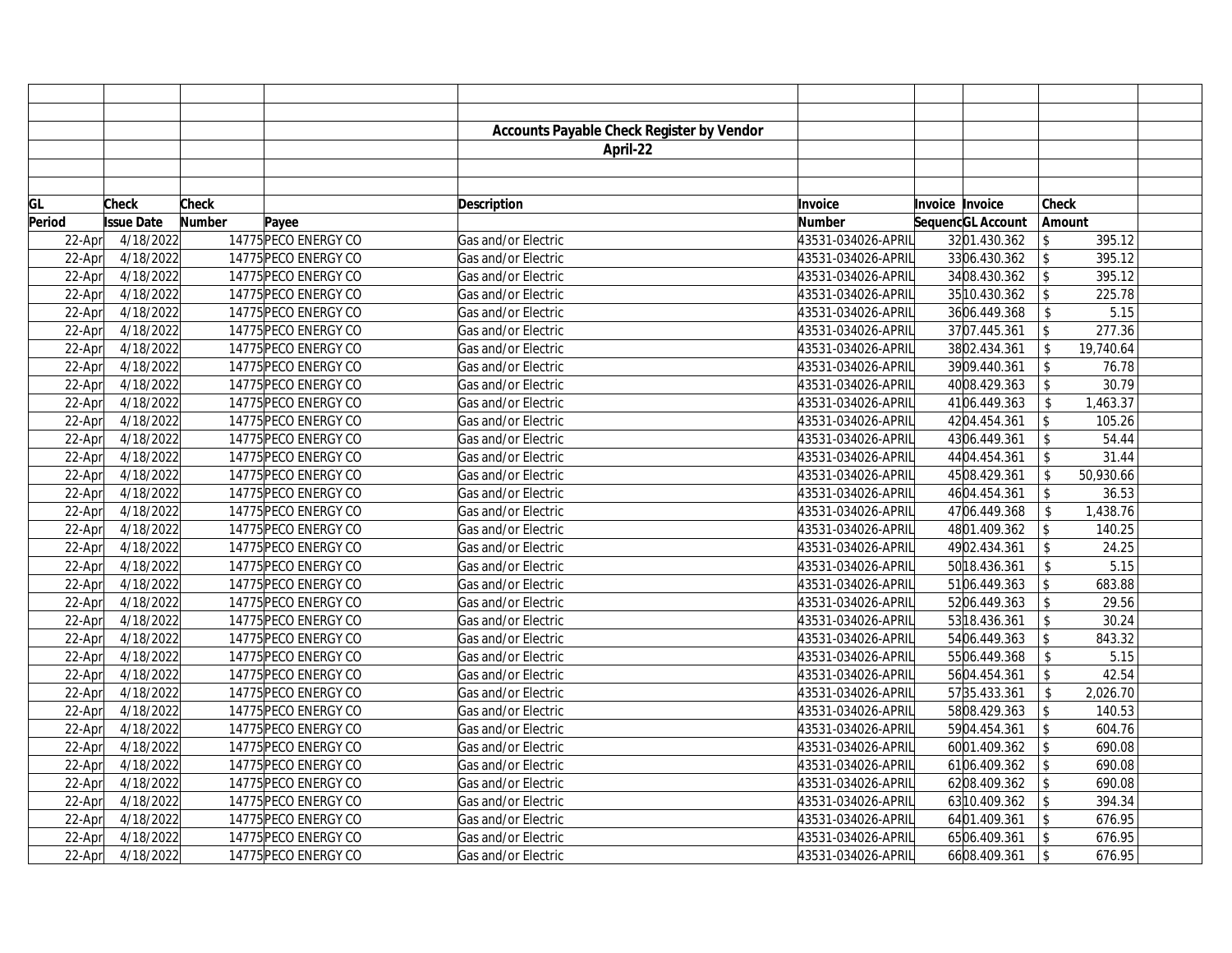|        |                   |        |                                                       | <b>Accounts Payable Check Register by Vendor</b> |                     |                 |                   |                         |            |  |
|--------|-------------------|--------|-------------------------------------------------------|--------------------------------------------------|---------------------|-----------------|-------------------|-------------------------|------------|--|
|        |                   |        |                                                       | April-22                                         |                     |                 |                   |                         |            |  |
|        |                   |        |                                                       |                                                  |                     |                 |                   |                         |            |  |
|        |                   |        |                                                       |                                                  |                     |                 |                   |                         |            |  |
| GL     | <b>Check</b>      | Check  |                                                       | <b>Description</b>                               | Invoice             | Invoice Invoice |                   | <b>Check</b>            |            |  |
| Period | <b>Issue Date</b> | Number | Payee                                                 |                                                  | <b>Number</b>       |                 | SequencGL Account | Amount                  |            |  |
| 22-Apr | 4/18/2022         |        | 14775 PECO ENERGY CO                                  | Gas and/or Electric                              | 43531-034026-APRIL  |                 | 67 10.409.361     | $\hat{\mathcal{L}}$     | 386.83     |  |
| 22-Apr | 4/29/2022         |        | 14839 PECO ENERGY CO                                  | Electric Manatawny Creek 0 College Dr            | 25770-35068-041122  |                 | 106.449.368       | \$                      | 375.74     |  |
| 22-Apr | 4/2/2022          |        | 112 Petro Home Services                               | cc-Heating oil 747.8 gallons @ 3.2673at WTP      | 592444              |                 | 106.448.362       |                         | 2,443.29 M |  |
| 22-Apr | 4/2/2022          |        | 112 Petro Home Services                               | heating oil 933.3 gallons @ 3.6159               | 611849              |                 | 108.429.362       | $\mathbb{S}$            | 3,374.72 M |  |
| 22-Apr | 4/29/2022         |        | 14840 PHILADELPHIA STEAM FIRE COMPAFire Co Allocation |                                                  | <b>Jun-22</b>       |                 | 114.415.508       |                         | 20,634.65  |  |
| 22-Apr | 4/14/2022         |        | 14747 PHONEAMERICA CORP                               | <b>Total Labor</b>                               | 249880              |                 | 101.409.373       | \$                      | 46.20      |  |
| 22-Apr | 4/14/2022         |        | 14747 PHONEAMERICA CORP                               | Total Labor                                      | 249880              |                 | 206.409.373       |                         | 46.20      |  |
| 22-Apr | 4/14/2022         |        | 14747 PHONEAMERICA CORP                               | Total Labor                                      | 249880              |                 | 308.409.373       | $\mathsf{\$}$           | 46.20      |  |
| 22-Apr | 4/14/2022         |        | 14747 PHONEAMERICA CORP                               | Total Labor                                      | 249880              |                 | 4 10.409.373      | $\mathsf{\$}$           | 26.40      |  |
| 22-Apr | 4/14/2022         |        | 14748 Pinos, Fausto                                   | Refund overpayment of taxes for 776 Queen St     | 776 QUEEN ST        |                 | 199.178.000       | \$                      | 25.00      |  |
| 22-Apr | 4/1/2022          |        | 14637 PIONEER CROSSING LANDFILL                       | sewage sludge grit screenings, Municipal waste   | 118693              |                 | 108.429.365       |                         | 25,198.70  |  |
| 22-Apr | 4/14/2022         |        | 14749 PIONEER CROSSING LANDFILL                       | sewage sludge grit screenings                    | 119283              |                 | 108.429.365       | $\mathsf{\$}$           | 7,906.65   |  |
| 22-Apr | 4/14/2022         |        | 14749 PIONEER CROSSING LANDFILL                       | sewage sludge grit screenings                    | 19177               |                 | 108.429.365       |                         | 17,028.35  |  |
| 22-Apr | 4/29/2022         |        | 14841 PIONEER CROSSING LANDFILL                       | sewage sludge grit screenings                    | 119396              |                 | 108.429.365       | \$                      | 11,298.60  |  |
| 22-Apr | 4/14/2022         |        | 14750 Pitney Bowes Reserve Account 379 postage        |                                                  | 41222               |                 | 101.410.325       | $\mathfrak{L}$          | 1,032.95   |  |
| 22-Apr | 4/14/2022         |        | 14750 Pitney Bowes Reserve Account 379 postage        |                                                  | 41222               |                 | 201.402.325       | $\mathcal{S}$           | 692.40     |  |
| 22-Apr | 4/14/2022         |        | 14750 Pitney Bowes Reserve Account 379 postage        |                                                  | 41222               |                 | 306.402.325       | $\mathsf{\$}$           | 692.40     |  |
| 22-Apr | 4/14/2022         |        | 14750 Pitney Bowes Reserve Account 379 postage        |                                                  | 41222               |                 | 408.402.325       | $\sqrt[6]{\frac{1}{2}}$ | 692.40     |  |
| 22-Apr | 4/14/2022         |        | 14750 Pitney Bowes Reserve Account 379 postage        |                                                  | 41222               |                 | 510.402.325       | $\mathfrak{L}$          | 395.66     |  |
| 22-Apr | 4/14/2022         |        | 14750 Pitney Bowes Reserve Account 379 postage        |                                                  | 41222               |                 | 601.430.325       |                         | 3.56       |  |
| 22-Apr | 4/14/2022         |        | 14750 Pitney Bowes Reserve Account 379 postage        |                                                  | 41222               |                 | 706.430.325       |                         | 3.56       |  |
| 22-Apr | 4/14/2022         |        | 14750 Pitney Bowes Reserve Account 379 postage        |                                                  | 41222               |                 | 808.430.325       |                         | 3.56       |  |
| 22-Apr | 4/14/2022         |        | 14750 Pitney Bowes Reserve Account 379 postage        |                                                  | 41222               |                 | 910.430.325       |                         | 2.03       |  |
| 22-Apr | 4/14/2022         |        | 14750 Pitney Bowes Reserve Account 379 postage        |                                                  | 41222               |                 | 1001.401.325      | \$                      | 14.37      |  |
| 22-Apr | 4/14/2022         |        | 14750 Pitney Bowes Reserve Account 379 postage        |                                                  | 41222               |                 | 1106.401.325      | $\mathsf{\$}$           | 14.37      |  |
| 22-Apr | 4/14/2022         |        | 14750 Pitney Bowes Reserve Account 379 postage        |                                                  | 41222               |                 | 1208.401.325      | $\mathsf{\$}$           | 14.37      |  |
| 22-Apr | 4/14/2022         |        | 14750 Pitney Bowes Reserve Account 379 postage        |                                                  | 41222               |                 | 13 10.401.325     | $\mathbb{S}$            | 8.20       |  |
| 22-Apr | 4/14/2022         |        | 14750 Pitney Bowes Reserve Account 379 postage        |                                                  | 41222               |                 | 1401.414.325      | \$                      | 2,614.00   |  |
| 22-Apr | 4/14/2022         |        | 14750 Pitney Bowes Reserve Account 379 postage        |                                                  | 41222               |                 | 1501.403.325      | $\mathcal{S}$           | 179.39     |  |
| 22-Apr | 4/14/2022         |        | 14750 Pitney Bowes Reserve Account 379 postage        |                                                  | 41222               |                 | 1606.449.325      |                         | 5.83       |  |
| 22-Apr | 4/14/2022         |        | 14750 Pitney Bowes Reserve Account 379 postage        |                                                  | 41222               |                 | 1708.429.325      | $\hat{\mathcal{L}}$     | 161.19     |  |
| 22-Apr | 4/14/2022         |        | 14750 Pitney Bowes Reserve Account 379 postage        |                                                  | 41222               |                 | 18 14.415.325     |                         | 6.89       |  |
| 22-Apr | 4/14/2022         |        | 14750 Pitney Bowes Reserve Account 379 postage        |                                                  | 41222               |                 | 1904.452.325      |                         | 2.12       |  |
| 22-Apr | 4/14/2022         |        | 14750 Pitney Bowes Reserve Account 379 postage        |                                                  | 41222               |                 | 2009.440.325      |                         | 24.91      |  |
| 22-Apr | 4/29/2022         |        | 14842 PMAA Insurance Program                          | 2022 annual Life and Disablity Insurance         | 2022 LIFE AND DISAB |                 | 106.400.198       | \$                      | 1,422.48   |  |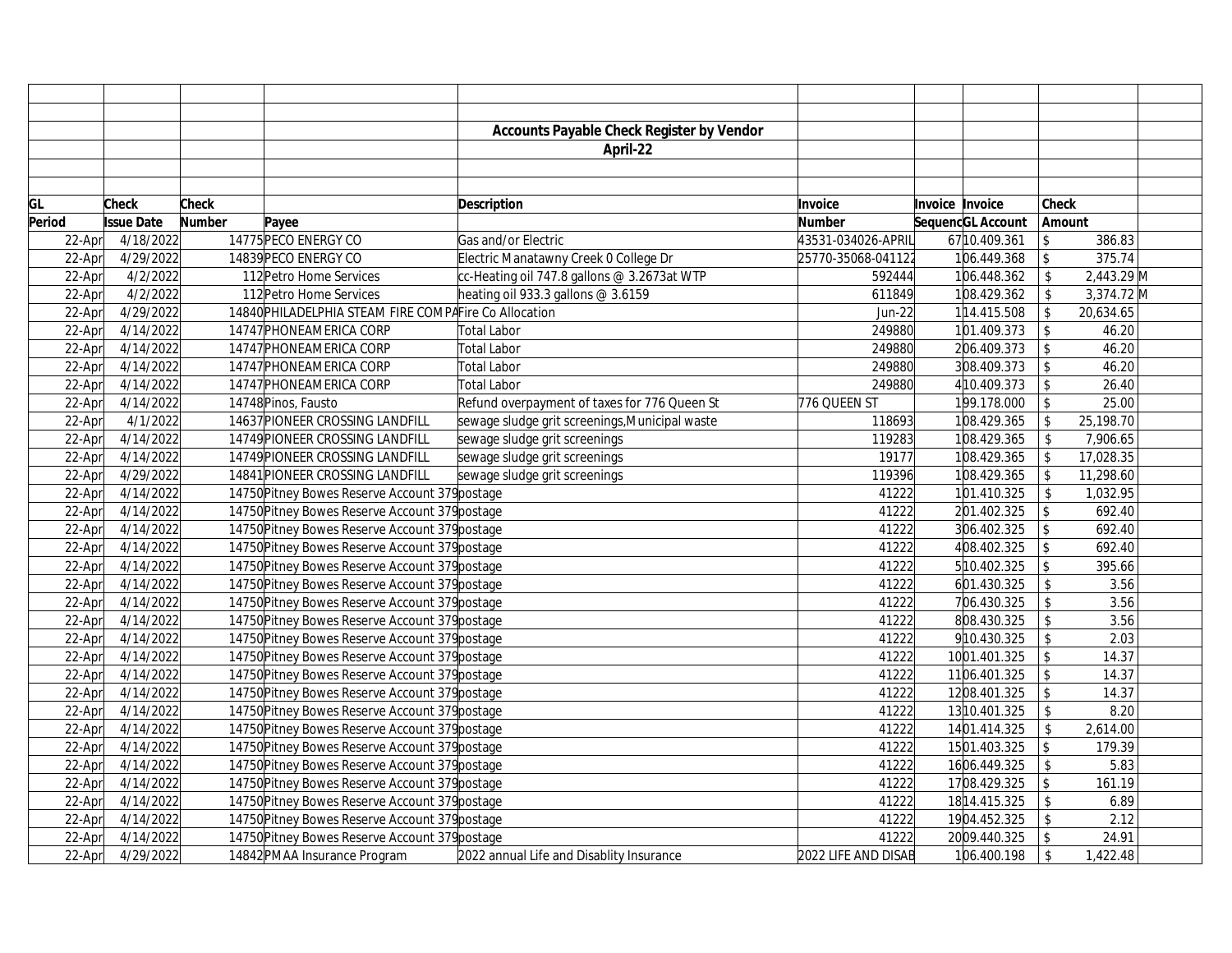|        |                   |        |                                                                      | Accounts Payable Check Register by Vendor                                  |                    |                   |              |                          |           |  |
|--------|-------------------|--------|----------------------------------------------------------------------|----------------------------------------------------------------------------|--------------------|-------------------|--------------|--------------------------|-----------|--|
|        |                   |        |                                                                      | April-22                                                                   |                    |                   |              |                          |           |  |
|        |                   |        |                                                                      |                                                                            |                    |                   |              |                          |           |  |
|        |                   |        |                                                                      |                                                                            |                    |                   |              |                          |           |  |
| GL     | <b>Check</b>      | Check  |                                                                      | <b>Description</b>                                                         | Invoice            | Invoice Invoice   |              | Check                    |           |  |
| Period | <b>Issue Date</b> | Number | Payee                                                                |                                                                            | <b>Number</b>      | SequencGL Account |              | Amount                   |           |  |
| 22-Apr | 4/2/2022          |        | 112 POCKET PRESS                                                     | cc-Pa Criminal Laws                                                        | 123884             |                   | 101.410.260  | \$                       | 949.05 M  |  |
| 22-Apr | 4/14/2022         |        | 14744 Pa police Chiefs Assoc of Montgom April 2022-March 2023 dues   |                                                                            | APRIL 2022-MARCH 2 |                   | 101.410.420  | $\sqrt{2}$               | 200.00    |  |
| 22-Apr | 4/1/2022          |        | 14679 POLYDYNE INC                                                   | clarifloc                                                                  | 1622002            |                   | 108.429.222  | \$                       | 61,222.20 |  |
| 22-Apr | 4/14/2022         |        | 14751 Port A Bowl Restroom                                           | Rental & cleaning Pottstown Airport 03/25/22-04/21/22                      | 242970             |                   | 109.440.372  | $\mathfrak{L}$           | 90.00     |  |
| 22-Apr | 4/29/2022         |        | 14843 PORTNOFF LAW ASSOCIATES                                        | 113 notices of delinquency water & sewer                                   | 1871               |                   | 106.480.170  | \$                       | 1,736.30  |  |
| 22-Apr | 4/29/2022         |        | 14843 PORTNOFF LAW ASSOCIATES                                        | 113 notices of delinquency water & sewer                                   | 1871               |                   | 208.480.170  | $\mathcal{S}$            | 1,736.31  |  |
| 22-Apr | 4/29/2022         |        | 14843 PORTNOFF LAW ASSOCIATES                                        | 113 notices of delinquency water & sewer                                   | 1871               |                   | 310.480.170  | \$                       | 1,736.31  |  |
| 22-Apr | 4/29/2022         |        | 14843 PORTNOFF LAW ASSOCIATES                                        | fees and costs for tax properties                                          | 255                |                   | 101.480.170  | $\mathbb{S}$             | 6,485.05  |  |
| 22-Apr | 4/29/2022         |        | 14843 PORTNOFF LAW ASSOCIATES                                        | Lihwap payments for 446 Chestnut St and 997 Candelora Dr 446 CHESTNUT AND  |                    |                   | 106.252.200  | \$                       | 2,080.98  |  |
| 22-Apr | 4/29/2022         |        | 14843 PORTNOFF LAW ASSOCIATES                                        | Lihwap payments for 446 Chestnut St and 997 Candelora Dr 446 CHESTNUT AND  |                    |                   | 208.252.200  | \$                       | 2,655.78  |  |
| 22-Apr | 4/2/2022          |        | 112 POTTSTOWN AUTO PARTS (NAPA) cc-vehicle 80 battery                |                                                                            | 476122             |                   | 106.449.251  | \$                       | 76.74 M   |  |
| 22-Apr | 4/2/2022          |        | 112 POTTSTOWN AUTO PARTS (NAPA) vehicle 78 cabin air filter          |                                                                            | 476992             |                   | 106.449.251  | $\sqrt[6]{\frac{1}{2}}$  | 21.20 M   |  |
| 22-Apr | 4/2/2022          |        |                                                                      | 112 POTTSTOWN AUTO PARTS (NAPA) cc-vehicle 78 maintenance air filter       | 476993             |                   | 106.449.251  | $\mathbf{\hat{S}}$       | 50.67 M   |  |
| 22-Apr | 4/2/2022          |        |                                                                      | 112 POTTSTOWN AUTO PARTS (NAPA) vehicle 40 brake pads, front brake rotor   | 477047             |                   | 101.410.251  | \$                       | 98.99 M   |  |
| 22-Apr | 4/2/2022          |        |                                                                      | 112 POTTSTOWN AUTO PARTS (NAPA) cc-vehicle 40 break pads, rear brake rotor | 477317             |                   | 101.410.251  | $\sqrt{2}$               | 113.99 M  |  |
| 22-Apr | 4/2/2022          |        | 112 POTTSTOWN AUTO PARTS (NAPA) vehicle 78 cabin air filter          |                                                                            | 477318             |                   | 106.449.251  | $\sqrt[6]{\frac{1}{2}}$  | 50.67 M   |  |
| 22-Apr | 4/2/2022          |        | 112 POTTSTOWN AUTO PARTS (NAPA) cc-16 pb ds penetrant                |                                                                            | 477942             |                   | 101.410.251  | $\sqrt{2}$               | $62.28$ M |  |
| 22-Apr | 4/2/2022          |        | 112 POTTSTOWN AUTO PARTS (NAPA) cc-vehicle 25 boxed capsules         |                                                                            | 478426             |                   | 101.410.251  | $\sqrt[6]{\frac{1}{2}}$  | $9.47$ M  |  |
| 22-Apr | 4/2/2022          |        | 112 POTTSTOWN AUTO PARTS (NAPA) vehicle 106 coolant, fuel filters    |                                                                            | 478903             |                   | 114.415.252  | $\sqrt{2}$               | 168.04 M  |  |
| 22-Apr | 4/2/2022          |        | 112 POTTSTOWN AUTO PARTS (NAPA) cc-oil filter North End truck        |                                                                            | 479166             |                   | 114.415.252  | $\$\,$                   | $2.75$ M  |  |
| 22-Apr | 4/2/2022          |        | 112 POTTSTOWN AUTO PARTS (NAPA) cc-brake rotor, brake pad            |                                                                            | 479450             |                   | 101.410.251  | $\sqrt{2}$               | 194.95 M  |  |
| 22-Apr | 4/2/2022          |        | 112 POTTSTOWN AUTO PARTS (NAPA) cc-vehicle 58 maintenance            |                                                                            | 479562             |                   | 101.430.251  | \$                       | $6.77$ M  |  |
| 22-Apr | 4/2/2022          |        | 112 POTTSTOWN AUTO PARTS (NAPA) cc-vehicle 58 maintenance            |                                                                            | 479562             |                   | 206.430.251  | \$                       | $6.77$ M  |  |
| 22-Apr | 4/2/2022          |        | 112 POTTSTOWN AUTO PARTS (NAPA) cc-vehicle 58 maintenance            |                                                                            | 479562             |                   | 308.430.251  | $\$\,$                   | $6.77$ M  |  |
| 22-Apr | 4/2/2022          |        | 112 POTTSTOWN AUTO PARTS (NAPA) cc-vehicle 58 maintenance            |                                                                            | 479562             |                   | 4 10.430.251 | \$                       | $3.85$ M  |  |
| 22-Apr | 4/2/2022          |        | 112 POTTSTOWN AUTO PARTS (NAPA) cc-vehicle 19 AGM battery            |                                                                            | 480082             |                   | 101.410.251  | $\sqrt{2}$               | 200.24 M  |  |
| 22-Apr | 4/2/2022          |        | 112 POTTSTOWN AUTO PARTS (NAPA) cc vehicle 46 - electrical connector |                                                                            | 480182             |                   | 101.414.251  | $\mathbb{S}$             | 13.26 M   |  |
| 22-Apr | 4/2/2022          |        | 112 POTTSTOWN AUTO PARTS (NAPA) cc-vehicle 81 oil filter             |                                                                            | 480425             |                   | 106.449.251  | \$                       | $2.75$ M  |  |
| 22-Apr | 4/2/2022          |        | 112 POTTSTOWN AUTO PARTS (NAPA) cc-vehicle 46 maintenance            |                                                                            | 480878             |                   | 101.414.251  | \$                       | 12.94 M   |  |
| 22-Apr | 4/2/2022          |        | 112 POTTSTOWN AUTO PARTS (NAPA) cc-vehicle 54 battery                |                                                                            | 480911             |                   | 101.430.251  | $\sqrt{2}$               | 74.36 M   |  |
| 22-Apr | 4/2/2022          |        | 112 POTTSTOWN AUTO PARTS (NAPA) cc-vehicle 54 battery                |                                                                            | 480911             |                   | 206.430.251  | $\mathcal{S}$            | 74.36 M   |  |
| 22-Apr | 4/2/2022          |        | 112 POTTSTOWN AUTO PARTS (NAPA) cc-vehicle 54 battery                |                                                                            | 480911             |                   | 308.430.251  | $\sqrt{3}$               | 74.36 M   |  |
| 22-Apr | 4/2/2022          |        | 112 POTTSTOWN AUTO PARTS (NAPA) cc-vehicle 54 battery                |                                                                            | 480911             |                   | 4 10.430.251 | $\sqrt[6]{\frac{1}{2}}$  | 42.46 M   |  |
| 22-Apr | 4/2/2022          |        | 112 POTTSTOWN AUTO PARTS (NAPA) cc-vehicle 25 battery                |                                                                            | 481337             |                   | 101.410.251  | $\overline{\mathcal{S}}$ | 140.02 M  |  |
| 22-Apr | 4/2/2022          |        |                                                                      | 112 POTTSTOWN AUTO PARTS (NAPA) cc-vehicle 86 exterior door handle         | 483150             |                   | 106.449.251  | $\mathsf{\$}$            | 37.46 M   |  |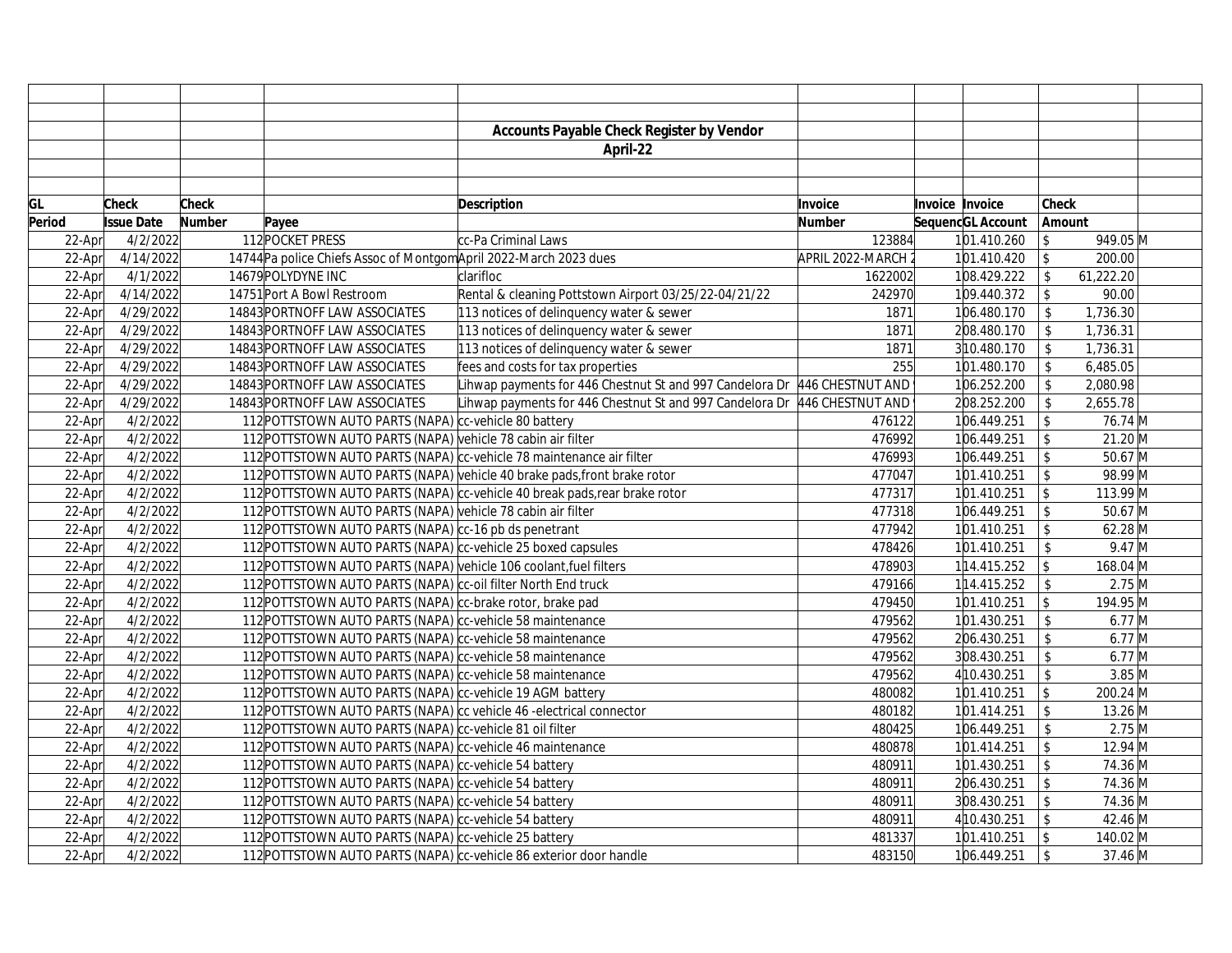|        |                   |              |                                                                      | <b>Accounts Payable Check Register by Vendor</b>                                                                   |                   |                 |                   |                         |            |  |
|--------|-------------------|--------------|----------------------------------------------------------------------|--------------------------------------------------------------------------------------------------------------------|-------------------|-----------------|-------------------|-------------------------|------------|--|
|        |                   |              |                                                                      | April-22                                                                                                           |                   |                 |                   |                         |            |  |
|        |                   |              |                                                                      |                                                                                                                    |                   |                 |                   |                         |            |  |
|        |                   |              |                                                                      |                                                                                                                    |                   |                 |                   |                         |            |  |
| GL     | <b>Check</b>      | <b>Check</b> |                                                                      | <b>Description</b>                                                                                                 | Invoice           | Invoice Invoice |                   | <b>Check</b>            |            |  |
| Period | <b>Issue Date</b> | Number       | Payee                                                                |                                                                                                                    | <b>Number</b>     |                 | SequencGL Account | Amount                  |            |  |
| 22-Apr | 4/2/2022          |              |                                                                      | 112 POTTSTOWN AUTO PARTS (NAPA) c-vehicle 107 coolant filter, oil and fuel filter                                  | 483889            |                 | 114.415.252       | $\mathbb{S}$            | 115.26 M   |  |
| 22-Apr | 4/2/2022          |              | 112 POTTSTOWN AUTO PARTS (NAPA) vehicle 88 oil filter                |                                                                                                                    | 484796            |                 | 106.449.251       | $\mathfrak{L}$          | $8.29$ M   |  |
| 22-Apr | 4/2/2022          |              | 112 POTTSTOWN AUTO PARTS (NAPA) cc-vehicle 88 brake pads             |                                                                                                                    | 484809            |                 | 106.449.251       | \$                      | 64.52 M    |  |
| 22-Apr | 4/2/2022          |              |                                                                      | 112 POTTSTOWN AUTO PARTS (NAPA) cc-brakleen, washer solvent for shop                                               | 485062            |                 | 101.410.251       | $\sqrt[6]{\frac{1}{2}}$ | 76.32 M    |  |
| 22-Apr | 4/14/2022         |              | 14752 POTTSTOWN AUTO PARTS (NAPA) Powerated belt, v belt             |                                                                                                                    | 4882301           |                 | 108.429.373       | \$                      | 55.23      |  |
| 22-Apr | 4/1/2022          |              | 14638 POTTSTOWN BURIAL VAULT                                         | Concrete at WWTP                                                                                                   | 211717            |                 | 108.429.374       | $\mathcal{S}$           | 850.00     |  |
| 22-Apr | 4/29/2022         |              | 14844 POTTSTOWN PUBLIC LIBRARY                                       | Library Allocation                                                                                                 | Apr-22            |                 | 105.456.540       | $\mathcal{S}$           | 14,266.00  |  |
| 22-Apr | 4/2/2022          |              | 112 POTTSTOWN TAX COLLECTOR                                          | 2022 County taxes for 707 Hamilton St                                                                              | 160012476009-0301 |                 | 10.414.371        | $\mathsf{\$}$           | 165.00 M   |  |
| 22-Apr | 4/2/2022          |              | 112 POTTSTOWN TAX COLLECTOR                                          | Boro & County Taxes for Jackson St 2022                                                                            | 160016056011-0301 |                 | 106.409.430       | $\mathbb{S}$            | 2,426.00 M |  |
| 22-Apr | 4/2/2022          |              | 112 POTTSTOWN TAX COLLECTOR                                          | Boro & County Taxes for 1269 Industrial Highway                                                                    | 160021184013-0301 |                 | 108.409.430       | $\mathbb{S}$            | 1,789.00 M |  |
| 22-Apr | 4/14/2022         |              | 14753 PowerDMS                                                       | Agency360 FTO basic                                                                                                | INV-18478         |                 | 101.410.461       | \$                      | 900.34     |  |
| 22-Apr | 4/1/2022          |              | 14639 PowerPlan                                                      | Backhoe maintenance                                                                                                | W-26811           |                 | 106.449.251       | \$                      | 1,273.98   |  |
| 22-Apr | 4/1/2022          |              | 14639 PowerPlan                                                      | Backhoe maintenance                                                                                                | W26842            |                 | 106.449.251       | $\mathcal{L}$           | 526.52     |  |
| 22-Apr | 4/2/2022          |              | 112 ProScreening                                                     | Eichler pro screening county criminal search                                                                       | 1260588-86        |                 | 106.406.241       | \$                      | 57.00 M    |  |
| 22-Apr | 4/14/2022         |              | 14754 PROSHRED SECURITY                                              | Shredding                                                                                                          | 2105110           |                 | 101.409.261       | $\updownarrow$          | 105.49     |  |
| 22-Apr | 4/14/2022         |              | 14754 PROSHRED SECURITY                                              | Shredding                                                                                                          | 2105110           |                 | 206.409.261       | $\sqrt[6]{\frac{1}{2}}$ | 105.49     |  |
| 22-Apr | 4/14/2022         |              | 14754 PROSHRED SECURITY                                              | Shredding                                                                                                          | 2105110           |                 | 308.409.261       | $\mathfrak{S}$          | 105.49     |  |
| 22-Apr | 4/14/2022         |              | 14754 PROSHRED SECURITY                                              | Shredding                                                                                                          | 2105110           |                 | 410.409.261       | \$                      | 60.28      |  |
| 22-Apr | 4/29/2022         |              | 14845 PROSHRED SECURITY                                              | Shredding                                                                                                          | 2106231           |                 | 101.409.261       | $\mathsf{\$}$           | 29.33      |  |
| 22-Apr | 4/29/2022         |              | 14845 PROSHRED SECURITY                                              | Shredding                                                                                                          | 2106231           |                 | 206.409.261       | $\sqrt[6]{\frac{1}{2}}$ | 29.33      |  |
| 22-Apr | 4/29/2022         |              | 14845 PROSHRED SECURITY                                              | Shredding                                                                                                          | 2106231           |                 | 308.409.261       | \$                      | 29.33      |  |
| 22-Apr | 4/29/2022         |              | 14845 PROSHRED SECURITY                                              | Shredding                                                                                                          | 2106231           |                 | 410.409.261       | \$                      | 16.76      |  |
| 22-Apr | 4/2/2022          |              |                                                                      | 112 PTC EZ Pass Auto Renewal-Pa Turn c-tolls to Lebanon-lancaster and Morgantown                                   | 115733471-1       |                 | 114.415.425       | $\mathbf{\hat{S}}$      | 23.20 M    |  |
| 22-Apr | 4/1/2022          |              | 14680 Pure Technologies                                              | Valve assessment year 2                                                                                            | PTUS-PIN-0007735  |                 | 106.449.375       | $\mathcal{S}$           | 20,551.65  |  |
| 22-Apr | 4/1/2022          |              | 14681 PYRZ WATER SUPPLY CO INC                                       | Tube assy, roller assembly                                                                                         | 45104             |                 | 108.429.374       | \$                      | 3,282.00   |  |
| 22-Apr | 4/29/2022         |              | 14846 Quaint Oak Abstract                                            | Refund overpayment of taxes for 467 N Franklin St                                                                  | 467 N FRANKLIN ST |                 | 199.178.000       | \$                      | 29.00      |  |
| 22-Apr | 4/1/2022          |              | 14640 READING FOUNDRY & SUPPLY LLC campbell sediment cartridge       |                                                                                                                    | S2452679.001      |                 | 106.449.375       | $\mathsf{\$}$           | 36.86      |  |
| 22-Apr | 4/1/2022          |              | 14640 READING FOUNDRY & SUPPLY LLC chicago vacuum breaker repair kit |                                                                                                                    | S2456664.001      |                 | 101.409.373       | \$                      | 6.49       |  |
| 22-Apr | 4/1/2022          |              | 14640 READING FOUNDRY & SUPPLY LLC chicago vacuum breaker repair kit |                                                                                                                    | S2456664.001      |                 | 206.409.373       | $\mathbb{S}$            | 6.49       |  |
| 22-Apr | 4/1/2022          |              | 14640 READING FOUNDRY & SUPPLY LLC chicago vacuum breaker repair kit |                                                                                                                    | S2456664.001      |                 | 308.409.373       | \$                      | 6.49       |  |
| 22-Apr | 4/1/2022          |              | 14640 READING FOUNDRY & SUPPLY LLC chicago vacuum breaker repair kit |                                                                                                                    | S2456664.001      |                 | 410.409.373       | \$                      | 3.70       |  |
| 22-Apr | 4/1/2022          |              |                                                                      | 14640 READING FOUNDRY & SUPPLY LLC 1 1/2 PVC check valve, 1 1/2 stainless steel nipple, 1 1/2 x 2 1/ \$2465584.001 |                   |                 | 108.429.374       | \$                      | 416.10     |  |
| 22-Apr | 4/1/2022          |              |                                                                      | 14640 READING FOUNDRY & SUPPLY LLC 3/4 x 1/2 stainless steel hex bushing, step drill bit                           | S2466438.001      |                 | 108.429.374       | $\mathsf{\$}$           | 227.54     |  |
| 22-Apr | 4/1/2022          |              | 14640 READING FOUNDRY & SUPPLY LLC 1/2 PVC SCh 80 pipe               |                                                                                                                    | S2466711.001      |                 | 108.429.374       |                         | 11.42      |  |
| 22-Apr | 4/14/2022         |              | 14755READING FOUNDRY & SUPPLY LLC 6 stainless steel pipe clamp"      |                                                                                                                    | S2464936.001      |                 | 118.436.375       | $\mathcal{L}$           | 188.38     |  |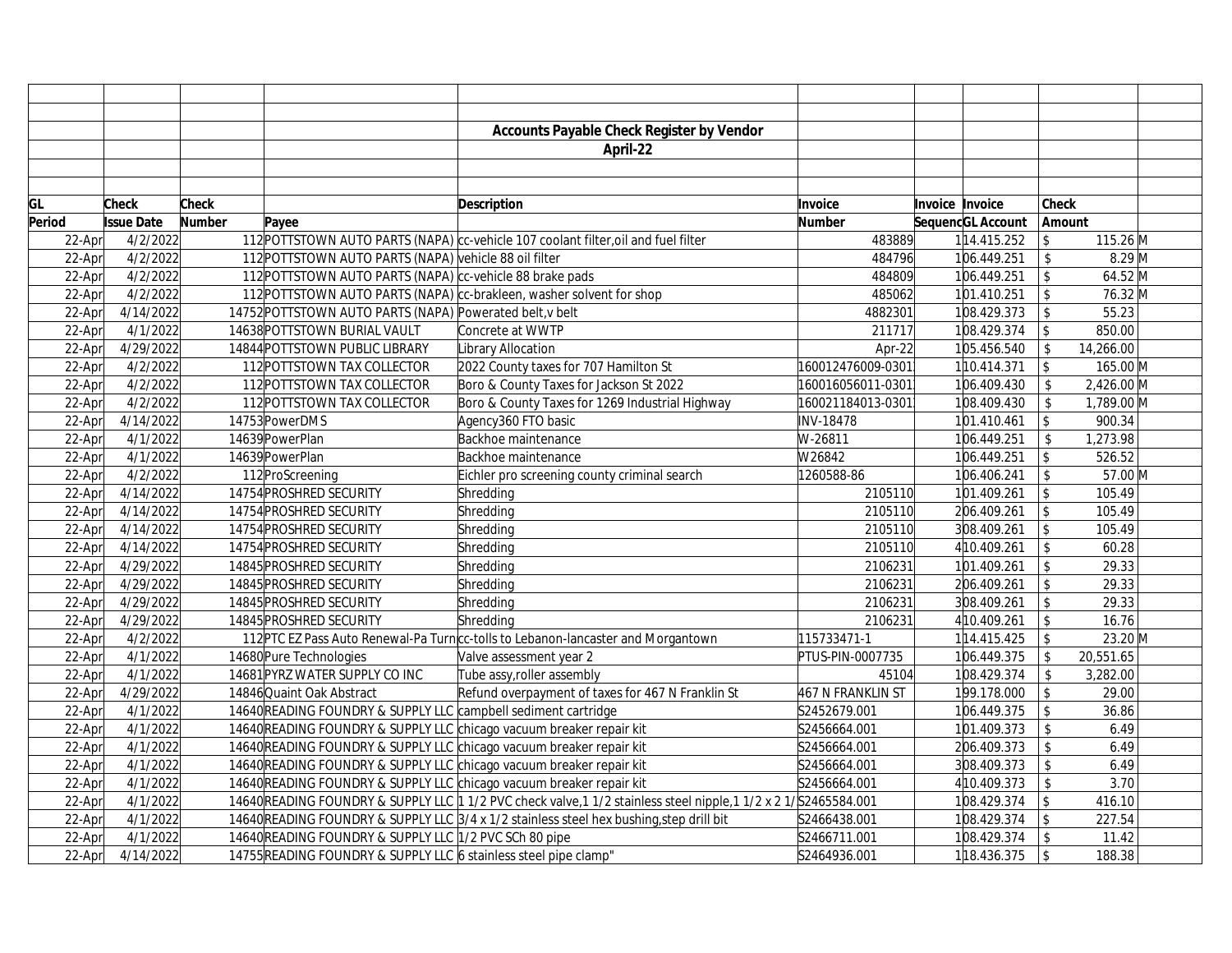|        |                   |        |                                                        | <b>Accounts Payable Check Register by Vendor</b>                                                              |                   |                   |                         |            |  |
|--------|-------------------|--------|--------------------------------------------------------|---------------------------------------------------------------------------------------------------------------|-------------------|-------------------|-------------------------|------------|--|
|        |                   |        |                                                        | April-22                                                                                                      |                   |                   |                         |            |  |
|        |                   |        |                                                        |                                                                                                               |                   |                   |                         |            |  |
|        |                   |        |                                                        |                                                                                                               |                   |                   |                         |            |  |
| GL     | <b>Check</b>      | Check  |                                                        | <b>Description</b>                                                                                            | Invoice           | Invoice Invoice   | Check                   |            |  |
| Period | <b>Issue Date</b> | Number | Payee                                                  |                                                                                                               | Number            | SequencGL Account | Amount                  |            |  |
| 22-Apr | 4/29/2022         |        |                                                        | 14847 READING FOUNDRY & SUPPLY LLC female adapter, male adapter, 3 PVC Coupling, cement, primer \$2471810.001 |                   | 106.449.260       | $\mathsf{\$}$           | 217.44     |  |
| 22-Apr | 4/2/2022          |        | 112 REHRIG PACIFIC CO                                  | Replacement parts & shipping for recycle totes                                                                | 50223982          | 110.430.740       | $\mathcal{S}$           | 4,289.00 M |  |
| 22-Apr | 4/29/2022         |        | 14848 Reilly Sweeping                                  | 8 hour mechanical broom sweeping w/operator hour 04/14/1C278996                                               |                   | 110.426.312       | \$                      | 1,336.49   |  |
| 22-Apr | 4/29/2022         |        | 111111701 RELIANCE STANDARD LIFE INSURAILife Insurance |                                                                                                               | 05/01/22-05/31/22 | 101.220.000       | $\sqrt[6]{\frac{1}{2}}$ | 204.80 M   |  |
| 22-Apr | 4/29/2022         |        | 111111701 RELIANCE STANDARD LIFE INSURAILIfe Insurance |                                                                                                               | 05/01/22-05/31/22 | 201.401.198       | $\mathsf{\$}$           | 47.26 M    |  |
| 22-Apr | 4/29/2022         |        | 111111701 RELIANCE STANDARD LIFE INSURAILife Insurance |                                                                                                               | 05/01/22-05/31/22 | 306.401.198       | $\mathcal{S}$           | 47.26 M    |  |
| 22-Apr | 4/29/2022         |        | 111111701 RELIANCE STANDARD LIFE INSURAILIfe Insurance |                                                                                                               | 05/01/22-05/31/22 | 408.401.198       | $\mathfrak{L}$          | 47.26 M    |  |
| 22-Apr | 4/29/2022         |        | 111111701 RELIANCE STANDARD LIFE INSURAILIfe Insurance |                                                                                                               | 05/01/22-05/31/22 | 510.401.198       | $\sqrt[6]{\frac{1}{2}}$ | 27.01 M    |  |
| 22-Apr | 4/29/2022         |        | 111111701 RELIANCE STANDARD LIFE INSURAILife Insurance |                                                                                                               | 05/01/22-05/31/22 | 601.402.198       | $\sqrt[6]{\frac{1}{2}}$ | 47.08 M    |  |
| 22-Apr | 4/29/2022         |        | 111111701 RELIANCE STANDARD LIFE INSURAILIfe Insurance |                                                                                                               | 05/01/22-05/31/22 | 706.402.198       | $\sqrt[6]{\frac{1}{2}}$ | 75.21 M    |  |
| 22-Apr | 4/29/2022         |        | 111111701 RELIANCE STANDARD LIFE INSURAILIfe Insurance |                                                                                                               | 05/01/22-05/31/22 | 808.402.198       | \$                      | 75.21 M    |  |
| 22-Apr | 4/29/2022         |        | 111111701 RELIANCE STANDARD LIFE INSURAILIfe Insurance |                                                                                                               | 05/01/22-05/31/22 | 910.402.198       | \$                      | 26.90 M    |  |
| 22-Apr | 4/29/2022         |        | 111111701 RELIANCE STANDARD LIFE INSURAILIfe Insurance |                                                                                                               | 05/01/22-05/31/22 | 1001.403.198      | $\mathfrak{L}$          | 18.53 M    |  |
| 22-Apr | 4/29/2022         |        | 111111701 RELIANCE STANDARD LIFE INSURAILIfe Insurance |                                                                                                               | 05/01/22-05/31/22 | 1101.406.198      | \$                      | 47.26 M    |  |
| 22-Apr | 4/29/2022         |        | 111111701 RELIANCE STANDARD LIFE INSURAILIfe Insurance |                                                                                                               | 05/01/22-05/31/22 | 1206.406.198      | $\mathcal{S}$           | 47.26 M    |  |
| 22-Apr | 4/29/2022         |        | 111111701 RELIANCE STANDARD LIFE INSURAILIfe Insurance |                                                                                                               | 05/01/22-05/31/22 | 1308.406.198      | \$                      | 47.26 M    |  |
| 22-Apr | 4/29/2022         |        | 111111701 RELIANCE STANDARD LIFE INSURAILIfe Insurance |                                                                                                               | 05/01/22-05/31/22 | 14 10.406.198     | \$                      | 27.01 M    |  |
| 22-Apr | 4/29/2022         |        | 111111701RELIANCE STANDARD LIFE INSURANLife Insurance  |                                                                                                               | 05/01/22-05/31/22 | 1501.410.198      | $\sqrt{2}$              | 952.31 M   |  |
| 22-Apr | 4/29/2022         |        | 111111701 RELIANCE STANDARD LIFE INSURAILIfe Insurance |                                                                                                               | 05/01/22-05/31/22 | 1601.411.198      | $\mathsf{\$}$           | 278.69 M   |  |
| 22-Apr | 4/29/2022         |        | 111111701 RELIANCE STANDARD LIFE INSURAILIfe Insurance |                                                                                                               | 05/01/22-05/31/22 | 1701.414.198      | \$                      | 440.21 M   |  |
| 22-Apr | 4/29/2022         |        | 111111701 RELIANCE STANDARD LIFE INSURAILIfe Insurance |                                                                                                               | 05/01/22-05/31/22 | 1801.430.198      | \$                      | 69.67 M    |  |
| 22-Apr | 4/29/2022         |        | 111111701RELIANCE STANDARD LIFE INSURAILife Insurance  |                                                                                                               | 05/01/22-05/31/22 | 1906.430.198      | \$                      | 97.81 M    |  |
| 22-Apr | 4/29/2022         |        | 111111701 RELIANCE STANDARD LIFE INSURAILIfe Insurance |                                                                                                               | 05/01/22-05/31/22 | 2008.430.198      | \$                      | 97.81 M    |  |
| 22-Apr | 4/29/2022         |        | 111111701RELIANCE STANDARD LIFE INSURAILife Insurance  |                                                                                                               | 05/01/22-05/31/22 | 21 10.430.198     | $\mathsf{\$}$           | 39.81 M    |  |
| 22-Apr | 4/29/2022         |        | 111111701RELIANCE STANDARD LIFE INSURALIfe Insurance   |                                                                                                               | 05/01/22-05/31/22 | 2204.452.198      | \$                      | 112.54 M   |  |
| 22-Apr | 4/29/2022         |        | 111111701 RELIANCE STANDARD LIFE INSURAILIfe Insurance |                                                                                                               | 05/01/22-05/31/22 | 2304.454.198      | \$                      | 55.60 M    |  |
| 22-Apr | 4/29/2022         |        | 111111701 RELIANCE STANDARD LIFE INSURAILIfe Insurance |                                                                                                               | 05/01/22-05/31/22 | 2406.447.198      | \$                      | 46.27 M    |  |
| 22-Apr | 4/29/2022         |        | 111111701 RELIANCE STANDARD LIFE INSURAILIfe Insurance |                                                                                                               | 05/01/22-05/31/22 | 2508.447.198      | $\mathbb{S}$            | 71.34 M    |  |
| 22-Apr | 4/29/2022         |        | 111111701 RELIANCE STANDARD LIFE INSURAILIfe Insurance |                                                                                                               | 05/01/22-05/31/22 | 2606.448.198      | $\sqrt{2}$              | 130.41 M   |  |
| 22-Apr | 4/29/2022         |        | 111111701 RELIANCE STANDARD LIFE INSURAILIfe Insurance |                                                                                                               | 05/01/22-05/31/22 | 2706.449.198      | \$                      | 130.41 M   |  |
| 22-Apr | 4/29/2022         |        | 111111701 RELIANCE STANDARD LIFE INSURAILIfe Insurance |                                                                                                               | 05/01/22-05/31/22 | 2806.429.198      | \$                      | 56.27 M    |  |
| 22-Apr | 4/29/2022         |        | 111111701 RELIANCE STANDARD LIFE INSURAILIfe Insurance |                                                                                                               | 05/01/22-05/31/22 | 2908.429.198      | $\mathcal{S}$           | 379.75 M   |  |
| 22-Apr | 4/29/2022         |        | 111111701RELIANCE STANDARD LIFE INSURANLife Insurance  |                                                                                                               | 05/01/22-05/31/22 | 30 10.414.198     | $\mathsf{\$}$           | $9.27$ M   |  |
| 22-Apr | 4/29/2022         |        | 111111701 RELIANCE STANDARD LIFE INSURAILife Insurance |                                                                                                               | 05/01/22-05/31/22 | 31 14.415.198     | $\mathfrak{L}$          | 56.27 M    |  |
| 22-Apr | 4/29/2022         |        | 111111701 RELIANCE STANDARD LIFE INSURAILife Insurance |                                                                                                               | 05/01/22-05/31/22 | 32 18.436.198     | $\hat{\mathbf{S}}$      | 93.36 M    |  |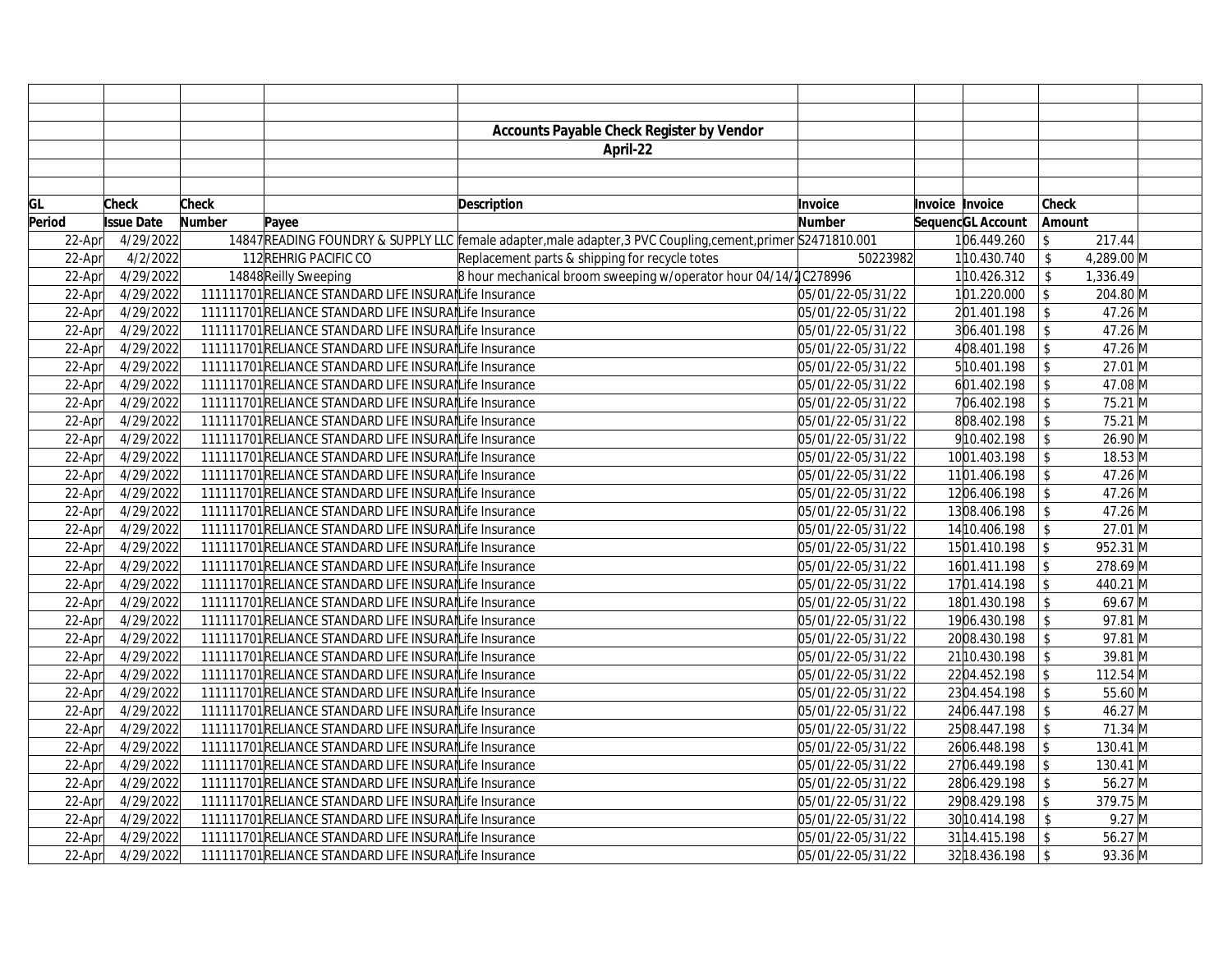|        |                   |        |                                                        | Accounts Payable Check Register by Vendor                       |                    |                 |                   |                           |              |  |
|--------|-------------------|--------|--------------------------------------------------------|-----------------------------------------------------------------|--------------------|-----------------|-------------------|---------------------------|--------------|--|
|        |                   |        |                                                        | April-22                                                        |                    |                 |                   |                           |              |  |
|        |                   |        |                                                        |                                                                 |                    |                 |                   |                           |              |  |
|        |                   |        |                                                        |                                                                 |                    |                 |                   |                           |              |  |
| GL     | <b>Check</b>      | Check  |                                                        | <b>Description</b>                                              | Invoice            | Invoice Invoice |                   | Check                     |              |  |
| Period | <b>Issue Date</b> | Number | Payee                                                  |                                                                 | <b>Number</b>      |                 | SequencGL Account | Amount                    |              |  |
| 22-Apr | 4/29/2022         |        | 111111701 RELIANCE STANDARD LIFE INSURAILife Insurance |                                                                 | 05/01/22-05/31/22  |                 | 3301.410.199      | \$                        | 73.50 M      |  |
| 22-Apr | 4/29/2022         |        | 111111701 RELIANCE STANDARD LIFE INSURAILIfe Insurance |                                                                 | 05/01/22-05/31/22  |                 | 3401.487.198      | \$                        | 129.50 M     |  |
| 22-Apr | 4/1/2022          |        | 14641 Remington & Vernick Engineers                    | 42 Walnut St Storm Arch repair                                  | PMPNT020-16        |                 | 145.464.298       | \$                        | 1,127.50     |  |
| 22-Apr | 4/1/2022          |        | 14641 Remington & Vernick Engineers                    | Sundstrom Field Baseball Facility Restoration                   | PMPNT021-8         |                 | 145.451.211       | \$                        | 1,462.75     |  |
| 22-Apr | 4/1/2022          |        | 14641 Remington & Vernick Engineers                    | CDBG Stormwater improvements Phase I                            | PMPNT022-7         |                 | 101.463.747       | $\mathsf{\$}$             | 1,634.00     |  |
| 22-Apr | 4/1/2022          |        | 14641 Remington & Vernick Engineers                    | 1200 High St Storm Sewer                                        | PMPNT023-6         |                 | 145.464.303       | $\mathsf{\$}$             | 9,829.75     |  |
| 22-Apr | 4/1/2022          |        | 14641 Remington & Vernick Engineers                    | 2022 General Engineering                                        | PMPNT024-2         |                 | 101.408.313       | \$                        | 1,188.50     |  |
| 22-Apr | 4/29/2022         |        | 14849 Remington & Vernick Engineers                    | 42 Walnut St Storm Arch repair                                  | PMPNT020-17        |                 | 145.464.303       | \$                        | 637.45       |  |
| 22-Apr | 4/29/2022         |        | 14849 Remington & Vernick Engineers                    | 42 Walnut St Storm Arch repair                                  | <b>PMPNT020-17</b> |                 | 245.464.298       | \$                        | 1,144.17     |  |
| 22-Apr | 4/29/2022         |        | 14849 Remington & Vernick Engineers                    | Sundstrom Field Baseball Facility Restoration                   | PMPNT021-9         |                 | 145.451.211       | $\sqrt{2}$                | 502.00       |  |
| 22-Apr | 4/29/2022         |        | 14849 Remington & Vernick Engineers                    | CDBG Stormwater improvements Phase I                            | PMPNT022-8         |                 | 101.463.747       | $\mathsf{\$}$             | 37.25        |  |
| 22-Apr | 4/29/2022         |        | 14849 Remington & Vernick Engineers                    | 1200 High St Storm Sewer                                        | PMPNT023-7         |                 | 145.464.303       | \$                        | 13,291.25    |  |
| 22-Apr | 4/29/2022         |        | 14849 Remington & Vernick Engineers                    | Chesnut St Park Land surveying & engineering                    | PMPNT025-1         |                 | 104.408.313       | $\mathcal{S}$             | 7,691.75     |  |
| 22-Apr | 4/29/2022         |        | 14849 Remington & Vernick Engineers                    | South St Park Land surveying & Engineering design               | PMPNT026-1         |                 | 104.408.313       | \$                        | 9,579.00     |  |
| 22-Apr | 4/29/2022         |        | 14850Res/Title Inc                                     | Refund overpayment of taxes for 550 West St                     | 550 WEST ST        |                 | 199.178.000       | \$                        | 4.90         |  |
| 22-Apr | 4/1/2022          |        | 14642RIO SUPPLY INC OF PA                              | 5/8 T-10 CCF Meters & Assembly & Wall Receptacle"               | 59508              |                 | 106.449.376       | $\mathsf{\$}$             | 3,097.20     |  |
| 22-Apr | 4/1/2022          |        | 14642 RIO SUPPLY INC OF PA                             | 1 T-10 CCF Meters & Assembly & Wall Receptacle"                 | 59508              |                 | 206.449.376       | \$                        | 1,206.12     |  |
| 22-Apr | 4/1/2022          |        | 14642RIO SUPPLY INC OF PA                              | Wall Receptacles/Touch-Pad                                      | 59508              |                 | 306.449.376       | $\sqrt[6]{\frac{1}{2}}$   | 315.00       |  |
| 22-Apr | 4/1/2022          |        | 14642 RIO SUPPLY INC OF PA                             | 5/8 procoder pit stand alone                                    | 59562              |                 | 106.449.376       |                           | 1,481.76     |  |
| 22-Apr | 4/14/2022         |        | 14756 RIO SUPPLY INC OF PA                             | Procoder c/f pit w/recpt, gasket 1 1/2 drop in                  | 59583              |                 | 106.449.376       | $\mathsf{\$}$             | 646.90       |  |
| 22-Apr | 4/2/2022          |        | 112 Rock Auto                                          | cc-heater air door actuator, steering gear, AC & heater control | 200034860          |                 | 108.429.251       | \$                        | $1,067.94$ M |  |
| 22-Apr | 4/1/2022          |        | 14643 Royersford Borough Police Dept                   | DUI Task Force # 148 Nerlinger                                  | NERLINGER-021822   |                 | 101.480.700       | $\sqrt[6]{\frac{1}{2}}$   | 371.15       |  |
| 22-Apr | 4/1/2022          |        | 14644 SAWCHUKS GARAGE INC                              | 4 wheel alignment for vehicle 51                                | 28115              |                 | 101.430.251       | \$                        | 35.27        |  |
| 22-Apr | 4/1/2022          |        | 14644 SAWCHUKS GARAGE INC                              | 4 wheel alignment for vehicle 51                                | 28115              |                 | 206.430.251       | $\boldsymbol{\mathsf{S}}$ | 35.27        |  |
| 22-Apr | 4/1/2022          |        | 14644 SAWCHUKS GARAGE INC                              | 4 wheel alignment for vehicle 51                                | 28115              |                 | 308.430.251       | \$                        | 35.27        |  |
| 22-Apr | 4/1/2022          |        | 14644 SAWCHUKS GARAGE INC                              | 4 wheel alignment for vehicle 51                                | 28115              |                 | 4 10.430.251      | \$                        | 20.14        |  |
| 22-Apr | 4/29/2022         |        | 14851 SAWCHUKS GARAGE INC                              | vehicle 61 maintenance                                          | 28647              |                 | 101.430.251       | $\mathsf{\$}$             | 62.19        |  |
| 22-Apr | 4/29/2022         |        | 14851SAWCHUKS GARAGE INC                               | vehicle 61 maintenance                                          | 28647              |                 | 206.430.251       | \$                        | 62.19        |  |
| 22-Apr | 4/29/2022         |        | 14851 SAWCHUKS GARAGE INC                              | vehicle 61 maintenance                                          | 28647              |                 | 308.430.251       | \$                        | 62.19        |  |
| 22-Apr | 4/29/2022         |        | 14851SAWCHUKS GARAGE INC                               | vehicle 61 maintenance                                          | 28647              |                 | 4 10.430.251      | $\mathfrak{L}$            | 35.51        |  |
| 22-Apr | 4/2/2022          |        | 112ScreenCloud Inc                                     | Cc-starter monthly USD                                          | <b>INC16171</b>    |                 | 101.407.453       | $\mathbb{S}$              | 20.16 M      |  |
| 22-Apr | 4/2/2022          |        | 112ScreenCloud Inc                                     | Cc-starter monthly USD                                          | INC16171           |                 | 206.407.453       | $\mathsf{\$}$             | 20.16 M      |  |
| 22-Apr | 4/2/2022          |        | 112ScreenCloud Inc                                     | Cc-starter monthly USD                                          | <b>INC16171</b>    |                 | 308.407.453       | $\mathbb{S}$              | 20.16 M      |  |
| 22-Apr | 4/2/2022          |        | 112ScreenCloud Inc                                     | Cc-starter monthly USD                                          | <b>INC16171</b>    |                 | 4 10.407.453      | \$                        | 11.52 M      |  |
| 22-Apr | 4/1/2022          |        | 14645 Security V                                       | monitoring coverage period 03/01/22-02/2023                     | 18123              |                 | 104.456.324       | $\mathcal{S}$             | 495.00       |  |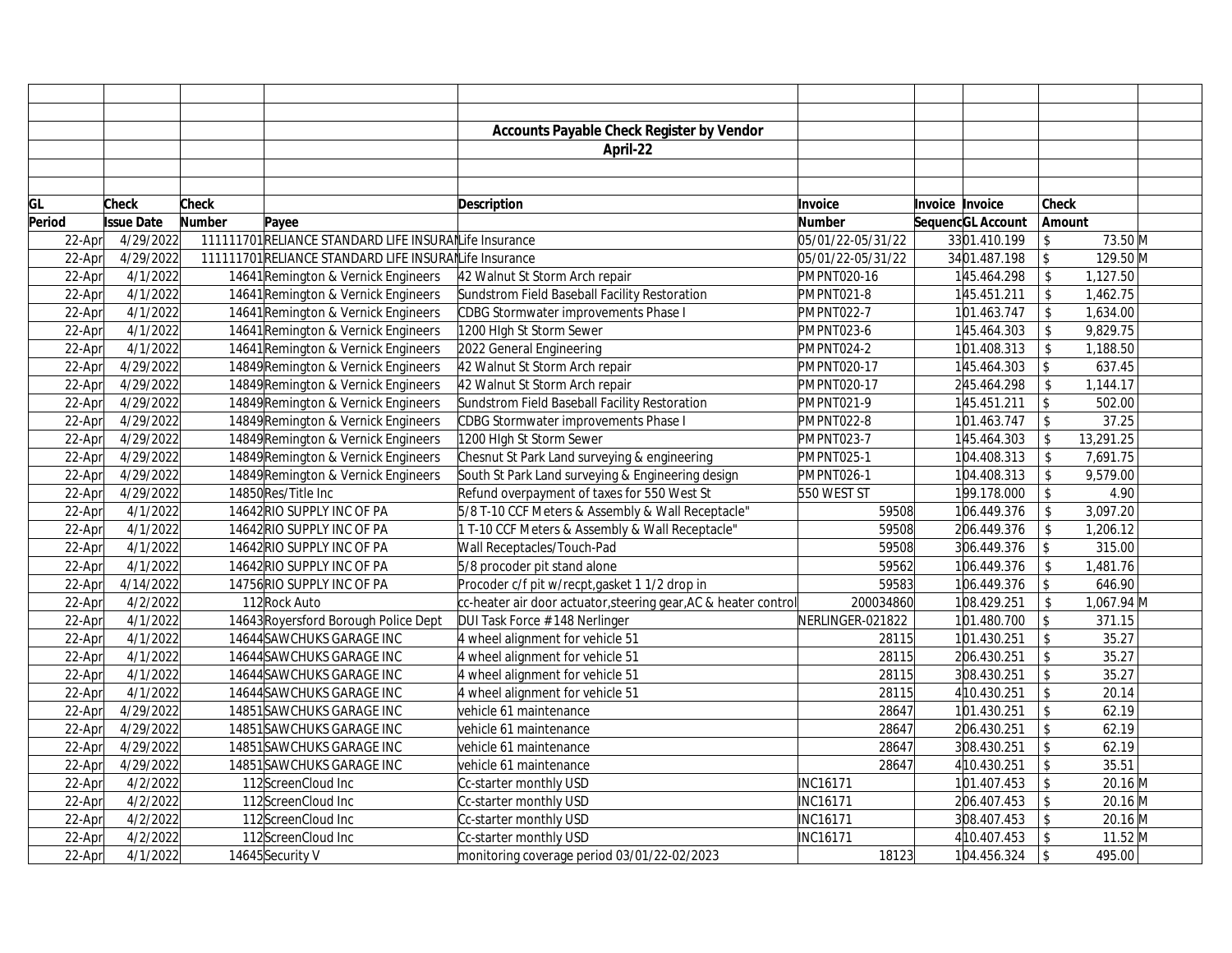|        |                   |        |                                 | <b>Accounts Payable Check Register by Vendor</b>  |               |                        |                         |                                      |  |
|--------|-------------------|--------|---------------------------------|---------------------------------------------------|---------------|------------------------|-------------------------|--------------------------------------|--|
|        |                   |        |                                 | April-22                                          |               |                        |                         |                                      |  |
|        |                   |        |                                 |                                                   |               |                        |                         |                                      |  |
|        |                   |        |                                 |                                                   |               |                        |                         |                                      |  |
| GL     | <b>Check</b>      | Check  |                                 | <b>Description</b>                                | Invoice       | <b>Invoice Invoice</b> |                         | <b>Check</b>                         |  |
| Period | <b>Issue Date</b> | Number | Payee                           |                                                   | <b>Number</b> | SequencGL Account      |                         | Amount                               |  |
| 22-Apr | 4/1/2022          |        | 14646Sell,Lyle                  | Customer sent payment to wrong vendor             | <b>REFUND</b> | 101.362.452            |                         | \$<br>187.06                         |  |
| 22-Apr | 4/29/2022         |        | 14852SHANNON CHEMICAL CORP      | 1984.14 potassium permanganate                    | 42843         | 106.448.222            |                         | \$<br>4,642.89                       |  |
| 22-Apr | 4/1/2022          |        | 14647 SHERWIN WILLIAMS CO       | crthne/coalt blk                                  | 6808-8        | 108.429.374            |                         | $\sqrt[6]{2}$<br>2,661.00            |  |
| 22-Apr | 4/1/2022          |        | 14682SHERWIN WILLIAMS CO        | crthne coalt blk 50 5 gallon                      | 6807-0        | 108.429.374            |                         | \$<br>4,701.10                       |  |
| 22-Apr | 4/29/2022         |        | 14853SHERWIN WILLIAMS CO        | Memorial Park Ballfields                          | 0505-4        | 104.454.241            | \$                      | 645.96                               |  |
| 22-Apr | 4/14/2022         |        | 14757Shoen Safety and Training  | Adult & Pediatric First Aid/CPR/AED               | INV-000446    | 101.406.473            | $\mathsf S$             | 224.00                               |  |
| 22-Apr | 4/14/2022         |        | 14757 Shoen Safety and Training | Adult & Pediatric First Aid/CPR/AED               | INV-000446    | 206.406.473            | $\mathsf{\$}$           | 224.00                               |  |
| 22-Apr | 4/14/2022         |        | 14757 Shoen Safety and Training | Adult & Pediatric First Aid/CPR/AED               | INV-000446    | 308.406.473            | \$                      | 224.00                               |  |
| 22-Apr | 4/14/2022         |        | 14757Shoen Safety and Training  | Adult & Pediatric First Aid/CPR/AED               | INV-000446    | 4 10.406.473           | \$                      | 128.00                               |  |
| 22-Apr | 4/14/2022         |        | 14757 Shoen Safety and Training | Adult and Pediatric First Aid/CPR/AED             | INV-000456    | 101.406.473            | $\sqrt[6]{\frac{1}{2}}$ | 112.00                               |  |
| 22-Apr | 4/14/2022         |        | 14757Shoen Safety and Training  | Adult and Pediatric First Aid/CPR/AED             | INV-000456    | 206.406.473            | $\mathfrak{L}$          | 112.00                               |  |
| 22-Apr | 4/14/2022         |        | 14757 Shoen Safety and Training | Adult and Pediatric First Aid/CPR/AED             | INV-000456    | 308.406.473            | $\mathfrak{L}$          | 112.00                               |  |
| 22-Apr | 4/14/2022         |        | 14757Shoen Safety and Training  | Adult and Pediatric First Aid/CPR/AED             | INV-000456    | 4 10.406.473           |                         | 64.00<br>\$                          |  |
| 22-Apr | 4/29/2022         |        | 14854 Shoen Safety and Training | Adult and Pediatric First Aid/CPR/AED             | INV-000463    | 101.406.473            | $\sqrt[6]{\frac{1}{2}}$ | 201.60                               |  |
| 22-Apr | 4/29/2022         |        | 14854 Shoen Safety and Training | Adult and Pediatric First Aid/CPR/AED             | INV-000463    | 206.406.473            | $\mathcal{L}$           | 201.60                               |  |
| 22-Apr | 4/29/2022         |        | 14854 Shoen Safety and Training | Adult and Pediatric First Aid/CPR/AED             | INV-000463    | 308.406.473            | $\sqrt[6]{\frac{1}{2}}$ | 201.60                               |  |
| 22-Apr | 4/29/2022         |        | 14854 Shoen Safety and Training | Adult and Pediatric First Aid/CPR/AED             | INV-000463    | 410.406.473            | $\sqrt[6]{\frac{1}{2}}$ | 115.20                               |  |
| 22-Apr | 4/14/2022         |        | 14758Siana Law                  | Rivera v Borough of Pottstown                     | 89346         | 101.404.314            |                         | $\sqrt[6]{\frac{1}{2}}$<br>38,288.00 |  |
| 22-Apr | 4/29/2022         |        | 14855Siana Law                  | Dorothy Rivera V Pottstown Borough                | 89605         | 101.404.314            |                         | $\hat{\mathbf{S}}$<br>36,358.00      |  |
| 22-Apr | 4/1/2022          |        | 14648 Signal Service Inc        | replaced 3 missing BIUs in the controller cabinet | 44234         | 135.433.374            |                         | 1,200.00<br>\$                       |  |
| 22-Apr | 4/29/2022         |        | 14856Signal Service Inc         | Poles 5 shaft PTD"                                | 44624         | 135.433.374            |                         | $\mathbb{S}$<br>771.00               |  |
| 22-Apr | 4/1/2022          |        | 14649Sing Zahang and Zhen Weng  | Refund the credit balance from sale of 1 E 4th St | 1 E FOURTH ST | 199.175.000            | $\mathsf{\$}$           | 227.42                               |  |
| 22-Apr | 4/2/2022          |        | 112SLE Equipment                | cc-sales tax refund                               | 1000203933    | 204.454.241            |                         | $(14.94)$ M<br>$\mathbb{S}$          |  |
| 22-Apr | 4/2/2022          |        | 112Sprint                       | Tele monthly services                             | 476810427-219 | 118.436.321            |                         | $16.50$ M<br>\$                      |  |
| 22-Apr | 4/2/2022          |        | 112STAPLES CREDIT PLAN          | cc-Files for Emergency Management                 | 32222         | 114.415.210            |                         | 47.97 M<br>$\sqrt[6]{\frac{1}{2}}$   |  |
| 22-Apr | 4/2/2022          |        | 112Stealth Clamps               | cc-6.00 stealth clamp, 5.50 stealth clamp         | 20347         | 102.434.372            | $\sqrt[6]{\frac{1}{2}}$ | 386.94 M                             |  |
| 22-Apr | 4/2/2022          |        | 112Stoney Creek Rentals         | cc-Milw 3/8 M18 compact impact, battery           | 169540        | 110.426.374            | $\mathcal{S}$           | 295.98 M                             |  |
| 22-Apr | 4/2/2022          |        | 112Stoney Creek Rentals         | cc-hatchet pruning saw, milw M12 1/4 impact kit   | 169542        | 102.434.372            | \$                      | 299.98 M                             |  |
| 22-Apr | 4/2/2022          |        | 112Stoney Creek Rentals         | xx-battery,jack hammer bits,chisel bit            | 169543        | 118.436.375            | $\mathfrak{S}$          | 272.83 M                             |  |
| 22-Apr | 4/2/2022          |        | 112Storage Sense                | Rent 03/06/22-04/05/22                            | 80151         | 101.410.384            | $\sqrt[6]{\frac{1}{2}}$ | 627.00 M                             |  |
| 22-Apr | 4/1/2022          |        | 14650STROGUS FLOWER SHOP        | flowers for James Smale funeral                   | 32822         | 190.489.100            |                         | 85.50<br>$\boldsymbol{\mathsf{\$}}$  |  |
| 22-Apr | 4/2/2022          |        | 112Suburban Propane-2755        | cc-propane 362.60 $@2.446$ for 75 W King          | 5024640       | 104.454.362            | $\mathfrak{S}$          | 900.52 M                             |  |
| 22-Apr | 4/29/2022         |        | 14857 Sundanz Properties        | cc-refund overpayment of taxes for 405 Beech St   | 405 BEECH ST  | 199.178.000            |                         | 44.00<br>\$                          |  |
| 22-Apr | 4/27/2022         |        | 14802 Energy Services           | CC-362.2 gallons @ 2.445950                       | 5024640       | 104.454.362            |                         | $(900.52)$ V<br>$\mathsf{\$}$        |  |
| 22-Apr | 4/29/2022         |        | 14802 Energy Services           | CC-362.2 gallons @ 2.445950                       | 5024640       | 104.454.362            | $\mathsf{\$}$           | 900.52                               |  |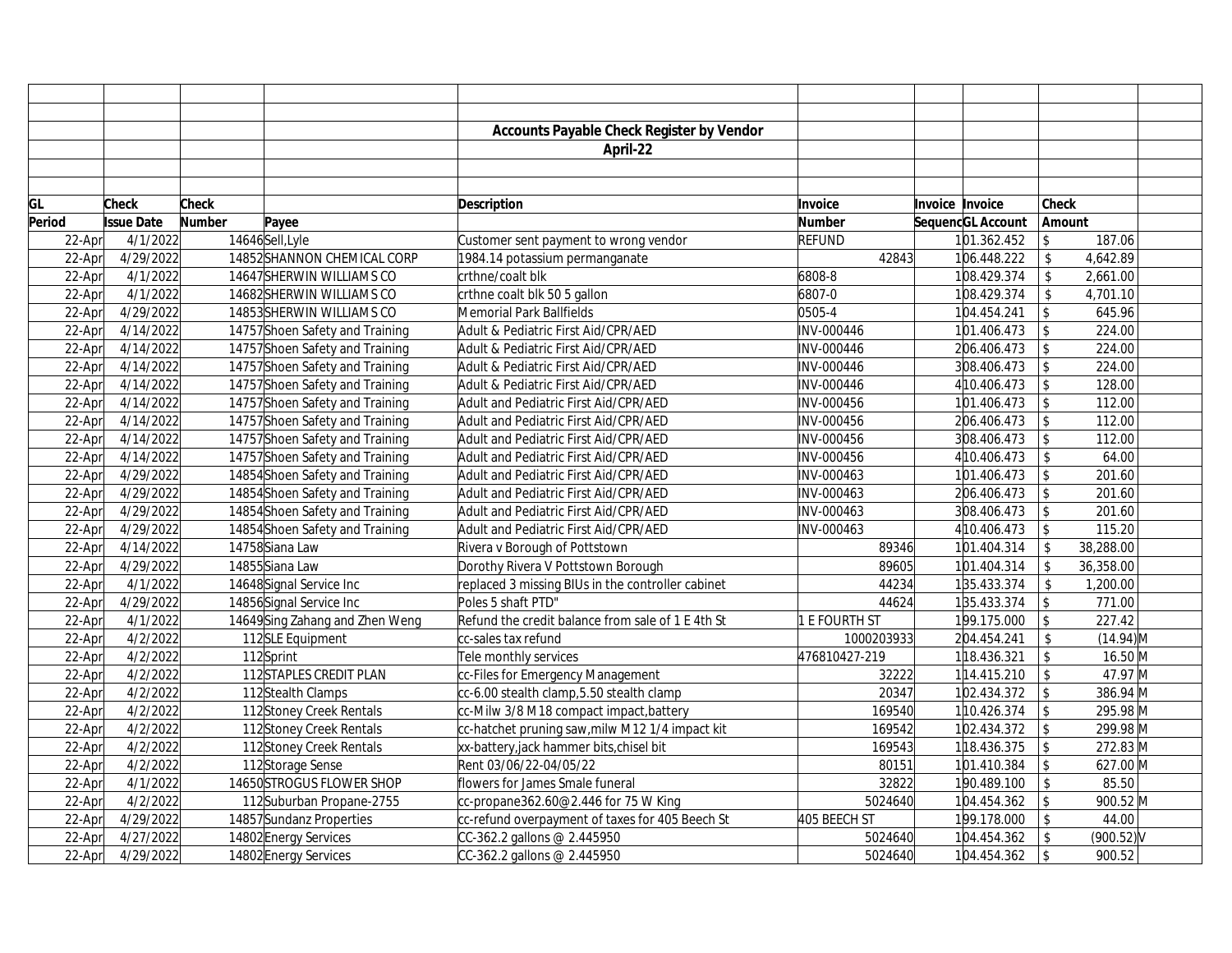|        |                   |        |                                | <b>Accounts Payable Check Register by Vendor</b>                    |               |         |                 |                   |                         |            |  |
|--------|-------------------|--------|--------------------------------|---------------------------------------------------------------------|---------------|---------|-----------------|-------------------|-------------------------|------------|--|
|        |                   |        |                                | April-22                                                            |               |         |                 |                   |                         |            |  |
|        |                   |        |                                |                                                                     |               |         |                 |                   |                         |            |  |
|        |                   |        |                                |                                                                     |               |         |                 |                   |                         |            |  |
| GL     | <b>Check</b>      | Check  |                                | <b>Description</b>                                                  | Invoice       |         | Invoice Invoice |                   | Check                   |            |  |
| Period | <b>Issue Date</b> | Number | Payee                          |                                                                     | <b>Number</b> |         |                 | SequencGL Account |                         | Amount     |  |
| 22-Apr | 4/1/2022          |        | 14651 Sutphen Corporation      | Sutphen #7053 per attached agreement details                        |               | 7053    |                 | 145.464.314       |                         | 386,363.64 |  |
| 22-Apr | 4/1/2022          |        | 14651Sutphen Corporation       | Sutphen #7053 per attached agreement details                        |               | 7053    |                 | 214.415.740       | $\mathcal{S}$           | 184,457.15 |  |
| 22-Apr | 4/2/2022          |        | 112Synatek                     | cc-Memorial Park Field Maintenance                                  |               | 262953  |                 | 104.454.241       | \$                      | 2,280.00 M |  |
| 22-Apr | 4/14/2022         |        | 14759Synatek                   | 80 50lb bags of Fescue/Rye 80/20 for seasonal reseeding at N        |               | 263116  |                 | 104.454.241       | $\mathcal{S}$           | 10,800.00  |  |
| 22-Apr | 4/14/2022         |        | 14759Synatek                   | Instant rebate                                                      |               | 263116  |                 | 204.454.241       | $\mathsf{\$}$           | 80.00      |  |
| 22-Apr | 4/1/2022          |        | 14652 TC LAWN EQUIPMENT        | carb-concrete saw                                                   |               | 26514   |                 | 101.430.251       | $\mathsf{\$}$           | 50.63      |  |
| 22-Apr | 4/1/2022          |        | 14652 TC LAWN EQUIPMENT        | carb-concrete saw                                                   |               | 26514   |                 | 206.430.251       | \$                      | 50.63      |  |
| 22-Apr | 4/1/2022          |        | 14652 TC LAWN EQUIPMENT        | carb-concrete saw                                                   |               | 26514   |                 | 308.430.251       | $\mathsf{\$}$           | 50.63      |  |
| 22-Apr | 4/1/2022          |        | 14652 TC LAWN EQUIPMENT        | carb-concrete saw                                                   |               | 26514   |                 | 410.430.251       | \$                      | 28.91      |  |
| 22-Apr | 4/2/2022          |        | 112Tackimack                   | cc-numbered tube-lock flag sets, dark green round plain             | AB-8249       |         |                 | 104.456.373       | $\mathsf{\$}$           | 277.96 M   |  |
| 22-Apr | 4/29/2022         |        | 14858 THOMSON, HA              | addition of a 2022 Sutphen Pumper Squad 26                          |               | 363042  |                 | 101.486.300       | \$                      | 1,102.00   |  |
| 22-Apr | 4/29/2022         |        | 14859 TODDS TREE SERVICE INC   | Riverfront Park: Ash and Locust tree removal along pedestrial       |               | 4057    |                 | 104.454.450       | $\mathbb{S}$            | 4,500.00   |  |
| 22-Apr | 4/2/2022          |        | 112 Toshiba Business Solutions | Copy Counts                                                         |               | 2651317 |                 | 101.401.211       | \$                      | $9.00$ M   |  |
| 22-Apr | 4/2/2022          |        | 112 Toshiba Business Solutions | Copy Counts                                                         |               | 2651317 |                 | 201.402.211       | $\mathsf{\$}$           | $9.00$ M   |  |
| 22-Apr | 4/2/2022          |        | 112 Toshiba Business Solutions | Copy Counts                                                         |               | 2651317 |                 | 301.406.211       | $\mathcal{S}$           | $9.00$ M   |  |
| 22-Apr | 4/2/2022          |        | 112 Toshiba Business Solutions | Copy Counts                                                         |               | 2651317 |                 | 401.410.211       | \$                      | $32.18$ M  |  |
| 22-Apr | 4/2/2022          |        | 112 Toshiba Business Solutions | Copy Counts                                                         |               | 2651317 |                 | 501.414.211       | \$                      | $16.20$ M  |  |
| 22-Apr | 4/2/2022          |        | 112 Toshiba Business Solutions | Copy Counts                                                         |               | 2651317 |                 | 601.430.211       | \$                      | $9.00$ M   |  |
| 22-Apr | 4/2/2022          |        | 112 Toshiba Business Solutions | Copy Counts                                                         |               | 2651317 |                 | 704.452.211       | \$                      | $32.18$ M  |  |
| 22-Apr | 4/2/2022          |        | 112 Toshiba Business Solutions | Copy Counts                                                         |               | 2651317 |                 | 806.401.211       | \$                      | $9.00$ M   |  |
| 22-Apr | 4/2/2022          |        | 112 Toshiba Business Solutions | Copy Counts                                                         |               | 2651317 |                 | 906.402.211       | \$                      | $9.00$ M   |  |
| 22-Apr | 4/2/2022          |        | 112 Toshiba Business Solutions | Copy Counts                                                         |               | 2651317 |                 | 1006.406.211      | \$                      | $9.00$ M   |  |
| 22-Apr | 4/2/2022          |        | 112 Toshiba Business Solutions | Copy Counts                                                         |               | 2651317 |                 | 1106.430.211      | \$                      | $9.00$ M   |  |
| 22-Apr | 4/2/2022          |        | 112 Toshiba Business Solutions | Copy Counts                                                         |               | 2651317 |                 | 1208.401.211      | \$                      | $9.00$ M   |  |
| 22-Apr | 4/2/2022          |        | 112 Toshiba Business Solutions | Copy Counts                                                         |               | 2651317 |                 | 1308.402.211      | $\mathcal{S}$           | $9.00$ M   |  |
| 22-Apr | 4/2/2022          |        | 112 Toshiba Business Solutions | Copy Counts                                                         |               | 2651317 |                 | 1408.406.211      |                         | $9.00$ M   |  |
| 22-Apr | 4/2/2022          |        | 112 Toshiba Business Solutions | Copy Counts                                                         |               | 2651317 |                 | 1508.430.211      | \$                      | $9.00$ M   |  |
| 22-Apr | 4/2/2022          |        | 112 Toshiba Business Solutions | Copy Counts                                                         |               | 2651317 |                 | 16 10.401.211     | \$                      | $5.18$ M   |  |
| 22-Apr | 4/2/2022          |        | 112 Toshiba Business Solutions | Copy Counts                                                         |               | 2651317 |                 | 17 10.402.211     | $\mathbb{S}$            | $5.18$ M   |  |
| 22-Apr | 4/2/2022          |        | 112 Toshiba Business Solutions | Copy Counts                                                         |               | 2651317 |                 | 18 10.406.211     | $\mathcal{S}$           | $5.18$ M   |  |
| 22-Apr | 4/2/2022          |        | 112 Toshiba Business Solutions | Copy Counts                                                         |               | 2651317 |                 | 19 10.414.211     | $\sqrt[6]{\frac{1}{2}}$ | $15.75$ M  |  |
| 22-Apr | 4/2/2022          |        | 112 Toshiba Business Solutions | Copy Counts                                                         |               | 2651317 |                 | 20 10.430.211     | $\mathsf{\$}$           | $5.15$ M   |  |
| 22-Apr | 4/29/2022         |        | 14860 TOTAL RENTAL             | Washington West Plaground Removal                                   | 28087-2       |         |                 | 145.464.313       | $\mathcal{S}$           | 935.00     |  |
| 22-Apr | 4/2/2022          |        | 112 TRACTOR SUPPLY COMPANY     | cc-wheel 7x1.5 rubber offset, fg bolt hk galte 3/4x10               |               | 757123  |                 | 104.454.241       |                         | 28.98 M    |  |
| 22-Apr | 4/2/2022          |        | 112 TRACTOR SUPPLY COMPANY     | cc-lynch pin, hairpin cotter, cotter pin, yc hook 3/8in clevis grat |               | 760084  |                 | 104.454.374       | $\hat{\mathbf{S}}$      | 48.39 M    |  |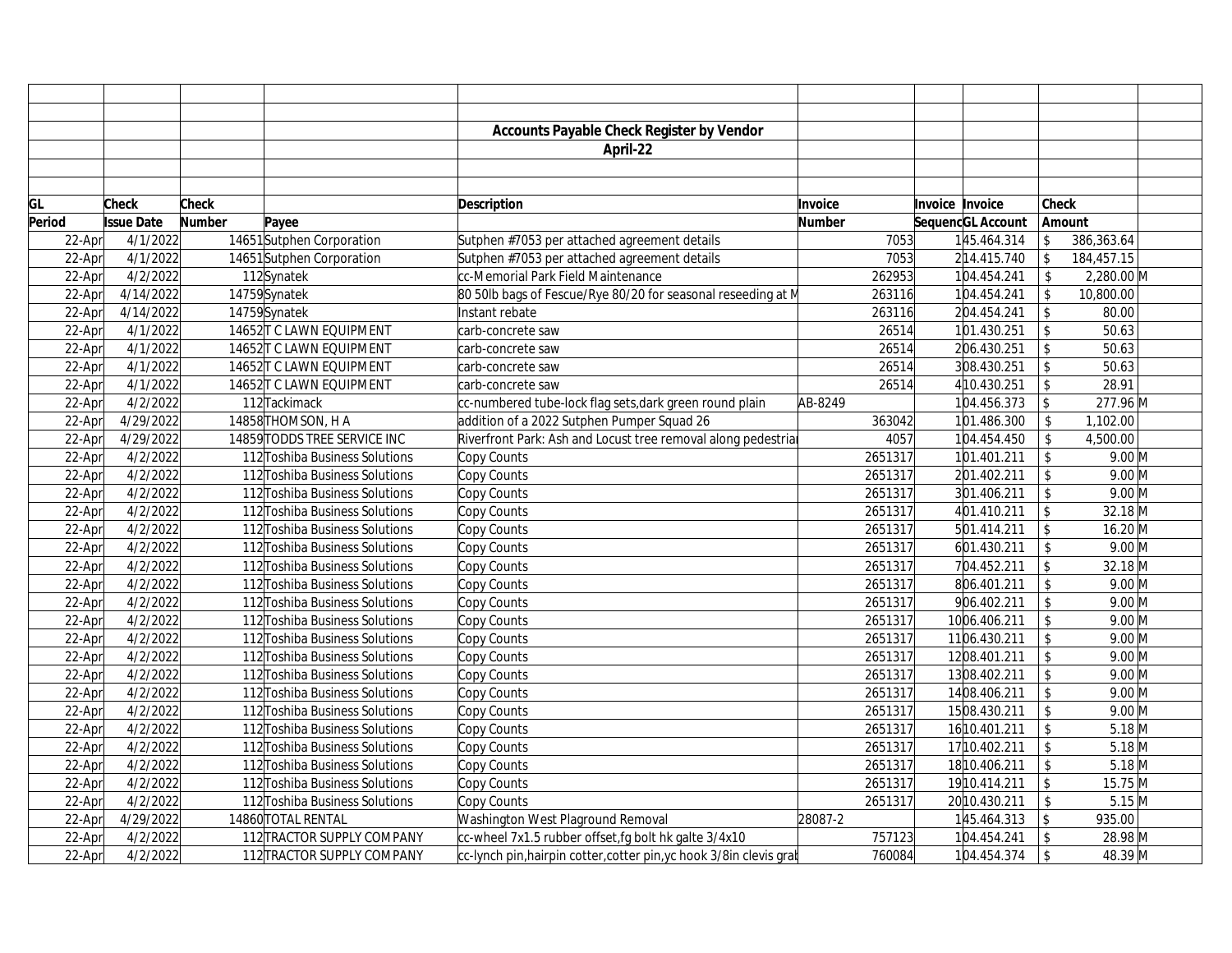|        |                   |              |                                                                    | <b>Accounts Payable Check Register by Vendor</b>                            |            |                 |                   |                           |           |  |
|--------|-------------------|--------------|--------------------------------------------------------------------|-----------------------------------------------------------------------------|------------|-----------------|-------------------|---------------------------|-----------|--|
|        |                   |              |                                                                    | April-22                                                                    |            |                 |                   |                           |           |  |
|        |                   |              |                                                                    |                                                                             |            |                 |                   |                           |           |  |
|        |                   |              |                                                                    |                                                                             |            |                 |                   |                           |           |  |
| GL     | <b>Check</b>      | <b>Check</b> |                                                                    | <b>Description</b>                                                          | Invoice    | Invoice Invoice |                   | Check                     |           |  |
| Period | <b>Issue Date</b> | Number       | Payee                                                              |                                                                             | Number     |                 | SequencGL Account | Amount                    |           |  |
| 22-Apr | 4/29/2022         |              | 14861 TRAFFIC PLANNING & DESIGN                                    | Keystone Raise Grant                                                        | TPD029193  |                 | 101.408.313       | $\mathsf{\$}$             | 15,181.25 |  |
| 22-Apr | 4/29/2022         |              | 14862 Tri County Area Chamber of Comm Membership Breakfast-Henrick |                                                                             | 866279     |                 | 101.400.240       | $\boldsymbol{\mathsf{S}}$ | 35.00     |  |
| 22-Apr | 4/29/2022         |              |                                                                    | 14862 Tri County Area Chamber of CommEconomic Development Luncheon-Keller   | 866304     |                 | 101.401.425       | \$                        | 15.40     |  |
| 22-Apr | 4/29/2022         |              |                                                                    | 14862 Tri County Area Chamber of CommEconomic Development Luncheon-Keller   | 866304     |                 | 206.401.425       | $\sqrt{2}$                | 15.40     |  |
| 22-Apr | 4/29/2022         |              |                                                                    | 14862 Tri County Area Chamber of CommEconomic Development Luncheon-Keller   | 866304     |                 | 308.401.425       | $\hat{\mathbf{S}}$        | 15.40     |  |
| 22-Apr | 4/29/2022         |              |                                                                    | 14862 Tri County Area Chamber of CommEconomic Development Luncheon-Keller   | 866304     |                 | 4 10.401.425      | $\mathfrak{L}$            | 8.80      |  |
| 22-Apr | 4/1/2022          |              | 14653 TRI STATE ELEVATOR CO                                        | Required pressure test with inspector at Boro Hall                          | 142010     |                 | 101.409.373       | $\mathsf{\$}$             | 280.00    |  |
| 22-Apr | 4/1/2022          |              | 14653 TRI STATE ELEVATOR CO                                        | Required pressure test with inspector at Boro Hall                          | 142010     |                 | 206.409.373       | $\sqrt{2}$                | 280.00    |  |
| 22-Apr | 4/1/2022          |              | 14653 TRI STATE ELEVATOR CO                                        | Required pressure test with inspector at Boro Hall                          | 142010     |                 | 308.409.373       | $\mathcal{L}$             | 280.00    |  |
| 22-Apr | 4/1/2022          |              | 14653 TRI STATE ELEVATOR CO                                        | Required pressure test with inspector at Boro Hall                          | 142010     |                 | 4 10.409.373      | $\sqrt[6]{\frac{1}{2}}$   | 160.00    |  |
| 22-Apr | 4/1/2022          |              | 14653 TRI STATE ELEVATOR CO                                        | Elevator maintenance                                                        | 142093     |                 | 101.409.373       | $\mathcal{S}$             | 30.39     |  |
| 22-Apr | 4/1/2022          |              | 14653 TRI STATE ELEVATOR CO                                        | Elevator maintenance                                                        | 142093     |                 | 206.409.373       | \$                        | 30.39     |  |
| 22-Apr | 4/1/2022          |              | 14653 TRI STATE ELEVATOR CO                                        | Elevator maintenance                                                        | 142093     |                 | 308.409.373       | $\mathcal{S}$             | 30.39     |  |
| 22-Apr | 4/1/2022          |              | 14653 TRI STATE ELEVATOR CO                                        | Elevator maintenance                                                        | 142093     |                 | 410.409.373       | $\mathsf{\$}$             | 17.37     |  |
| 22-Apr | 4/1/2022          |              | 14654 Triad Truck Equipment                                        | vehicle 52 maintenance                                                      | 0099168-IN |                 | 101.430.251       | $\sqrt{3}$                | 385.84    |  |
| 22-Apr | 4/1/2022          |              | 14654 Triad Truck Equipment                                        | vehicle 52 maintenance                                                      | 0099168-IN |                 | 206.430.251       | $\sqrt{2}$                | 385.84    |  |
| 22-Apr | 4/1/2022          |              | 14654 Triad Truck Equipment                                        | vehicle 52 maintenance                                                      | 0099168-IN |                 | 308.430.251       | $\sqrt{2}$                | 385.84    |  |
| 22-Apr | 4/1/2022          |              | 14654 Triad Truck Equipment                                        | vehicle 52 maintenance                                                      | 0099168-IN |                 | 410.430.251       | $\sqrt{2}$                | 220.48    |  |
| 22-Apr | 4/1/2022          |              | 14654 Triad Truck Equipment                                        | vehicle 55 maintenance                                                      | 0099249-IN |                 | 101.430.251       | $\sqrt{3}$                | 109.48    |  |
| 22-Apr | 4/1/2022          |              | 14654 Triad Truck Equipment                                        | vehicle 55 maintenance                                                      | 0099249-IN |                 | 206.430.251       | $\sqrt[6]{\frac{1}{2}}$   | 109.48    |  |
| 22-Apr | 4/1/2022          |              | 14654 Triad Truck Equipment                                        | vehicle 55 maintenance                                                      | 0099249-IN |                 | 308.430.251       | $\mathcal{L}$             | 109.48    |  |
| 22-Apr | 4/1/2022          |              | 14654 Triad Truck Equipment                                        | vehicle 55 maintenance                                                      | 0099249-IN |                 | 410.430.251       | \$                        | 62.56     |  |
| 22-Apr | 4/1/2022          |              | 14654 Triad Truck Equipment                                        | vehicle 53 maintenance                                                      | 0099290-IN |                 | 101.430.251       | $\mathsf{\$}$             | 133.14    |  |
| 22-Apr | 4/1/2022          |              | 14654 Triad Truck Equipment                                        | vehicle 53 maintenance                                                      | 0099290-IN |                 | 206.430.251       | $\mathcal{L}$             | 133.14    |  |
| 22-Apr | 4/1/2022          |              | 14654 Triad Truck Equipment                                        | vehicle 53 maintenance                                                      | 0099290-IN |                 | 308.430.251       | $\mathcal{L}$             | 133.14    |  |
| 22-Apr | 4/1/2022          |              | 14654 Triad Truck Equipment                                        | vehicle 53 maintenance                                                      | 0099290-IN |                 | 410.430.251       | \$                        | 76.08     |  |
| 22-Apr | 4/1/2022          |              | 14654 Triad Truck Equipment                                        | stainless steel spreader mounting plate, stainless steel pin for 0099291-IN |            |                 | 106.449.251       | \$                        | 42.00     |  |
| 22-Apr | 4/1/2022          |              | 14654 Triad Truck Equipment                                        | stainless steel spreader mounting plate, stainless steel pin for 0099291-IN |            |                 | 201.430.251       | $\mathsf{\$}$             | 56.00     |  |
| 22-Apr | 4/1/2022          |              | 14654 Triad Truck Equipment                                        | stainless steel spreader mounting plate, stainless steel pin for 0099291-IN |            |                 | 306.430.251       | $\sqrt{2}$                | 56.00     |  |
| 22-Apr | 4/1/2022          |              | 14654 Triad Truck Equipment                                        | stainless steel spreader mounting plate, stainless steel pin for 0099291-IN |            |                 | 408.430.251       | $\mathcal{S}$             | 56.00     |  |
| 22-Apr | 4/1/2022          |              | 14654 Triad Truck Equipment                                        | stainless steel spreader mounting plate, stainless steel pin for 0099291-IN |            |                 | 510.430.251       | $\mathsf{\$}$             | 32.00     |  |
| 22-Apr | 4/1/2022          |              | 14654 Triad Truck Equipment                                        | vehicle 53 maintenance -check and repair operation of centra0099932-IN      |            |                 | 101.430.251       | $\mathsf{\$}$             | 105.00    |  |
| 22-Apr | 4/1/2022          |              | 14654 Triad Truck Equipment                                        | vehicle 53 maintenance - check and repair operation of centra0099932-IN     |            |                 | 206.430.251       | $\sqrt[6]{\frac{1}{2}}$   | 105.00    |  |
| 22-Apr | 4/1/2022          |              | 14654 Triad Truck Equipment                                        | vehicle 53 maintenance -check and repair operation of centra0099932-IN      |            |                 | 308.430.251       | $\mathcal{S}$             | 105.00    |  |
| 22-Apr | 4/1/2022          |              | 14654 Triad Truck Equipment                                        | vehicle 53 maintenance -check and repair operation of centr0099932-IN       |            |                 | 410.430.251       | $\mathcal{S}$             | 60.00     |  |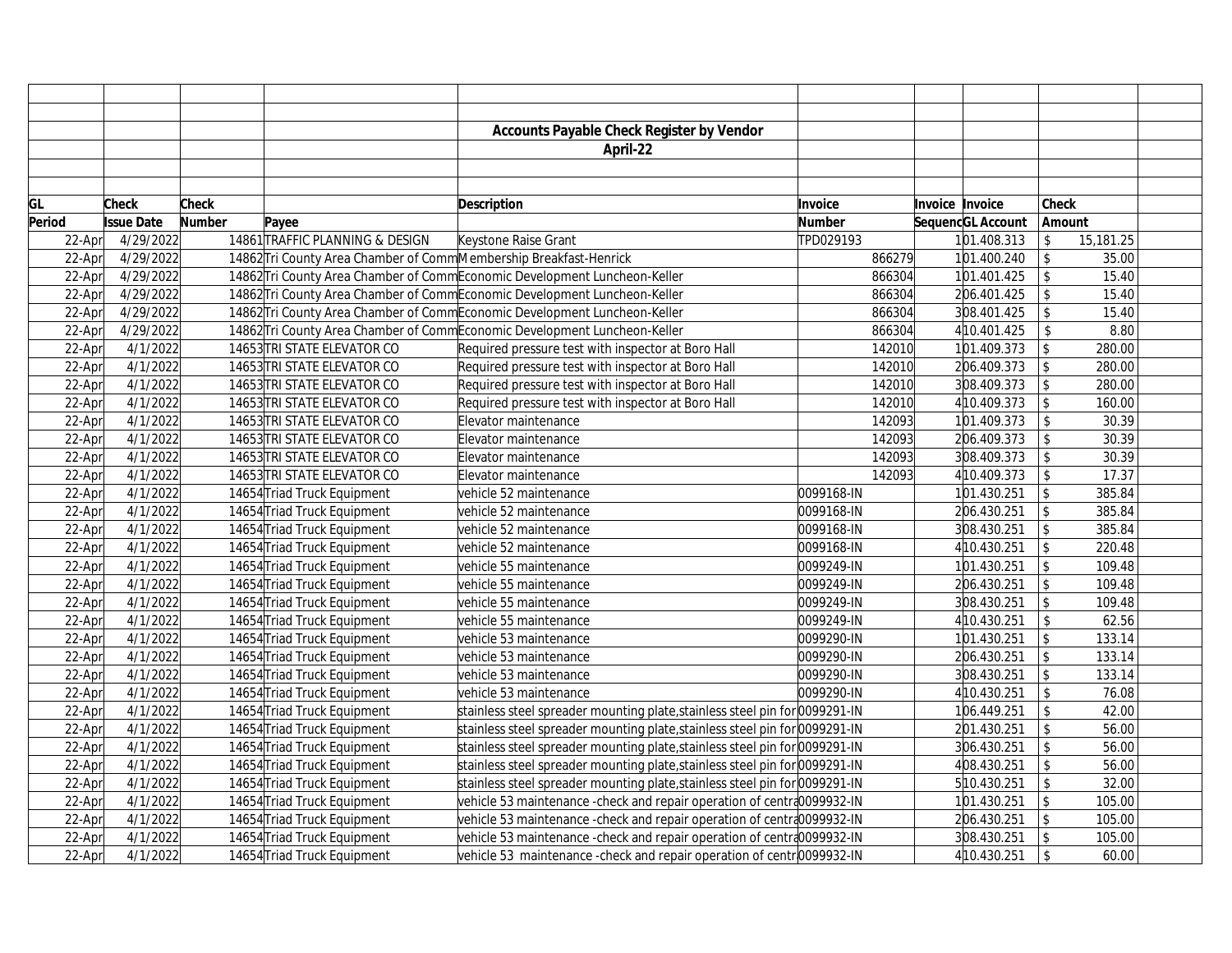|        |                   |        |                                      | Accounts Payable Check Register by Vendor                                 |                    |                        |                   |                         |              |  |
|--------|-------------------|--------|--------------------------------------|---------------------------------------------------------------------------|--------------------|------------------------|-------------------|-------------------------|--------------|--|
|        |                   |        |                                      | April-22                                                                  |                    |                        |                   |                         |              |  |
|        |                   |        |                                      |                                                                           |                    |                        |                   |                         |              |  |
|        |                   |        |                                      |                                                                           |                    |                        |                   |                         |              |  |
| GL     | <b>Check</b>      | Check  |                                      | <b>Description</b>                                                        | Invoice            | <b>Invoice Invoice</b> |                   | <b>Check</b>            |              |  |
| Period | <b>Issue Date</b> | Number | Payee                                |                                                                           | <b>Number</b>      |                        | SequencGL Account | Amount                  |              |  |
| 22-Apr | 4/29/2022         |        | 14863 Triad Truck Equipment          | 1/2 hydraulic hose, 1/2 NPT hose end, 1/2 female jic straight s0100297-IN |                    |                        | 101.430.251       | $\mathcal{S}$           | 206.98       |  |
| 22-Apr | 4/29/2022         |        | 14863 Triad Truck Equipment          | 1/2 hydraulic hose, 1/2 NPT hose end, 1/2 female jic straight s0100297-IN |                    |                        | 206.430.251       | $\sqrt{2}$              | 206.98       |  |
| 22-Apr | 4/29/2022         |        | 14863 Triad Truck Equipment          | 1/2 hydraulic hose, 1/2 NPT hose end, 1/2 female jic straight s0100297-IN |                    |                        | 308.430.251       | $\sqrt[6]{\frac{1}{2}}$ | 206.98       |  |
| 22-Apr | 4/29/2022         |        | 14863 Triad Truck Equipment          | 1/2 hydraulic hose, 1/2 NPT hose end, 1/2 female jic straight s0100297-IN |                    |                        | 4 10.430.251      | $\sqrt{3}$              | 118.26       |  |
| 22-Apr | 4/27/2022         |        | 13197 Tri-County Network             | annual Dues Sept-Aug Place                                                | 2021 DUES          |                        | 101.414.420       | \$                      | (100.00)     |  |
| 22-Apr | 4/29/2022         |        | 14864 Tri-County Network % Craig Way | annual Dues Sept-Aug Place                                                | 2021 DUES          |                        | 101.414.420       | $\mathcal{L}$           | 100.00       |  |
| 22-Apr | 4/29/2022         |        | 14865 TRIDENT LAND TRANSFER          | Refund overpayment of taxes for 615 Spruce St                             | 615 SPRUCE ST      |                        | 199.178.000       | \$                      | 1,017.00     |  |
| 22-Apr | 4/1/2022          |        | 14655 Triton Training Group LLC      | Armorer courses for Weitzel July 26-27                                    | 2260               |                        | 101.410.461       | $\sqrt{2}$              | 400.00       |  |
| 22-Apr | 4/1/2022          |        | 14656 TRS Welding                    | WWTP welded half coupling for air flow sensor on dryer                    | 15291              |                        | 108.429.378       | $\mathcal{L}$           | 418.27       |  |
| 22-Apr | 4/29/2022         |        | 14866 TRS Welding                    | centrifuge repair                                                         | 15395              |                        | 108.429.379       | $\sqrt{2}$              | 629.77       |  |
| 22-Apr | 4/1/2022          |        | 14657 Turtle & Hughes                | base lamps                                                                | 5294244-00         |                        | 102.434.372       | $\mathsf{\$}$           | 863.36       |  |
| 22-Apr | 4/2/2022          |        | 112 TUSTIN MECHANICAL SERVICES       | maintenance on RTU HVAC unit                                              | 910023828          |                        | 108.429.373       | \$                      | 1,009.05 M   |  |
| 22-Apr | 4/27/2022         |        | 14867 TUSTIN MECHANICAL SERVICES     | cc-Sludge dryer flame failure                                             | 910023875          |                        | 108.429.378       | $\mathbf{\hat{z}}$      | (490.25)     |  |
| 22-Apr | 4/29/2022         |        | 14867 TUSTIN MECHANICAL SERVICES     | cc-Sludge dryer flame failure                                             | 910023875          |                        | 108.429.378       | $\mathcal{L}$           | 490.25       |  |
| 22-Apr | 4/2/2022          |        | 112 TUSTIN WATER SOLUTIONS           | Maintenance on softener                                                   | 930009963          |                        | 108.429.378       | $\mathsf{\overline{S}}$ | 942.00 M     |  |
| 22-Apr | 4/1/2022          |        | 14658 Twiford Electical Service      | disconnect wiring for model board for plant control                       | 2590               |                        | 108.429.373       | \$                      | 2,357.57     |  |
| 22-Apr | 4/14/2022         |        | 14761U S BANK                        | water revenue bond series 2020                                            | $May-22$           |                        | 106.471.356       | $\mathbb{S}$            | 1,256.39     |  |
| 22-Apr | 4/14/2022         |        | 14762US Bank                         | Series 2019 water revenue bonds May 2022 payment                          | SERIES 2019 MAY 20 |                        | 106.471.354       | $\mathfrak{L}$          | 152,845.84   |  |
| 22-Apr | 4/29/2022         |        | 14869 US Bank St Paul                | General Obligation bonds series 2017                                      | 1983359            |                        | 120.471.407       | $\sqrt{2}$              | 244,628.75   |  |
| 22-Apr | 4/1/2022          |        | 14659U S POSTMASTER                  | Permit 15 expiring 05/19/22                                               | PERMIT 15-032022   |                        | 106.402.325       | \$                      | 88.34        |  |
| 22-Apr | 4/1/2022          |        | 14659U S POSTMASTER                  | Permit 15 expiring 05/19/22                                               | PERMIT 15-032022   |                        | 208.402.325       | $\mathcal{L}$           | 88.33        |  |
| 22-Apr | 4/1/2022          |        | 14659U S POSTMASTER                  | Permit 15 expiring 05/19/22                                               | PERMIT 15-032022   |                        | 310.402.325       | $\mathbb{S}$            | 88.33        |  |
| 22-Apr | 4/1/2022          |        | 14660 United Site Services           | 100 E High St Plz restoom                                                 | 6432957            |                        | 146.447.241       | $\sqrt{3}$              | 486.92       |  |
| 22-Apr | 4/1/2022          |        | 14660 United Site Services           | 1595 Industrial Highway restroom                                          | 6432958            |                        | 108.429.367       | $\sqrt{3}$              | 124.85       |  |
| 22-Apr | 4/29/2022         |        | 14868 United Site Services           | 100 E High St Plz restoom                                                 | 6453303            |                        | 146.447.241       | $\sqrt{2}$              | 486.92       |  |
| 22-Apr | 4/29/2022         |        | 14868 United Site Services           | 1595 Industrial Highway restroom                                          | 6453304            |                        | 108.429.367       | $\mathsf{\$}$           | 124.85       |  |
| 22-Apr | 4/2/2022          |        | 112UpKeep                            | Buisness Monthly 03/24/22-04/23/22                                        | INV00034308        |                        | 106.448.420       | $\mathsf{\$}$           | 1,041.98 M   |  |
| 22-Apr | 4/2/2022          |        | 112UpKeep                            | Buisness Monthly 03/24/22-04/23/22                                        | INV00034308        |                        | 208.429.420       | \$                      | $1,041.98$ M |  |
| 22-Apr | 4/1/2022          |        |                                      | 14661UPPER POTTSGROVE POLICE DEPT DUI Task Force Guldin operation 147     | GULDIN-012922      |                        | 145.464.216       | $\sqrt[6]{\frac{1}{2}}$ | 355.95       |  |
| 22-Apr | 4/14/2022         |        | 111111695UPPER POTTSGROVE TOWNSHIP   | March 2022 Utilities                                                      | MARCH 2022 UTILITI |                        | 108.235.200       | $\sqrt{2}$              | 152,451.20 M |  |
| 22-Apr | 4/1/2022          |        | 14662 Upper Providence Twshp Police  | DUI Task Force Burdsall operation 147                                     | BURDSALL-012922    |                        | 145.464.216       | $\mathcal{L}$           | 416.55       |  |
| 22-Apr | 4/2/2022          |        | 112UPS Battery Center                | cc-12v sealed lead acid battery with F3 terminals                         | ORD785827          |                        | 110.426.374       | $\sqrt{3}$              | 615.57 M     |  |
| 22-Apr | 4/2/2022          |        | 112USA BLUEBOOK                      | lab gloves                                                                | 913566             |                        | 106.448.225       | $\mathcal{S}$           | 262.74 M     |  |
| 22-Apr | 4/2/2022          |        | 112USA BLUEBOOK                      | D chlor tablets                                                           | 915069             |                        | 106.448.222       | $\mathsf{\$}$           | 857.46 M     |  |
| 22-Apr | 4/1/2022          |        | 14683Usalco                          | Alum                                                                      | 20223868           |                        | 106.448.222       | $\mathcal{S}$           | 9,913.20     |  |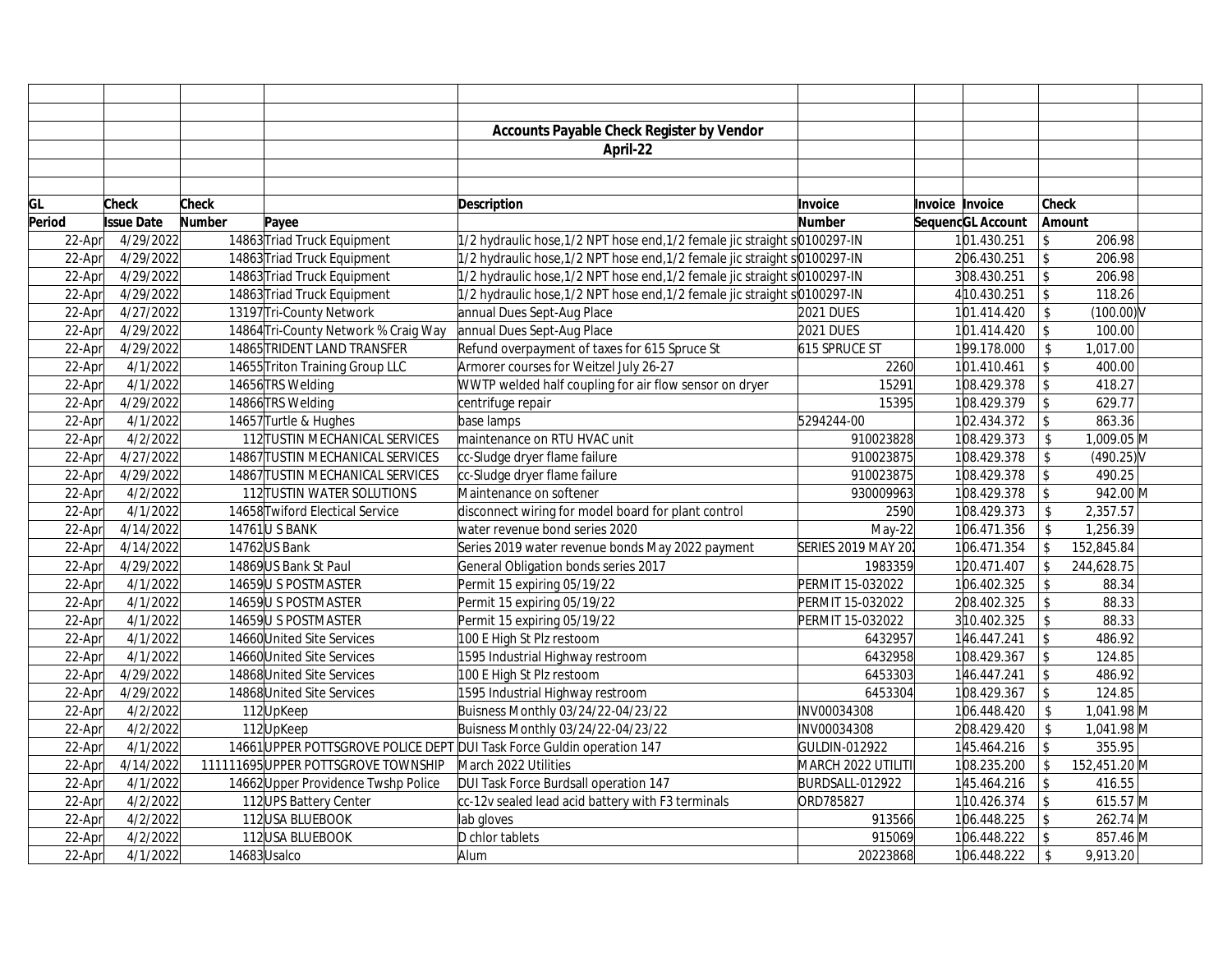|        |                   |        |                         | <b>Accounts Payable Check Register by Vendor</b>                          |               |                        |               |                            |                     |  |
|--------|-------------------|--------|-------------------------|---------------------------------------------------------------------------|---------------|------------------------|---------------|----------------------------|---------------------|--|
|        |                   |        |                         | April-22                                                                  |               |                        |               |                            |                     |  |
|        |                   |        |                         |                                                                           |               |                        |               |                            |                     |  |
|        |                   |        |                         |                                                                           |               |                        |               |                            |                     |  |
| GL     | <b>Check</b>      | Check  |                         | <b>Description</b>                                                        | Invoice       | <b>Invoice Invoice</b> |               | <b>Check</b>               |                     |  |
| Period | <b>Issue Date</b> | Number | Payee                   |                                                                           | <b>Number</b> | SequencGL Account      |               | Amount                     |                     |  |
| 22-Apr | 4/29/2022         |        | 14870 Usalco            | Del Pac 22.57 tons                                                        | 20226124      |                        | 106.448.222   | \$                         | 9,930.80            |  |
| 22-Apr | 4/2/2022          |        | 112 Valentino's         | cc-7 men snow storm meal break                                            | 31422         |                        | 101.430.241   | \$                         | $16.32 \, M$        |  |
| 22-Apr | 4/2/2022          |        | 112 Valentino's         | cc-7 men snow storm meal break                                            | 31422         |                        | 206.430.241   | \$                         | $16.32$ M           |  |
| 22-Apr | 4/2/2022          |        | 112 Valentino's         | cc-7 men snow storm meal break                                            | 31422         |                        | 308.430.241   | $\mathcal{S}$              | 16.32 M             |  |
| 22-Apr | 4/2/2022          |        | 112 Valentino's         | cc-7 men snow storm meal break                                            | 31422         |                        | 410.430.241   | $\mathsf{\$}$              | $9.32 \overline{M}$ |  |
| 22-Apr | 4/2/2022          |        | 112 Valentino's         | food for meeting                                                          | 31522         |                        | 101.410.229   | $\mathbb{S}$               | 22.53 M             |  |
| 22-Apr | 4/29/2022         |        | 14871 Veenstra, Beverly | Refund overpayment of taxes for 217 W Harmony Dr Condo \$217 W HARMONY CO |               |                        | 199.178.000   | \$                         | 39.00               |  |
| 22-Apr | 4/2/2022          |        | 112Verizon              | cc-Telephone                                                              | 9900587462    |                        | 101.410.321   | $\sqrt[6]{\frac{1}{2}}$    | 1,745.19 M          |  |
| 22-Apr | 4/2/2022          |        | 112Verizon              | Telephone                                                                 | 9900630039    |                        | 101.401.321   | \$                         | 23.63 M             |  |
| 22-Apr | 4/2/2022          |        | 112Verizon              | Telephone                                                                 | 9900630039    |                        | 206.401.321   | \$                         | 23.63 M             |  |
| 22-Apr | 4/2/2022          |        | 112Verizon              | Telephone                                                                 | 9900630039    |                        | 308.401.321   | \$                         | 23.63 M             |  |
| 22-Apr | 4/2/2022          |        | 112Verizon              | Telephone                                                                 | 9900630039    |                        | 410.401.321   | \$                         | $13.51$ M           |  |
| 22-Apr | 4/2/2022          |        | 112Verizon              | Telephone                                                                 | 9900630039    |                        | 501.430.321   | $\mathbf{\hat{S}}$         | 91.09 M             |  |
| 22-Apr | 4/2/2022          |        | 112Verizon              | Telephone                                                                 | 9900630039    |                        | 606.430.321   | $\sqrt[6]{\frac{1}{2}}$    | $112.19$ M          |  |
| 22-Apr | 4/2/2022          |        | 112Verizon              | Telephone                                                                 | 9900630039    |                        | 708.430.321   | $\sqrt[6]{\frac{1}{2}}$    | 112.19 M            |  |
| 22-Apr | 4/2/2022          |        | 112Verizon              | Telephone                                                                 | 9900630039    |                        | 810.430.321   | $\boldsymbol{\mathsf{\$}}$ | 52.06 M             |  |
| 22-Apr | 4/2/2022          |        | 112Verizon              | Telephone                                                                 | 9900630039    |                        | 918.436.321   | \$                         | 17.88 M             |  |
| 22-Apr | 4/2/2022          |        | 112Verizon              | Telephone                                                                 | 9900630039    |                        | 1006.449.321  | $\mathbf{\hat{z}}$         | 122.22 M            |  |
| 22-Apr | 4/2/2022          |        | 112Verizon              | Telephone                                                                 | 9900630039    |                        | 1101.402.321  | $\mathbf{\hat{S}}$         | 70.90 M             |  |
| 22-Apr | 4/2/2022          |        | 112Verizon              | Telephone                                                                 | 9900630039    |                        | 1206.402.321  | \$                         | 70.90 M             |  |
| 22-Apr | 4/2/2022          |        | 112Verizon              | Telephone                                                                 | 9900630039    |                        | 1308.402.321  | $\mathsf{\$}$              | 70.90 M             |  |
| 22-Apr | 4/2/2022          |        | 112Verizon              | Telephone                                                                 | 9900630039    |                        | 14 10.402.321 | \$                         | 40.50 M             |  |
| 22-Apr | 4/2/2022          |        | 112Verizon              | Telephone                                                                 | 9900630039    |                        | 1507.445.321  | $\mathsf{\$}$              | 42.20 M             |  |
| 22-Apr | 4/2/2022          |        | 112Verizon              | Telephone                                                                 | 9900630039    |                        | 1601.414.321  | \$                         | 579.85 M            |  |
| 22-Apr | 4/2/2022          |        | 112Verizon              | Telephone                                                                 | 9900630039    |                        | 1704.454.321  | $\sqrt[6]{\frac{1}{2}}$    | 126.60 M            |  |
| 22-Apr | 4/2/2022          |        | 112Verizon              | Telephone                                                                 | 9900630039    |                        | 1804.452.321  | \$                         | 84.40 M             |  |
| 22-Apr | 4/2/2022          |        | 112Verizon              | Telephone                                                                 | 9900630039    |                        | 1906.448.321  | $\mathcal{S}$              | 134.48 M            |  |
| 22-Apr | 4/2/2022          |        | 112Verizon              | Telephone                                                                 | 9900630039    |                        | 2008.429.321  | $\mathcal{S}$              | 124.41 M            |  |
| 22-Apr | 4/2/2022          |        | 112Verizon              | Telephone                                                                 | 9900630039    |                        | 21 14.415.321 | \$                         | 82.21 M             |  |
| 22-Apr | 4/2/2022          |        | 112Verizon              | Telephone                                                                 | 9900630039    |                        | 2206.448.321  | \$                         | 23.60 M             |  |
| 22-Apr | 4/2/2022          |        | 112Verizon              | Telephone                                                                 | 9900630039    |                        | 2308.429.321  | \$                         | 23.60 M             |  |
| 22-Apr | 4/2/2022          |        | 112Verizon              | Telephone                                                                 | 9900630039    |                        | 2401.400.241  | \$                         | 56.01 M             |  |
| 22-Apr | 4/2/2022          |        | 112Verizon              | Telephone                                                                 | 9900630039    |                        | 2506.400.241  | \$                         | 56.01 M             |  |
| 22-Apr | 4/2/2022          |        | 112Verizon              | Telephone                                                                 | 9900630039    |                        | 2608.400.241  | $\mathbf{\hat{S}}$         | 56.01 M             |  |
| 22-Apr | 4/2/2022          |        | 112Verizon              | Telephone                                                                 | 9900630039    |                        | 27 10.400.241 | $\mathcal{S}$              | 32.02 M             |  |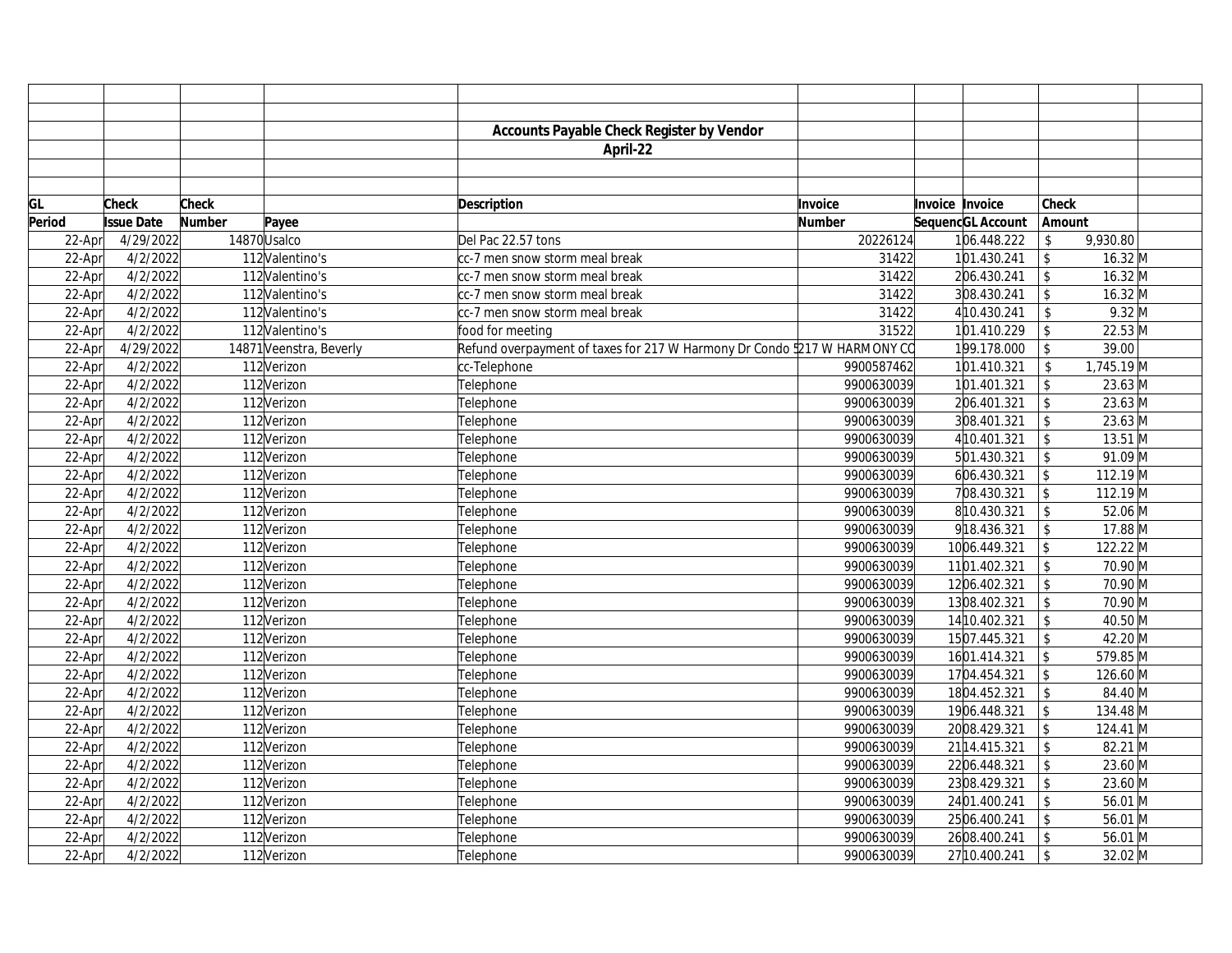|        |                   |        |                                  | <b>Accounts Payable Check Register by Vendor</b> |               |                        |                   |                    |              |  |
|--------|-------------------|--------|----------------------------------|--------------------------------------------------|---------------|------------------------|-------------------|--------------------|--------------|--|
|        |                   |        |                                  | April-22                                         |               |                        |                   |                    |              |  |
|        |                   |        |                                  |                                                  |               |                        |                   |                    |              |  |
|        |                   |        |                                  |                                                  |               |                        |                   |                    |              |  |
| GL     | <b>Check</b>      | Check  |                                  | <b>Description</b>                               | Invoice       | <b>Invoice Invoice</b> |                   | <b>Check</b>       |              |  |
| Period | <b>Issue Date</b> | Number | Payee                            |                                                  | <b>Number</b> |                        | SequencGL Account | Amount             |              |  |
| 22-Apr | 4/2/2022          |        | 112Verizon                       | Telephone                                        | 9900630039    |                        | 2801.406.321      | \$                 | 11.82 M      |  |
| 22-Apr | 4/2/2022          |        | 112Verizon                       | Telephone                                        | 9900630039    |                        | 2906.406.321      | \$                 | $11.82$ M    |  |
| 22-Apr | 4/2/2022          |        | 112Verizon                       | Telephone                                        | 9900630039    |                        | 3008.406.321      | $\mathbf{\hat{S}}$ | $11.82 \, M$ |  |
| 22-Apr | 4/2/2022          |        | 112 Verizon                      | Telephone                                        | 9900630039    |                        | 31 10.406.321     | \$                 | $6.74$ M     |  |
| 22-Apr | 4/14/2022         |        | 14763 Verizon                    | Vehicle tracking subscription 03/01/22-03/31/22  | 378000030457  |                        | 101.410.324       | \$                 | 261.75       |  |
| 22-Apr | 4/29/2022         |        | 14872 Verizon                    | telephone WWTP Sca                               | 9903178178    |                        | 108.429.324       | \$                 | 210.04       |  |
| 22-Apr | 4/1/2022          |        | 14663 Vision Abstract Group LLC  | Overpayment of 2022 Borough & County Tax         | 419 YORK ST   |                        | 199.178.000       | $\mathcal{S}$      | 304.00       |  |
| 22-Apr | 4/1/2022          |        | 14664 VISION BENEFITS OF AMERICA | Vision                                           | 1652946       |                        | 101.401.196       | \$                 | 6.09         |  |
| 22-Apr | 4/1/2022          |        | 14664 VISION BENEFITS OF AMERICA | Vision                                           | 1652946       |                        | 206.401.196       | \$                 | 6.09         |  |
| 22-Apr | 4/1/2022          |        | 14664 VISION BENEFITS OF AMERICA | Vision                                           | 1652946       |                        | 308.401.196       | \$                 | 6.09         |  |
| 22-Apr | 4/1/2022          |        | 14664 VISION BENEFITS OF AMERICA | Vision                                           | 1652946       |                        | 410.401.196       | $\mathbf S$        | 3.48         |  |
| 22-Apr | 4/1/2022          |        | 14664 VISION BENEFITS OF AMERICA | Vision                                           | 1652946       |                        | 501.402.196       | \$                 | 12.73        |  |
| 22-Apr | 4/1/2022          |        | 14664 VISION BENEFITS OF AMERICA | Vision                                           | 1652946       |                        | 606.402.196       | $\mathbf{\hat{S}}$ | 18.65        |  |
| 22-Apr | 4/1/2022          |        | 14664 VISION BENEFITS OF AMERICA | Vision                                           | 1652946       |                        | 708.402.196       | \$                 | 18.65        |  |
| 22-Apr | 4/1/2022          |        | 14664 VISION BENEFITS OF AMERICA | Vision                                           | 1652946       |                        | 810.402.196       | $\mathcal{S}$      | 7.27         |  |
| 22-Apr | 4/1/2022          |        | 14664 VISION BENEFITS OF AMERICA | Vision                                           | 1652946       |                        | 901.403.196       | \$                 | 4.95         |  |
| 22-Apr | 4/1/2022          |        | 14664 VISION BENEFITS OF AMERICA | Vision                                           | 1652946       |                        | 1001.406.196      | \$                 | 6.09         |  |
| 22-Apr | 4/1/2022          |        | 14664 VISION BENEFITS OF AMERICA | Vision                                           | 1652946       |                        | 1106.406.196      | $\mathcal{S}$      | 6.09         |  |
| 22-Apr | 4/1/2022          |        | 14664 VISION BENEFITS OF AMERICA | Vision                                           | 1652946       |                        | 1208.406.196      |                    | 6.09         |  |
| 22-Apr | 4/1/2022          |        | 14664 VISION BENEFITS OF AMERICA | Vision                                           | 1652946       |                        | 13 10.406.196     | \$                 | 3.48         |  |
| 22-Apr | 4/1/2022          |        | 14664 VISION BENEFITS OF AMERICA | Vision                                           | 1652946       |                        | 1401.411.196      | $\mathsf S$        | 87.90        |  |
| 22-Apr | 4/1/2022          |        | 14664 VISION BENEFITS OF AMERICA | Vision                                           | 1652946       |                        | 1501.414.196      | \$                 | 90.38        |  |
| 22-Apr | 4/1/2022          |        | 14664 VISION BENEFITS OF AMERICA | Vision                                           | 1652946       |                        | 1604.452.196      | $\mathsf{\$}$      | 35.55        |  |
| 22-Apr | 4/1/2022          |        | 14664 VISION BENEFITS OF AMERICA | Vision                                           | 1652946       |                        | 1704.454.196      | \$                 | 23.70        |  |
| 22-Apr | 4/1/2022          |        | 14664 VISION BENEFITS OF AMERICA | Vision                                           | 1652946       |                        | 1801.430.196      | \$                 | 22.68        |  |
| 22-Apr | 4/1/2022          |        | 14664 VISION BENEFITS OF AMERICA | Vision                                           | 1652946       |                        | 1906.430.196      | \$                 | 22.68        |  |
| 22-Apr | 4/1/2022          |        | 14664 VISION BENEFITS OF AMERICA | Vision                                           | 1652946       |                        | 2008.430.196      | \$                 | 22.68        |  |
| 22-Apr | 4/1/2022          |        | 14664 VISION BENEFITS OF AMERICA | Vision                                           | 1652946       |                        | 21 10.430.196     | \$                 | 12.96        |  |
| 22-Apr | 4/1/2022          |        | 14664 VISION BENEFITS OF AMERICA | Vision                                           | 1652946       |                        | 2206.429.196      | \$                 | 11.85        |  |
| 22-Apr | 4/1/2022          |        | 14664 VISION BENEFITS OF AMERICA | Vision                                           | 1652946       |                        | 2306.447.196      | \$                 | 38.03        |  |
| 22-Apr | 4/1/2022          |        | 14664 VISION BENEFITS OF AMERICA | Vision                                           | 1652946       |                        | 2406.448.196      | $\mathbf{\hat{S}}$ | 45.45        |  |
| 22-Apr | 4/1/2022          |        | 14664 VISION BENEFITS OF AMERICA | Vision                                           | 1652946       |                        | 2506.449.196      | \$                 | 47.40        |  |
| 22-Apr | 4/1/2022          |        | 14664 VISION BENEFITS OF AMERICA | Vision                                           | 1652946       |                        | 2608.429.196      | $\mathsf{\$}$      | 109.65       |  |
| 22-Apr | 4/1/2022          |        | 14664 VISION BENEFITS OF AMERICA | Vision                                           | 1652946       |                        | 2708.447.196      | $\mathcal{S}$      | 38.03        |  |
| 22-Apr | 4/1/2022          |        | 14664 VISION BENEFITS OF AMERICA | Vision                                           | 1652946       |                        | 28 10.414.196     | $\mathcal{S}$      | 26.18        |  |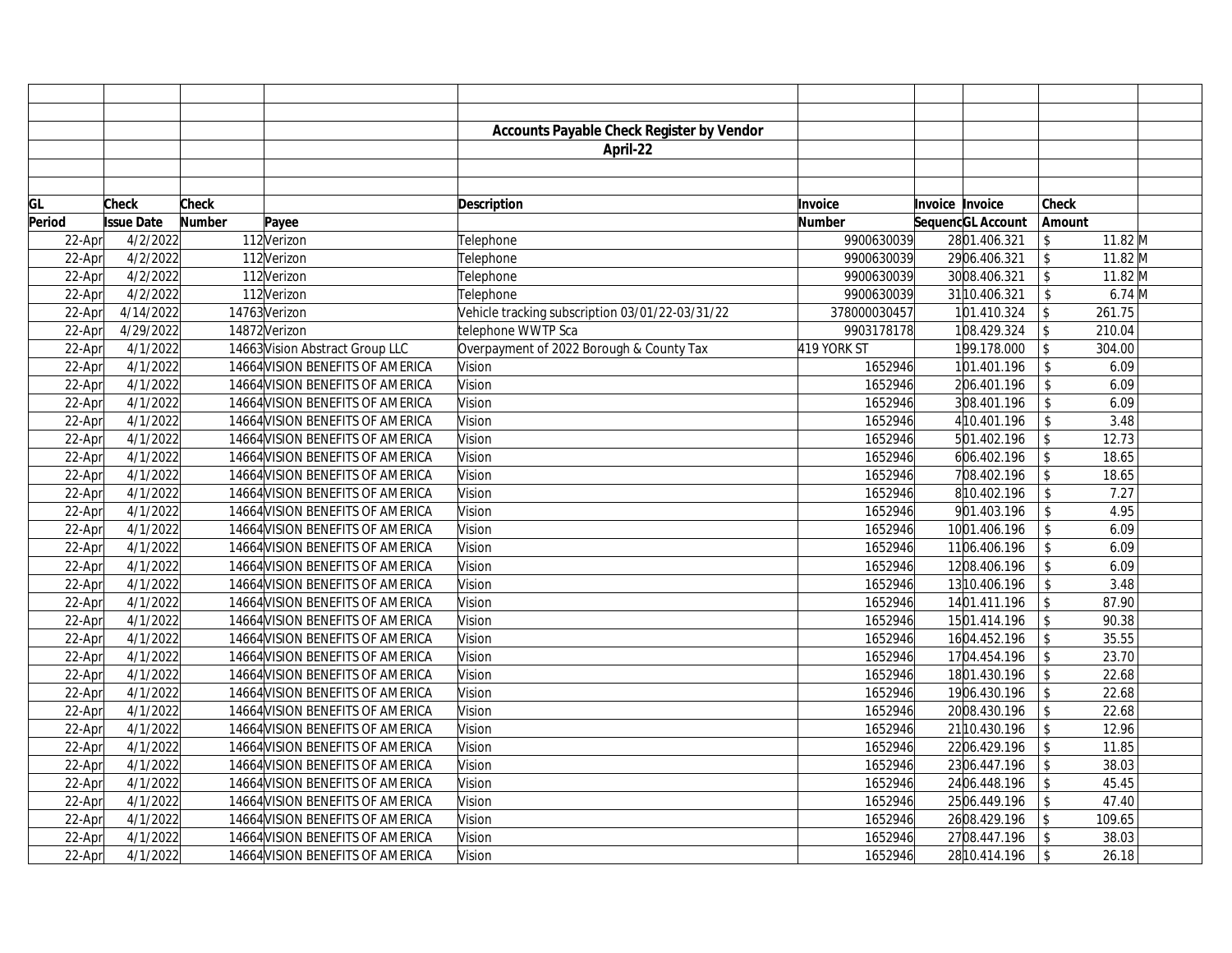|        |                   |              |                                  | <b>Accounts Payable Check Register by Vendor</b> |                |                   |                                   |  |
|--------|-------------------|--------------|----------------------------------|--------------------------------------------------|----------------|-------------------|-----------------------------------|--|
|        |                   |              |                                  | April-22                                         |                |                   |                                   |  |
|        |                   |              |                                  |                                                  |                |                   |                                   |  |
|        |                   |              |                                  |                                                  |                |                   |                                   |  |
| GL     | <b>Check</b>      | <b>Check</b> |                                  | <b>Description</b>                               | Invoice        | Invoice Invoice   | <b>Check</b>                      |  |
| Period | <b>Issue Date</b> | Number       | Payee                            |                                                  | <b>Number</b>  | SequencGL Account | Amount                            |  |
| 22-Apr | 4/1/2022          |              | 14664 VISION BENEFITS OF AMERICA | Vision                                           | 1652946        | 29 18.436.196     | \$<br>21.73                       |  |
| 22-Apr | 4/1/2022          |              | 14664 VISION BENEFITS OF AMERICA | Vision                                           | 1653288        | 101.410.196       | $\sqrt[6]{\frac{1}{2}}$<br>380.00 |  |
| 22-Apr | 4/29/2022         |              | 14873 VISION BENEFITS OF AMERICA | Vision                                           | 1658657        | 101.401.196       | $\sqrt{2}$<br>6.09                |  |
| 22-Apr | 4/29/2022         |              | 14873 VISION BENEFITS OF AMERICA | Vision                                           | 1658657        | 206.401.196       | 6.09<br>\$                        |  |
| 22-Apr | 4/29/2022         |              | 14873 VISION BENEFITS OF AMERICA | Vision                                           | 1658657        | 308.401.196       | 6.09<br>$\mathcal{S}$             |  |
| 22-Apr | 4/29/2022         |              | 14873 VISION BENEFITS OF AMERICA | Vision                                           | 1658657        | 410.401.196       | 3.48<br>\$                        |  |
| 22-Apr | 4/29/2022         |              | 14873 VISION BENEFITS OF AMERICA | Vision                                           | 1658657        | 501.402.196       | \$<br>12.73                       |  |
| 22-Apr | 4/29/2022         |              | 14873 VISION BENEFITS OF AMERICA | Vision                                           | 1658657        | 606.402.196       | $\mathsf{\$}$<br>18.65            |  |
| 22-Apr | 4/29/2022         |              | 14873 VISION BENEFITS OF AMERICA | Vision                                           | 1658657        | 708.402.196       | 18.65<br>\$                       |  |
| 22-Apr | 4/29/2022         |              | 14873 VISION BENEFITS OF AMERICA | Vision                                           | 1658657        | 810.402.196       | \$<br>7.27                        |  |
| 22-Apr | 4/29/2022         |              | 14873 VISION BENEFITS OF AMERICA | Vision                                           | 1658657        | 901.403.196       | 4.95<br>$\mathsf{\$}$             |  |
| 22-Apr | 4/29/2022         |              | 14873 VISION BENEFITS OF AMERICA | Vision                                           | 1658657        | 1001.406.196      | 6.09<br>$\mathbb{S}$              |  |
| 22-Apr | 4/29/2022         |              | 14873 VISION BENEFITS OF AMERICA | Vision                                           | 1658657        | 1106.406.196      | 6.09<br>$\mathcal{S}$             |  |
| 22-Apr | 4/29/2022         |              | 14873 VISION BENEFITS OF AMERICA | Vision                                           | 1658657        | 1208.406.196      | \$<br>6.09                        |  |
| 22-Apr | 4/29/2022         |              | 14873 VISION BENEFITS OF AMERICA | Vision                                           | 1658657        | 13 10.406.196     | 3.48<br>$\mathsf{\$}$             |  |
| 22-Apr | 4/29/2022         |              | 14873 VISION BENEFITS OF AMERICA | Vision                                           | 1658657        | 1401.411.196      | $\mathsf{\$}$<br>94.80            |  |
| 22-Apr | 4/29/2022         |              | 14873 VISION BENEFITS OF AMERICA | Vision                                           | 1658657        | 1501.414.196      | 90.38<br>$\mathsf{\$}$            |  |
| 22-Apr | 4/29/2022         |              | 14873 VISION BENEFITS OF AMERICA | Vision                                           | 1658657        | 1604.452.196      | 35.55<br>\$                       |  |
| 22-Apr | 4/29/2022         |              | 14873 VISION BENEFITS OF AMERICA | Vision                                           | 1658657        | 1704.454.196      | \$<br>23.70                       |  |
| 22-Apr | 4/29/2022         |              | 14873 VISION BENEFITS OF AMERICA | Vision                                           | 1658657        | 1801.430.196      | 22.68<br>\$                       |  |
| 22-Apr | 4/29/2022         |              | 14873 VISION BENEFITS OF AMERICA | Vision                                           | 1658657        | 1906.430.196      | 22.68<br>$\mathsf{\$}$            |  |
| 22-Apr | 4/29/2022         |              | 14873 VISION BENEFITS OF AMERICA | Vision                                           | 1658657        | 2008.430.196      | 22.68<br>\$                       |  |
| 22-Apr | 4/29/2022         |              | 14873 VISION BENEFITS OF AMERICA | Vision                                           | 1658657        | 21 10.430.196     | 12.96<br>\$                       |  |
| 22-Apr | 4/29/2022         |              | 14873 VISION BENEFITS OF AMERICA | Vision                                           | 1658657        | 2206.429.196      | 11.85<br>\$                       |  |
| 22-Apr | 4/29/2022         |              | 14873 VISION BENEFITS OF AMERICA | Vision                                           | 1658657        | 2306.447.196      | $\mathsf{\$}$<br>38.03            |  |
| 22-Apr | 4/29/2022         |              | 14873 VISION BENEFITS OF AMERICA | Vision                                           | 1658657        | 2406.448.196      | 45.45<br>\$                       |  |
| 22-Apr | 4/29/2022         |              | 14873 VISION BENEFITS OF AMERICA | Vision                                           | 1658657        | 2506.449.196      | \$<br>47.40                       |  |
| 22-Apr | 4/29/2022         |              | 14873 VISION BENEFITS OF AMERICA | Vision                                           | 1658657        | 2608.429.196      | 109.65<br>\$                      |  |
| 22-Apr | 4/29/2022         |              | 14873 VISION BENEFITS OF AMERICA | Vision                                           | 1658657        | 2708.447.196      | \$<br>38.03                       |  |
| 22-Apr | 4/29/2022         |              | 14873 VISION BENEFITS OF AMERICA | Vision                                           | 1658657        | 28 10.414.196     | \$<br>26.18                       |  |
| 22-Apr | 4/29/2022         |              | 14873 VISION BENEFITS OF AMERICA | Vision                                           | 1658657        | 29 18.436.196     | 21.73<br>\$                       |  |
| 22-Apr | 4/29/2022         |              | 14873 VISION BENEFITS OF AMERICA | Vision                                           | 1658657        | 3001.411.196      | 13.80<br>\$                       |  |
| 22-Apr | 4/29/2022         |              | 14873 VISION BENEFITS OF AMERICA | Vision                                           | 1658996        | 101.410.196       | 380.00<br>$\mathcal{S}$           |  |
| 22-Apr | 4/2/2022          |              | 112 WAL MART STORE INC           | cc-Memorial Park Field Paint                     | 3392221-389765 | 104.454.241       | 74.95 M<br>$\mathcal{S}$          |  |
| 22-Apr | 4/1/2022          |              | 14665 Walters Portable Toilets   | 140 College Dr rent monthly basic unit           | A-341530       | 104.454.450       | $\mathfrak{S}$<br>186.50          |  |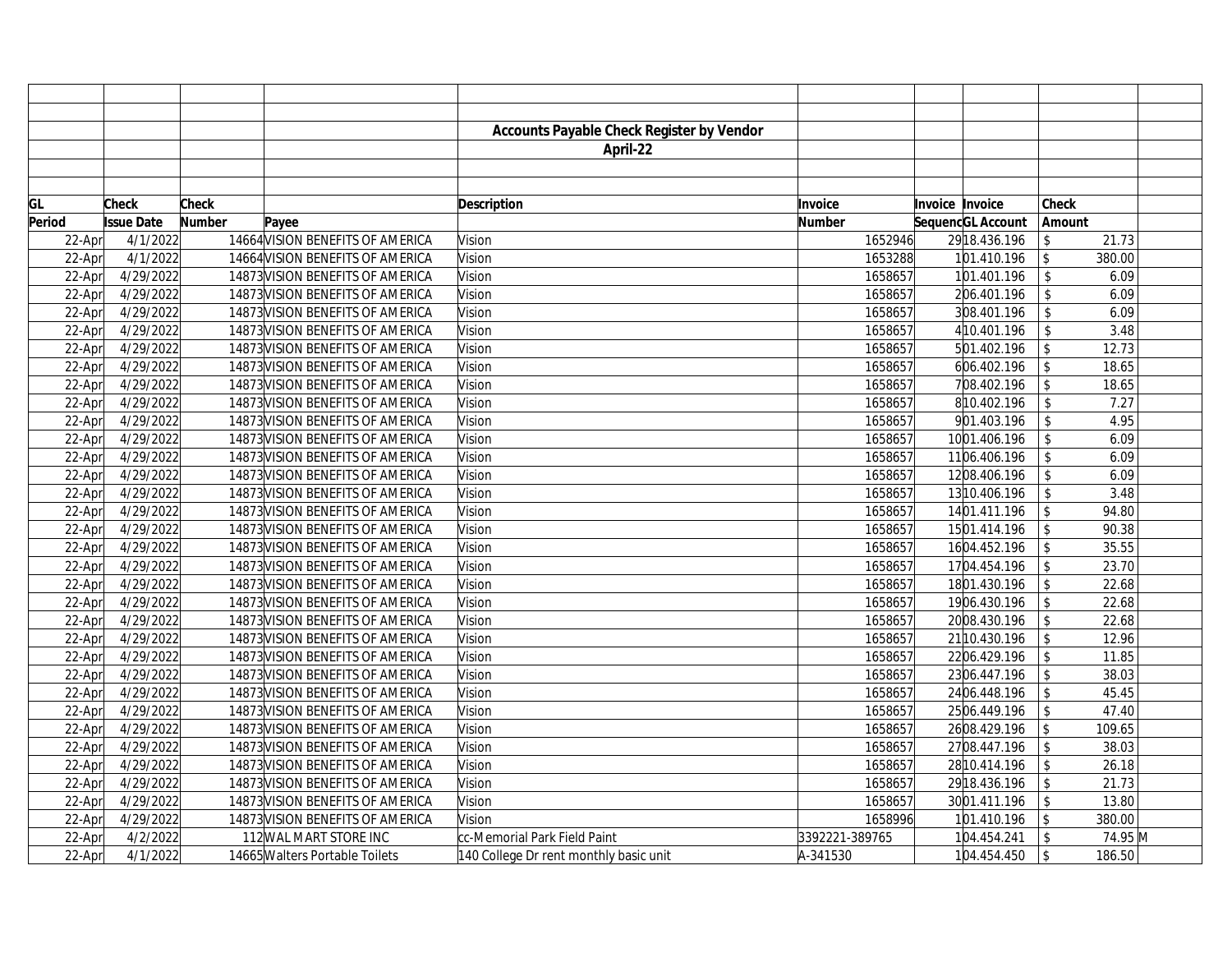|        |                   |                    |                                                               | Accounts Payable Check Register by Vendor                          |                           |                 |                   |                     |            |  |
|--------|-------------------|--------------------|---------------------------------------------------------------|--------------------------------------------------------------------|---------------------------|-----------------|-------------------|---------------------|------------|--|
|        |                   |                    |                                                               | April-22                                                           |                           |                 |                   |                     |            |  |
|        |                   |                    |                                                               |                                                                    |                           |                 |                   |                     |            |  |
|        |                   |                    |                                                               |                                                                    |                           |                 |                   |                     |            |  |
| GL     | <b>Check</b>      | Check              |                                                               | <b>Description</b>                                                 | Invoice                   | Invoice Invoice |                   | Check               |            |  |
| Period | <b>Issue Date</b> | Number             | Payee                                                         |                                                                    | <b>Number</b>             |                 | SequencGL Account | Amount              |            |  |
| 22-Apr | 4/14/2022         |                    | 14764 Walters Portable Toilets                                | 140 College Dr rent monthly basic unit                             | A-344465                  |                 | 104.454.450       | $\mathsf S$         | 97.65      |  |
| 22-Apr | 4/14/2022         |                    | 14764 Walters Portable Toilets                                | 75 W King St                                                       | A-344467                  |                 | 104.454.450       | $$\mathbb{S}$$      | 210.60     |  |
| 22-Apr | 4/14/2022         |                    | 14764 Walters Portable Toilets                                | 140 College Dr rent monthly basic unit                             | A-344995                  |                 | 104.454.450       | $\mathbf{\hat{z}}$  | 186.50     |  |
| 22-Apr | 4/14/2022         |                    | 14764 Walters Portable Toilets                                | 251 Manatawny rent monthly basic unit                              | A-34994                   |                 | 104.454.450       | \$                  | 78.00      |  |
| 22-Apr | 4/29/2022         |                    | 14874 Walters Portable Toilets                                | Memorial Park Ballfields rent for basic units                      | A-347612                  |                 | 104.454.450       | $\mathcal{S}$       | 202.80     |  |
| 22-Apr | 4/29/2022         |                    | 14874 Walters Portable Toilets                                | 251 Manatawny rent monthly basic unit                              | A-347667                  |                 | 104.454.450       | $\hat{\mathcal{L}}$ | 141.05     |  |
| 22-Apr | 4/14/2022         |                    | 14765 Watch Guard Video                                       | smart Poe switch, Vista HD SPS kit                                 | ACCINV0035599             |                 | 101.410.750       | \$                  | 1,000.00   |  |
| 22-Apr | 4/2/2022          |                    | 112 Wawa                                                      | cc-Food for staff meeting                                          | 30322                     |                 | 104.452.425       | $\mathbb{S}$        | 25.17 M    |  |
| 22-Apr | 4/29/2022         |                    | 14875 Weavers Hardware Company                                | marking paint                                                      | 270234                    |                 | 118.436.375       | \$                  | 134.16     |  |
| 22-Apr | 4/29/2022         |                    | 14875 Weavers Hardware Company                                | marking paint                                                      | 270234                    |                 | 206.449.375       | $\mathsf{\$}$       | 134.16     |  |
| 22-Apr | 4/14/2022         |                    | 14766 WELLS HOFFMAN HOLLOWAY & M80 Robinson St tax appeal     |                                                                    | <b>80 ROBINSON TAX AF</b> |                 | 101.404.314       | $\mathfrak{L}$      | 910.00     |  |
| 22-Apr | 4/29/2022         |                    |                                                               | 14876 WELLS HOFFMAN HOLLOWAY & M zoning hearing 163 N Charlotte St | 163 N CHARLOTTE ST        |                 | 101.414.315       | $\mathbb{S}$        | 1,380.00   |  |
| 22-Apr | 4/29/2022         |                    | 14876 WELLS HOFFMAN HOLLOWAY & M zoning hearing 343 E High St |                                                                    | 343 E HIGH ST             |                 | 101.414.315       | $\mathbb{S}$        | 1,080.00   |  |
| 22-Apr | 4/29/2022         |                    | 14876 WELLS HOFFMAN HOLLOWAY & M Reorganization 2022          |                                                                    | <b>REORGANIZATION 20</b>  |                 | 101.414.315       | $\mathbb{S}$        | 150.00     |  |
| 22-Apr | 4/1/2022          |                    | 14666 WEST POTTSGROVE TOWNSHIP                                | DUI task force operation 148 Ziegler                               | ZIEGLER-021822            |                 | 101.480.700       | $\mathcal{L}$       | 354.55     |  |
| 22-Apr | 4/14/2022         |                    | 14767 WEST POTTSGROVE TOWNSHIP                                | March 2022 Utilities                                               | MARCH 2022 UTILITY        |                 | 108.235.300       | \$                  | 91,291.70  |  |
| 22-Apr | 4/14/2022         |                    | 14768 WEST POTTSGROVE TOWNSHIP                                | Capital payment March 2022                                         | MARCH 2022 CAPITA         |                 | 108.235.300       | $\sqrt{2}$          | 7,246.51   |  |
| 22-Apr | 4/29/2022         | 111111700 Wex Bank |                                                               | Gas                                                                | 79915039                  |                 | 101.401.231       | \$                  | 27.77 M    |  |
| 22-Apr | 4/29/2022         | 111111700 Wex Bank |                                                               | Gas                                                                | 79915039                  |                 | 206.401.231       | \$                  | 27.77 M    |  |
| 22-Apr | 4/29/2022         | 111111700 Wex Bank |                                                               | Gas                                                                | 79915039                  |                 | 308.401.231       | \$                  | 27.77 M    |  |
| 22-Apr | 4/29/2022         | 111111700 Wex Bank |                                                               | Gas                                                                | 79915039                  |                 | 410.401.231       | $\mathbb{S}$        | 15.87 M    |  |
| 22-Apr | 4/29/2022         | 111111700 Wex Bank |                                                               | qas                                                                | 79915039                  |                 | 714.415.231       | \$                  | 435.28 M   |  |
| 22-Apr | 4/29/2022         | 111111700 Wex Bank |                                                               | qas                                                                | 79915039                  |                 | 814.480.232       | $\mathcal{L}$       | 657.96 M   |  |
| 22-Apr | 4/29/2022         | 111111700 Wex Bank |                                                               | gas                                                                | 79915039                  |                 | 914.480.232       | $\mathsf{\$}$       | 714.14 M   |  |
| 22-Apr | 4/29/2022         | 111111700 Wex Bank |                                                               | gas                                                                | 79915039                  |                 | 10 14.480.232     | $\mathsf{\$}$       | 948.50 M   |  |
| 22-Apr | 4/29/2022         | 111111700 Wex Bank |                                                               | gas                                                                | 79915039                  |                 | 1206.430.231      | \$                  | 576.57 M   |  |
| 22-Apr | 4/29/2022         | 111111700 Wex Bank |                                                               | qas                                                                | 79915039                  |                 | 1308.430.231      | $\mathsf{\$}$       | 576.57 M   |  |
| 22-Apr | 4/29/2022         | 111111700 Wex Bank |                                                               | gas                                                                | 79915039                  |                 | 14 10.430.231     | $\mathsf{\$}$       | 329.48 M   |  |
| 22-Apr | 4/29/2022         | 111111700 Wex Bank |                                                               | qas                                                                | 79915039                  |                 | 15 18.436.231     | $\mathcal{S}$       | 566.39 M   |  |
| 22-Apr | 4/29/2022         | 111111700 Wex Bank |                                                               | qas                                                                | 79915039                  |                 | 1606.449.231      | $\mathbb{S}$        | 1,928.13 M |  |
| 22-Apr | 4/29/2022         | 111111700 Wex Bank |                                                               | qas                                                                | 79915039                  |                 | 1701.480.111      | $\mathcal{L}$       | 344.20 M   |  |
| 22-Apr | 4/29/2022         | 111111700 Wex Bank |                                                               | qas                                                                | 79915039                  |                 | 1801.414.231      | $\mathsf{\$}$       | 612.29 M   |  |
| 22-Apr | 4/29/2022         | 111111700 Wex Bank |                                                               | qas                                                                | 79915039                  |                 | 1904.454.231      | $\mathsf S$         | 636.36 M   |  |
| 22-Apr | 4/29/2022         | 111111700 Wex Bank |                                                               | qas                                                                | 79915039                  |                 | 2001.410.231      | $\mathbb{S}$        | 7,191.21 M |  |
| 22-Apr | 4/29/2022         | 111111700 Wex Bank |                                                               | qas                                                                | 79915039                  |                 | 2108.429.231      | $\mathsf{\$}$       | 897.54 M   |  |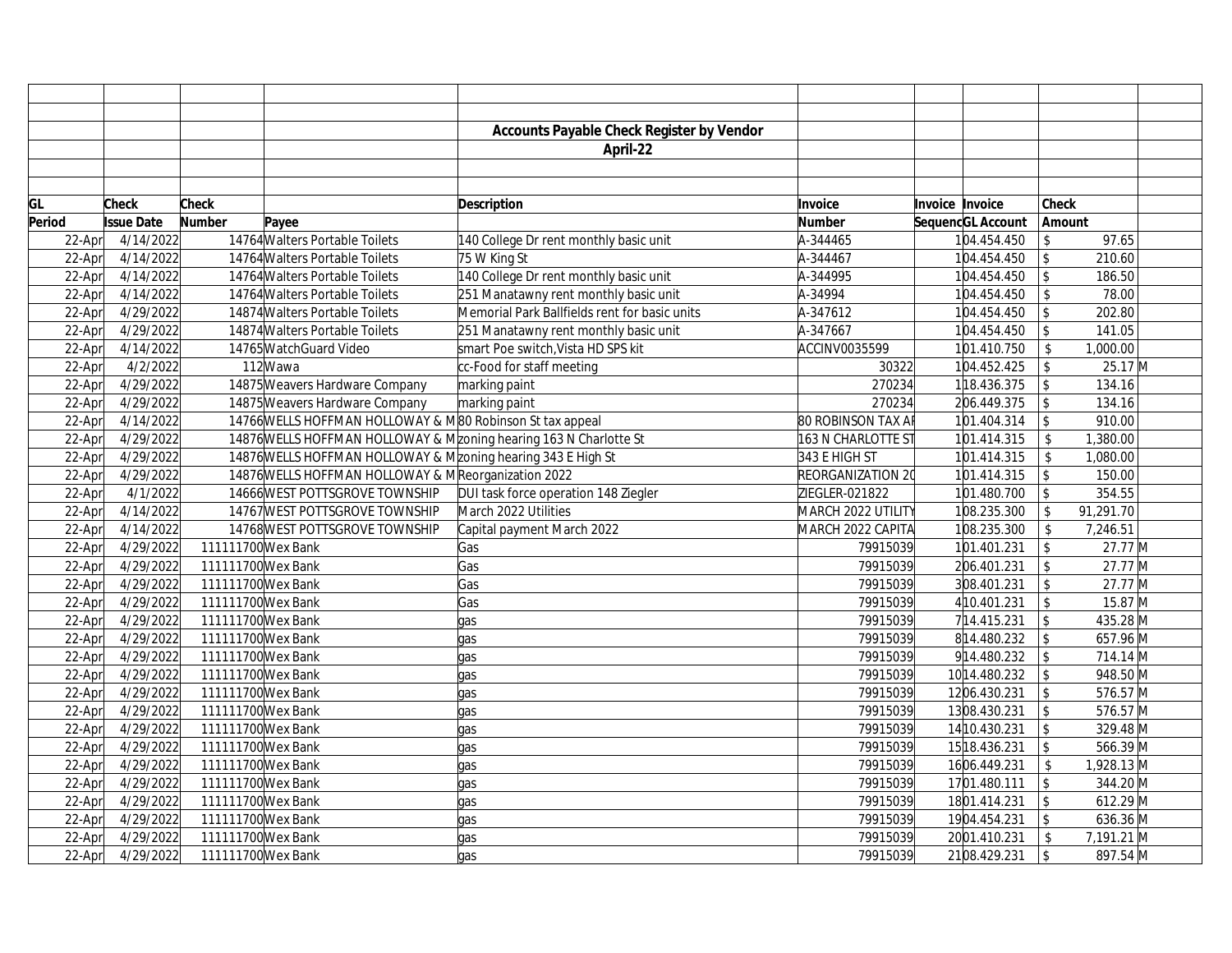|        |                   |                    |                                 | <b>Accounts Payable Check Register by Vendor</b>           |                 |                 |                   |                            |              |  |
|--------|-------------------|--------------------|---------------------------------|------------------------------------------------------------|-----------------|-----------------|-------------------|----------------------------|--------------|--|
|        |                   |                    |                                 | April-22                                                   |                 |                 |                   |                            |              |  |
|        |                   |                    |                                 |                                                            |                 |                 |                   |                            |              |  |
|        |                   |                    |                                 |                                                            |                 |                 |                   |                            |              |  |
| GL     | <b>Check</b>      | Check              |                                 | <b>Description</b>                                         | Invoice         | Invoice Invoice |                   | <b>Check</b>               |              |  |
| Period | <b>Issue Date</b> | Number             | Payee                           |                                                            | <b>Number</b>   |                 | SequencGL Account | Amount                     |              |  |
| 22-Apr | 4/29/2022         | 111111700 Wex Bank |                                 | gas                                                        | 79915039        |                 | 2206.448.231      | $\$\,$                     | 45.08 M      |  |
| 22-Apr | 4/29/2022         | 111111700 Wex Bank |                                 | Gas                                                        | 79915039        |                 | 2301.430.231      | $\sqrt{3}$                 | 576.57 M     |  |
| 22-Apr | 4/2/2022          |                    | 112 Whittco Industrial Supplies | compactor bags for big belly trash cans                    | 22676           |                 | 110.430.241       | $\boldsymbol{\mathsf{\$}}$ | 1,268.75 M   |  |
| 22-Apr | 4/1/2022          |                    | 14667 Win 911 Software          | annual renewal of customer care subscription for Win-911   | 214XT212-202247 |                 | 106.449.375       | $\updownarrow$             | 660.00       |  |
| 22-Apr | 4/2/2022          |                    | 112 Wind River Environmental    | cc-N Franklin St & Beech St vactor per hour on 01/10/22    | 5287266         |                 | 135.436.375       | $\sqrt[6]{\frac{1}{2}}$    | $3,206.25$ M |  |
| 22-Apr | 4/2/2022          |                    | 112 Wire Cloth Manufacturers    | cc-thickener wire filter cloth                             | 31522           |                 | 108.429.374       | $\updownarrow$             | 353.93 M     |  |
| 22-Apr | 4/2/2022          |                    | 112 WOLF BALDWIN & ASSOC PC     | cc-Keep committee                                          | 106147          |                 | 101.404.314       | $\sqrt[6]{\frac{1}{2}}$    | 784.00 M     |  |
| 22-Apr | 4/2/2022          |                    | 112 WOLF BALDWIN & ASSOC PC     | cc-Property Disposal Process                               | 117390          |                 | 101.404.314       | $\sqrt[6]{\frac{1}{2}}$    | 608.00 M     |  |
| 22-Apr | 4/2/2022          |                    | 112 WOLF BALDWIN & ASSOC PC     | cc-Borough Council Matters                                 | 117391          |                 | 101.404.314       | \$                         | 1,072.00 M   |  |
| 22-Apr | 4/2/2022          |                    | 112 WOLF BALDWIN & ASSOC PC     | Misc Personnel Matters                                     | 117392          |                 | 101.404.314       | \$                         | 304.00 M     |  |
| 22-Apr | 4/2/2022          |                    | 112 WOLF BALDWIN & ASSOC PC     | cc-Misc Police Matters                                     | 117393          |                 | 101.404.314       | \$                         | 80.00 M      |  |
| 22-Apr | 4/2/2022          |                    | 112 WOLF BALDWIN & ASSOC PC     | cc-Pottstown Borough Claims                                | 117394          |                 | 101.404.314       | $\sqrt{2}$                 | 288.00 M     |  |
| 22-Apr | 4/2/2022          |                    | 112 WOLF BALDWIN & ASSOC PC     | cc-Boro Authority Matters                                  | 117395          |                 | 106.404.315       | $\mathbf{\hat{S}}$         | 56.00 M      |  |
| 22-Apr | 4/2/2022          |                    | 112 WOLF BALDWIN & ASSOC PC     | cc-Boro Authority Matters                                  | 117395          |                 | 208.404.315       | $\sqrt[6]{\frac{1}{2}}$    | 56.00 M      |  |
| 22-Apr | 4/2/2022          |                    | 112 WOLF BALDWIN & ASSOC PC     | Master Traffic Ordinance Amendments                        | 117396          |                 | 101.404.314       | $\sqrt[6]{\frac{1}{2}}$    | 112.00 M     |  |
| 22-Apr | 4/2/2022          |                    | 112 WOLF BALDWIN & ASSOC PC     | cc-Misc Bids                                               | 117397          |                 | 101.404.314       | $\sqrt{2}$                 | 352.00 M     |  |
| 22-Apr | 4/2/2022          |                    | 112 WOLF BALDWIN & ASSOC PC     | cc-Misc Parks & Rec Issues                                 | 117398          |                 | 104.404.314       | $\sqrt{2}$                 | 368.00 M     |  |
| 22-Apr | 4/2/2022          |                    | 112 WOLF BALDWIN & ASSOC PC     | cc-Property Maintenance Code Ordinance Amendment           | 117399          |                 | 101.404.314       | $\updownarrow$             | 416.00 M     |  |
| 22-Apr | 4/2/2022          |                    | 112 WOLF BALDWIN & ASSOC PC     | cc-Police Chief Contract                                   | 117400          |                 | 101.404.314       | $\sqrt{2}$                 | 80.00 M      |  |
| 22-Apr | 4/2/2022          |                    | 112 WOLF BALDWIN & ASSOC PC     | cc-PART                                                    | 117401          |                 | 146.404.314       | $\sqrt[6]{\frac{1}{2}}$    | 64.00 M      |  |
| 22-Apr | 4/2/2022          |                    | 112 WOLF BALDWIN & ASSOC PC     | cc-Audit                                                   | 117402          |                 | 101.404.314       | $\sqrt[6]{\frac{1}{2}}$    | 320.00 M     |  |
| 22-Apr | 4/2/2022          |                    | 112 WOLF BALDWIN & ASSOC PC     | cc-Airport                                                 | 117403          |                 | 109.404.314       | $\sqrt{2}$                 | 80.00 M      |  |
| 22-Apr | 4/2/2022          |                    | 112 WOLF BALDWIN & ASSOC PC     | cc-Tax Assessment Appeal Procedure Pottstown School Distri | 117404          |                 | 101.404.314       | $\sqrt{2}$                 | 80.00 M      |  |
| 22-Apr | 4/2/2022          |                    | 112 WOLF BALDWIN & ASSOC PC     | cc-Ammendment to Sewer Ordinance                           | 117405          |                 | 108.404.314       | $\sqrt[6]{\frac{1}{2}}$    | 128.00 M     |  |
| 22-Apr | 4/2/2022          |                    | 112 WOLF BALDWIN & ASSOC PC     | cc-Licensing & Inspection Department Ordinances            | 117406          |                 | 101.404.314       | $\updownarrow$             | 112.00 M     |  |
| 22-Apr | 4/2/2022          |                    | 112 WOLF BALDWIN & ASSOC PC     | cc-Right to Know Requests                                  | 117407          |                 | 101.404.314       | $\sqrt[6]{\frac{1}{2}}$    | 64.00 M      |  |
| 22-Apr | 4/2/2022          |                    | 112 WOLF BALDWIN & ASSOC PC     | cc-Land Bank Ordinance                                     | 117408          |                 | 101.404.314       | $\sqrt[6]{\frac{1}{2}}$    | 32.00 M      |  |
| 22-Apr | 4/2/2022          |                    | 112 WOLF BALDWIN & ASSOC PC     | cc-Litigation Rivera V Borough of Pottstown                | 117409          |                 | 101.404.314       | $\sqrt{2}$                 | 360.00 M     |  |
| 22-Apr | 4/2/2022          |                    | 112 WOLF BALDWIN & ASSOC PC     | cc-Tax assessment appeal Pottstown School District         | 117410          |                 | 101.404.314       | $\boldsymbol{\mathsf{\$}}$ | 140.00 M     |  |
| 22-Apr | 4/2/2022          |                    | 112 WOLF BALDWIN & ASSOC PC     | cc-Stormwater Arch Issue                                   | 117411          |                 | 101.404.314       | $\sqrt{2}$                 | 256.00 M     |  |
| 22-Apr | 4/2/2022          |                    | 112 WOLF BALDWIN & ASSOC PC     | Litigation Fair Housing Complaint                          | 117412          |                 | 101.404.314       | $\sqrt{2}$                 | 40.00 M      |  |
| 22-Apr | 4/2/2022          |                    | 112 WOLF BALDWIN & ASSOC PC     | cc-Blighted Property Review Committee                      | 117413          |                 | 101.404.314       | $\mathfrak{S}$             | 96.00 M      |  |
| 22-Apr | 4/2/2022          |                    | 112 WOLF BALDWIN & ASSOC PC     | cc-Police Grievance Post Medical Retirement                | 117414          |                 | 101.404.314       | $\sqrt[6]{\frac{1}{2}}$    | 40.00 M      |  |
| 22-Apr | 4/2/2022          |                    | 112 WOLF BALDWIN & ASSOC PC     | cc-General Correspondence                                  | 117415          |                 | 101.404.314       | \$                         | 704.00 M     |  |
| 22-Apr | 4/2/2022          |                    | 112 WOLF BALDWIN & ASSOC PC     | cc-Misc Codes and Zoning                                   | 117416          |                 | 101.404.314       | \$                         | 2,041.34 M   |  |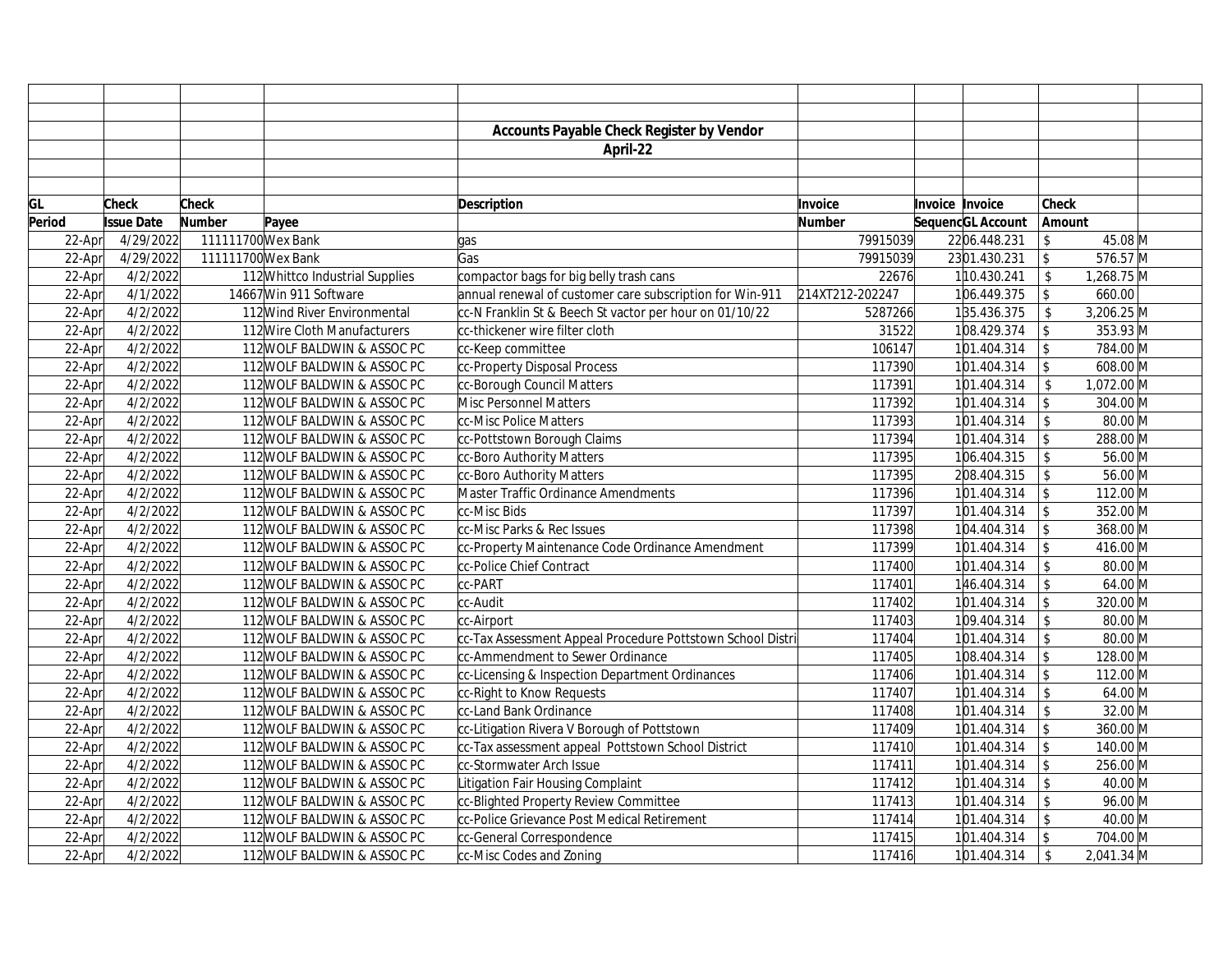|        |                   |              |                              | Accounts Payable Check Register by Vendor     |               |        |                   |               |  |
|--------|-------------------|--------------|------------------------------|-----------------------------------------------|---------------|--------|-------------------|---------------|--|
|        |                   |              |                              | April-22                                      |               |        |                   |               |  |
|        |                   |              |                              |                                               |               |        |                   |               |  |
|        |                   |              |                              |                                               |               |        |                   |               |  |
| GL     | <b>Check</b>      | <b>Check</b> |                              | <b>Description</b>                            | Invoice       |        | Invoice Invoice   | <b>Check</b>  |  |
| Period | <b>Issue Date</b> | Number       | Payee                        |                                               | <b>Number</b> |        | SequencGL Account | <b>Amount</b> |  |
| 22-Apr | 4/2/2022          |              | 112 WOLF BALDWIN & ASSOC PC  | cc-Manatawny Village Phase III                |               | 117417 | 190.489.100       | 48.00 M       |  |
| 22-Apr | 4/2/2022          |              | 112 WOLF BALDWIN & ASSOC PC  | cc-200 Shoemaker Rd                           |               | 117418 | 190.489.100       | 32.00 M       |  |
| 22-Apr | 4/2/2022          |              | 112 WOLF BALDWIN & ASSOC PC  | $cc-144$ W High St                            |               | 117419 | 190.489.100       | 80.00 M       |  |
| 22-Apr | 4/2/2022          |              | 112 WOLF BALDWIN & ASSOC PC  | cc-Planning Commission General Correspondence |               | 117420 | 101.404.314       | 32.00 M       |  |
| 22-Apr | 4/1/2022          |              | 14668 XPO BUSINESS EQUIPMENT | Maintenance for HP 750 printer yearly         | 2022-2072     |        | 101.414.210       | 250.00        |  |
| 22-Apr | 4/1/2022          |              | 14668 XPO BUSINESS EQUIPMENT | Maintenance for HP 750 printer yearly         | 2022-2072     |        | 2 10.414.210      | 250.00        |  |
| 22-Apr | 4/29/2022         |              | 14877 PCG Inc                | Enradd, on site calibration fee on 03/28/22   |               | 228806 | 101.410.253       | 220.00        |  |
|        |                   |              |                              |                                               |               |        |                   | 3,607,000.94  |  |